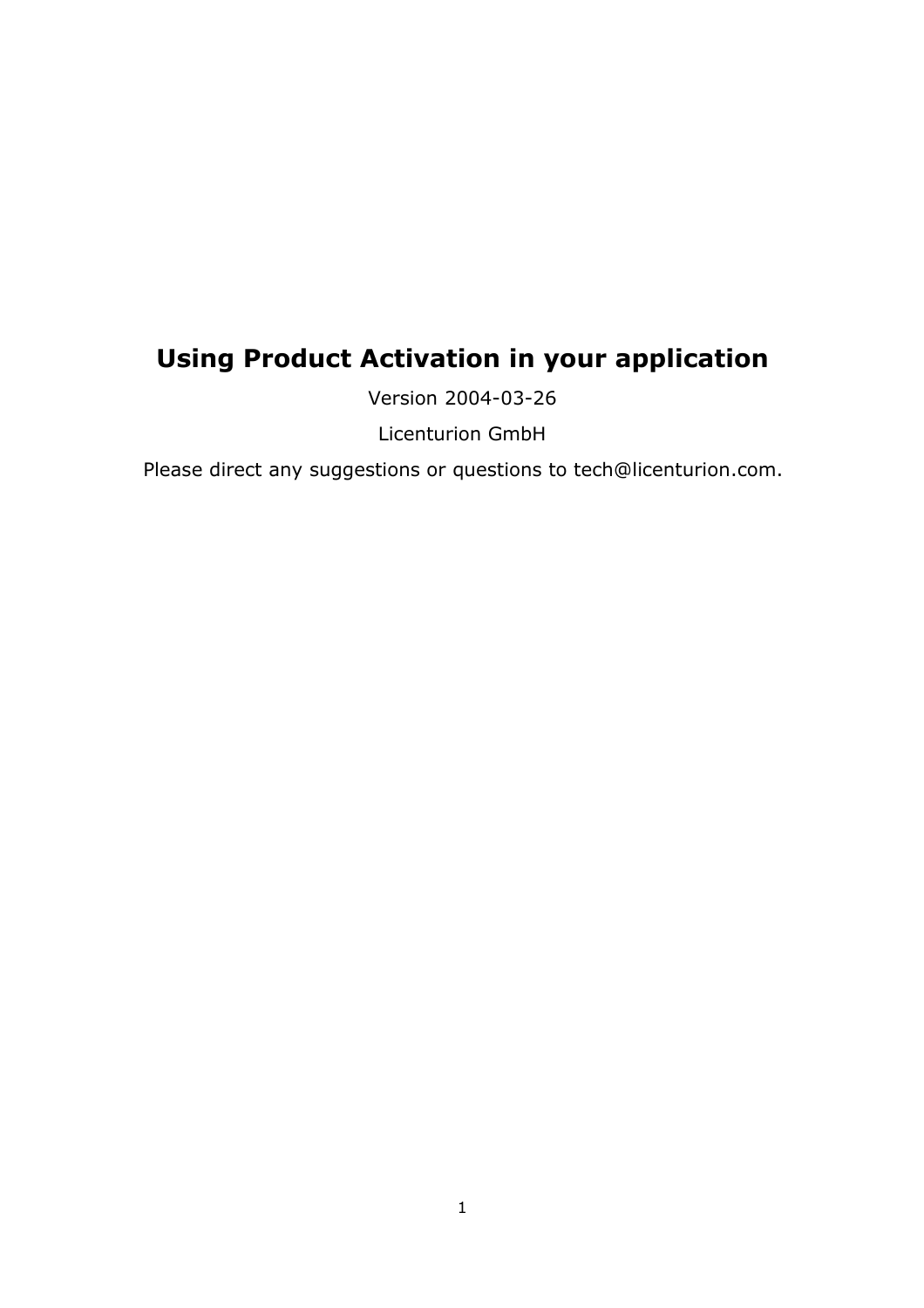# **Table of Contents**

| 1.1.14 Activating individual features of a software application 15 |  |
|--------------------------------------------------------------------|--|
|                                                                    |  |
|                                                                    |  |
|                                                                    |  |
|                                                                    |  |
|                                                                    |  |
|                                                                    |  |
|                                                                    |  |
|                                                                    |  |
|                                                                    |  |
|                                                                    |  |
|                                                                    |  |
|                                                                    |  |
|                                                                    |  |
|                                                                    |  |
|                                                                    |  |
|                                                                    |  |
|                                                                    |  |
|                                                                    |  |
|                                                                    |  |
|                                                                    |  |
|                                                                    |  |
|                                                                    |  |
|                                                                    |  |
|                                                                    |  |
|                                                                    |  |
|                                                                    |  |
|                                                                    |  |
|                                                                    |  |
|                                                                    |  |
|                                                                    |  |
|                                                                    |  |
|                                                                    |  |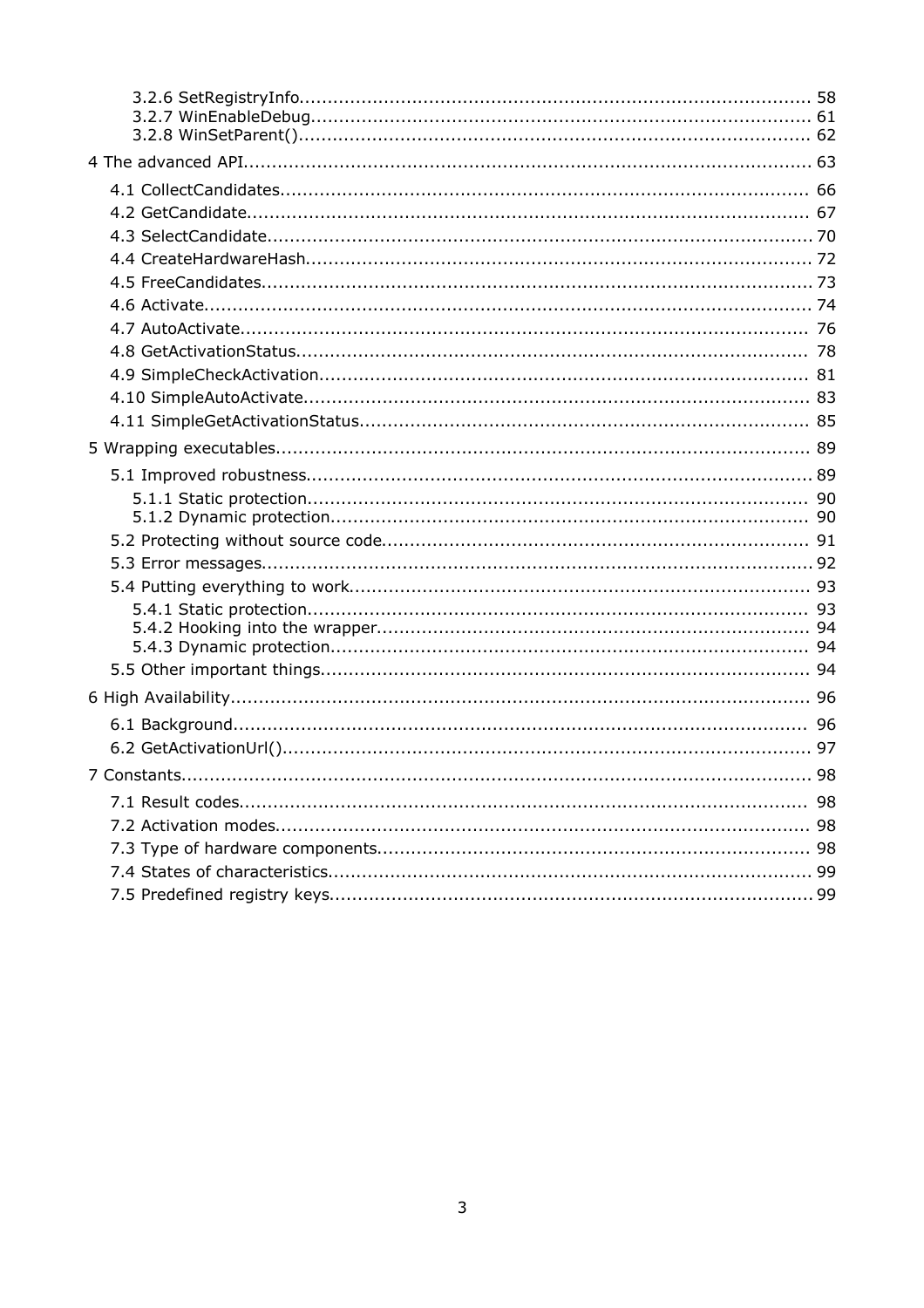# **1 Overview**

This document provides the information that you need to integrate Licenturion Product Activation into your applications. Let's first have a look at how this licensing scheme works.

# **1.1 Product Activation**

The idea underlying Product Activation is to enable the use of a each copy of a software application or the use of certain features of each copy exclusively on a single computer. Establishing such an exclusive binding between a given copy and a given computer is called *activating* this copy *for this computer*. Activation for a computer requires interaction of your end-users with you or with Licenturion.

Let us assume that you were selling a shareware word processor. You would then, for example, choose to restrict the shareware version by disabling the "save" and "save as" functions. In this way an end-user would be able to install and evaluate your word processor on his or her computer but he or she would not be able to use it for any real work. In order to obtain a fully functional version, the end-user would have to pay you and ask you or Licenturion for assistance in activating the copy of your word processor for his or her computer to enable the "save" and "save as" functions - exclusively on this computer.

For classic (non-shareware) software sales activation would typically be required to use your software application at all. Activation for a single computer would then be included in the sales price and be carried out by the end-user in the course of installing your software.

So, how does this prevent piracy? After your software application has been installed on the end-user's computer he or she activates it for this computer in order to be able to use it at all or to use all of its features. Let's assume that the end-user illicitly installed your software application on a second computer. He or she would then have to activate, with your or Licenturion's assistance, the application a second time for the second computer. Noticing, however, the end-user's attempt to activate your application for a different computer, you or Licenturion would deny activation and thus prevent any illicit use of your software application on more than one computer.

In order to be able to establish a binding between a copy of a software application and a given computer, we need means to uniquely identify each distributed copy of a software application and to identify the computer that this copy is to be bound to without disclosing any sensitive information about this computer.

#### **1.1.1 Identifying individual copies**

Identifying a copy of a software application is easy. We just have to supply a unique Serial Number with each copy, e.g. by means of a sticker on the CD-ROM jewel case. For Product Activation we use Serial Numbers that are sequences of 16 characters, e.g.

#### P7TQ-BS7X-S9AJ-ETM9

Serial Numbers are case-insensitive. Each of the 16 characters is one of the following 26 letters and digits.

#### A B C D E F G H J K L M N P Q R S T W X Y Z 3 4 7 9

We neither use the letter O (it resembles a zero), nor the letter I (it could easily be mistaken for a one), nor the letters U and V (they might look similar in some fonts). Instead, we use four digits that do not resemble any letters (as in 2 vs. Z, 5 vs. S, 6 vs. G, and 8 vs. B). In addition, we recommend that you use a clearly recognizable font when printing Serial Numbers, e.g. Adrian Frutiger's OCR-B.

#### **1.1.2 Identifying a computer**

We need a similar concept to identify a single computer. The idea is to assign the computer an identifier that - if possible - is unique and that cannot be copied to other computers. Let's have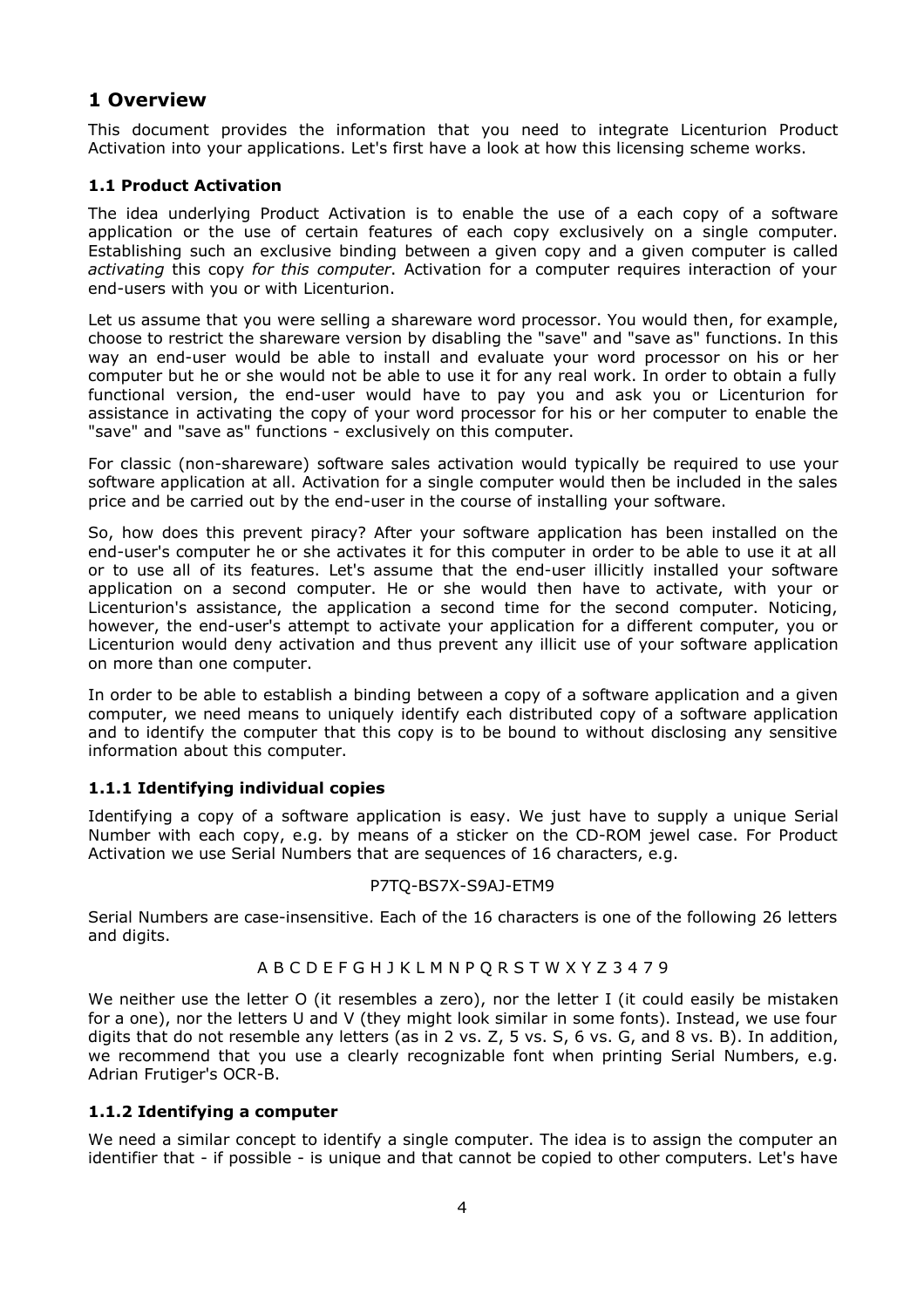a quick look at why we need these two conditions.

- When binding a copy of your software application to a single computer, the application only remembers that it has been bound to a computer with an identifier of, say, X. So, it will not run or provide its full functionality on any computer with an identifier of, say, Y. If, however, the end-user was able to easily find a second computer with an identifier of X, the copy of your software application would also work on this computer. Hence, identifiers should be unique.
- Assume that a copy of your software application has been bound to a single computer with an identifier of X. If it was possible to copy this identifier to a second computer, making this computer have the same identifier, namely X, as the first computer, your application would also work on the second computer. Hence, identifiers should not be copyable.

Achieving both goals at the same time is hard and therefore we do not use truly unique identifiers. We just take care that the identifiers of two arbitrarily chosen computers are different with a very high probability, which is enough for our purposes.

Product Activation identifies a computer by considering nine characteristics, e.g. the make and model, of a variety of hardware components contained in the computer and constructs a Hardware Hash - the identifier for a computer - from the gathered information. A Hardware Hash thus represents the hardware configuration of a computer. Note that the term *hardware configuration* comprises, in the context of this manual, only some selected hardware components and not the full hardware configuration of the computer.

As computers typically differ in many hardware components, chances that any two computers yield the same Hardware Hash are slim. In addition, copying hardware components from one computer to another is not possible. So, Hardware Hashes meet the two conditions described above.

Hardware Hashes are sequences of 12 characters, e.g.

#### LNKJ-BLR7-7TNZ

Like Serial Numbers, Hardware Hashes are case-insensitive. Each of the characters is selected from the set of 26 letters and digits that we also use for Serial Numbers.

The hardware components represented by the Hardware Hash and their considered characteristics are

- one of the installed harddrives make and model
- one of the installed CD-ROM drives make and model
- one of the installed SCSI host adapters or IDE controllers make and model
- one of the installed graphics boards make and model
- the first CPU in the computer make and model, serial number
- the installed RAM size
- one of the available disk volumes volume serial number
- one of the installed Ethernet adapters Ethernet address

Typically, the end-user may not specify of which harddrive, CD-ROM drive, etc., the characteristic is included in the Hardware Hash. The hardware components to be used are automatically determined. However, in customized Product Activation (see section 1.1.13) advanced end-users can themselves select the hardware components to be considered.

From each of the collected characteristics, with the exception of the CPU serial number and the Ethernet address, a numerical value between 0 and 7, i.e. a 3-bit value, is derived. The CPU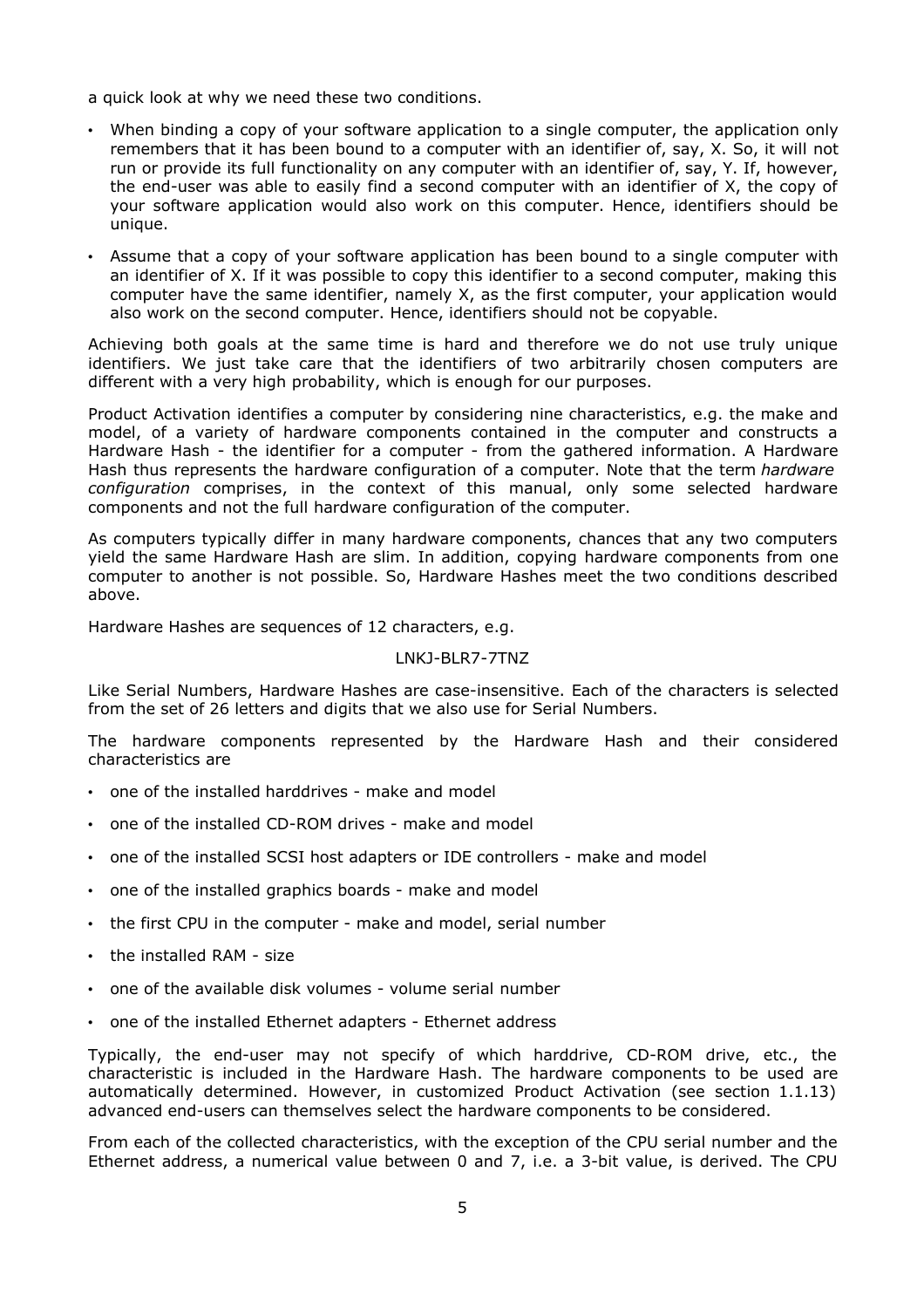serial number and the Ethernet address are mapped to numerical values between 0 and 511, i.e. a 9-bit value.

A value of 0 indicates that the corresponding characteristic is not available. If a computer, for example, did not have any CD-ROM drive installed, the value representing the make and model of one of the installed CD-ROM drives would be 0. If the installed CPU did not support a CPU serial number, the respective value would be 0. And so on. Any value different from 0 indicates that the corresponding characteristic is available. In this case the value is the result of passing a text representation of the characteristic through a hash function.

As log2(26) is roughly 4.7, each of the 12 characters of a Hardware Hash represents about 4.7 bits. A complete 12-character Hardware Hash thus represents a 56-bit value. We use bigendian "character ordering," so the first character of a Hardware Hash represents the most significant 4.7 bits.

The 40 least significant bits of the 56-bit value represent the hardware configuration. The remaining 16 bits contain a CRC-16 checksum to guard against typographic errors. The following table gives the structure of Hardware Hashes in full detail.

| <b>Bits</b> | Value(s)    | <b>Characteristic</b>                                                                      |
|-------------|-------------|--------------------------------------------------------------------------------------------|
| $0 - 2$     | $0 - 7$     | one of the installed harddrives (make and model)                                           |
| $3 - 5$     | $0 - 7$     | one of the installed CD-ROM drives (make and model)                                        |
| $6 - 8$     | $0 - 7$     | one of the installed SCSI host adapters or IDE controllers<br>(make and model)             |
| $9 - 11$    | $0 - 7$     | one of the installed graphics boards (make and model)                                      |
| $12 - 14$   | $0 - 7$     | the first CPU in the computer (make and model)                                             |
| $15 - 17$   | $0 - 7$     | the installed RAM (size)                                                                   |
| $18 - 20$   | $0 - 7$     | one of the available disk volumes (volume serial number)                                   |
| $21 - 29$   | $0 - 511$   | the first CPU in the computer (CPU serial number)                                          |
| $30 - 38$   | $0 - 511$   | one of the installed Ethernet adapters (Ethernet address)                                  |
| 39          | $0 - 1$     | $1 =$ the computer is a notebook computer<br>$0 =$ the computer is not a notebook computer |
| $40 - 55$   | $0 - 65535$ | $CRC-16$ of bits $0 - 39$                                                                  |

So, what about the end-users' privacy? Doesn't Licenturion learn which components the endusers' computers are made of? When mapping, for example, the wealth of makes and models of harddrives to only seven different values, many makes and models are mapped to the same value. Hence it is not possible to determine from a given value the make and model that the value has been derived from. It's a one-way thing. We are able to verify whether the make and model of a harddrive match the value 3. Just pass the make and model through the hash function and see whether the result is 3. Merely knowing the value 3 we are, however, unable to identify the make and model that has led to this value. For characteristics that are even more variable - i.e. CPU serial numbers and Ethernet addresses - we can even afford to use 511 different values instead of only seven. There are substantially more CPU serial numbers and Ethernet addresses than harddrive makes and models out there, because CPU serial numbers and Ethernet addresses are unique for each CPU and Ethernet adapter, respectively. Hence, dividing, for example, the CPU serial numbers into 511 groups instead of only seven groups does no harm to the end-users' privacy. There are still enough CPU serial numbers that map to the same value.

So, it is highly likely that two different computers yield two different Hardware Hashes, but a Hardware Hash nevertheless does not disclose which hardware components the corresponding computer contains.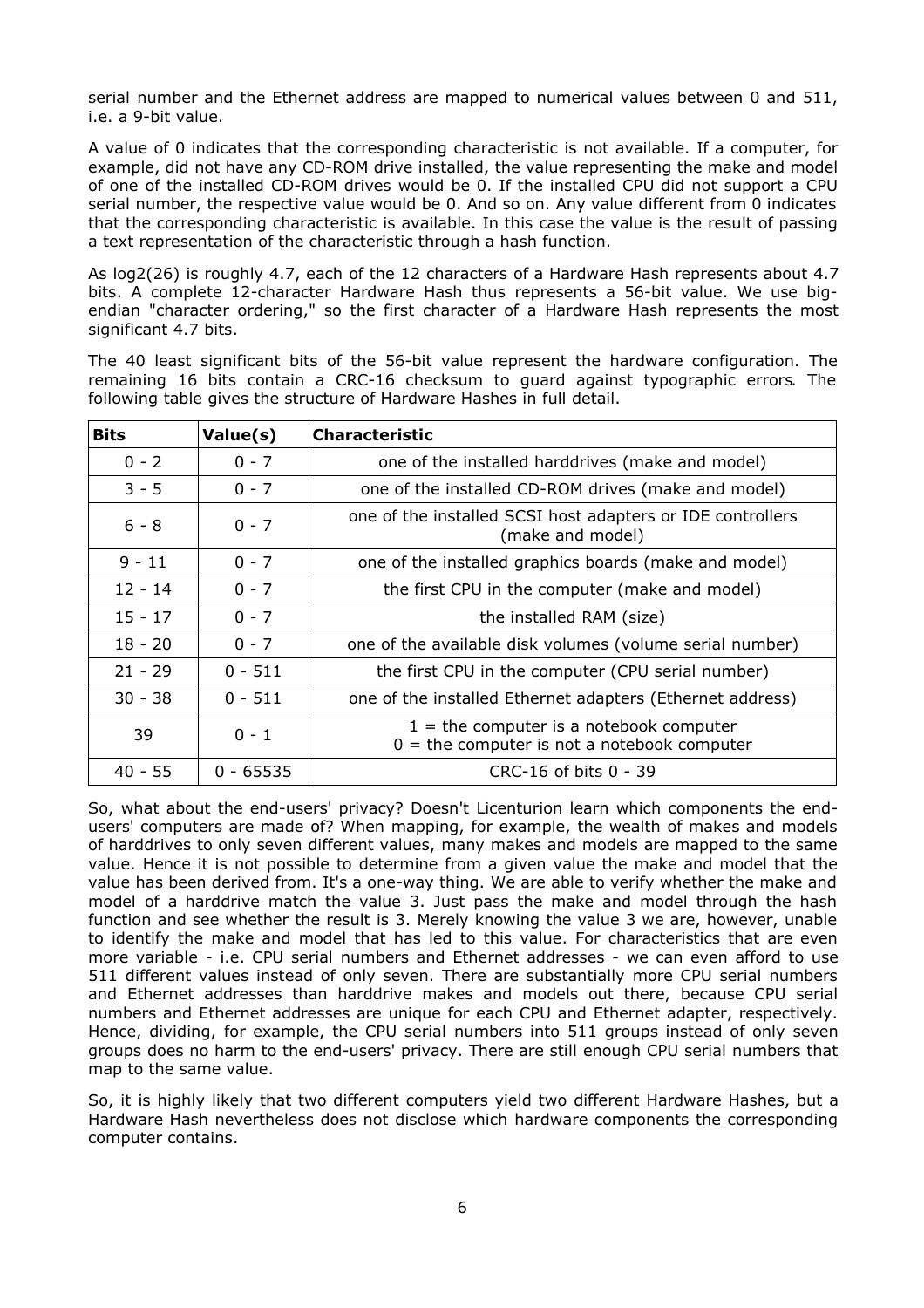# **1.1.3 The activation process**

During activation an end-user supplies the Serial Number identifying his or her copy of your software product to be activated and the Hardware Hash identifying his or her computer for which this copy is to be activated to the Licenturion server. The corresponding URL is

#### http://act.licenturion.com

The Licenturion server then generates an *Activation Code* linking the Serial Number and the hardware configuration as represented by the Hardware Hash, i.e. not the full hardware configuration of the computer but the components selected for inclusion in the Hardware Hash. The Activation Code thus links the given copy of your software product (identified by the Serial Number) to the computer for which it is to be activated (identified by the Hardware Hash). It constitutes the binding between these two that has been introduced at the beginning of section 1.1. Activation Codes are sequences of 32 characters, e.g.

#### MLXB-GNF9-TGND-34BW-PS4K-KCC3-FDWA-GRX4

Activation Codes are case-insensitive. Each character is taken from the set of 26 characters that is also used for Serial Numbers and Hardware Hashes.

The end-user then supplies the Activation Code to your application, the application establishes the validity of the Activation Code, and from that point considers itself or some of its features activated.

This process is completely transparent and enables end-users to verify that their privacy is respected. The only information transmitted to the Licenturion server obviously consists of the Serial Number and the Hardware Hash. The former is supplied with your application and thus cannot contain any personal information. The contents of the latter are fully documented in section 1.1.2 and, accordingly, represent the hardware configuration of the end-users' computers without undermining their right to privacy.

While this manual process is fully transparent, it is not very comfortable - although 32 character Activation Codes are relatively benign when compared to other people's solutions. We therefore expect the vast majority of end-users to perform automatic activation. With automatic activation your application asks the end-user for his or her Serial Number, determines the Hardware Hash for the computer on which it is running, automatically transmits the Serial Number and the Hardware Hash to the Licenturion server, receives the corresponding Activation Code from the server, and activates itself without further intervention by the end-user.

This mechanism is also suitable for easily integrating the manual activation process into your own website. The idea is that your web-server collects the Serial Number and the Hardware Hash from the end-user, transmits the information to our web-server in the described way, receives the Activation Code or an error message, and displays it to the end-user.

The following table summarizes those parts of the manual activation process that are visible to an end-user. The "Software application" column describes the end-user's interaction with his or her copy of your software application, the "Licenturion server" column describes the end-user's interaction with the Licenturion server.

| <b>Step</b> | Software application                                                | <b>Licenturion server</b>                                              |
|-------------|---------------------------------------------------------------------|------------------------------------------------------------------------|
|             | The software application creates and<br>displays the Hardware Hash. | $\overline{\phantom{0}}$                                               |
|             | $\overline{\phantom{0}}$                                            | The end-user enters his or her Serial<br>Number and the Hardware Hash. |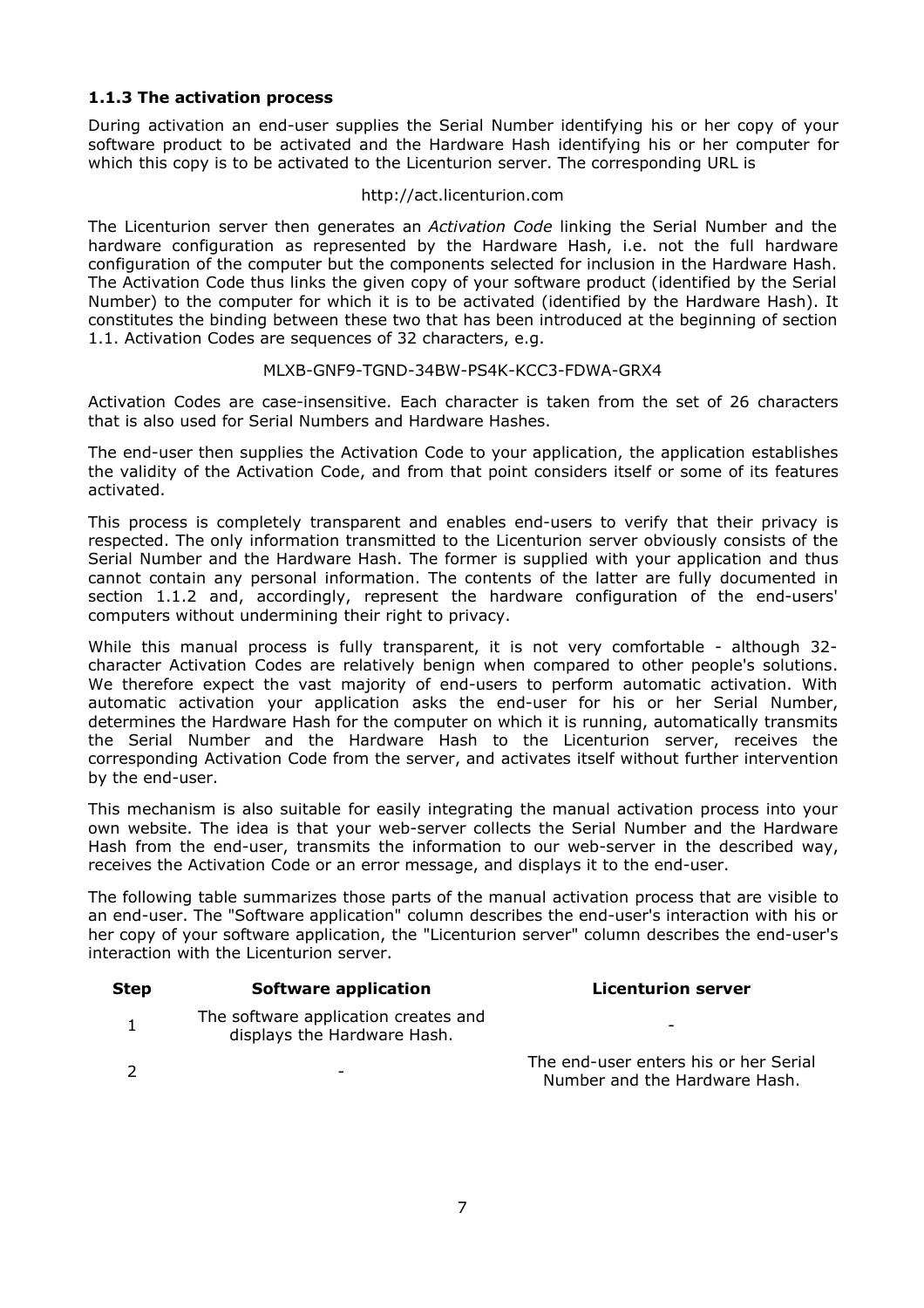| <b>Step</b> | Software application | <b>Licenturion server</b> |
|-------------|----------------------|---------------------------|
|-------------|----------------------|---------------------------|

 $3 \qquad \qquad -$ 

The server returns the Activation Code corresponding to the Serial Number and the hardware configuration represented by the Hardware Hash.

4 The end-user enters the Activation Code. -

The table for automatic activation is considerably shorter.

#### **Step Software application Licenturion server**

-

1 The end-user enters his or her Serial Number.

When a Serial Number is used for activation for the first time, the hardware configuration associated with it is stored by the Licenturion server. Subsequent activations are only allowed as long as they are related to the same hardware configuration, i.e. to the same computer.

This restriction is imposed to prevent end-users from using the same Serial Number over and over again to successively activate your software application for as many computers as they like instead of the intended single computer. If the Licenturion server notices that the Serial Number entered by an end-user has already been used in an activation for a different computer, i.e. in conjunction with a different hardware configuration, it refuses to give out an Activation Code and returns an error message instead.

So, why does the Licenturion server allow multiple activations for the same computer? Let's assume that the end-user reformats his or her harddrive and thus loses all stored information, in particular the information that his or her copy of your software application has already been activated. When reinstalling his or her copy of your software application, the end-user will have to activate it again. As this is clearly something to allow, the Licenturion server grants endusers as many activations as they like, as long as the supplied hardware configuration does not change, i.e. as long as the activations refer to the same computer.

Actually the whole process is a bit more complica..., err, sophisticated, but we will neglect the details for now. Just remember that in case of a first-time activation the supplied hardware configuration is stored by the Licenturion server. The following chart illustrates the manual activation process as described up to this point. The automatic activation process works analogously.



After the end-user has entered a valid Activation Code matching the current hardware configuration, the software application will store it for later reference. The following chart summarizes the activation process from the perspective of the software application.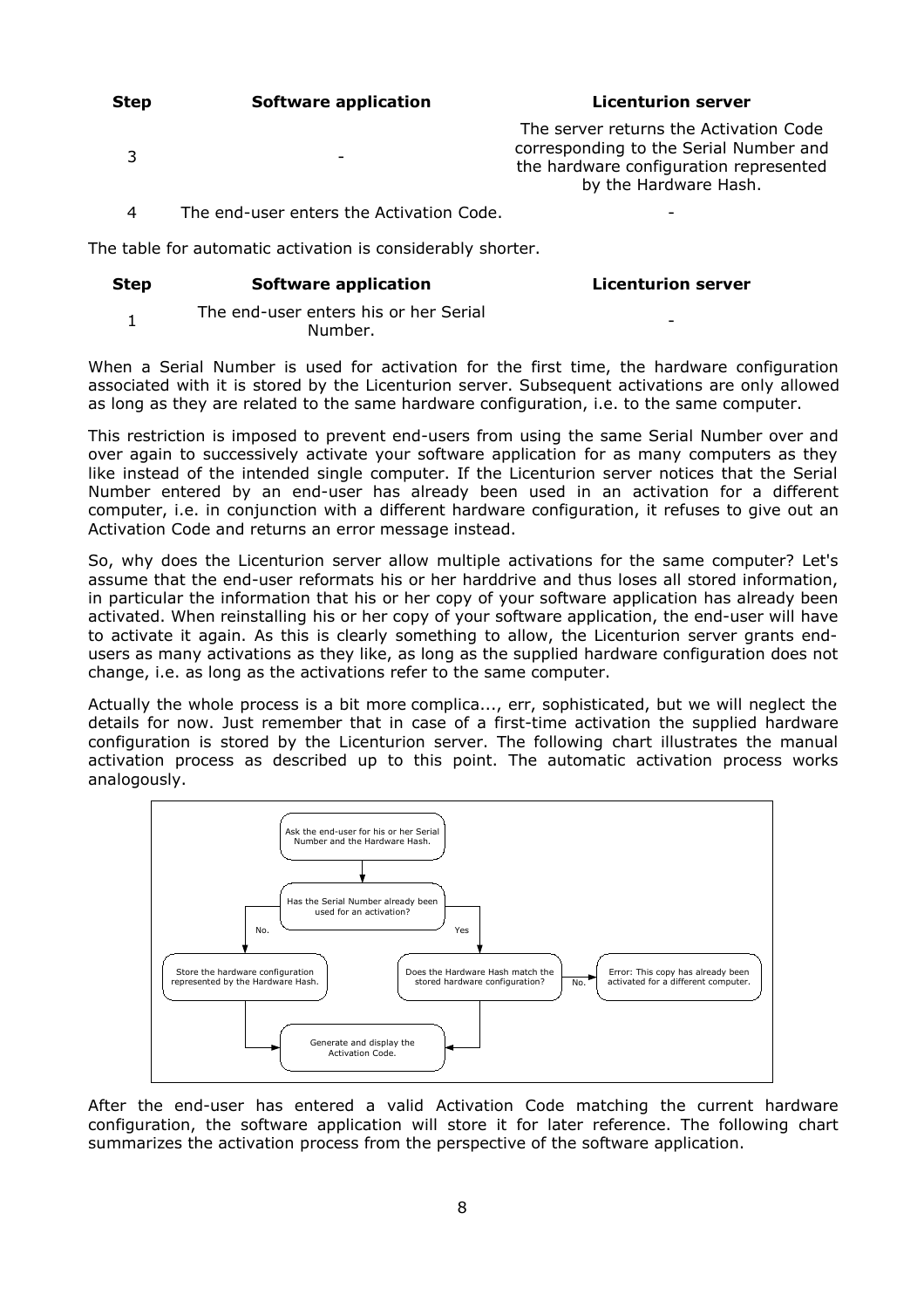

## **1.1.4 Server Cookies**

Automatic activation employs a simple HTTP-based request/response protocol for the communication with the Licenturion server and respects the proxy settings of Internet Explorer. We do not use SSL, since HTTPS is often blocked by corporate firewalls as encrypted traffic cannot be content-scanned. Protection against eavesdroppers that try to harvest valid Serial Numbers in front of the Licenturion server by analyzing the incoming network traffic is supplied by a Diffie-Hellman scheme instead.

| <b>Bytes</b> | <b>Contents</b>                                                                                                             |
|--------------|-----------------------------------------------------------------------------------------------------------------------------|
| $0 - 3$      | Product ID represented as a 32-bit value<br>(little endian byte-order)                                                      |
| $4 - 7$      | Cryptographic checksum for the following bytes<br>(verified by the server)                                                  |
| $8 - 27$     | ASCII representation of the Serial Number<br>(encrypted with the shared Diffie-Hellman secret).                             |
| $28 - 42$    | ASCII representation of the Hardware Hash<br>(encrypted with the shared Diffie-Hellman secret).                             |
| $43 - 170$   | the public Diffie-Hellman key of the client<br>(used by the server to create the shared Diffie-Hellman secret)              |
| $171 - 173$  | Length of the additional data represented as a 24-bit value<br>(little endian byte-order, currently unused and set to zero) |

The data transmitted to the Licenturion server during automatic activation is called a Server Cookie. A Server Cookie consists of 174 bytes, as described in the following table.

The Server Cookie is converted into an ASCII representation of  $2 \times 174 = 348$  characters and transmitted to the Licenturion server inside a POST request as a URL-encoded parameter named "serverCookie". The ASCII conversion simply maps the two four-bit halves of each byte to the sixteen letters 'A' through 'P'. The most significant four bits are stored first. The byte value 0x21 would, for example, thus map to the 2-character sequence "CB".

The Licenturion server returns a 4-line ASCII file that contains status information and, if activation is granted, the Activation Code corresponding to the data contained in the Server Cookie.

# **1.1.5 Am I activated?**

An installed copy of a software application considers itself to be activated, if an Activation Code matching the current hardware configuration has been stored. The following chart illustrates the behavior of the software application when determining whether it is activated.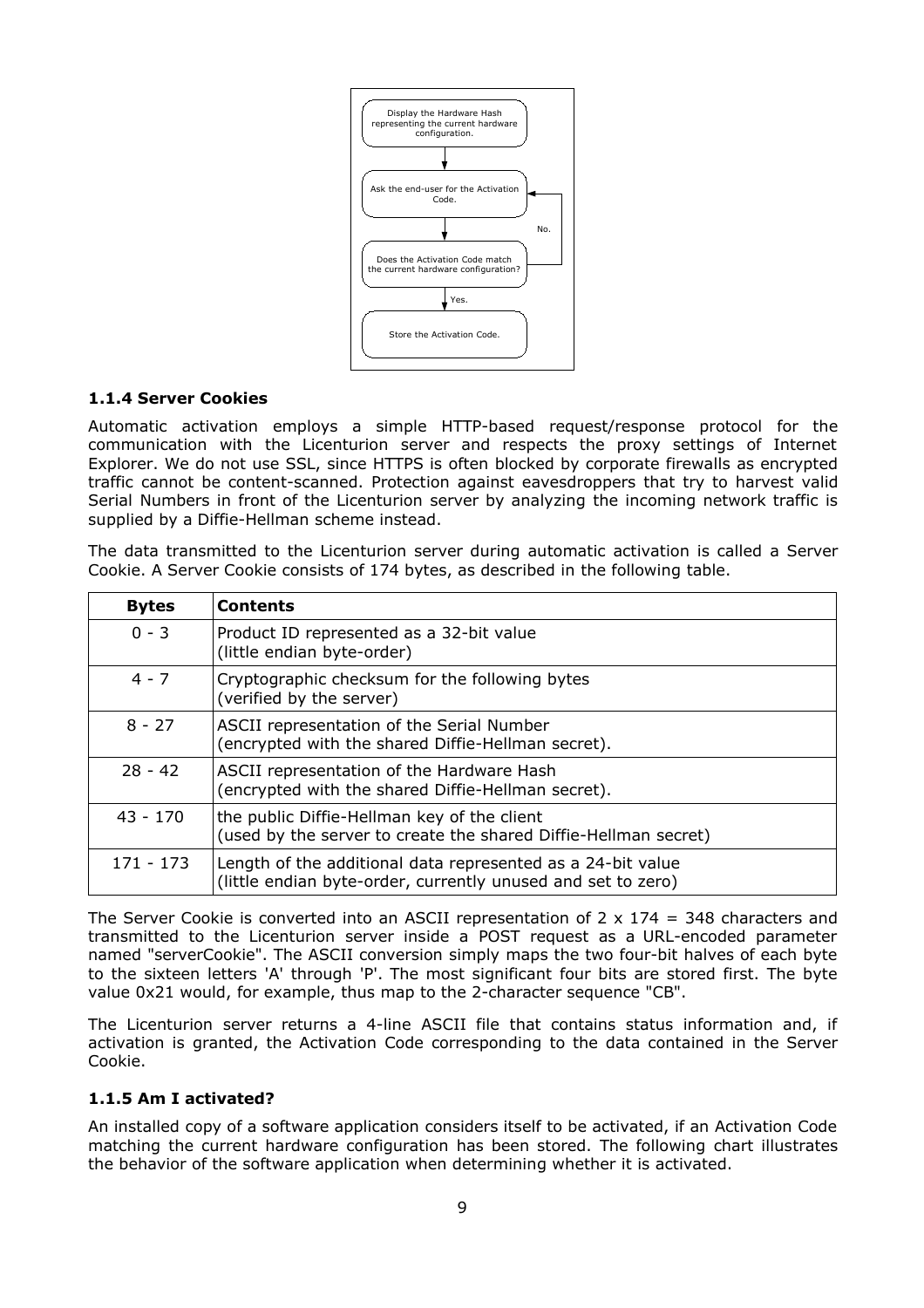

## **1.1.6 Security**

Imagine that a software pirate was able to generate valid Serial Numbers himself or herself. He or she would then be able to happily produce loads of fresh Serial Numbers and use each Serial Number to activate the same copy of your software application for a different computer. Fortunately, protecting Serial Numbers is easy as their validity is only verified by the Licenturion server. All 16-character sequences that constitute valid Serial Numbers share the same construction plan, i.e. they all share a common structure. If a given sequence complies with the construction plan, it is considered to be a valid Serial Number. If it does not, it is considered to be random garbage. This construction plan can be kept securely on the server and is never disclosed to the outside world.

Speaking more technically, Serial Numbers are protected by a message authentication code. The secret construction plan corresponds to the secret cryptographic key used to create and verify the message authentication code on the Licenturion server.

Now imagine that a software pirate was able to generate valid Activation Codes matching given hardware configurations. He or she would then be able to perform activations himself or herself, without the assistance - and thus without the control - of the Licenturion server. That's why protecting Activation Codes is equally important, although a bit more complicated. All Activation Codes share a single construction plan that describes how to derive a valid Activation Code from a given hardware configuration. However, since Activation Codes are validated by your software application and not by the Licenturion server, we have the following problem. In order to be able to check whether a 32-character sequence given by an end-user is a valid Activation Code, i.e. based on a given hardware configuration and generated according to the construction plan, your application needs to know the construction plan underlying the creation of valid Activation Codes. However, if your application knows the construction plan, a software pirate can extract the construction plan from your application, analyze it and use the gained insight to write a program that illicitly generates sequences that your application will consider valid Activation Codes.

That's why the idea underlying Activation Codes as implemented by Licenturion Product Activation is to keep their construction plan secret and equip your application only with the ability to determine whether a sequence given by the end-user has been derived from a given hardware configuration in compliance with the secret construction plan - without, however, actually knowing the secret construction plan. In this way, the ability to create valid Activation Codes is separated from the ability to verify whether a given sequence is a valid Activation Code for a given hardware configuration. A pirate analyzing your application can, at maximum, learn how to verify Activation Codes. He or she cannot find out how to generate valid Activation Codes.

This separation of creation and verification of Activation Codes is based on public key cryptography. An Activation Code is a digital signature over a message containing the hardware configuration to which your application is to be bound. The secret creation plan corresponds to the secret key employed during signature creation, the ability to verify Activation Codes corresponds to knowledge of the public key for signature verification. The rocket science part of the whole story is that Activation Codes as implemented by Licenturion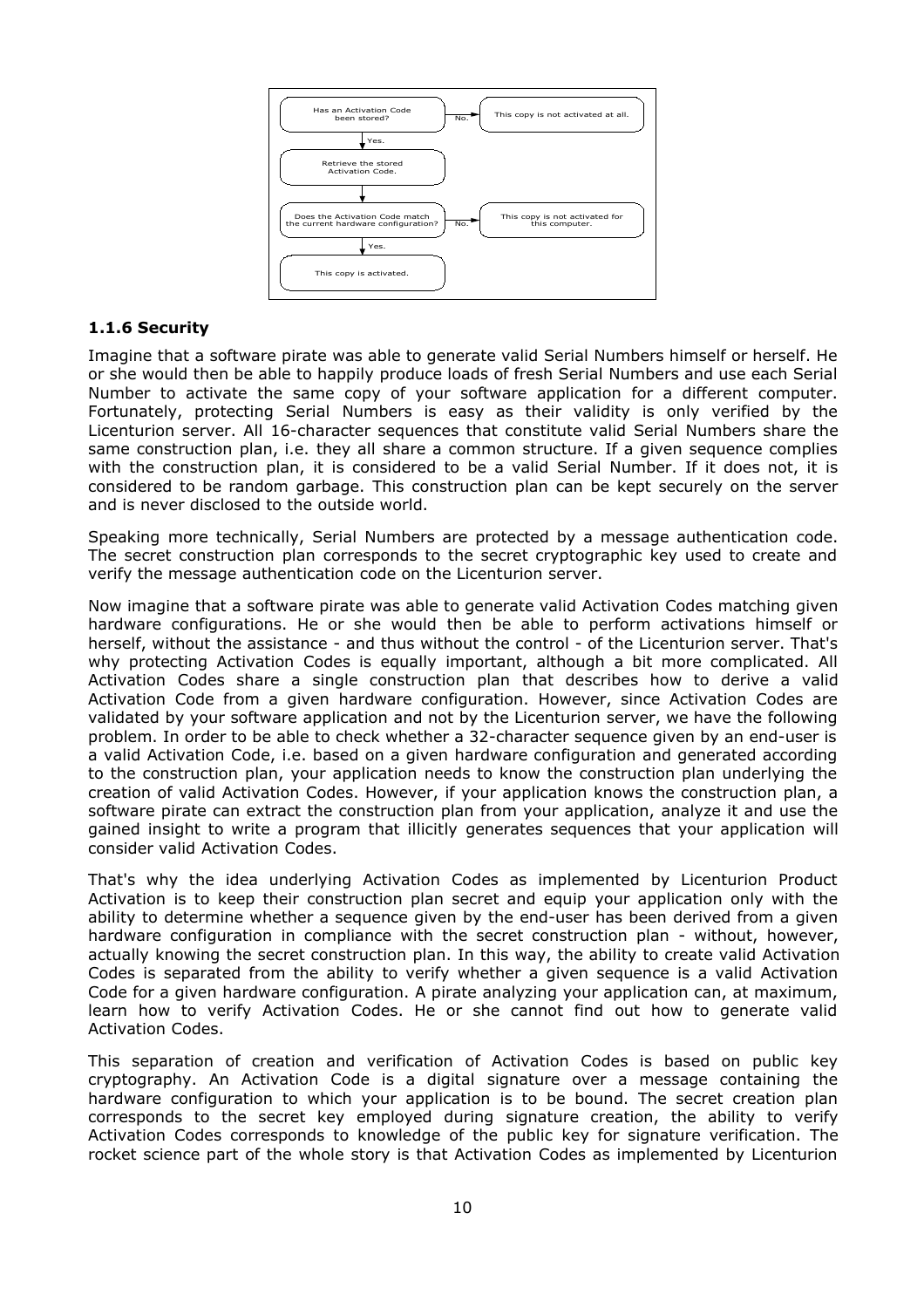Product Activation consist of only 32 characters, while conventional digital signatures would typically result in Activation Codes with a length of more than 200 characters.

# **1.1.7 Tolerating hardware modifications**

Sometimes end-users add new hardware components to their computers, exchange old hardware components for new and better ones, or remove hardware components that they do not need any longer. Implementing the activation mechanism as described up to this point would have two major implications in case the hardware of a given computer was modified.

- All software applications installed on the computer would have to be activated again as the stored Activation Code would not match the new hardware configuration any longer (see section 1.1.5).
- Still worse, the Licenturion server would deny activation as the new hardware configuration would not match the hardware configuration stored for the affected end-user's Serial Number during first-time activation (see section 1.1.3).

# **1.1.8 The scoring mechanism**

Obviously, we need a way to tolerate hardware modifications. Licenturion Product Activation offers a configurable scoring mechanism that enables you to specify up to which point hardware changes are to be tolerated. This mechanism is employed by

- your software application to determine whether it still considers itself activated after the hardware modifications and
- the Licenturion server to determine whether to grant activation in spite of the modified hardware configuration.

To implement the scoring mechanism the present hardware configuration is compared to the original hardware configuration.

- In case of your software application the original hardware configuration is the hardware configuration at the time of its activation. So, how does your software application know the original hardware configuration? When we described the activation process we oversimplified a bit. During activation the software application does not only store the Activation Code, but also the Hardware Hash representing the current, i.e. the original, hardware configuration.
- In the case of the Licenturion server the original hardware configuration is the hardware configuration supplied for first-time activation. As explained before, it is stored by the server to be considered for subsequent activations.

As a result of the comparison of the present hardware configuration and the original hardware configuration each characteristic is assigned one of the following five states.

| <b>State</b>         | <b>Description</b>                                                                                                                                                                 |
|----------------------|------------------------------------------------------------------------------------------------------------------------------------------------------------------------------------|
| present and matching | The characteristic has been available in the hardware configuration<br>at activation time, it is still available in the present hardware<br>configuration, and it has not changed. |
|                      | <b>Example:</b> A computer has had a CD-ROM drive at activation time<br>and the CD-ROM drive has not been exchanged or removed since<br>then.                                      |
| missing and matching | The characteristic neither has been available in the hardware<br>configuration at activation time nor is it available in the present<br>hardware configuration.                    |
|                      | <b>Example:</b> A computer has not had a CD-ROM drive at activation<br>time and it still does not have a CD-ROM drive.                                                             |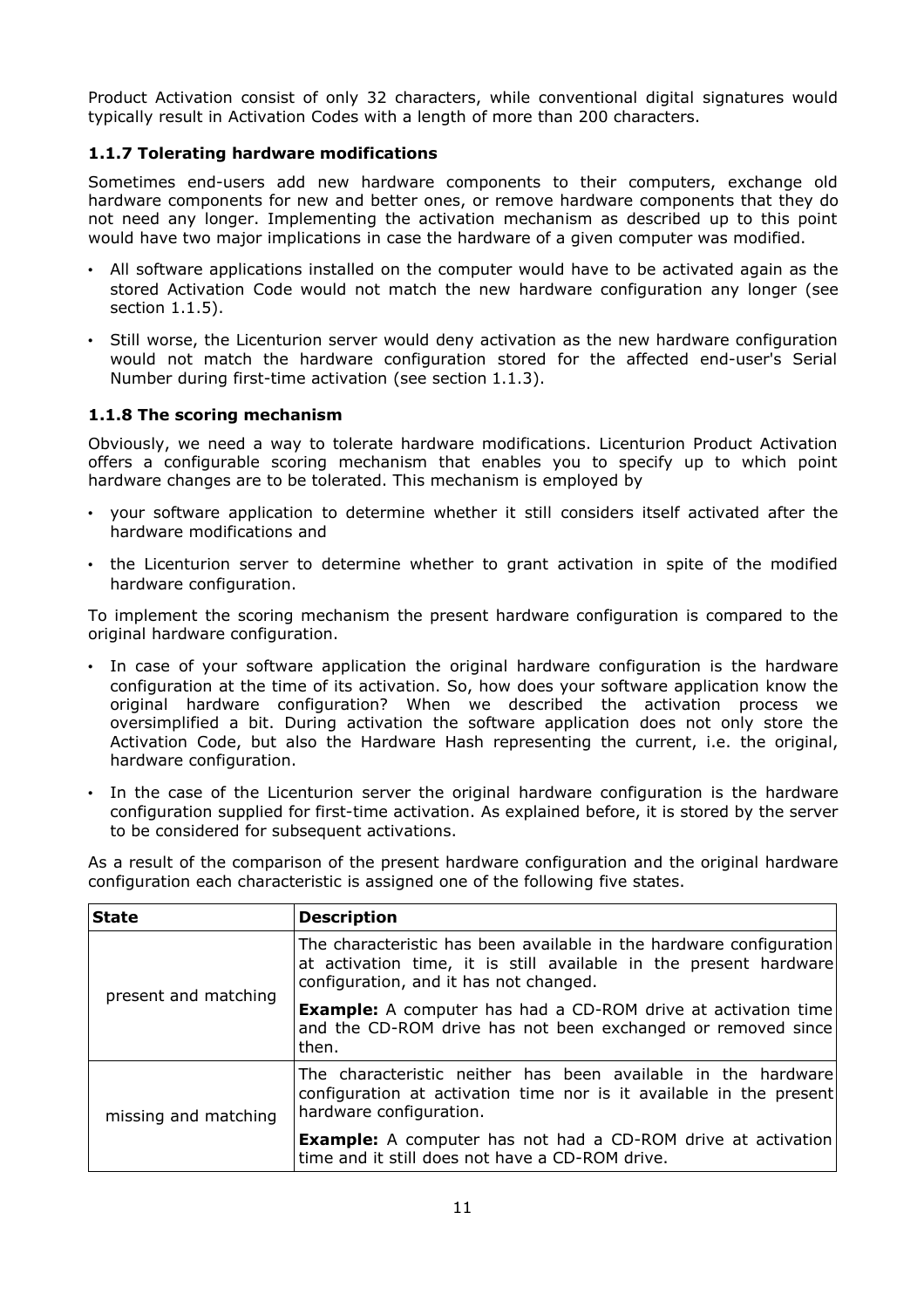| <b>State</b> | <b>Description</b>                                                                                                                                                             |  |  |  |  |
|--------------|--------------------------------------------------------------------------------------------------------------------------------------------------------------------------------|--|--|--|--|
| added        | The characteristic has not been available in the hardware<br>configuration at activation time but it is available in the present<br>hardware configuration.                    |  |  |  |  |
|              | <b>Example:</b> A computer has not had a CD-ROM drive at activation<br>time but a CD-ROM drive has been added since then.                                                      |  |  |  |  |
| removed      | The characteristic has been available in the hardware configuration<br>at activation time but it is not available in the present hardware<br>configuration.                    |  |  |  |  |
|              | <b>Example:</b> A computer has had a CD-ROM drive at activation time<br>but the CD-ROM drive has been removed since then.                                                      |  |  |  |  |
|              | The characteristic has been available in the hardware configuration<br>at activation time, it is still available in the present hardware<br>configuration, but it has changed. |  |  |  |  |
| changed      | <b>Example:</b> A computer has had a CD-ROM drive at activation time<br>but the CD-ROM drive has been exchanged for another CD-ROM<br>drive model since then.                  |  |  |  |  |

When comparing the present hardware configuration to the original hardware configuration an individual score value is assigned to each characteristic that is either present and matching or missing and matching. Characteristics that are added, removed, or changed, are assigned an individual score value of zero. Then the total score for the present hardware configuration is calculated by adding the nine individual score values. So, the more characteristics are present and matching or missing and matching, the higher the total score. If the obtained total score is greater than a configurable threshold, the hardware configuration is considered to identify the same computer as the original hardware configuration.

Let's have a closer look at what "present and matching" means. Assume that an end-user's computer contains only one harddrive when activating his or her copy of your software application for the first time. So, this harddrive's characteristic is included in the original hardware configuration. Later he or she adds a second harddrive to his or her computer. This, however, will **not** change the "present and matching" status of the harddrive characteristic. As long as the first harddrive is not removed or exchanged, the corresponding characteristic will always remain present and matching. Generally, as long as the harddrive characteristic contained in the original configuration matches **any** of the installed harddrives, it will remain present and matching. Adding harddrives will therefore never change the state of a characteristic.

This is not only the case for harddrives but for all characteristics in the hardware configuration. As long as end-users just add hardware components, all characteristics will remain present and matching.

# **1.1.9 Assigning individual score values**

While we want to allow end-users to modify their hardware configuration, we definitely do not want to be too tolerant. Imagine the following scenario. Audrey legitimately buys a copy of your software application. She activates it using the Serial Number that you have supplied to her. Audrey then hands her copy along with her Serial Number to her friend Donna. Donna installs Audrey's copy on her computer and tries to activate it for this computer. If the Licenturion server was too tolerant with respect to hardware changes, it would possibly fail to recognize that it is now handling an activation for a different computer, handle Donna's computer as if it were Audrey's computer with some hardware modifications, and let Donna successfully activate.

We cannot completely eliminate this problem. However, by carefully selecting the parameters of the scoring mechanism, we can substantially reduce the probability that two arbitrarily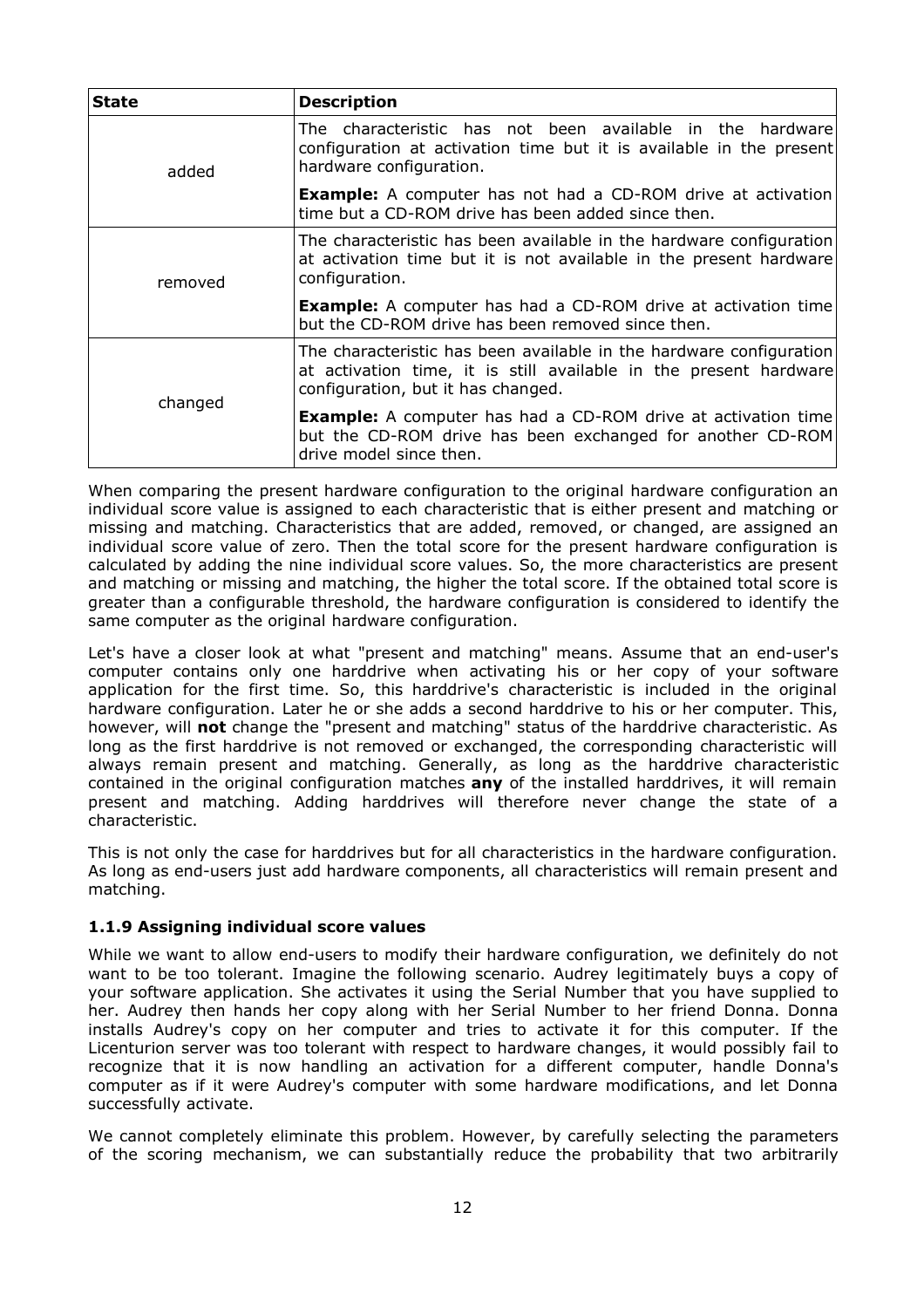chosen computers are erroneously considered to be the same computer by the activation mechanism. Our solution is to assign the individual score values based on probabilities. The lower the probability for an arbitrarily chosen computer to yield "missing and matching" or "present and matching" for a given characteristic, the higher the associated individual score value.

Let's have a look at Ethernet addresses to discuss this idea. It is still relatively probable today that neither Audrey's nor Donna's computer has an Ethernet adapter. So, two hardware configurations not including an Ethernet adapter, i.e. the corresponding characteristic missing and matching, is not a strong indicator that these hardware configurations represent the same computer. Simply because it is relatively probable that two arbitrarily chosen computers both do not have an Ethernet adapter.

However, if the hardware configurations both contain an Ethernet adapter and the corresponding characteristic is the same in both hardware configurations, this is a strong indicator that these two hardware configurations represent the same computer. Remember that a present Ethernet adapter results in one of 511 different values for the corresponding characteristic. So, it is relatively improbable that the Ethernet adapters of two arbitrarily chosen computers have the same characteristic.

That's why a missing and matching Ethernet adapter characteristic by default contributes an individual score of  $1$  to the total score, whereas a present and matching Ethernet adapter characteristic contributes by default the much higher individual score of 3. The same is true for CPU serial numbers.

For other characteristics, e.g. the characteristic representing one of the installed harddrives, a status of missing and matching is relatively unlikely. After all, most computers do contain at least one harddrive. That's why these characteristics are by default given an individual score value of 2 in case their status is missing and matching.

The two individual score values for missing and matching or present and matching characteristics, respectively, can be set on the Licenturion server. The configured values are considered by the Licenturion server when deciding whether to grant an activation, i.e. whether a hardware configuration passed with a Serial Number is sufficiently similar to the hardware configuration supplied during first-time activation for this Serial Number. They are also used by your software application to determine whether it still considers itself activated after hardware changes, i.e. whether the new hardware configuration is sufficiently similar to the original hardware configuration.

| <b>Characteristic</b>                                                          | present and<br>matching | missing and<br>matching |
|--------------------------------------------------------------------------------|-------------------------|-------------------------|
| one of the installed harddrives (make and model)                               |                         |                         |
| one of the installed CD-ROM drives (make and model)                            |                         |                         |
| one of the installed SCSI host adapters or IDE controllers<br>(make and model) |                         |                         |
| one of the installed graphics boards (make and model)                          |                         |                         |
| the first CPU in the computer (make and model)                                 |                         |                         |
| the installed RAM (size)                                                       |                         | 2                       |
| one of the available disk volumes (volume serial number)                       |                         |                         |
| the first CPU in the computer (CPU serial number)                              | 3                       |                         |
| one of the installed Ethernet adapters (Ethernet address)                      |                         |                         |

The defaults for the individual score values are listed in the following table.

To give you an idea how likely it is that, based on your configured individual score values and the set threshold, Audrey's computer is sufficiently similar to Donna's computer to subvert the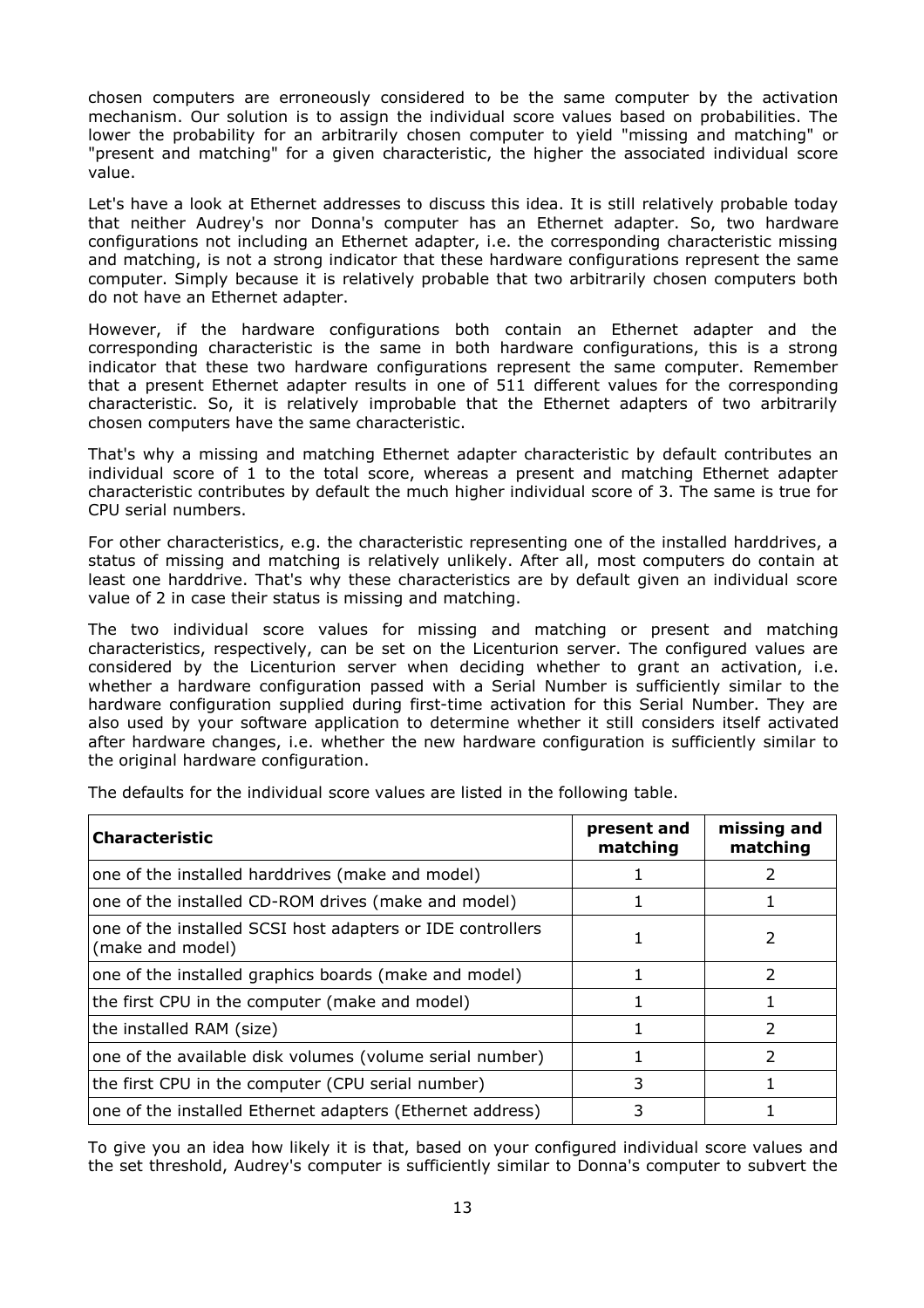protection scheme by reusing Audrey's Serial Number to illicitly activate Audrey's copy of your software application also on Donna's computer, the Licenturion server calculates four probabilities. Audrey's hardware configuration is assumed to be the original hardware configuration to which Donna's hardware configuration is compared.

It is assumed that both computers contain at least one harddrive, CD-ROM drive, SCSI host adapter or IDE controller, graphics board, CPU, and disk volume, as well as some RAM. So, when comparing the first computer's hardware configuration to the second computer's hardware configuration, the first seven of the above nine characteristics will either be in the "present and matching" state or in the "changed" state. The four probabilities are then calculated under the following four individual assumptions for the remaining two characteristics.

- 1. Neither computer's CPU supports a CPU serial number and neither computer contains an Ethernet adapter, i.e. the CPU serial number characteristic and the Ethernet adapter characteristic are missing and matching. For the default individual score values given above and the default threshold this probability is 1.02%.
- 2. Both computer's CPUs support a CPU serial number but neither computer contains an Ethernet adapter, i.e. the CPU serial number characteristic is either present and matching or changed and the Ethernet adapter characteristic is missing and matching. For the default individual score values given above and the default threshold this probability is 0.15%.
- 3. Neither computer's CPU supports a CPU serial number but both computers contain an Ethernet adapter, i.e. the CPU serial number characteristic is missing and matching and the Ethernet adapter characteristic is either present and matching or changed. For the default individual score values given above and the default threshold this probability is 0.15%.
- 4. Both computer's CPUs support a CPU serial number and both computers contain an Ethernet adapter, i.e. the CPU serial number characteristic and the Ethernet adapter characteristic are either present and matching or changed. For the default individual score values given above and the default threshold this probability is 0.03%.

The four probabilities are displayed by the Licenturion server in a 2 by 2 *coincidence matrix*.

# **1.1.10 Notebook computers**

Although notebook computers are hardly ever upgraded, inserting or removing PCMCIA cards and plugging or unplugging the notebook computer from a docking station can lead to substantial hardware changes. Product Activation is therefore typically more tolerant for notebook computers than it is for desktop computers. As described before two hardware configurations are considered to refer to the same computer if the total score obtained by adding the nine individual score values is higher than a given threshold. This threshold is actually two thresholds. One threshold is used for desktop computers and the second threshold is used for notebooks.

Like the individual score values the threshold values can be set on the Licenturion server. Again, the configured values are considered by the Licenturion server when deciding whether to grant an activation and by your software application to determine whether it still considers itself activated after hardware changes.

The default threshold for notebook computers is 3, the threshold for desktop computers defaults to 6. If the comparison of two hardware configurations yields a score of 3 or more in the case of a notebook or 6 or more in the case of a desktop, the two hardware configurations are considered to identify the same computer.

When creating the coincidence matrix, the threshold for desktop computers is used to calculate the four required probabilities.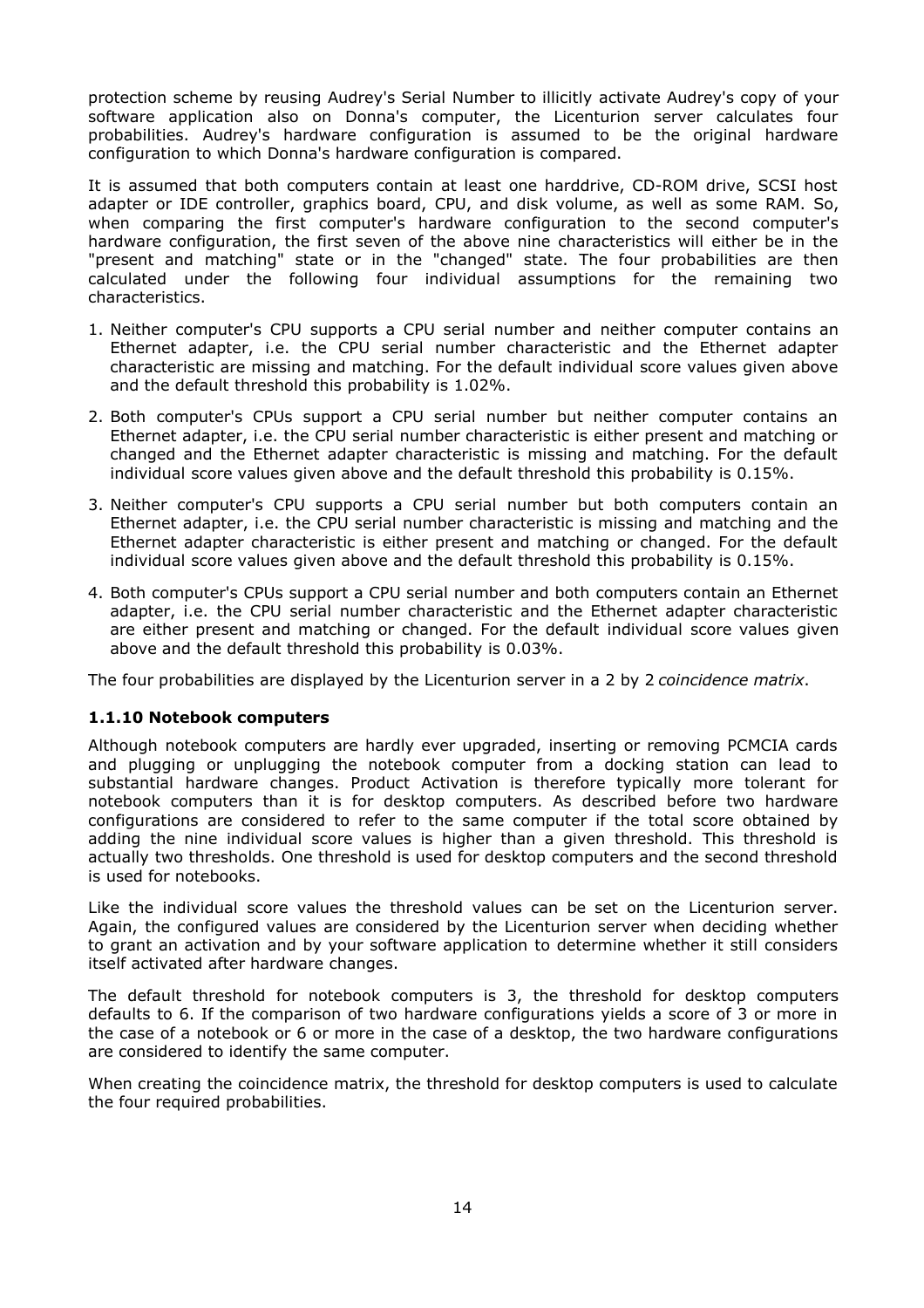# **1.1.11 Activating for more than one computer**

Every now and then one of your end-users may want to deinstall your software application from one computer and reinstall it on another computer. As this is typically not an every day situation, allowing your end-users to do so every few weeks is typically sufficient.

For this purpose the Licenturion server offers you to specify the duration of a reset period for your Serial Numbers. The reset period starts when a Serial Number is used for first-time activation. Until the end of the reset period it is possible to use the Serial Number again for activation only if the hardware configuration specified for an activation is, as detailed before, sufficiently similar to the hardware configuration stored by the Licenturion server during firsttime activation. However, after the reset period is over, the next activation for the Serial Number will be considered a first-time activation again, the provided hardware configuration will be stored replacing the previously stored hardware configuration, and a new reset period will start. The default duration of the reset period is 60 days. So the Licenturion server by default basically forgets every 60 days about all previous activations for a Serial Number.

If you prefer to be still more tolerant, you may offer your end-users to perform more than one first-time activation during the reset period. Suppose that an end-user tried to activate with a hardware configuration substantially differing from the hardware configuration given during first-time activation and that the reset period was not over. Instead of denying the activation, the end-user would be allowed to override the denial for a specified number of times per reset period. Each activation granted by this mechanism is considered a first-time activation, i.e. the new provided hardware configuration is stored replacing the previously stored hardware configuration, with the only difference that the reset period is not restarted.

As this feature can be abused by your end-users, it is disabled by default by setting the maximal number of first-time activations per reset period to 1. This number can, however, be increased.

#### **1.1.12 Modifying the counter of first-time activations**

It is conceivable that one of your end-users nevertheless requires more first-time activations than he or she is allowed in the running reset period. In this case, he or she would have to contact you and ask you to reset or decrease the counter of first-time activations for his or her Serial Number. You can easily accomplish this via the Licenturion server.

# **1.1.13 Customized Product Activation**

You can offer advanced end-users to further tailor the activation process to their needs. The idea is to let an end-user specify which hardware components are used to form the hardware configuration instead of having the activation mechanism perform this selection automatically.

Let us assume that an end-user uses a removable harddrive for data transfer between different computers. He or she could then ensure that this harddrive is not included in the hardware configuration, since removing it would otherwise modify the hardware configuration.

#### **1.1.14 Activating individual features of a software application**

Up to now we have considered a software application to be a monolithic block. We would only activate the complete software application or nothing at all. However, Licenturion Product Activation also offers to activate individual parts or features of a piece of software. For this purpose, Activation Codes contain a 32-bit payload, which can be extracted by the software application from a given Activation Code.

The payload is opaque to the Licenturion server. It does not need to know how to interpret the payload. It just knows that the payload is a 32-bit value and can therefore be given a set of rules along the lines of "If somebody activates using Serial Number A, then return an Activation Code that has the 32-bit value X as its payload, if somebody activates using Serial Number B, then return an Activation Code that has the 32-bit value Y as its payload, ..."

The interpretation of the payload is up to the software application. It could extract the payload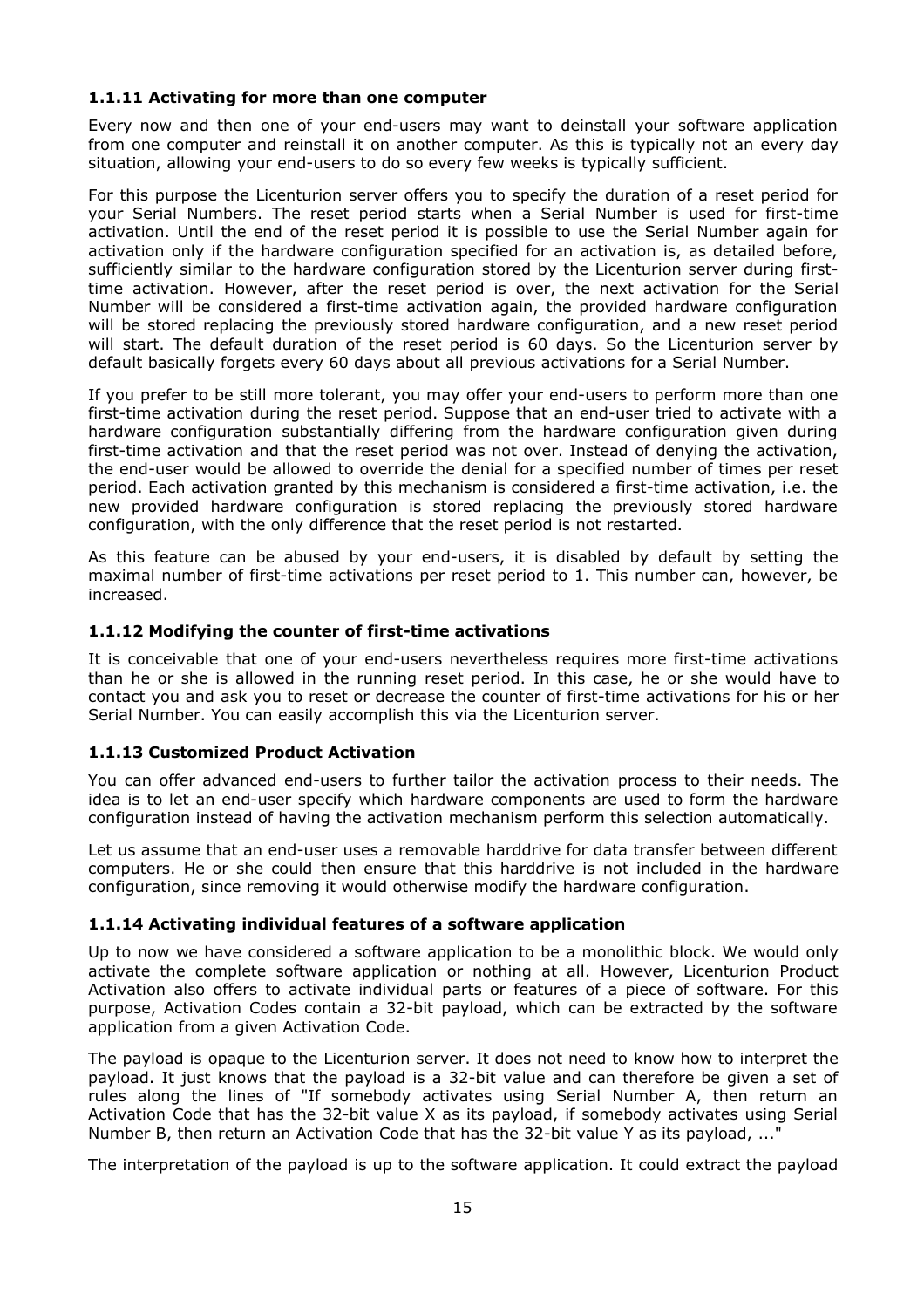from an Activation Code and, for example, use it as a bit-mask, each of the 32 bits enabling or disabling a certain feature of the application.

# **1.1.15 Time-limited Product Activation**

The server can also be instructed to use the most significant 13 bits of the 32-bit payload for storing an expiration date in the Activation Code, still leaving the least significant 19 bits for user-defined content. After the expiration date of an Activation Code is reached, an activation performed with this Activation Code becomes invalid and the software application returns into its original state before activation. These temporary activations are typically used in shareware scenarios to implement trial periods, during which a fully activated version of a piece of software can be evaluated at no cost.

The expiration date is specified as an absolute point in time, e.g. "valid until February 1st, 2003" - as opposed to "valid for 30 days." This prevents a quite common kind of attack that simply resets the software application's idea of how many days have passed since activation to zero and thus extends trials periods *ad infinitum*.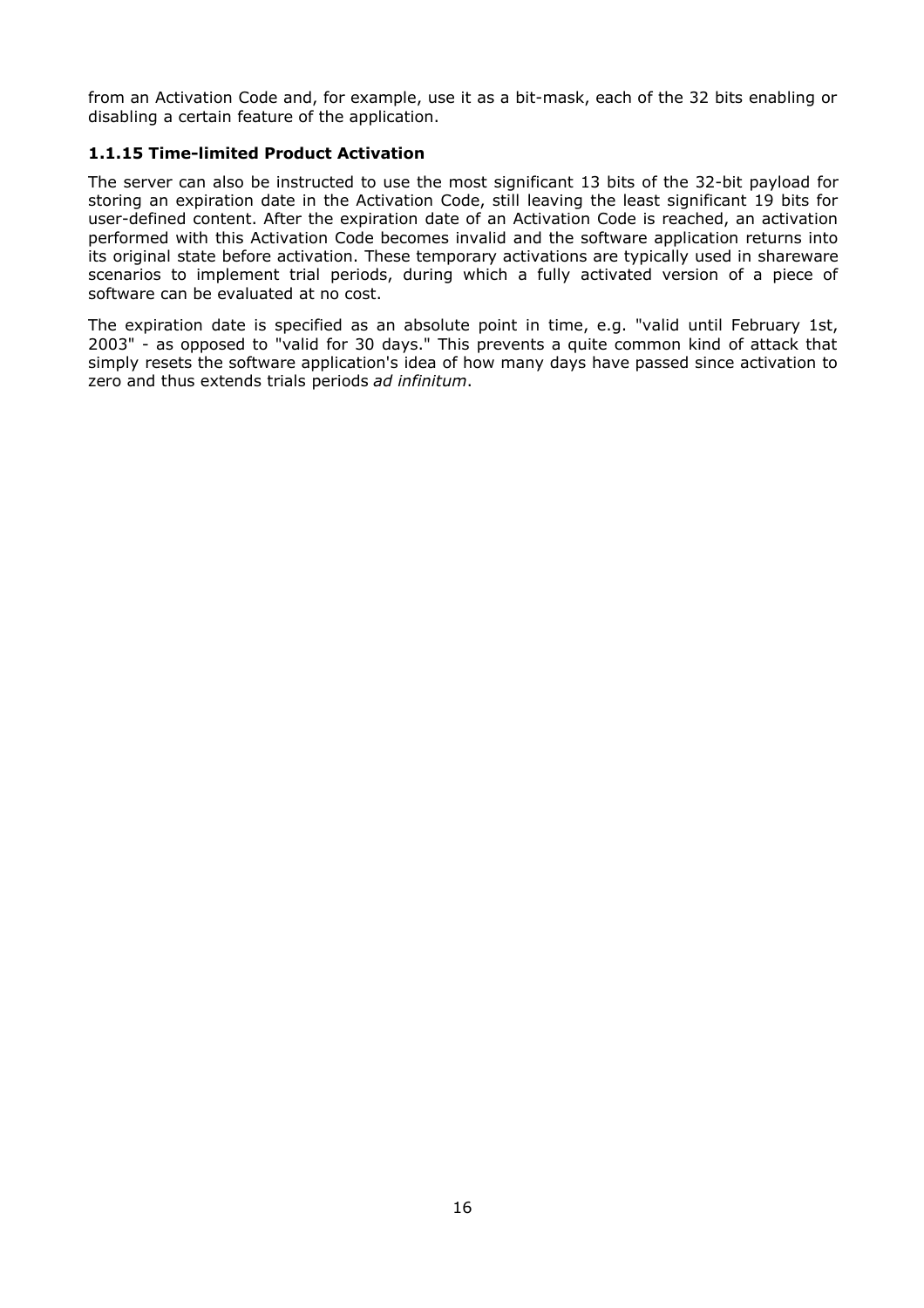# **1.2 The complete picture**

Let's summarize everything that we now know about the activation process.





# **1.2.2 Activation on the software application side**

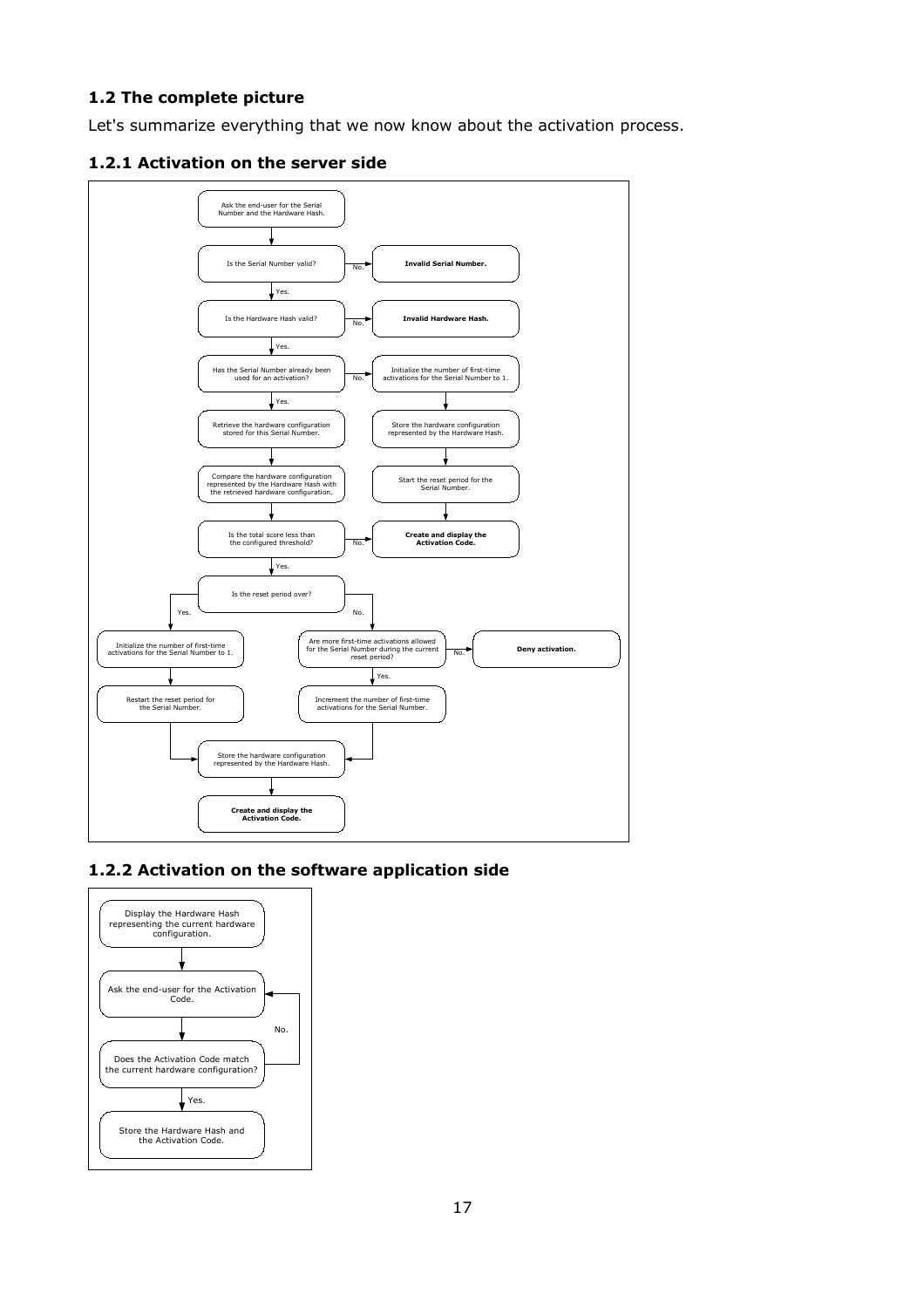# **1.2.3 Am I activated?**

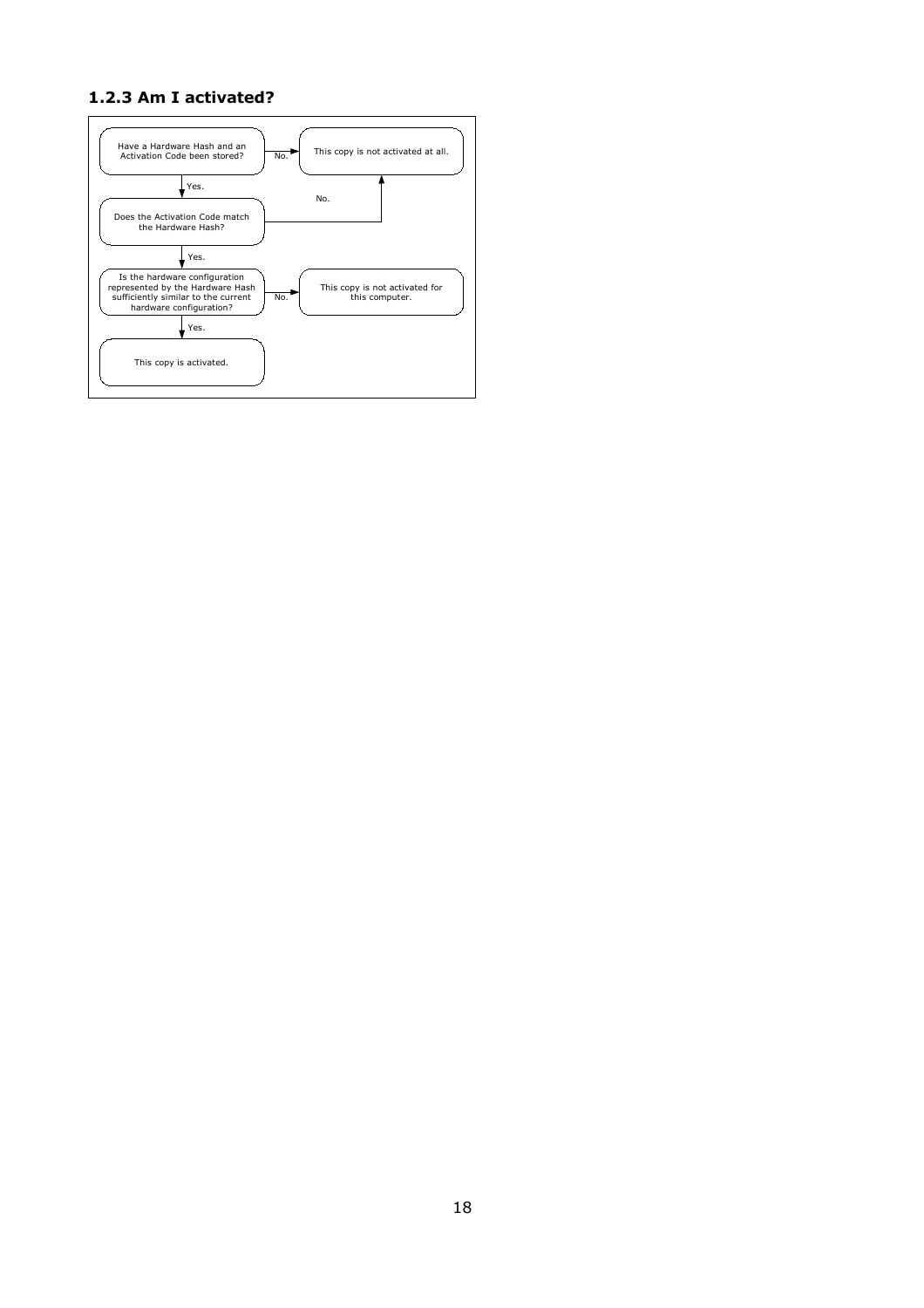# **1.3 Implementation methods**

Licenturion Product Activation functionality can be made available to your software application as

- a COM component (implemented by licact.dll),
- a dynamic link library (also implemented by licact.dll, licact.lib is the corresponding import library), or
- a static library (implemented by licacts.lib).

For C and C++ programmers using the dynamic link library (DLL) or the static library, the header file licact.h is supplied. All files can be found in the top-level directory of this ZIP archive.

**IMPORTANT:** If you choose to integrate Product Activation into your application using the COM approach or the DLL approach, you have to supply your licact.dll file to your end-users in the distribution package of your application. **Never** install your licact.dll file into any folder shared with other applications, e.g. the Windows folder or the System32 folder! **Never! Jamais! Niemals!** Always use the folder into which you install the executable file(s) of your application. Because here's what is going to happen otherwise according to Murphy's law, should you decide, for example, to install your licact.dll file into the System32 folder: In addition to your application the end-user will also install another vendor's application, which is also protected by Product Activation, which includes the other vendor's version of the licact.dll file, which is also installed into the System32 folder. Obviously, the other vendor's DLL will overwrite your DLL during the installation of the other vendor's application. The problem is now that **every licact.dll file is unique**. Your DLL only recognizes your Activation Codes and the other vendor's DLL only recognizes that vendor's Activation Codes. Technically speaking, your DLL contains your public key and the other vendor's DLL contains the other vendor's public key. In addition, your DLL contains your individual score values and the other vendor's DLL contains the other vendor's individual score values. So, if your DLL is overwritten with the other vendor's DLL, things will get seriously messed up and your application will not be able to recognize your Activation Codes any longer. So, by installing your licact.dll file into a private location such as the installation folder of your executable file(s), you ensure that your licact.dll file is not touched by anyone else and that your application always uses your licact.dll file.

**IMPORTANT:** Your DLL contains your individual score values. They are used when applying the previously described scoring mechanism to determine whether your software application is activated for the computer that it is running on. If you **change the individual score values** on the Licenturion server be sure to **download the updated ZIP archive** containing the new DLL with the updated individual score values!

Each of the unique versions of the licact.dll file is unambiguously identified by a Product ID. To find out which Product ID your licact.dll file has been assigned, have a look at the PersonalInfo.txt ASCII text file in the top-level directory of this ZIP archive. You will find a string of eight hex digits. This is your Product ID.

# **1.3.1 The LicAct COM component**

Before a COM component is available it must be registered. The LicAct COM component supports self-registration. To trigger self-registration of the component use licreg.exe, which can also be found in the top-level directory of this ZIP archive. It is invoked as follows, either from the command prompt or via "Run..." in the Windows start menu:

#### licreg.exe path-to-licact-dll

If you omit the path-to-licact-dll part then licreg.exe will display a file selection dialog box allowing you to specify the correct path for the licact.dll file.

Let us assume that you have unpacked the ZIP archive to drive D:. The corresponding invocation of licreg.exe would then be as follows: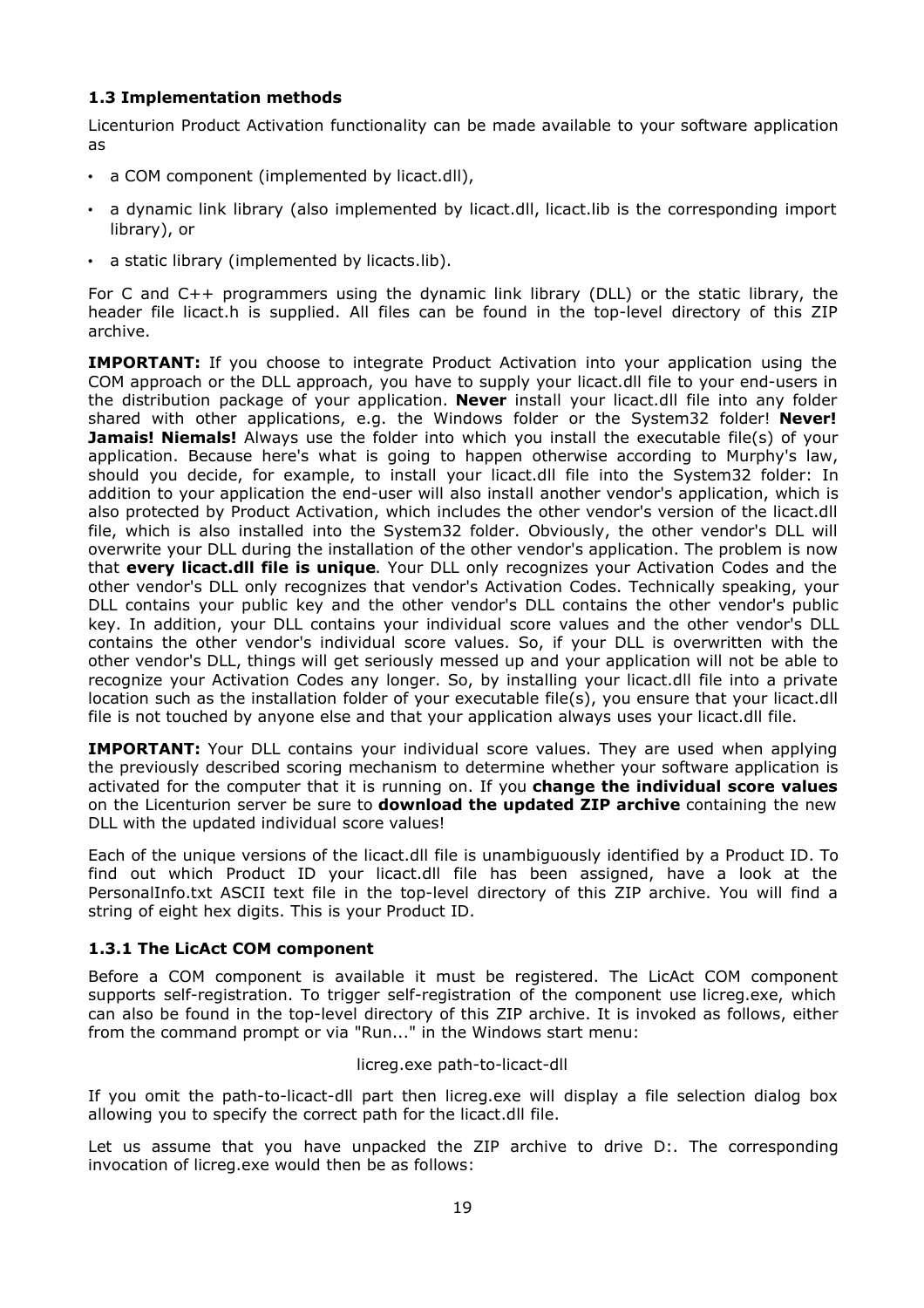#### D:\LicActSDK\licreg.exe D:\LicActSDK\licact.dll

If you invoked licreg.exe without the path argument, i.e. as

#### D:\LicActSDK\licreg.exe

then a file selection dialog box would appear, allowing you to specify the correct path for the licact.dll file.

To unregister the LicAct COM component again, use licunr.exe, which is also located in the toplevel directory of this ZIP archive. It is used in exactly the same way as licreg.exe, the only difference being that it causes the LicAct component to be unregistered instead of it being registered.

**IMPORTANT:** Keep in mind that you must also register the LicAct COM component during the installation process of your application on your end-users' computers and unregister it during uninstallation. If your installation program does not support self-registering COM components, you will have to run licreg.exe and licunr.exe in the way described above during installation and uninstallation, respectively, to ensure that your LicAct COM component is correctly registered and unregistered.

The LicAct COM component includes a type library which is also registered and unregistered via the self-registration mechanism. The LicAct type library is what is typically visible to you in your COM-aware development environment, e.g. Visual Basic. It is identified by a string that looks as follows

#### LicActLib 1.0 Type Library [XXXXXXXX]

where the eight "X" characters represent the Product ID. Let us assume your PersonalInfo.txt file tells you that your Product ID is 1234ABCD. Your type library would thus be named

#### LicActLib 1.0 Type Library [1234ABCD]

This name can also be found in your PersonalInfo.txt file. It is called the "Type Library Help String".

The type library is embedded in the licact.dll file.

**IMPORTANT:** Double-check that you are using the correct type library! If more than one LicAct COM component have been registered on a computer, e.g. by other vendors also using Product Activation or by yourself using Product Activation for more than one product, all LicAct type libraries will be listed in your COM-aware development environment, each with a different Product ID between the square brackets. Make absolutely sure that you use the type library bearing your Product ID and not somebody else's!

If you intend to use the COM component without using the type library, the PersonalInfo.txt file contains additional information, such as the class ID or the interface ID for the LicAct object.

**IMPORTANT:** To register successfully the type library requires OLEAUT32.DLL, version 2.20 or better to be installed. The very first release of Windows 95 included version 2.1 of this DLL, whereas Windows 95 OSR2 (Windows 95 B) fortunately contained version 2.20 already. The problem is that today's tools produce type libraries in a format that is not supported by OLEAUT32.DLL versions below 2.20. On affected Windows 95 systems registration of the component will fail. In this case update OLEAUT32.DLL, e.g. by installing Internet Explorer 3.0 or later or the redistributable DCOM95 update, version 1.3, which is available from the Microsoft website.

#### **1.3.2 The LicAct dynamic link library (DLL)**

In addition to the LicAct COM component, the licact.dll file also accommodates classic DLL functionality. All functions accessible via COM are also available through the standard DLL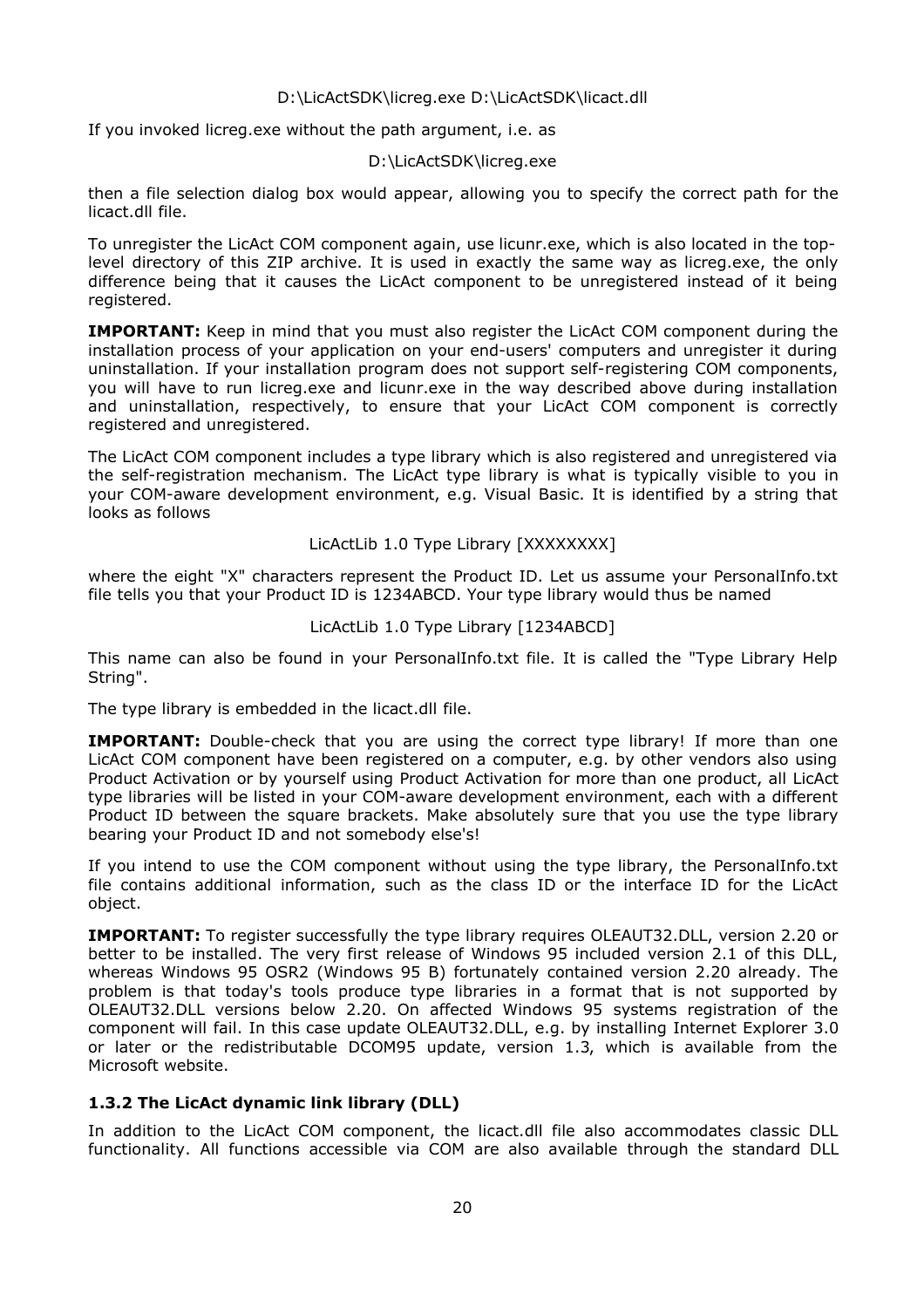mechanism, i.e. they are exported by licact.dll. For C and C++ development, we supply the header file licact.h along with the import library licact.lib in the top-level directory of this ZIP archive.

**IMPORTANT:** Include the standard windows.h header file before including licact.h in your source code, since licact.h requires the definition of HINSTANCE and HWND.

**IMPORTANT:** As mentioned above, make absolutely sure that your application uses the correct licact.dll file by installing your licact.dll file into the same folder as the executable file (s) of your application on your end-users' computers. Never use any shared folders such as the Windows folder or the System32 folder.

As an additional protective measure all functions exported by licact.dll take the Product ID of your licact.dll file as their first argument. Each function of licact.dll then verifies whether the Product ID passed by your application matches the Product ID of the licact.dll file. If a mismatch is detected, an error is returned. This has the following effect. Let us assume that your licact.dll file has a Product ID of 1234ABCD. Your application therefore passes 1234ABCD as the first argument to all functions in your licact.dll and licact.dll notices on each function call that the Product ID is correct. Let us now assume that, perhaps because your licact.dll file was accidentally overwritten by the end-user with another vendor's licact.dll file in spite of all the care you have taken, your application erroneously invokes a function in the wrong licact.dll which has a Product ID of, say, 2345BCDE. So, your application still passes 1234ABCD - but to the wrong licact.dll. The wrong licact.dll will then detect the mismatch between the passed Product ID of 1234ABCD and the expected Product ID of 2345BCDE and return an error code to your application stating that 1234ABCD is not what it expected the application to pass.

## **1.3.3 The LicAct static library**

A static library is supplied for use by C or C++ developers who prefer the Product Activation functionality to reside inside their executable files instead of the separate licact.dll file. The static library licacts.lib exports the same functions as the dynamic link library licact.dll. The function declarations are identical and, hence, the header file licact.h used for the dynamic link library also applies to the static library.

The only difference is that the static library needs to be initialized before any of its functions is invoked. In the DLL case, initialization is automatically performed inside the DllMain() function. To initialize the static library we mimic what DllMain() does - which is calling the

\_\_LicInitContext() function. Note the **two underscores** at the beginning of the function name. LicInitContext() takes the instance handle of the running executable as its first argument. The second argument is the address of a pointer named \_\_LicContext. Again, note the **two underscores**. The required declarations are contained in the licact.h header file.

**IMPORTANT:** Include the standard windows.h header file before including licact.h in your source code, since licact.h requires the definition of HINSTANCE and HWND.

The following example illustrates the use of LicInitContext() in a typical C program.

```
#include <windows.h>
#include <licact.h>
int WINAPI WinMain(HINSTANCE Inst, HINSTANCE Prev, LPSTR Cmd, int Show)
{
   LicInitContext(Inst, & LicContext);
/ *
     [... more code ...] */
}
```
**IMPORTANT:** You may be required to add certain resources to executable files that are linked against the static library. See section 3.2 for details.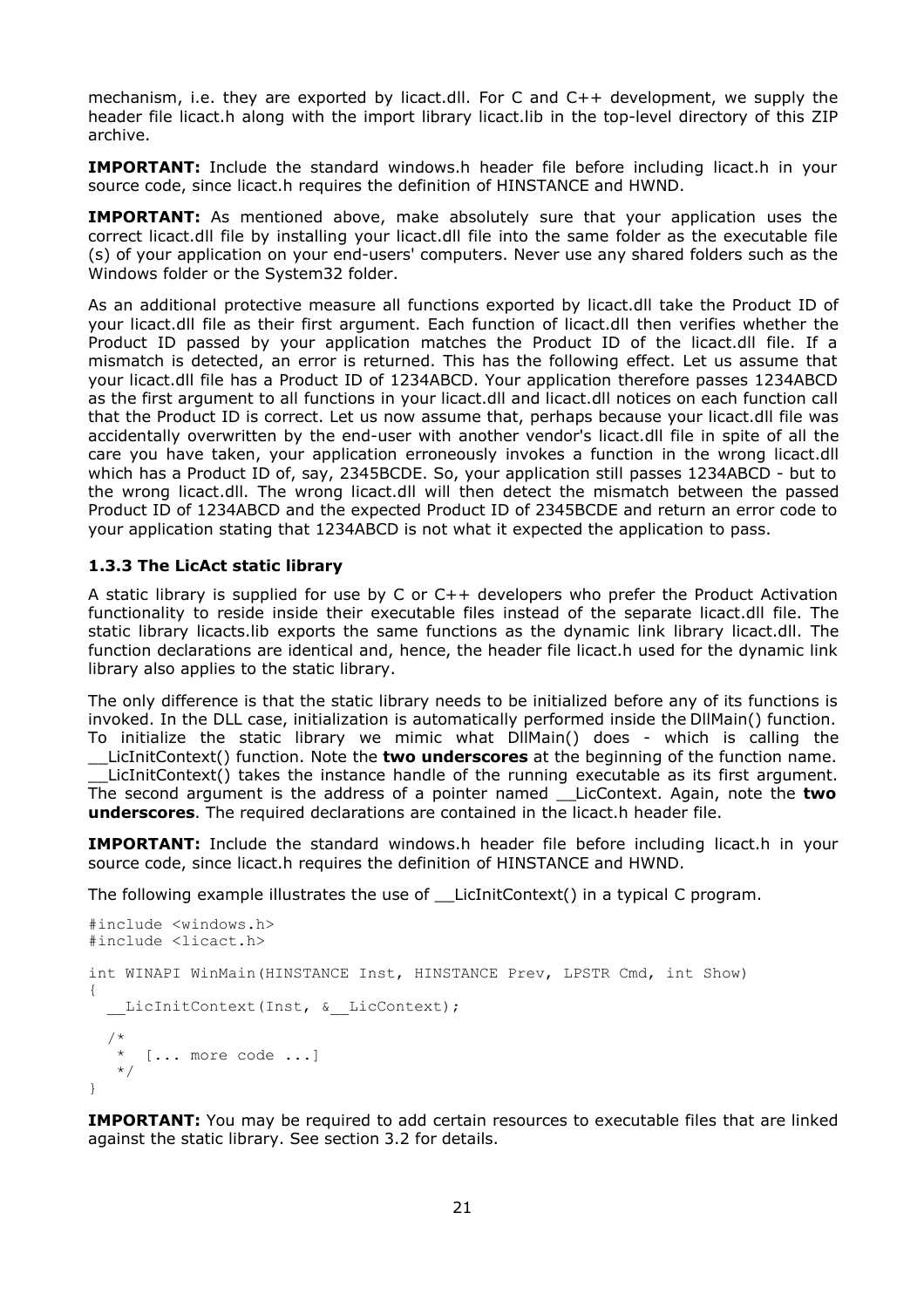The code in the static library requires functions from KERNEL32.DLL, USER32.DLL, GDI32.DLL, ADVAPI32.DLL, NETAPI32.DLL, and SHELL32.DLL. Be sure to link your application against the corresponding import libraries.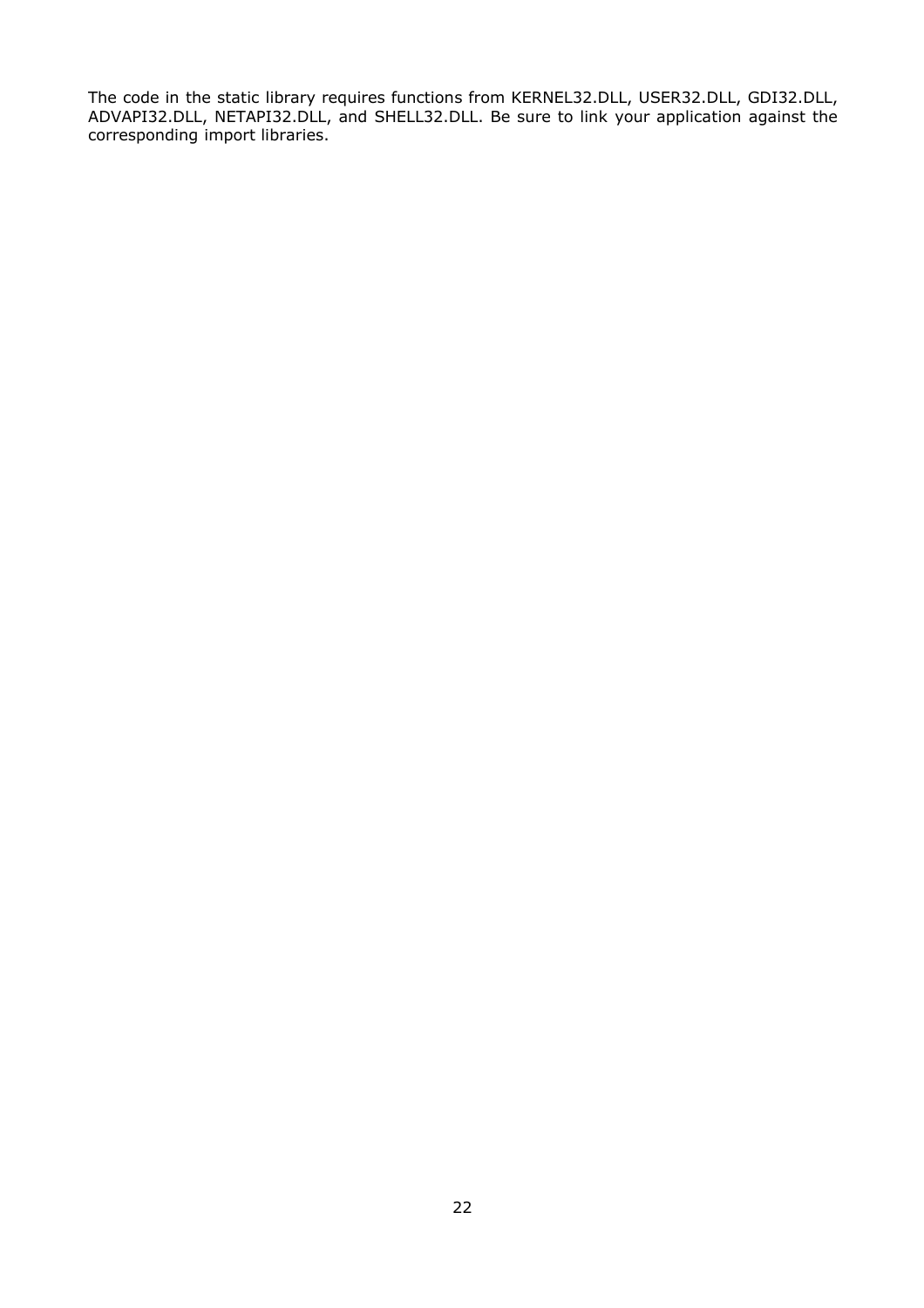# **1.4 Available APIs**

No matter which implementation method you chose, you always have two APIs at your disposal, the standard API and the advanced API.

# **1.4.1 Standard API**

The standard API is a high-level interface, i.e. it offers relatively powerful functions that do a lot of things in one fell swoop. You could, for example, invoke only one function and watch the standard API open a dialog box telling the end-user his or her Hardware Hash and asking for his or her Activation Code, return a "canceled" result code if he or she pushes the cancel button of the dialog box, otherwise determine whether the letters and digits entered by him or her constitute an Activation Code that matches the current hardware configuration, and then return an "everything OK" or "invalid Activation Code" result code, respectively. While it is possible to customize the appearance of the GUI, the underlying program logic will always be the same. Still, we expect the standard API to meet the needs of the majority of developers. It is light-weight and it should be possible to implement Product Activation functionality within much less than an hour.

**IMPORTANT:** If you use the standard API in conjunction with the licacts. Iib static library be sure to link the required dialog box resources to your executable. The necessary resources can be taken from the actres.rc and resource.h files in the Src subdirectory of this ZIP archive. See section 3.2 for more information on this subject.

# **1.4.2 Advanced API**

For developers that prefer to take care of GUI-related things themselves or that require customized program logic, the advanced API is a better choice. It is a low-level interface, i.e. it offers functions that carry out limited and very specific tasks, like determining whether a given string constitutes a valid Activation Code.

# **1.4.3 API conventions**

The names of all functions exported by the DLL and the static library start with the two-letter prefix "Lic" to prevent name clashes with other people's libraries. The functions exposed by the COM component do not bear this prefix. Apart from that the function names used by the DLL, the static library, and the COM component are all the same.

With the exception of ErrorString() (when using the COM component) or LicErrorString() (when using the DLL or the static library) all API functions return a 32-bit integer result code. In case of success the result code is zero. In case of failure the returned positive non-zero result code specifies the error encountered while executing the API function. ErrorString() and LicErrorString() can then be used to map the result code to a text string representation of the error.

All DLL functions adhere to the STDCALL calling convention.

The DLL and the static library do not support Unicode. Nor does the COM component. Although the COM component uses Unicode strings to interface with the outside world its internal string representation is ANSI strings. Full Unicode support is planned for future versions of the DLL and the COM component.

For the definitions of constants used in the API specifications, e.g. LIC\_NO\_ERROR or LIC\_MODE\_CONVENTIONAL see section 7.

# **1.4.4 Thread-safety**

All API functions are thread-safe but some do not operate exclusively on thread-local storage. Some functions use global storage to maintain state between successive function calls in order to keep the API simple. When using COM global storage is allocated on a per-object basis. In case of the DLL or the static library the allocation is performed on a per-process basis automatically in DllMain() (DLL) or manually by calling \_\_LicInitContext() (static library, see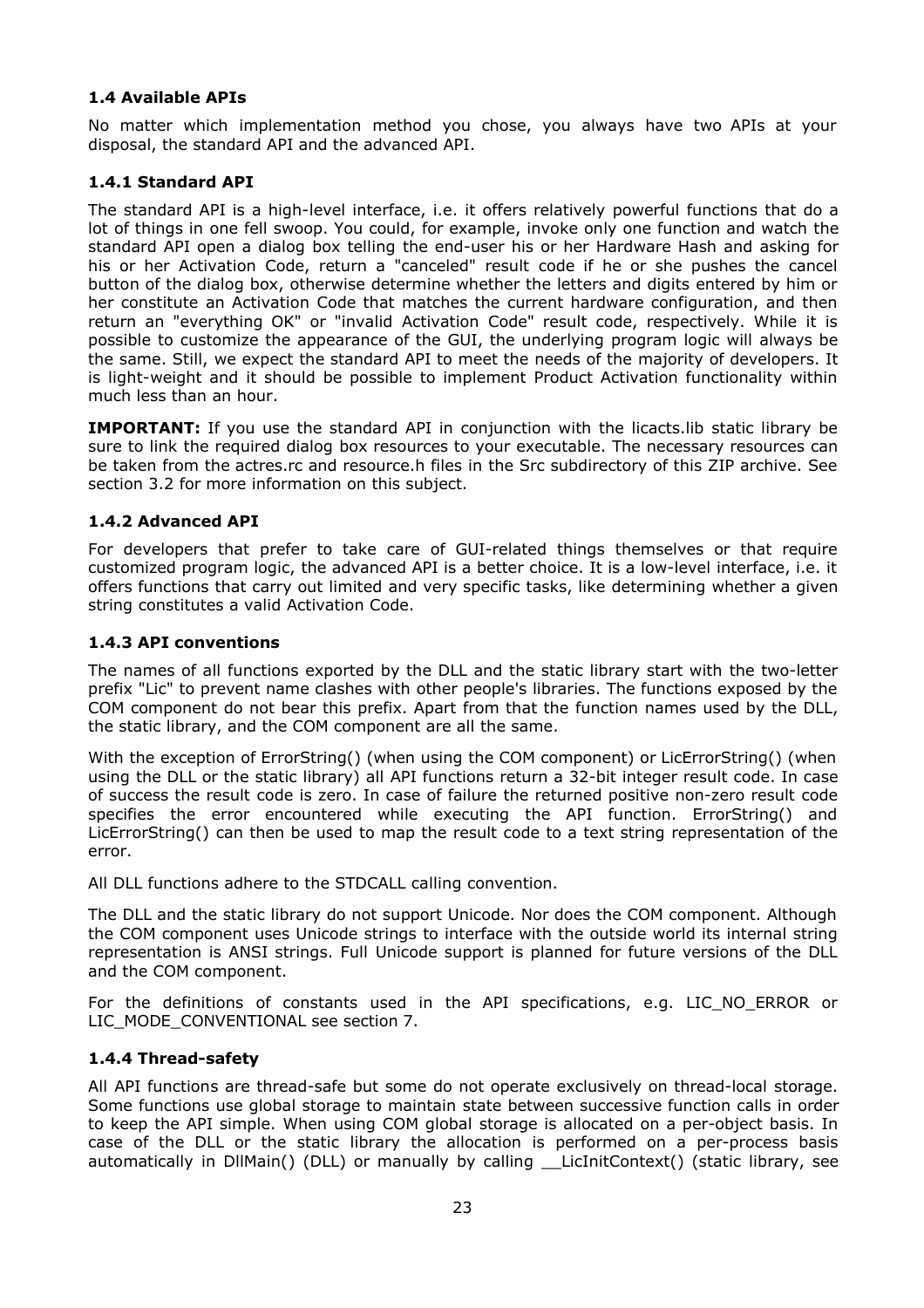section 1.3.3). Although synchronization is in place to ensure thread-safety, i.e. that multithreading does not corrupt global storage, any execution of an API function in any thread may overwrite information stored during any previous execution of an API function in any thread.

## **1.5 Source code**

The Src subdirectory of this ZIP archive contains C source code for most parts of the libraries and the COM component. For the missing parts we have included object files. To build everything with the given makefile, the command line tools of Visual C++ 6.0 - cl.exe, link.exe, lib.exe, etc. - must be installed. Then simply run

#### nmake all

in this subdirectory to build the static library and the DLL/COM component.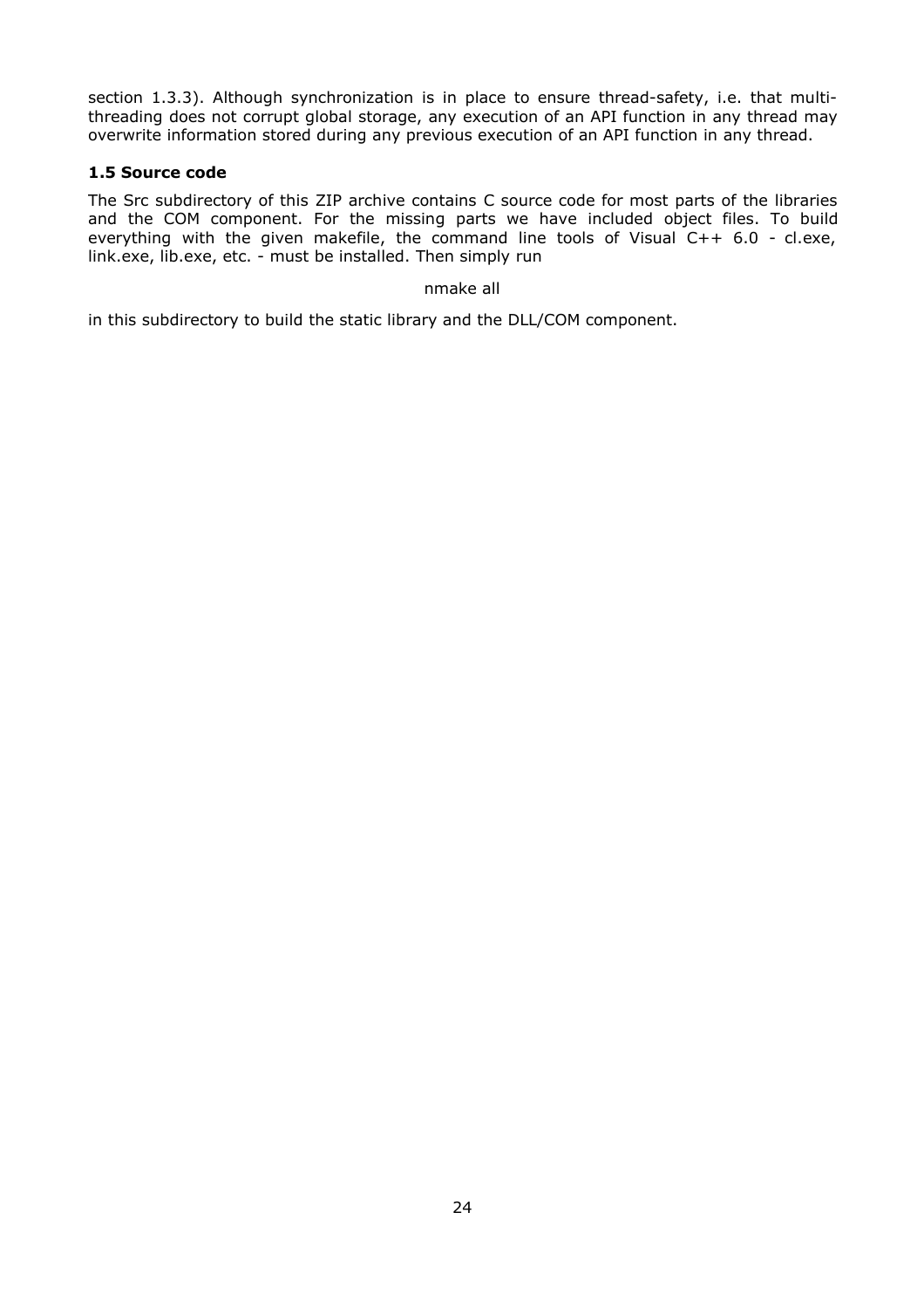# **2 Compatibility with earlier versions**

# **2.1 Overview**

Every now and then we will probably think of enhancements to our technology which are useful, but which would also make a new version of the libraries and the COM component incompatible with previous versions. To still enable software developers to always work with the latest version of the libraries/COM component and nevertheless be compatible with the initial release any compatibility-breaking enhancements will always be switched off by default. However, software developers can selectively enable these enhancements at their discretion. So, you will always have access to the latest version containing the latest bug fixes, but it is up to you to enable or disable those enhancements that break compatibility. In this way you will always be able to update existing installations of your software with the latest version of the libraries/COM component.

If you are not interested in enabling compatibility-breaking enhancements, just skip the remainder of this section. However, if you do not have an existing user-base that depends on compatibility, you should definitely learn how to enable all the latest bells and whistles in the libraries/COM component.

Compatibility is configured via the **SetCompatibility()** function. It takes a single integer argument of which bits 0 through 29 are used. Each of these 30 bits is linked to a single enhancement that breaks the compatibility between the current version of the libraries/COM component and their initial release. Setting one of these bits enables the corresponding enhancement and clearing one of these bits disables the corresponding enhancement. By default, i.e. if we do not call SetCompatibility() in our application, all compatibility-breaking enhancements are disabled.

The following table helps us map the bits that we want to set to the integer value to be passed to SetCompatibility(). We simply add the numbers given in the "Value" column for all bits that we want to set. The resulting number is an integer with the intended bits set and all remaining bits clear.

| <b>Bit</b>     | <b>Value</b>   | <b>Bit</b> | <b>Value</b> | <b>Bit</b> | <b>Value</b> | <b>Bit</b> | <b>Value</b>  |
|----------------|----------------|------------|--------------|------------|--------------|------------|---------------|
| 0              | 1              | 8          | 256          | 16         | 65,536       | 24         | 16,777,216    |
|                | $\overline{2}$ | 9          | 512          | 17         | 131,072      | 25         | 33,554,432    |
| $\overline{2}$ | $\overline{4}$ | 10         | 1,024        | 18         | 262,144      | 26         | 67,108,864    |
| 3              | 8              | 11         | 2,048        | 19         | 524,288      | 27         | 134, 217, 728 |
| $\overline{4}$ | 16             | 12         | 4,096        | 20         | 1,048,576    | 28         | 268,435,456   |
| 5              | 32             | 13         | 8,192        | 21         | 2,097,152    | 29         | 536,870,912   |
| 6              | 64             | 14         | 16,384       | 22         | 4,194,304    |            |               |
| 7              | 128            | 15         | 32,768       | 23         | 8,388,608    |            |               |

To set bits 0, 1, and 2 and clear all other bits, for example, we would have to pass  $1 + 2 + 4 =$ 7 as integer parameter to SetCompatibility(). This would enable the enhancements linked to bits 0, 1, and 2. Passing 0 as the integer parameter would not enable any enhancements, i.e. it would disable all of them. This is the default.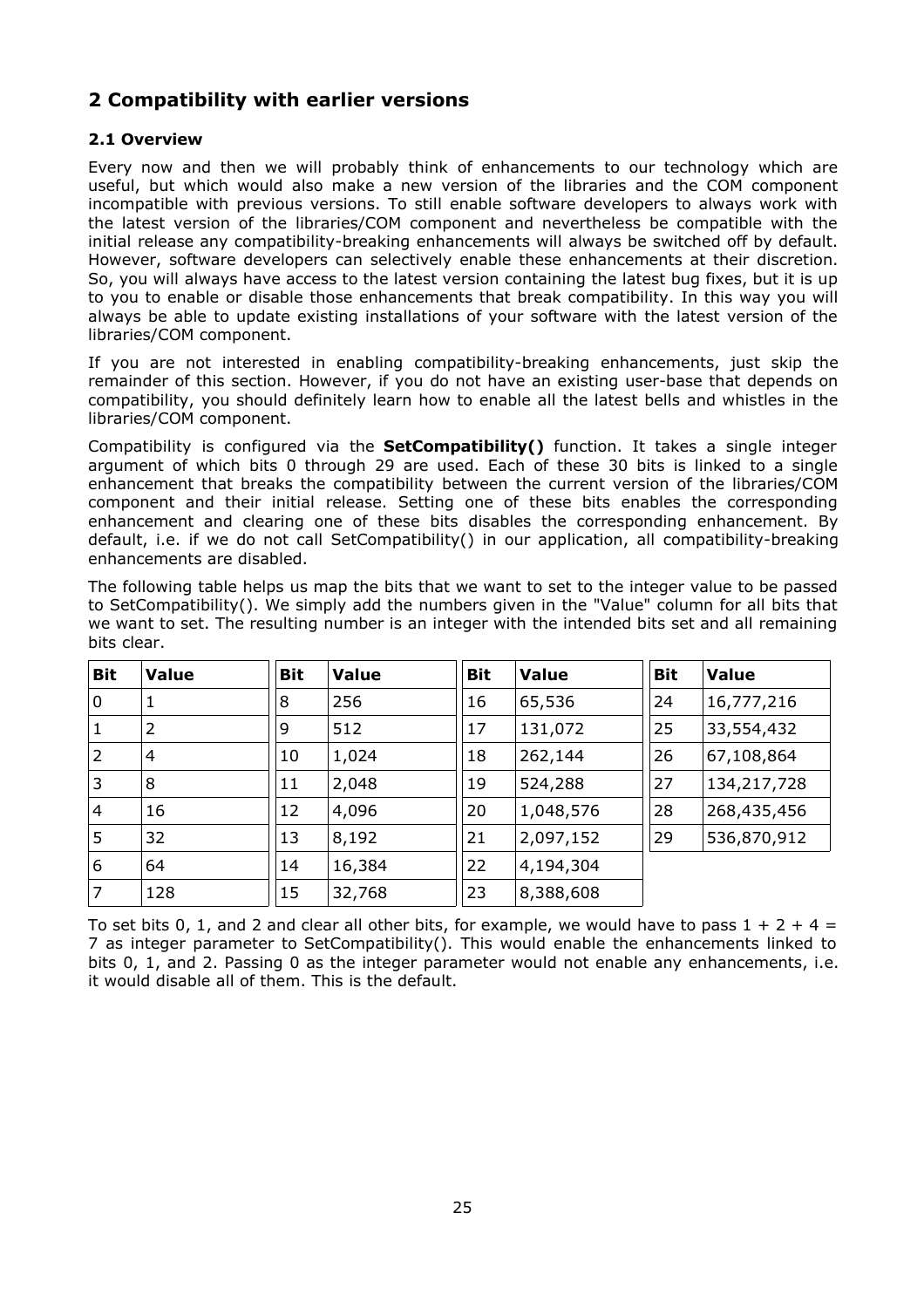# **2.2 SetCompatibility**

Enables or disables compatibility-breaking enhancements in the libraries/COM component.

## **COM - SetCompatibility(Mask)**

|      | Direction Type (C) |     | <b>Type (Visual Basic)</b> |
|------|--------------------|-----|----------------------------|
| Mask | ın                 | int | Long                       |

#### **Description**

Mask Bits 0 through 29 of this integer parameter are used. Each of these 30 bits enables or disables one of the compatibility-breaking enhancements. Setting a bit enables the corresponding enhancement. Clearing a bit disables the corresponding enhancement. Have a look at the remarks below for additional information.

## **DLL - LicWinSetResourceInstance(ProductId, Inst)**

|           | <b>Direction</b> | Type $(C)$     |
|-----------|------------------|----------------|
| ProductId | in               | const char $*$ |

Mask in int

## **Description**

ProductId Must point to a null-terminated ASCII string specifying the Product ID of your licact.dll file.

Mask Bits 0 through 29 of this integer parameter are used. Each of these 30 bits enables or disables one of the compatibility-breaking enhancements. Setting a bit enables the corresponding enhancement. Clearing a bit disables the corresponding enhancement. Have a look at the remarks below for additional information.

#### **Result codes**

- LIC\_NO\_ERROR
	- The function completed successfully.
- LIC\_ERROR\_INTERNAL
	- The mutex protecting the global storage could not be obtained.
- LIC ERROR INVALID PRODUCT ID (DLL only)
	- An invalid Product ID was specified.

#### **Remarks**

The following bits are currently used to enable or disable compatibility-breaking enhancements.

| <b>Bit</b> | <b>Associated enhancement</b>                                                        |
|------------|--------------------------------------------------------------------------------------|
| 0          | A new method for creating Hardware Hashes. This method has better statistical        |
|            | properties than the original method. However, for the same hardware configuration it |
|            | generates a completely different Hardware Hash than the original method. This breaks |
|            | compatibility with the initial release of the libraries/COM component.               |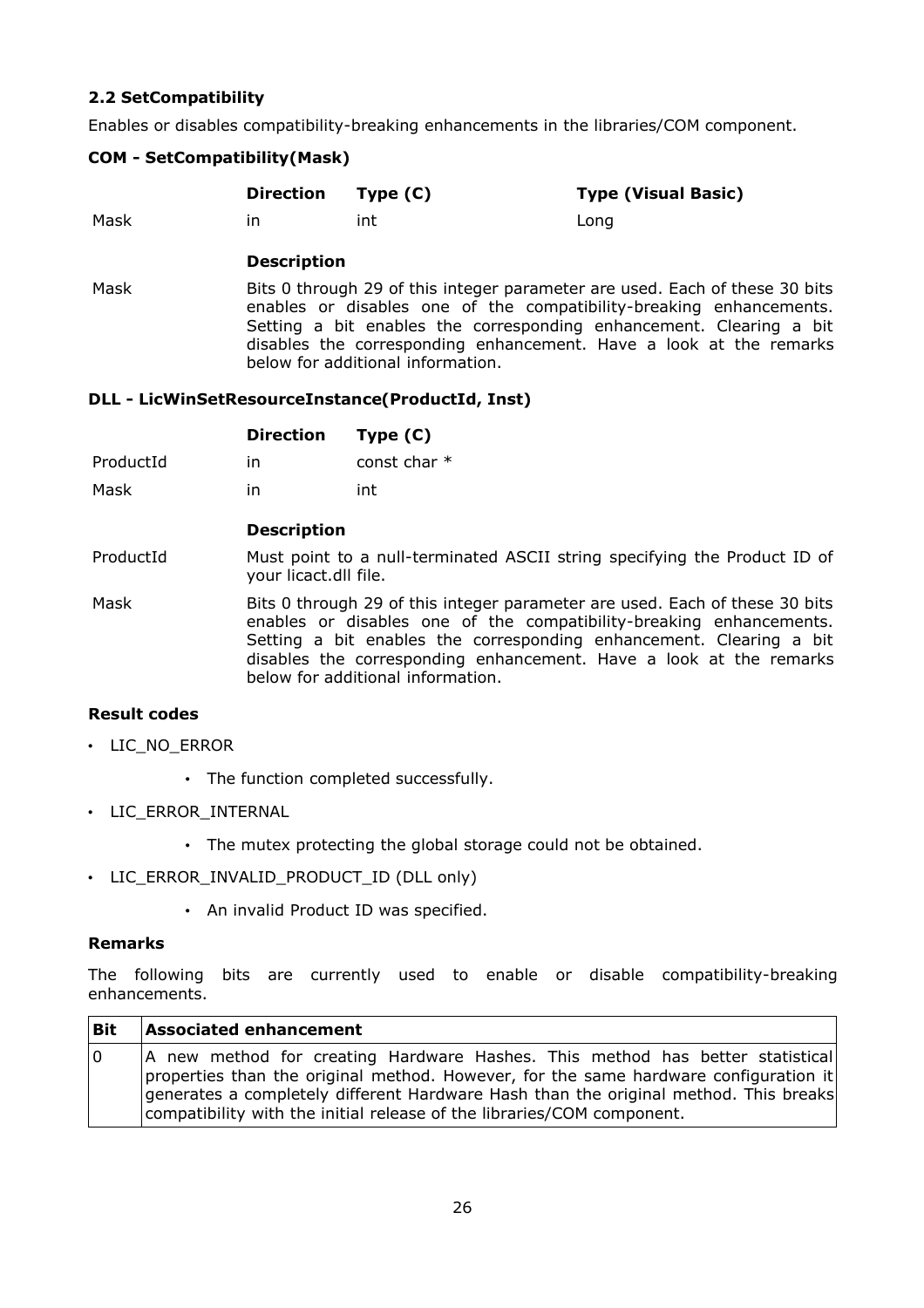# **3 The standard API**

Let's now have a look at the quick and easy way of integrating Product Activation into your application. We consider the functions that get you going first. Then we describe how the default GUI can be customized.

#### **3.1 Basic functionality**

When using the standard API, activation comprises only three simple steps. Each step is executed by invoking a single API function.

• **Step 1**: A dialog box is displayed asking the end-user whether he or she prefers automatic, conventional, or customized Product Activation.

| Automatic Product Activation      |  |
|-----------------------------------|--|
| C Conventional Product Activation |  |
| C Customized Product Activation   |  |

The corresponding API function is **WinStep1()**. This step can be omitted if you prefer your software application to always perform a preselected type of Product Activation without asking the end-user.

**Step 2**: The hardware configuration is determined. In case of customized Product Activation a dialog box is displayed allowing the end-user to select one of the detected harddrives, CD-ROM drives, volume serial numbers, and Ethernet adapters for inclusion in the hardware configuration.

| Harddrive:                                     | Volume serial number:  |
|------------------------------------------------|------------------------|
| IBM-DTLA-305020                                | 2857-C0DA<br>34D3-6910 |
| CD-ROM drive:                                  | MAC address:           |
| ATAPI CD-RW CW4801<br>TOSHIBA DVD-ROM SD-M1402 | 00:E0:7D:8F:A1:ED      |
|                                                |                        |
|                                                | OK<br>Cancel           |

In the case of automatic or conventional Product Activation no interaction with the end-user takes place. The corresponding API function is **WinStep2()**.

• **Step 3**: In case of automatic Product Activation a dialog box appears which asks the enduser to type in his or her Serial Number. The dialog box only accepts valid characters, i.e. characters from the set of 26 letters and digits that are used to construct valid Serial Numbers. A paste button allows a Serial Number to be pasted from the clipboard.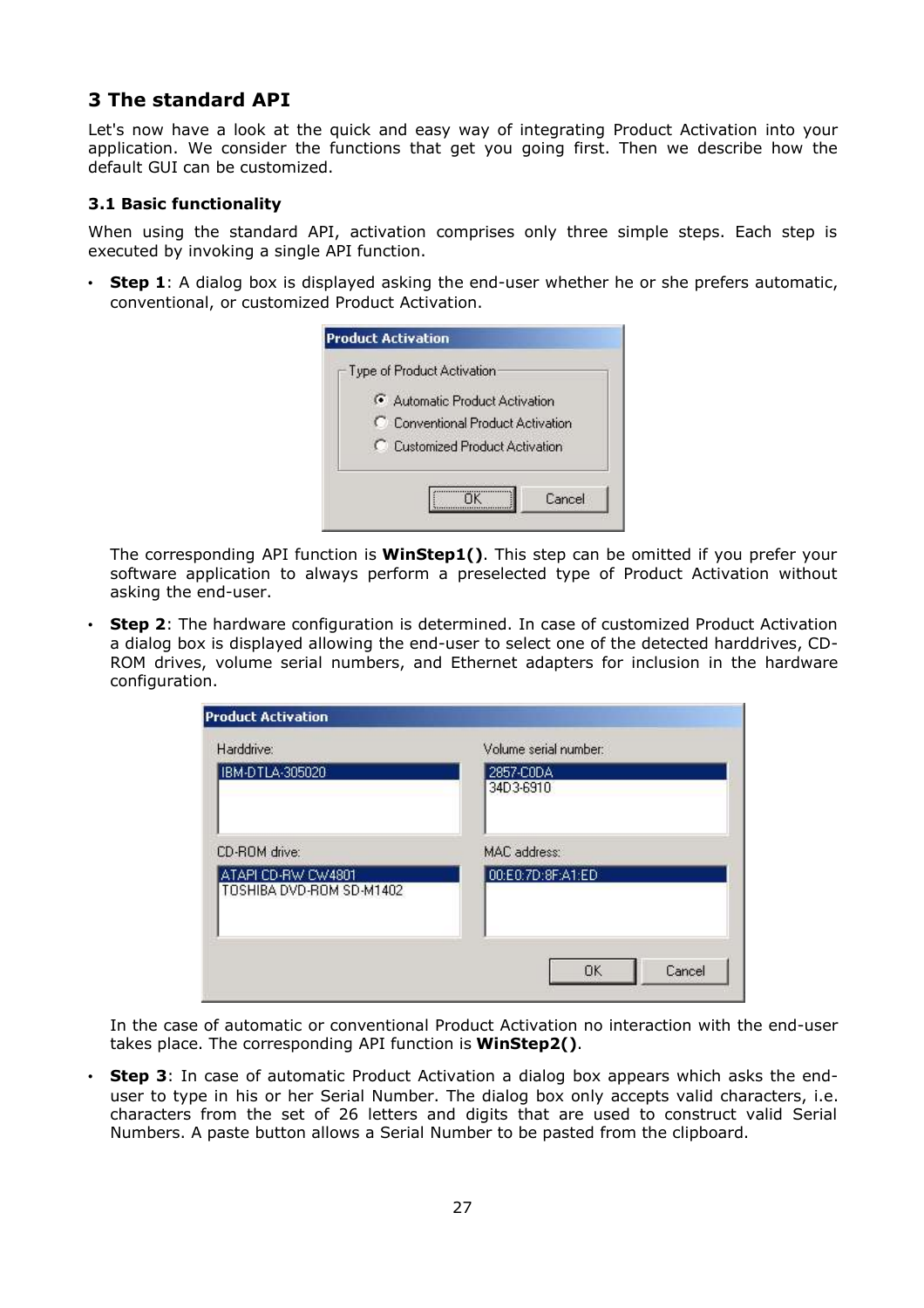| <b>Automatic Product Activation</b> |   |        |
|-------------------------------------|---|--------|
| Serial Number:                      |   |        |
| в                                   | × | s      |
|                                     |   | Cancel |

In the case of conventional or customized Product Activation a dialog box is shown which contains the Hardware Hash representing the hardware configuration determined in the previous step besides the URL of the activation homepage and which asks the end-user to type in an Activation Code. The dialog box only accepts valid characters, i.e. characters from the set of 26 letters and digits that are used to construct valid Activation Codes. A paste button allows an Activation Code to be pasted from the clipboard.

| <b>Product Activation</b>                                                                                      |   |   |   |   |    |    |        |
|----------------------------------------------------------------------------------------------------------------|---|---|---|---|----|----|--------|
| Hardware Hash:<br>LGHY-9B7Y-QNYL                                                                               |   |   |   |   |    |    |        |
| Please direct your web-browser to the following address to obtain your Activation Code.<br>act.licenturion.com |   |   |   |   |    |    |        |
| Activation Code:<br>٠                                                                                          | ٠ | ٠ | ٠ | ۰ | ٠  | a, | œ      |
|                                                                                                                |   |   |   |   | OK |    | Cancel |

The corresponding API function is **WinStep3()**. In the case of automatic Product Activation the Licenturion server is automatically sent the entered Serial Number and the Hardware Hash representing the current hardware configuration and the status value returned by this function indicates whether whether the Licenturion server has supplied a valid Activation Code.

In the case of conventional or customized Product Activation the entered Activation Code is verified and the status value indicates whether the given Activation Code is valid.

If the status value indicates success, your software product is now activated. In case of an error you must repeat this step to enable the end-user to correct the entered Serial Number or Activation Code. The dialog box will then be opened again, containing the Serial Number or the Activation Code previously entered by the end user. In order to display an empty dialog box instead, invoke **WinResetDialog()** before repeating this step.

To determine whether to initiate the activation process check whether your software application has already been activated. In case it is, you simply skip activation or tell the enduser that his or her copy of your software application is already activated. The corresponding API function is **CheckActivation()**.

If successful, CheckActivation() and WinStep3() also return the 32-bit payload embedded in the Activation Code entered by the end-user or received from the Licenturion server. If you have instructed the Licenturion server to use the most significant 13 bits of the payload to carry an expiration date for the Activation Code, use **SplitPayload()** to retrieve the number of days left before the Activation Code expires and the remaining 19 (least significant) userspecified bits of the payload.

**WinStatus()** displays a dialog box detailing the activation status of your software application. For every characteristic the dialog box indicates whether it is present and matching, missing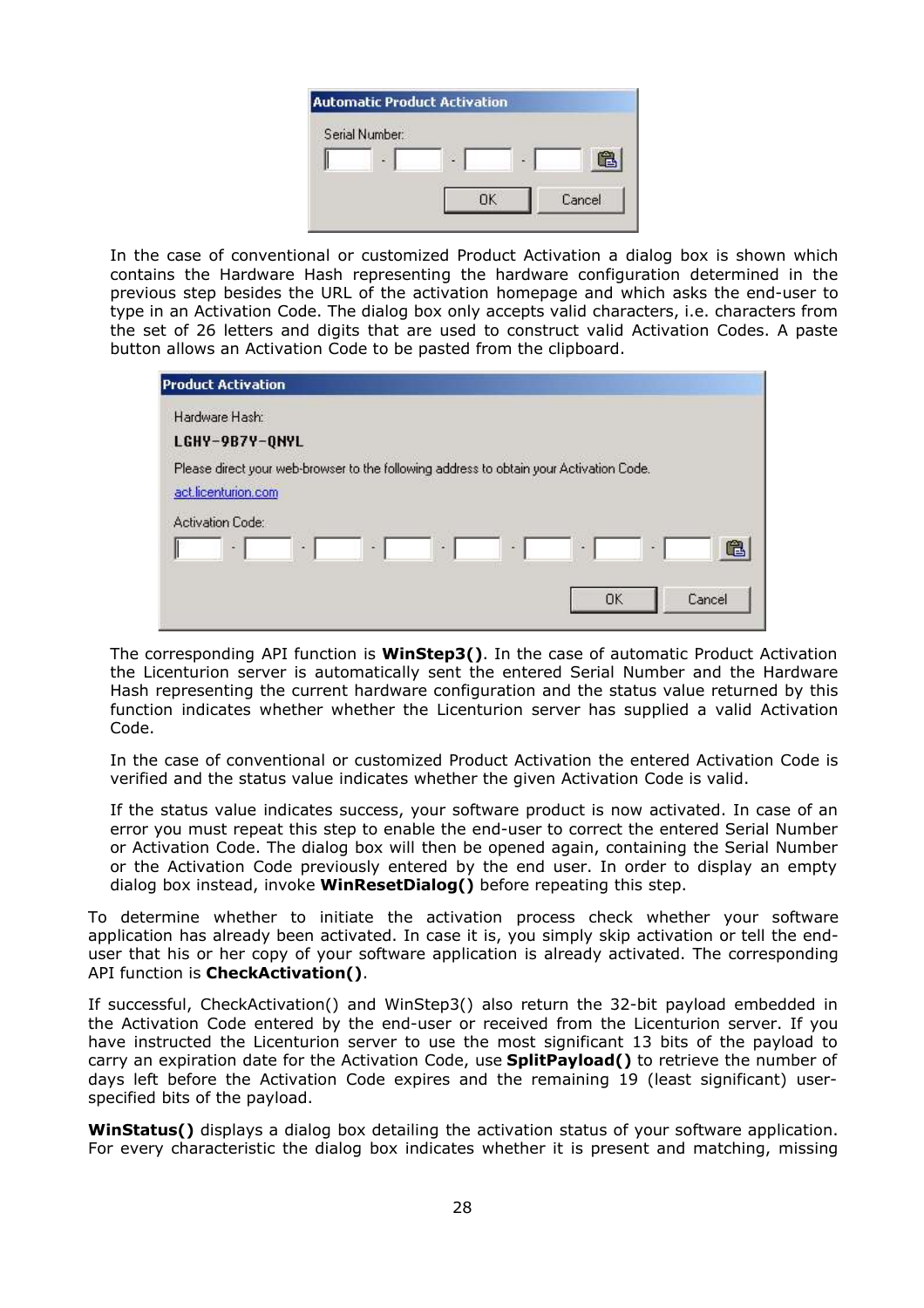and matching, or whether it has been added, removed, or changed since activation time. The assigned individual score values are also given, as is the obtained total score and the configured threshold that the total score must reach.

|                         | <b>Status</b>   | Score |                      | <b>Status</b>   | Score          |
|-------------------------|-----------------|-------|----------------------|-----------------|----------------|
| CPU type                | present + match |       | Harddrive            | present + match | া              |
| CPU serial number       | missing + match |       | CD-ROM drive         | present + match | $\mathbf{1}$   |
| Graphics adapter        | present + match |       | Volume serial number | present + match | $\overline{1}$ |
| Memory size             | present + match |       | Notebook computer    | no              |                |
| <b>MAC</b> address      | present + match | 3     | Total score          |                 | 11             |
| Mass storage controller | present + match |       | Required score       |                 | 6              |

The functions of the standard API store and retrieve Hardware Hashes and Activation Codes in and from the Windows registry. By default

## HKEY\_LOCAL\_MACHINE\SOFTWARE\Licenturion GmbH\XXXXXXXX

is used. The eight "X" characters represent the Product ID of the product that the stored information belongs to. For activation the end-user requires privileges that enable him or her to create those registry keys ("Licenturion GmbH" and "XXXXXXXX") that do not yet exist and associate values with the "XXXXXXXX" key. For the NT line of operating systems (Windows NT, Windows 2000, and Windows XP) this means, that the end-user must be logged in as an administrator. As this is not necessarily the case, the alternative user-specific fallback location

#### HKEY\_CURRENT\_USER\SOFTWARE\Licenturion GmbH\XXXXXXXX

is tried if the end-user does not have the required privileges to write to the HKEY LOCAL MACHINE location. This leads to the following two scenarios on NT-based operating systems.

- The end-user has permission to write to the HKEY\_LOCAL\_MACHINE location. As the registration information stored at this location is visible to all user accounts, this activates the software application for all users.
- The end-user does not have permission to write to the HKEY\_LOCAL\_MACHINE location, i.e. he or she is not logged in as an administrator, and the activation information, i.e. the Hardware Hash and the Activation Code, is stored at the HKEY\_CURRENT\_USER location instead. As this location is user-specific, this only activates the software application for the single user that performs the activation.

To manually deactivate your software application, call **CleanRegistry()**. This API function removes any activation information related to your software application, i.e. the Hardware Hash representing the original hardware configuration and the Activation Code, from the Windows registry. It is typically used during the uninstallation of your application.

On NT-based operating systems The "Licenturion GmbH" and "XXXXXXXX" subkeys are created with "Full Control" permissions for "Everyone". CleanRegistry() will thus successfully deactivate the software application, even if invoked by an ordinary end-user without administrative privileges. Moreover, owing to the liberal "Full Control" permissions assigned to the "Licenturion GmbH" registry key, subsequent activations of the software application will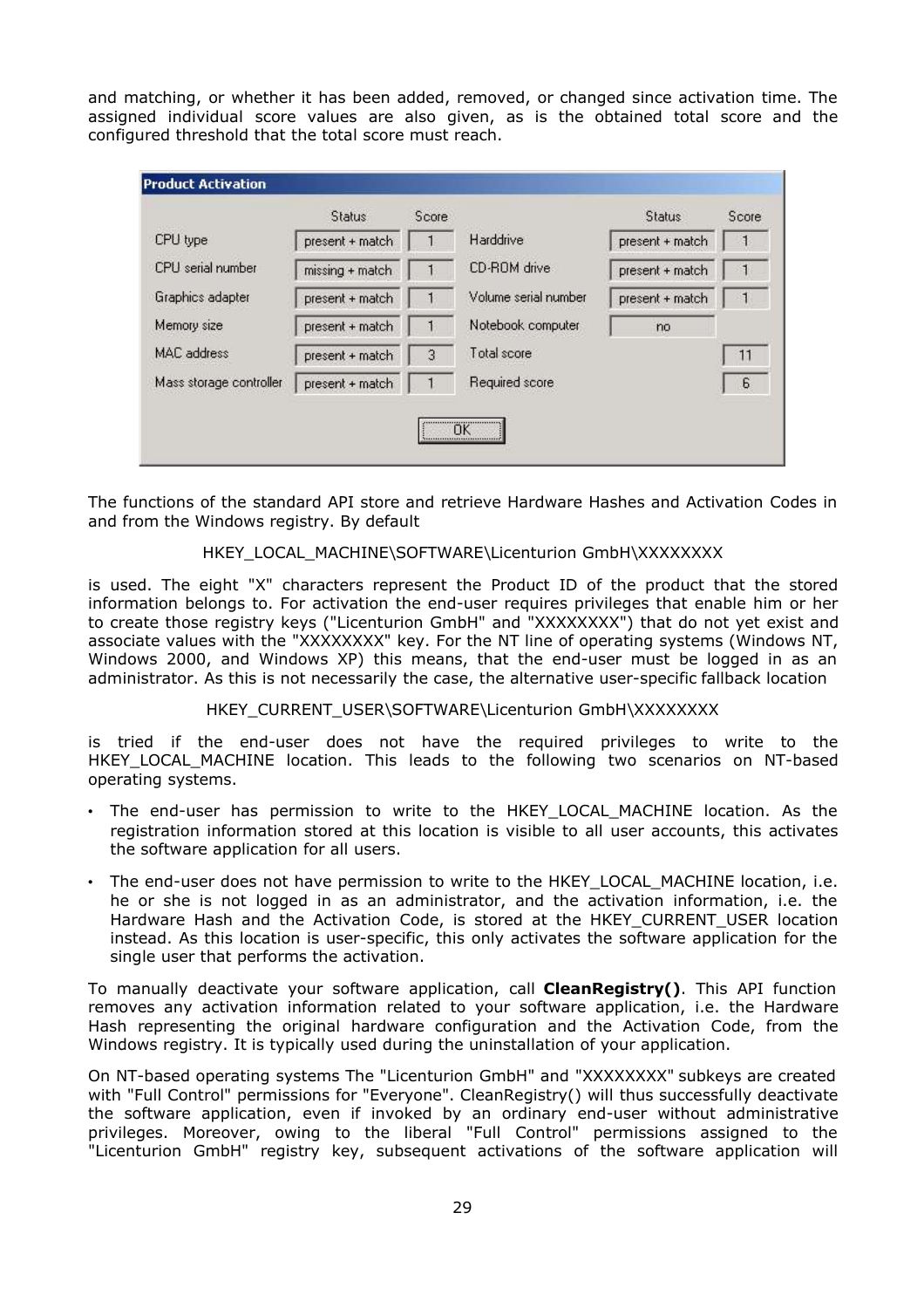succeed at the HKEY\_LOCAL\_MACHINE location even for unprivileged end-users.

The top-level directory of this ZIP archive contains subdirectories with example source code that illustrate the application of the standard API.

| Subdirectory | <b>Contents</b>                                                                                                                                    |
|--------------|----------------------------------------------------------------------------------------------------------------------------------------------------|
| Standard     | Compact C source code that uses the DLL. The compiled executable<br>can be found in the top-level directory of this ZIP archive<br>(Standard.exe). |
| Standard-VB  | Compact Visual Basic source code that uses the COM component.                                                                                      |

The top-level directory also contains a Visual C++ workspace (Examples.dsw).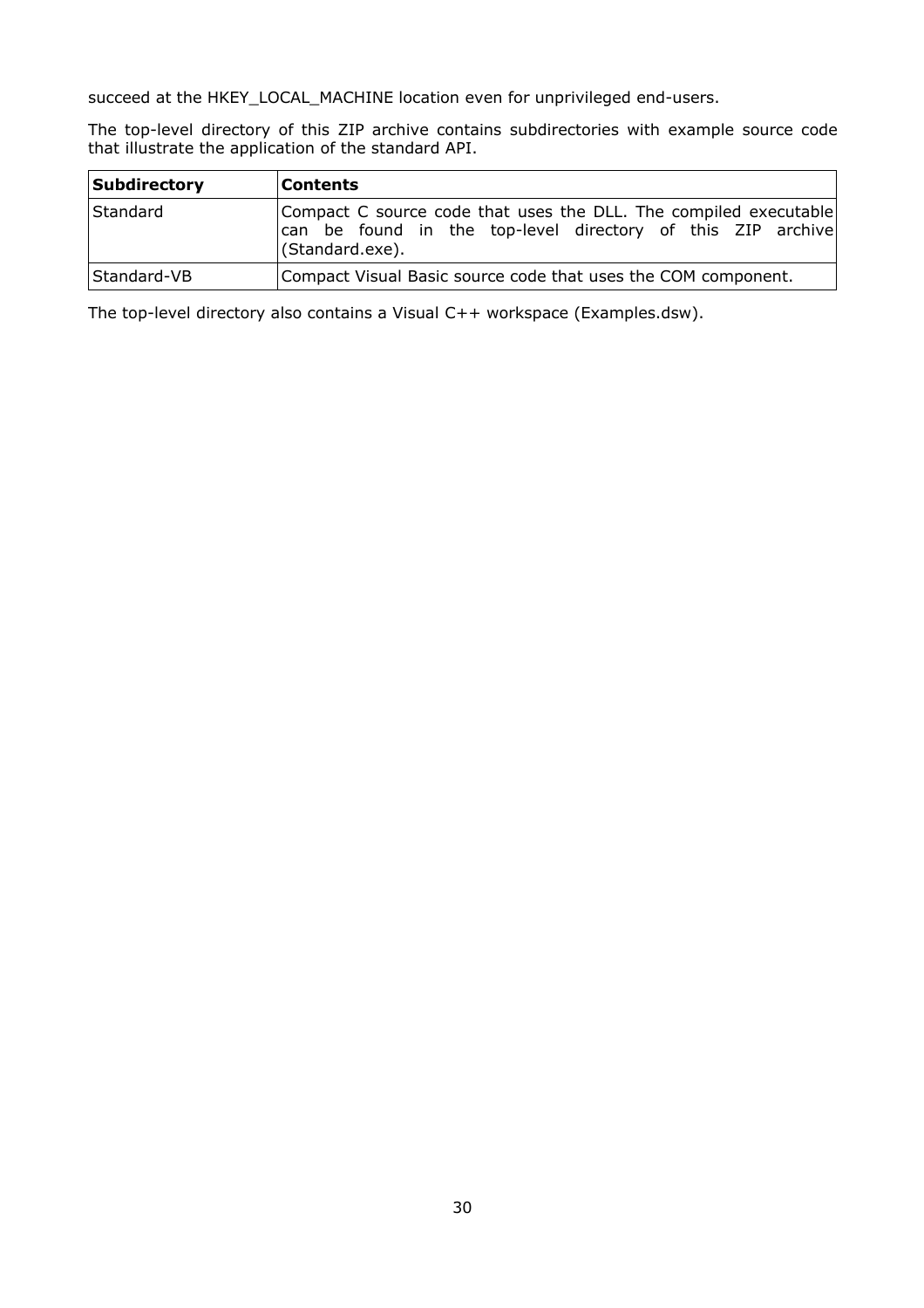# **3.1.1 CheckActivation**

Determines whether your software product has already been activated.

#### **COM - CheckActivation(Payload)**

|         | Direction Type (C) |         | <b>Type (Visual Basic)</b> |
|---------|--------------------|---------|----------------------------|
| Payload | out                | int $*$ | Long                       |

# **Description**

Payload If he function is successful, this parameter receives the 32-bit payload of the stored Activation Code.

#### **DLL - LicCheckActivation(ProductId, Payload)**

|           | <b>Direction</b> | Type $(C)$     |
|-----------|------------------|----------------|
| ProductId | in               | const char $*$ |
| Payload   | out              | int $*$        |

# **Description**

- ProductId Must point to a null-terminated ASCII string specifying the Product ID of your licact.dll file.
- Payload Must point to an integer that, if the function succeeds, is set to the 32-bit payload of the stored Activation Code.

# **Result codes**

- LIC\_NO\_ERROR
	- The function completed successfully, i.e. the software application is activated.
- LIC\_ERROR\_CANNOT\_READ\_FROM\_REGISTRY
	- The registry key containing the Hardware Hash representing the original hardware configuration and the Activation Code could not be opened. The software application may not yet have been activated.
	- The Hardware Hash value or the Activation Code value could not be read from the opened registry key.
- LIC ERROR CHANGED HARDWARE CONFIGURATION
	- The current hardware configuration is too different from the original hardware configuration.
- LIC\_ERROR\_INTERNAL
	- The mutex protecting the global storage could not be obtained.
	- Somebody has illicitly modified the individual score values contained in the licact.dll file.
	- The function could not free memory on the process heap.
- LIC ERROR INVALID ACTIVATION CODE
	- The Activation Code retrieved from the registry is invalid or does not match the retrieved Hardware Hash.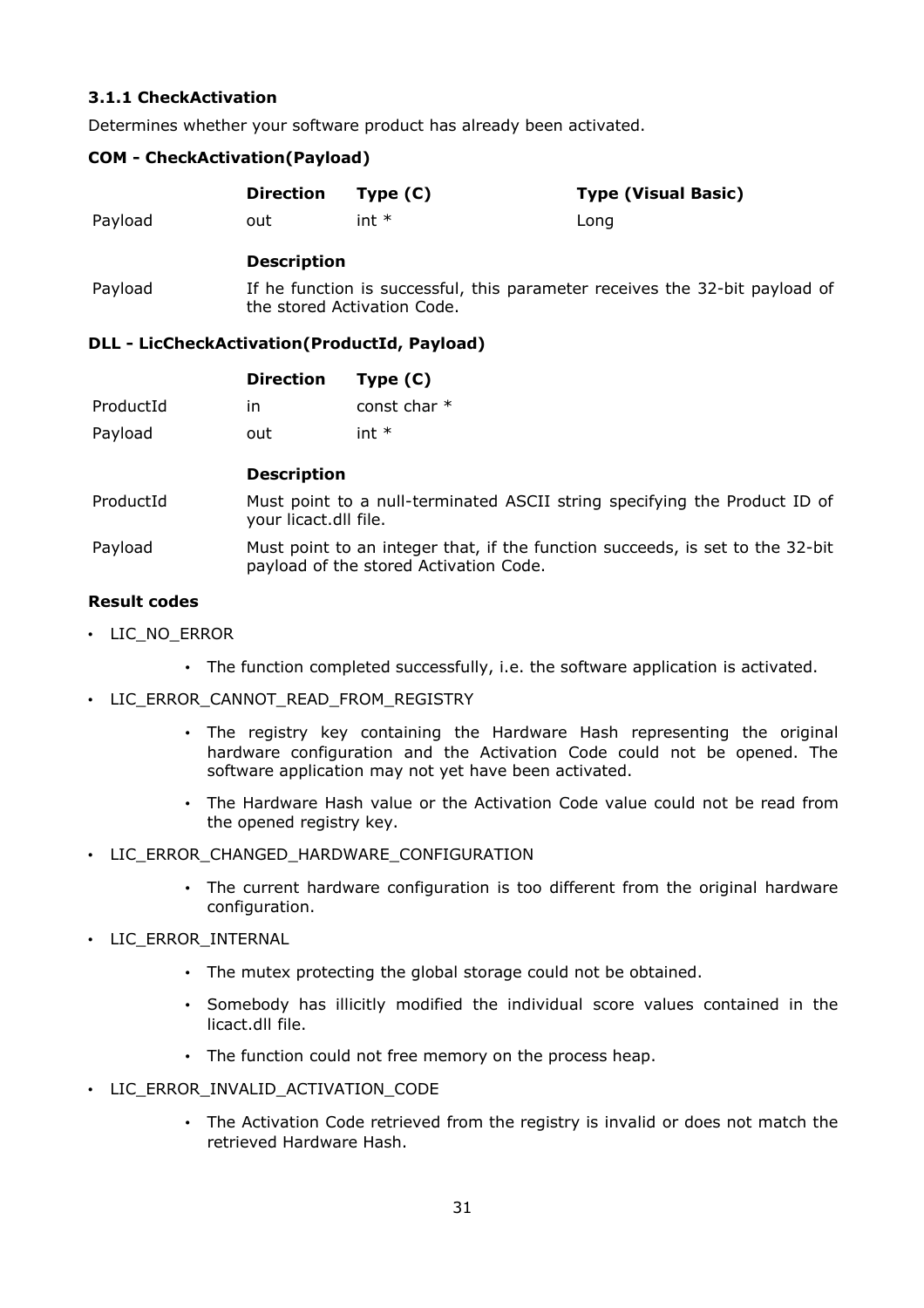- LIC\_ERROR\_INVALID\_HARDWARE\_HASH
	- The Hardware Hash retrieved from the registry is invalid.
- LIC\_ERROR\_INVALID\_PRODUCT\_ID (DLL only)
	- An invalid Product ID was specified.
- LIC\_ERROR\_NOT\_ENOUGH\_MEMORY
	- The function could not allocate memory on the process heap.

#### **Remarks**

The function tries to retrieve the Hardware Hash representing the original hardware configuration and the Activation Code for your software product from the registry. If it succeeds, if the Activation Code matches the original hardware configuration, and if the original hardware configuration is sufficiently similar to the current hardware configuration, your software product is considered activated, the Payload parameter is set to the payload of the stored Activation Code and LIC\_NO\_ERROR is returned.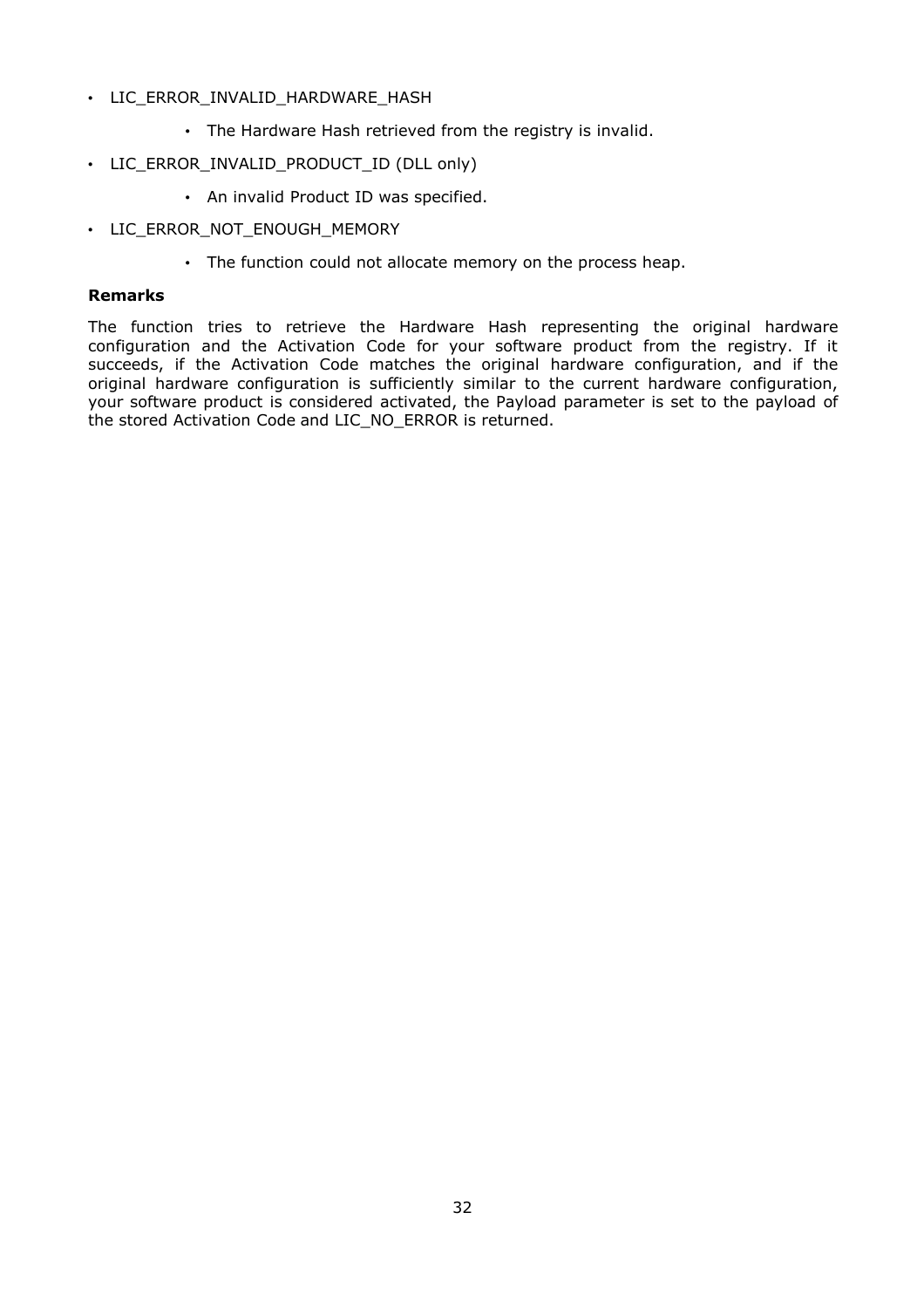## **3.1.2 WinStep1**

Displays a dialog box that asks the end-user whether he or she prefers automatic Product Activation, conventional Product Activation, or customized Product Activation.

## **COM - WinStep1(Mode)**

|      | <b>Direction</b>                                        | Type $(C)$                                                                                 | <b>Type (Visual Basic)</b> |  |  |
|------|---------------------------------------------------------|--------------------------------------------------------------------------------------------|----------------------------|--|--|
| Mode | out                                                     | int $*$                                                                                    | Long                       |  |  |
|      | <b>Description</b>                                      |                                                                                            |                            |  |  |
| Mode | If the function is successful, this parameter is set to |                                                                                            |                            |  |  |
|      |                                                         | • LIC MODE AUTOMATIC,<br>• LIC MODE CONVENTIONAL, or<br>$\blacksquare$ ITC MODE CUCTOMIZED |                            |  |  |

• LIC\_MODE\_CUSTOMIZED

to reflect whether the end-user has selected automatic, conventional, or customized Product Activation.

## **DLL - LicWinStep1(ProductId, Mode)**

|           | <b>Direction</b> | Type $(C)$     |
|-----------|------------------|----------------|
| ProductId | in               | const char $*$ |
| Mode      | out              | int $*$        |

## **Description**

ProductId Must point to a null-terminated ASCII string specifying the Product ID of your licact.dll file.

Mode Must point to an integer that, if the function succeeds, is set to

- LIC\_MODE\_AUTOMATIC,
- LIC\_MODE\_CONVENTIONAL, or
- LIC MODE CUSTOMIZED

to reflect whether the end-user has selected automatic, conventional, or customized Product Activation.

# **Result codes**

- LIC\_NO\_ERROR
	- The function completed successfully.
- LIC\_ERROR\_CANCEL
	- The end-user pushed the cancel button.
- LIC\_ERROR\_CANNOT\_CREATE\_DIALOG
	- The dialog box could not be displayed. Make sure that the standard API tries to access the dialog box resources using the correct resource IDs.
- LIC\_ERROR\_INTERNAL
	- The mutex protecting the global storage could not be obtained.
- LIC\_ERROR\_INVALID\_PRODUCT\_ID (DLL only)
	- An invalid Product ID was specified.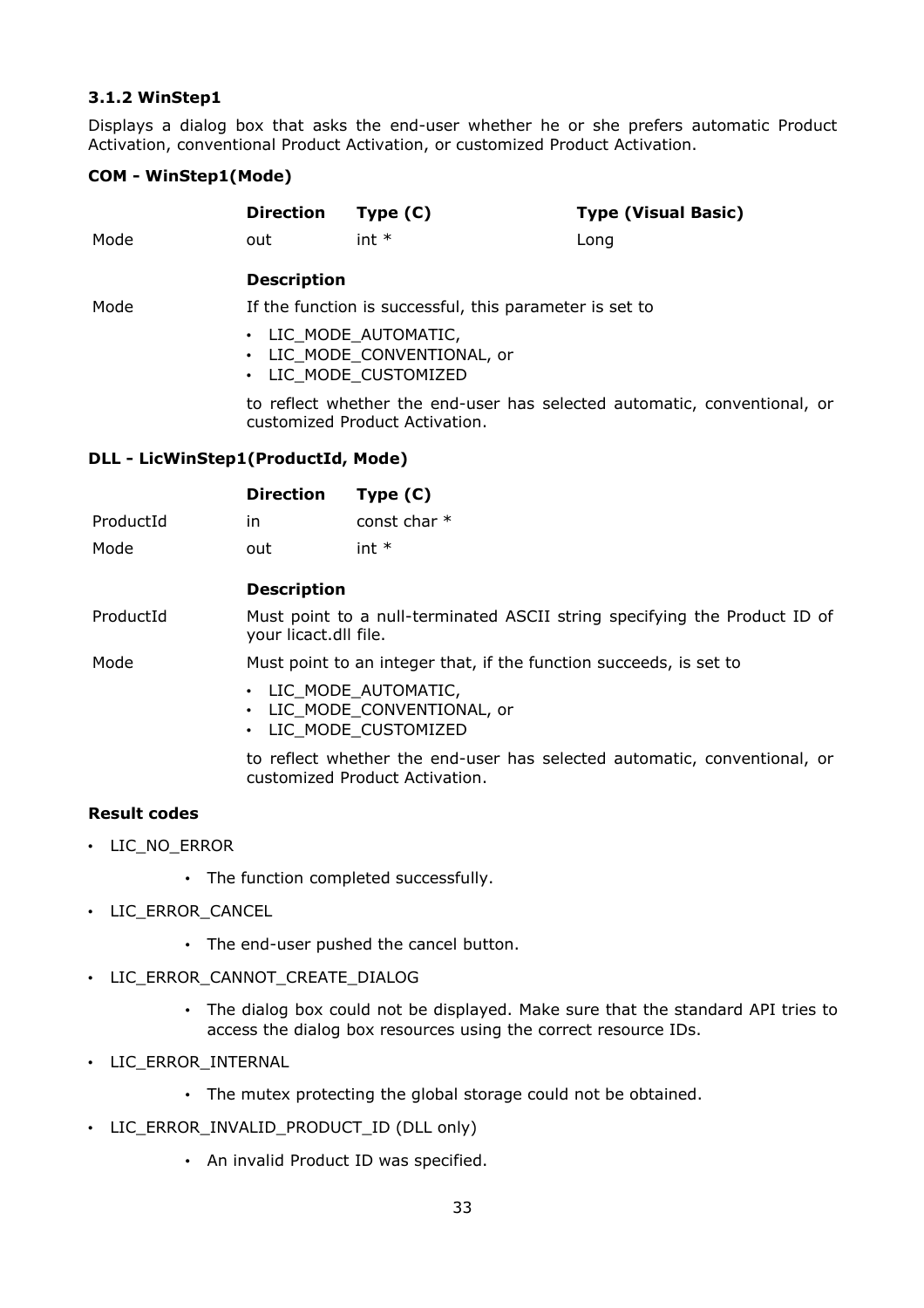#### **Remarks**

If you prefer not to offer your end-users the choice between automatic, conventional, and customized Product Activation, skip this function and always pass the LIC\_MODE\_AUTOMATIC constant, the LIC\_MODE\_CONVENTIONAL constant, or the LIC\_MODE\_CUSTOMIZED constant to WinStep2.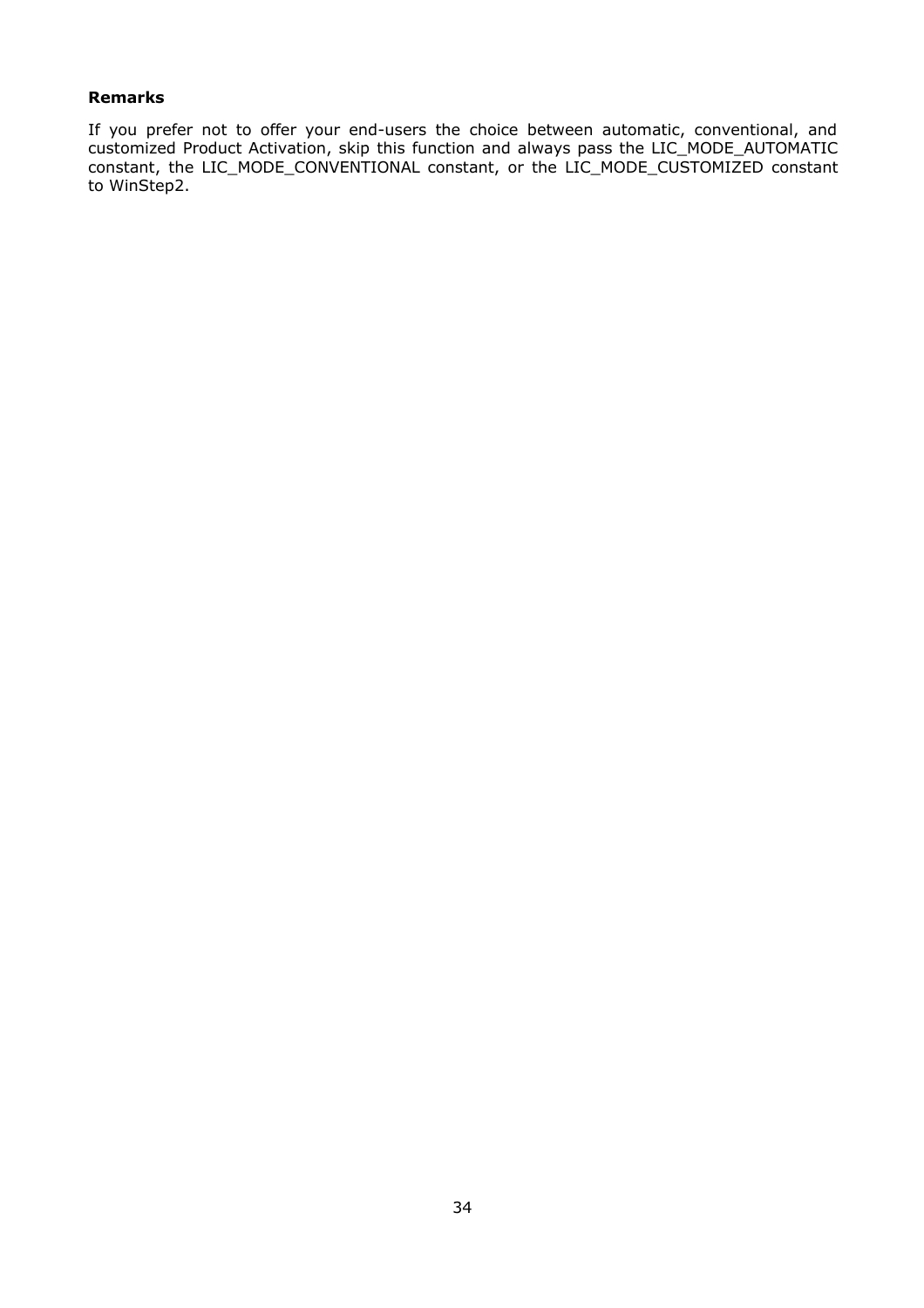## **3.1.3 WinStep2**

## **COM - WinStep2(HardwareHash, Mode)**

Determines the current hardware configuration and returns a Hardware Hash representing the current hardware configuration. If customized Product Activation is specified, a dialog box is displayed that enables the end-user to specify which harddrive, CD-ROM drive, volume serial number, and Ethernet adapter to include in the hardware configuration.

|                                                                                                                             | <b>Direction</b>                                                                                                                                                       | Type $(C)$                                       | <b>Type (Visual Basic)</b> |  |  |
|-----------------------------------------------------------------------------------------------------------------------------|------------------------------------------------------------------------------------------------------------------------------------------------------------------------|--------------------------------------------------|----------------------------|--|--|
| HardwareHash                                                                                                                | out                                                                                                                                                                    | BSTR *                                           | String                     |  |  |
| Mode                                                                                                                        | in.                                                                                                                                                                    | int                                              | Long                       |  |  |
|                                                                                                                             | <b>Description</b>                                                                                                                                                     |                                                  |                            |  |  |
| HardwareHash<br>If the function succeeds, this string receives the Hardware Hash for the<br>current hardware configuration. |                                                                                                                                                                        |                                                  |                            |  |  |
| Mode                                                                                                                        | Must be set to                                                                                                                                                         |                                                  |                            |  |  |
|                                                                                                                             | • LIC MODE AUTOMATIC,<br>LIC MODE CONVENTIONAL, or<br>LIC MODE CUSTOMIZED                                                                                              |                                                  |                            |  |  |
|                                                                                                                             | to indicate whether automatic, conventional, or customized Product<br>Activation is desired. The value to be used is typically obtained from the<br>WinStep1 function. |                                                  |                            |  |  |
|                                                                                                                             |                                                                                                                                                                        | DLL - LicWinStep2(ProductId, HardwareHash, Mode) |                            |  |  |

|                     | <b>Direction</b>                                                                                                                                                                   | Type $(C)$                                                                                                                                       |
|---------------------|------------------------------------------------------------------------------------------------------------------------------------------------------------------------------------|--------------------------------------------------------------------------------------------------------------------------------------------------|
| ProductId           | in.                                                                                                                                                                                | const char $*$                                                                                                                                   |
| HardwareHash        | out                                                                                                                                                                                | char $*$                                                                                                                                         |
| Mode                | in                                                                                                                                                                                 | int                                                                                                                                              |
|                     | <b>Description</b>                                                                                                                                                                 |                                                                                                                                                  |
| ProductId           | your licact.dll file.                                                                                                                                                              | Must point to a null-terminated ASCII string specifying the Product ID of                                                                        |
| HardwareHash        | Must point to a 15-byte buffer that, if the function is successful, receives<br>the Hardware Hash for the determined hardware configuration as a null-<br>terminated ASCII string. |                                                                                                                                                  |
| Mode                | Must be set to                                                                                                                                                                     |                                                                                                                                                  |
|                     | $\bullet$                                                                                                                                                                          | • LIC MODE AUTOMATIC,<br>LIC MODE CONVENTIONAL, or<br>LIC MODE CUSTOMIZED                                                                        |
|                     | LicWinStep1 function.                                                                                                                                                              | to indicate whether automatic, conventional, or customized Product<br>Activation is desired. The value to be used is typically obtained from the |
| <b>Result codes</b> |                                                                                                                                                                                    |                                                                                                                                                  |

- LIC\_NO\_ERROR
	- The function completed successfully.
- LIC\_ERROR\_CANCEL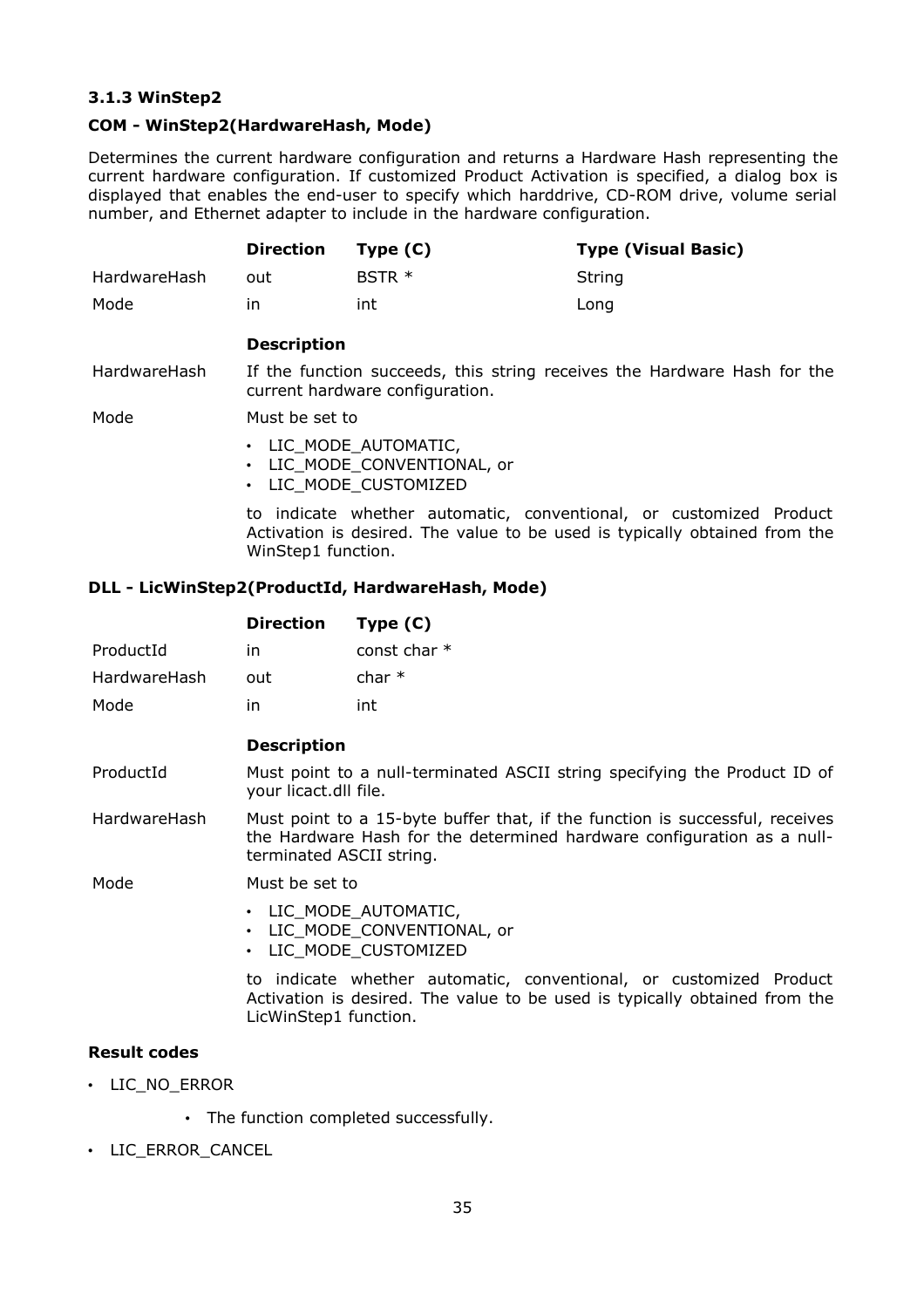- The end-user pushed the cancel button.
- LIC\_ERROR\_CANNOT\_CREATE\_DIALOG
	- The dialog box could not be displayed. Make sure that the standard API tries to access the dialog box resources using the correct resource IDs.
- LIC\_ERROR\_INTERNAL
	- The mutex protecting the global storage could not be obtained.
	- One or more of the dialog controls could not be accessed. Make sure that the standard API tries to access the dialog controls using the correct control IDs.
- LIC\_ERROR\_INVALID\_PRODUCT\_ID (DLL only)
	- An invalid Product ID was specified.
- LIC\_ERROR\_NOT\_ENOUGH\_MEMORY
	- The function could not allocate memory on the process heap.

#### **Remarks**

This function is based on the CollectCandidates(), GetCandidate(), SelectCandidate(), and CreateHardwareHash() functions included in the advanced API.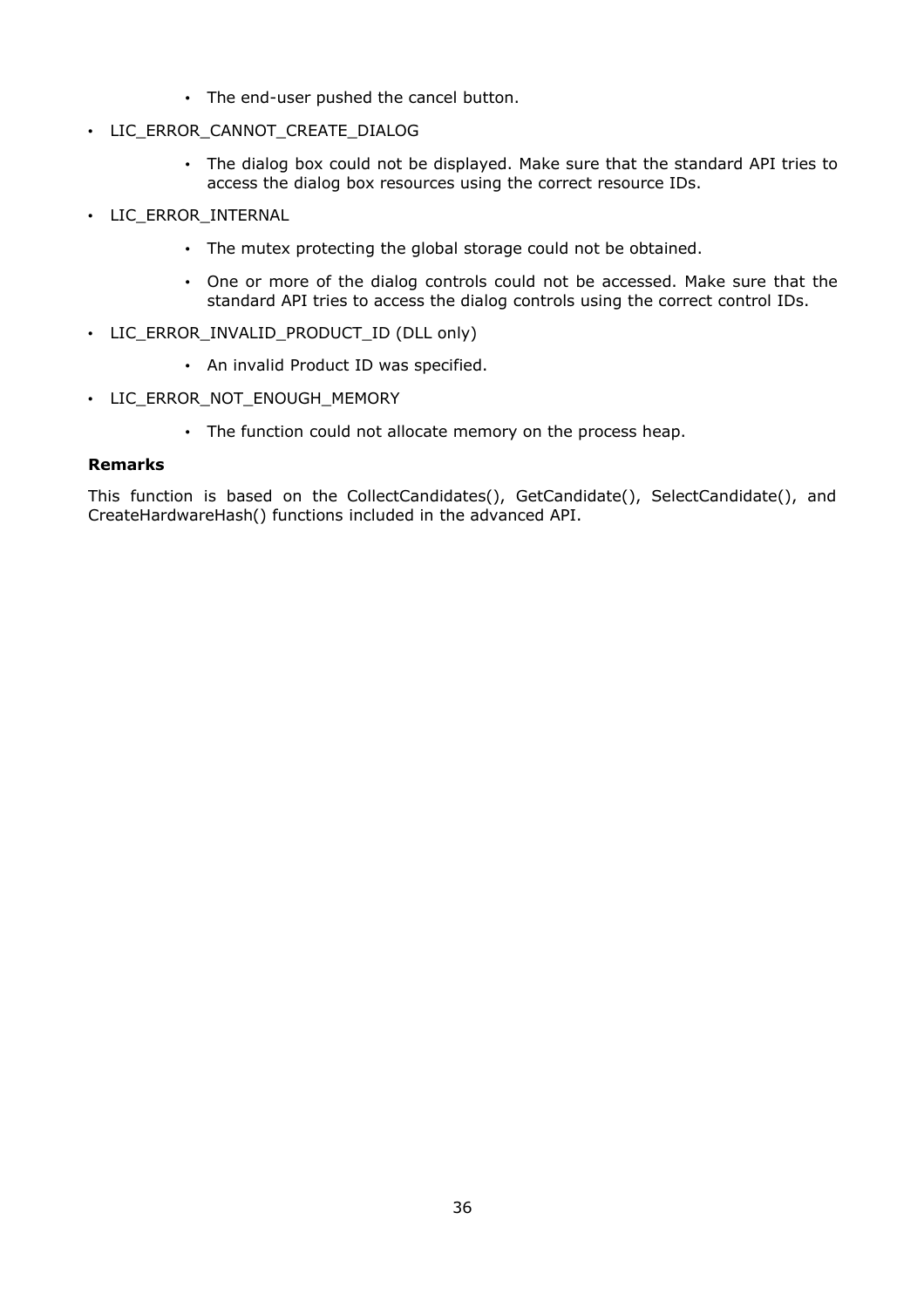### **3.1.4 WinStep3**

**Automatic Product Activation:** Displays a dialog box that requests the end-user to enter his or her Serial Number, automatically transmits the Serial Number and the Hardware Hash representing the current hardware configuration to the Licenturion server, and obtains an Activation Code. If the Activation Code matches the current hardware configuration, the activation process is completed by storing the Activation Code and the Hardware Hash in the registry.

**Conventional and customized Product Activation:** Displays a dialog box containing the Hardware Hash to be used for activation that requests the end-user to enter the Activation Code obtained from the Licenturion server. If the Activation Code matches the current hardware configuration, the activation process is completed by storing the Activation Code and the Hardware Hash in the registry.

### **COM - WinStep3(Payload, HardwareHash, Mode)**

|              | <b>Direction</b> | Type $(C)$  | <b>Type (Visual Basic)</b> |
|--------------|------------------|-------------|----------------------------|
| Payload      | out              | int $*$     | Long                       |
| HardwareHash | ın               | <b>BSTR</b> | String                     |
| Mode         | ın               | int         | Long                       |

#### **Description**

Payload If he function is successful, this parameter receives the 32-bit payload of the Activation Code used for activation.

HardwareHash Passes the Hardware Hash to be used for activation to the function. The specified Hardware Hash is typically the Hardware Hash returned by the WinStep2 function.

- Mode Must be set to
	- LIC\_MODE\_AUTOMATIC,
	- LIC\_MODE\_CONVENTIONAL, or
	- LIC MODE CUSTOMIZED

to indicate whether automatic, conventional, or customized Product Activation is desired. The value to be used is typically obtained from the WinStep1 function.

#### **DLL - LicWinStep3(ProductId, Payload, HardwareHash, Mode)**

|              | <b>Direction</b>                                                                                   | Type $(C)$                                                                                                                               |
|--------------|----------------------------------------------------------------------------------------------------|------------------------------------------------------------------------------------------------------------------------------------------|
| ProductId    | in                                                                                                 | const char $*$                                                                                                                           |
| Payload      | out                                                                                                | int $*$                                                                                                                                  |
| HardwareHash | in.                                                                                                | const char $*$                                                                                                                           |
| Mode         | in                                                                                                 | int                                                                                                                                      |
|              | <b>Description</b>                                                                                 |                                                                                                                                          |
| ProductId    | Must point to a null-terminated ASCII string specifying the Product ID of<br>your licact.dll file. |                                                                                                                                          |
| Payload      |                                                                                                    | Must point to an integer that, if he function is successful, receives the 32-<br>bit payload of the Activation Code used for activation. |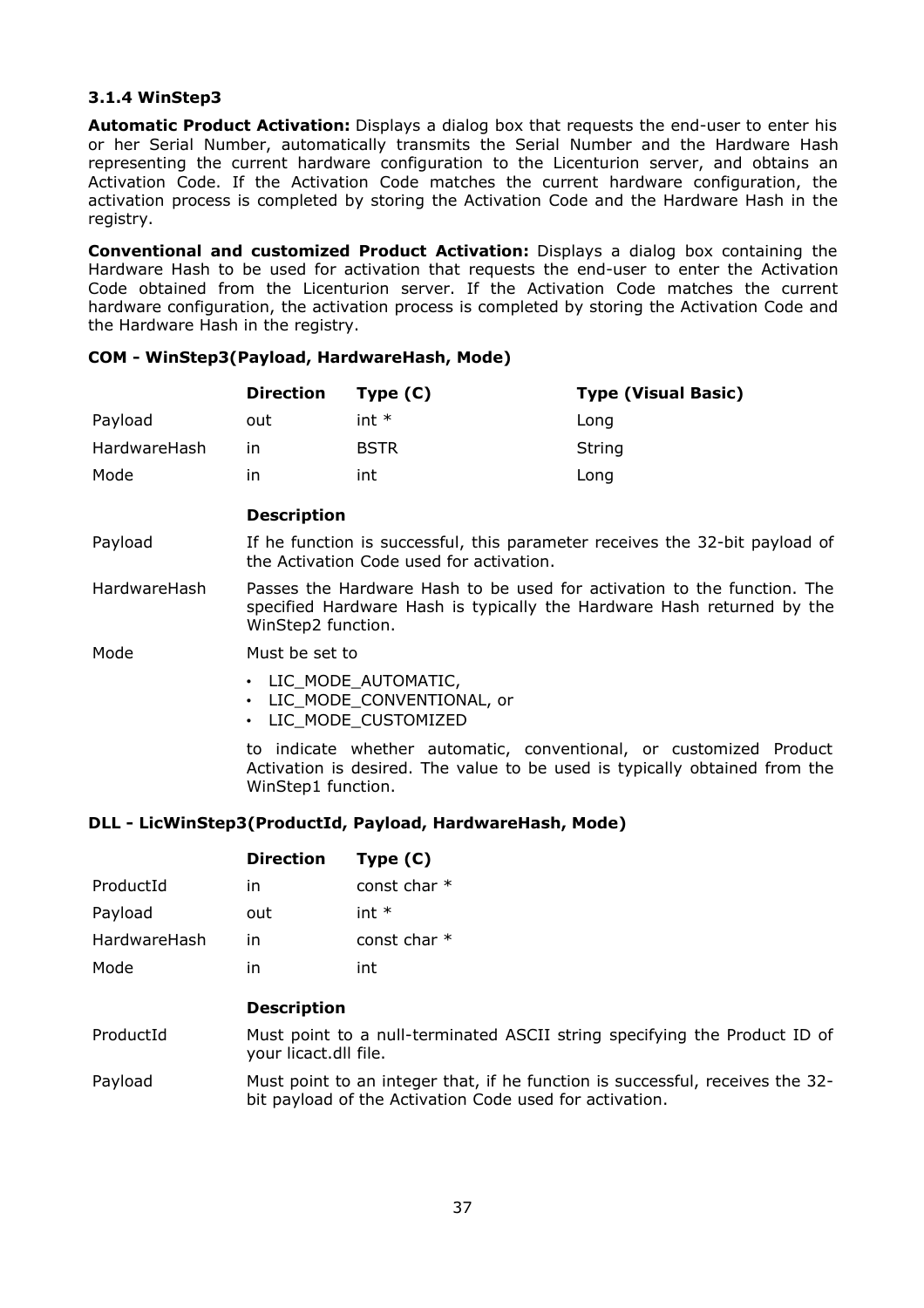### **Description**

HardwareHash Must point to a null-terminated ASCII string specifying the Hardware Hash to be used for activation. The specified Hardware Hash is typically the Hardware Hash returned by the LicWinStep2 function.

Mode Must be set to

- LIC\_MODE\_AUTOMATIC,
- LIC\_MODE\_CONVENTIONAL, or
- LIC MODE CUSTOMIZED

to indicate whether automatic, conventional, or customized Product Activation is desired. The value to be used is typically obtained from the WinStep1 function.

#### **Result codes**

- LIC\_NO\_ERROR
	- The function completed successfully, i.e. the software application is now activated.
- LIC\_ERROR\_ACTIVATION\_DENIED
	- The Licenturion server denied activation. The Serial Number entered by the end-user has probably reached its maximal number of first-time activations.
- LIC\_ERROR\_CANCEL
	- The end-user pushed the cancel button.
- LIC\_ERROR\_CANNOT\_CREATE\_DIALOG
	- The dialog box could not be displayed. Make sure that the standard API tries to access the dialog box resources using the correct resource IDs.
- LIC\_ERROR\_CANNOT\_WRITE\_TO\_REGISTRY
	- The registry key to store the Hardware Hash representing the original hardware configuration and the Activation Code could not be created or opened.
	- The Hardware Hash value or the Activation Code value could not be set in the created or opened registry key.
- LIC\_ERROR\_CHANGED\_HARDWARE\_CONFIGURATION
	- The current hardware configuration is too different from the hardware configuration given by the specified Hardware Hash.
- LIC ERROR COMMUNICATION
	- The Licenturion server could not be contacted for automatic Product Activation.
- LIC\_ERROR\_INTERNAL
	- The mutex protecting the global storage could not be obtained.
	- One or more of the dialog controls could not be accessed. Make sure that the standard API tries to access the dialog controls using the correct control IDs.
	- Somebody has illicitly modified the individual score values contained in the licact.dll file.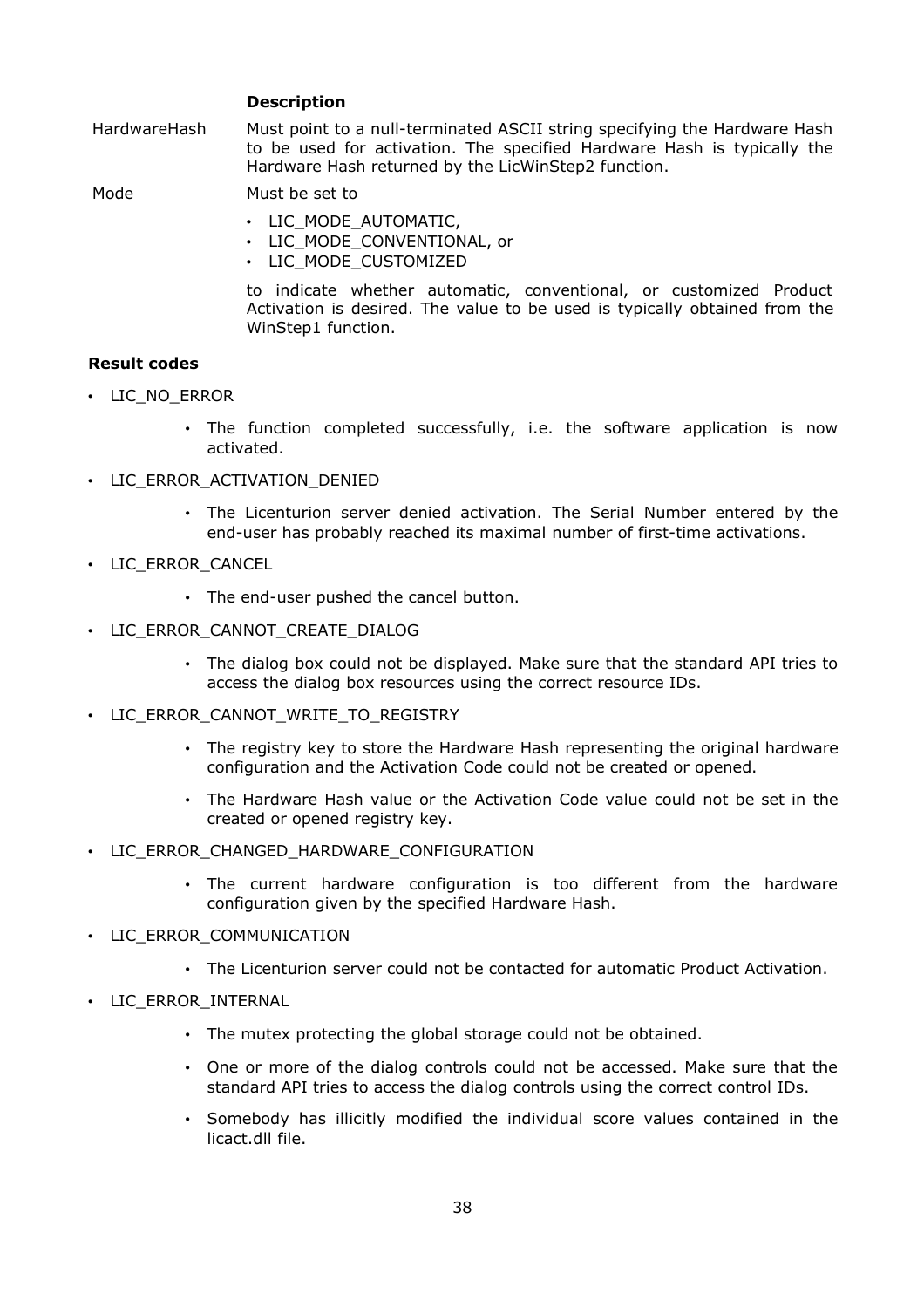- The function could not free memory on the process heap.
- The Licenturion server could not decrypt the information transmitted during automatic Product Activation.
- The Licenturion server sent an unexpected response to our request.
- LIC\_ERROR\_INVALID\_ACTIVATION\_CODE
	- The Activation Code entered by the end-user or automatically obtained from the Licenturion server is invalid or does not match the specified Hardware Hash.
- LIC ERROR INVALID HARDWARE HASH
	- An invalid Hardware Hash was specified.
- LIC\_ERROR\_INVALID\_PRODUCT\_ID (DLL only)
	- An invalid Product ID was specified.
- LIC ERROR INVALID SERIAL NUMBER
	- The end-user entered an invalid Serial Number.
- LIC\_ERROR\_NOT\_ENOUGH\_MEMORY
	- The function could not allocate memory on the process heap.

#### **Remarks**

This function invokes the Activate() function or the AutoActivate() function included in the advanced API to perform the activation.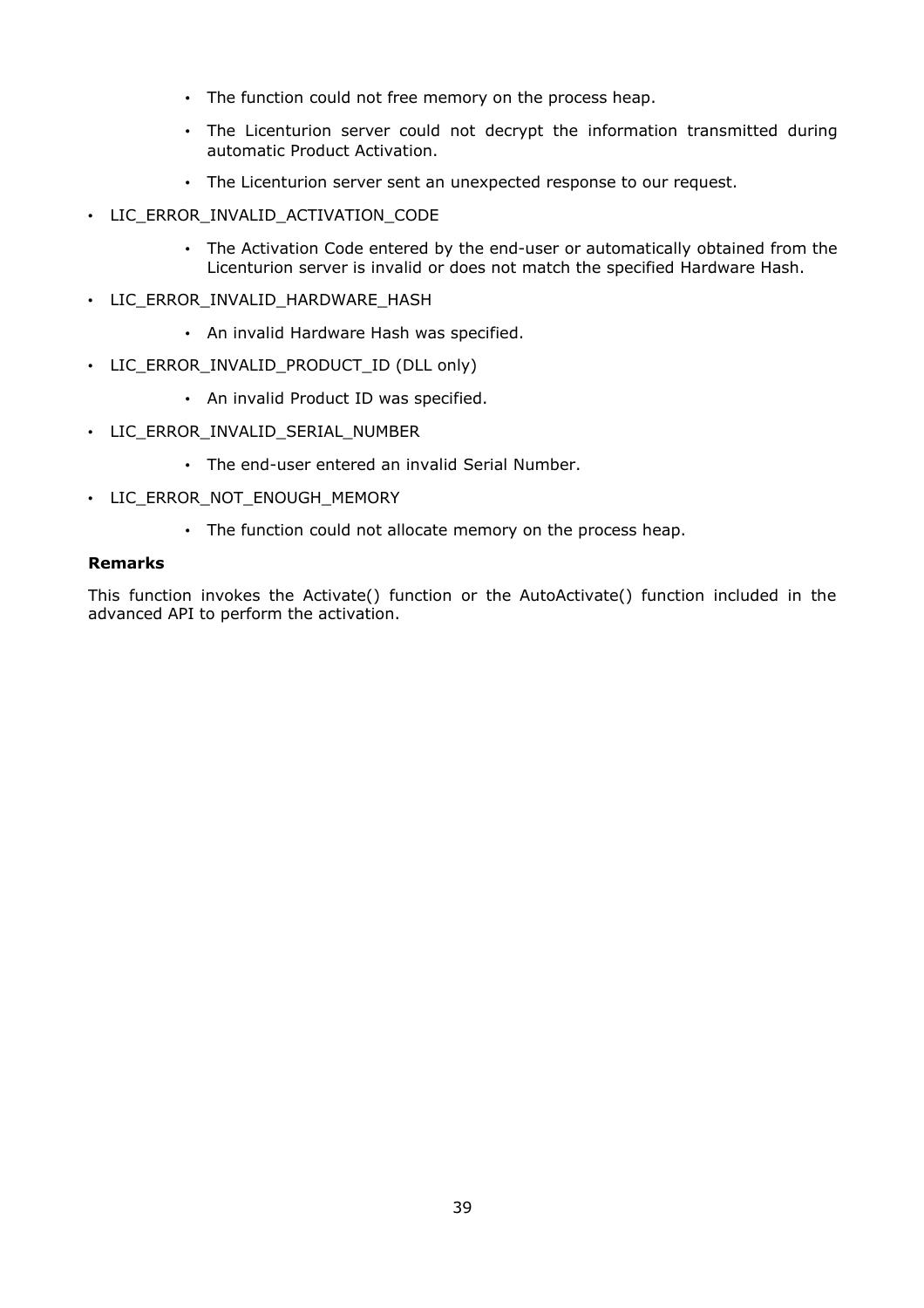# **3.1.5 WinStatus**

Displays a dialog box detailing the activation status of your software product.

# **COM - WinStatus()**

No parameters.

# **DLL - LicWinStatus(ProductId)**

ProductId in const char \*

### **Description**

ProductId Must point to a null-terminated ASCII string specifying the Product ID of your licact.dll file.

# **Result codes**

- LIC\_NO\_ERROR
	- The function completed successfully.
- LIC\_ERROR\_CANNOT\_CREATE\_DIALOG
	- The dialog box could not be displayed. Make sure that the standard API tries to access the dialog box resources using the correct resource IDs.
- LIC\_ERROR\_CANNOT\_READ\_FROM\_REGISTRY
	- The registry key containing the Hardware Hash representing the original hardware configuration and the Activation Code could not be opened.
	- The Hardware Hash value or the Activation Code value could not be read from the opened registry key.
- LIC\_ERROR\_INTERNAL
	- The mutex protecting the global storage could not be obtained.
	- One or more of the dialog controls could not be accessed. Make sure that the standard API tries to access the dialog controls using the correct control IDs.
	- Somebody has illicitly modified the individual score values contained in the licact.dll file.
	- The function could not free memory on the process heap.
- LIC ERROR INVALID ACTIVATION CODE
	- The Activation Code retrieved from the registry is invalid or does not match the retrieved Hardware Hash.
- LIC ERROR INVALID HARDWARE HASH
	- The Hardware Hash retrieved from the registry is invalid.
- LIC\_ERROR\_INVALID\_PRODUCT\_ID (DLL only)
	- An invalid Product ID was specified.
- LIC\_ERROR\_NOT\_ENOUGH\_MEMORY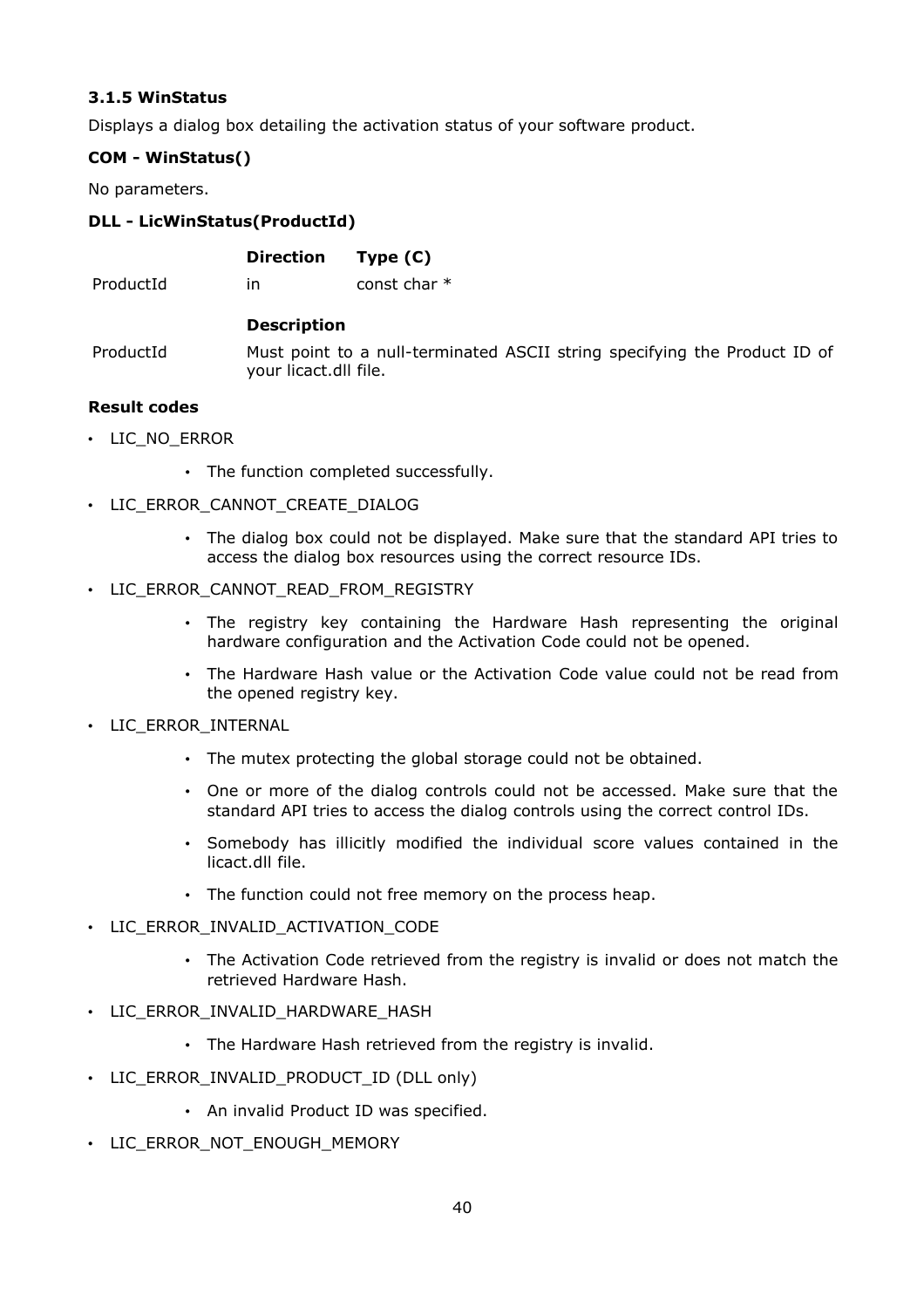• The function could not allocate memory on the process heap.

# **Re marks**

This function invokes the GetActivationStatus() function included in the advanced API to obtain the status information.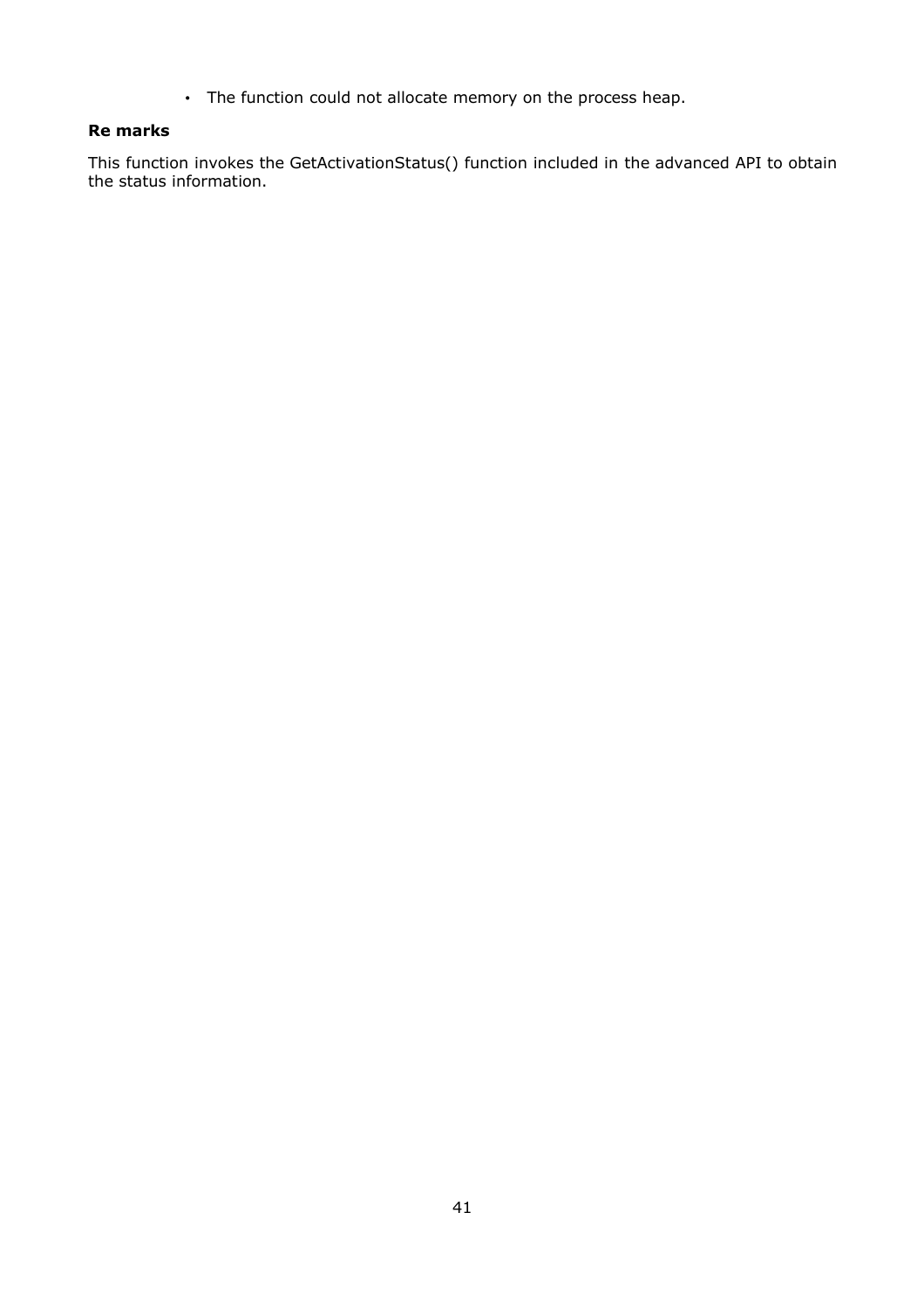# **3.1.6 WinResetDialog**

Resets the contents of the dialog boxes displayed by WinStep1 and WinStep3.

# **COM - WinResetDialog()**

No parameters.

# **DLL - LicWinResetDialog(ProductId)**

|   | <b>Direction</b> | Type $(C)$      |
|---|------------------|-----------------|
| ᅬ |                  | دام مطمع المصدم |

ProductId in const char  $*$ 

# **Description**

ProductId Must point to a null-terminated ASCII string specifying the Product ID of your licact.dll file.

# **Result codes**

- LIC\_NO\_ERROR
	- The function completed successfully.
- LIC\_ERROR\_INTERNAL
	- The mutex protecting the global storage could not be obtained.
- LIC\_ERROR\_INVALID\_PRODUCT\_ID (DLL only)
	- An invalid Product ID was specified.

### **Remarks**

No remarks.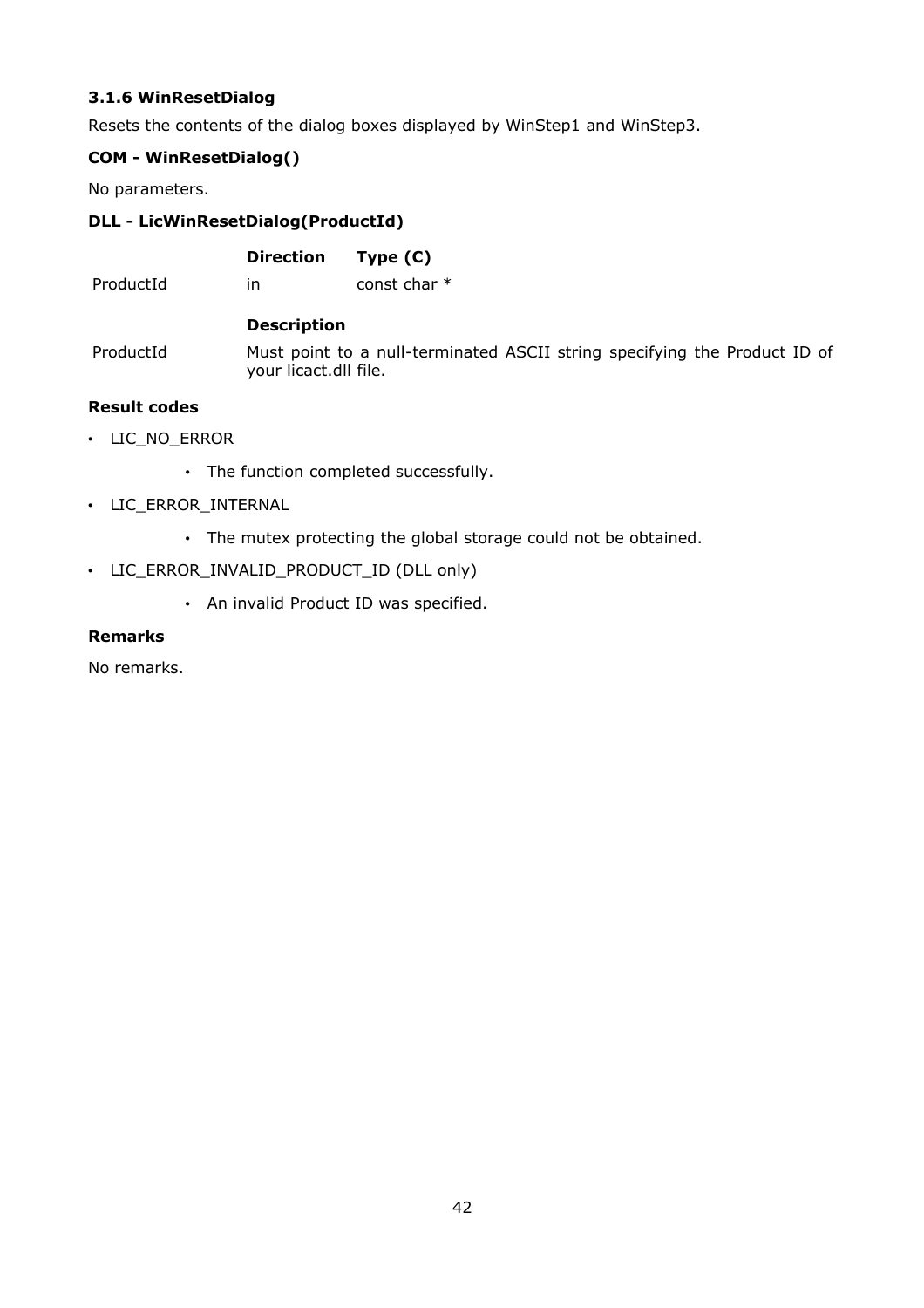# **3.1.7 CleanRegistry**

Deactivates the software product by removing the Hardware Hash representing the original hardware configuration and the Activation Code stored during activation from the Windows registry.

# **COM - CleanRegistry()**

No parameters.

# **DLL - LicCleanRegistry(ProductId)**

|           | <b>Direction</b>      | Type $(C)$                                                                |
|-----------|-----------------------|---------------------------------------------------------------------------|
| ProductId | ın                    | const char $*$                                                            |
|           | <b>Description</b>    |                                                                           |
| ProductId | your licact.dll file. | Must point to a null-terminated ASCII string specifying the Product ID of |

### **Result codes**

- LIC\_NO\_ERROR
	- The function completed successfully.
- LIC\_ERROR\_CANNOT\_DELETE\_FROM\_REGISTRY
	- The registry key that contains the Hardware Hash representing the original hardware configuration and the Activation Code could not be deleted.
- LIC\_ERROR\_INTERNAL
	- The mutex protecting the global storage could not be obtained.
- LIC\_ERROR\_INVALID\_PRODUCT\_ID (DLL only)
	- An invalid Product ID was specified.

#### **Remarks**

The Hardware Hash representing the original hardware configuration and the Activation Code are stored in the Windows registry during the activation process by the Activate() function or the AutoActivate() function included in the advanced API.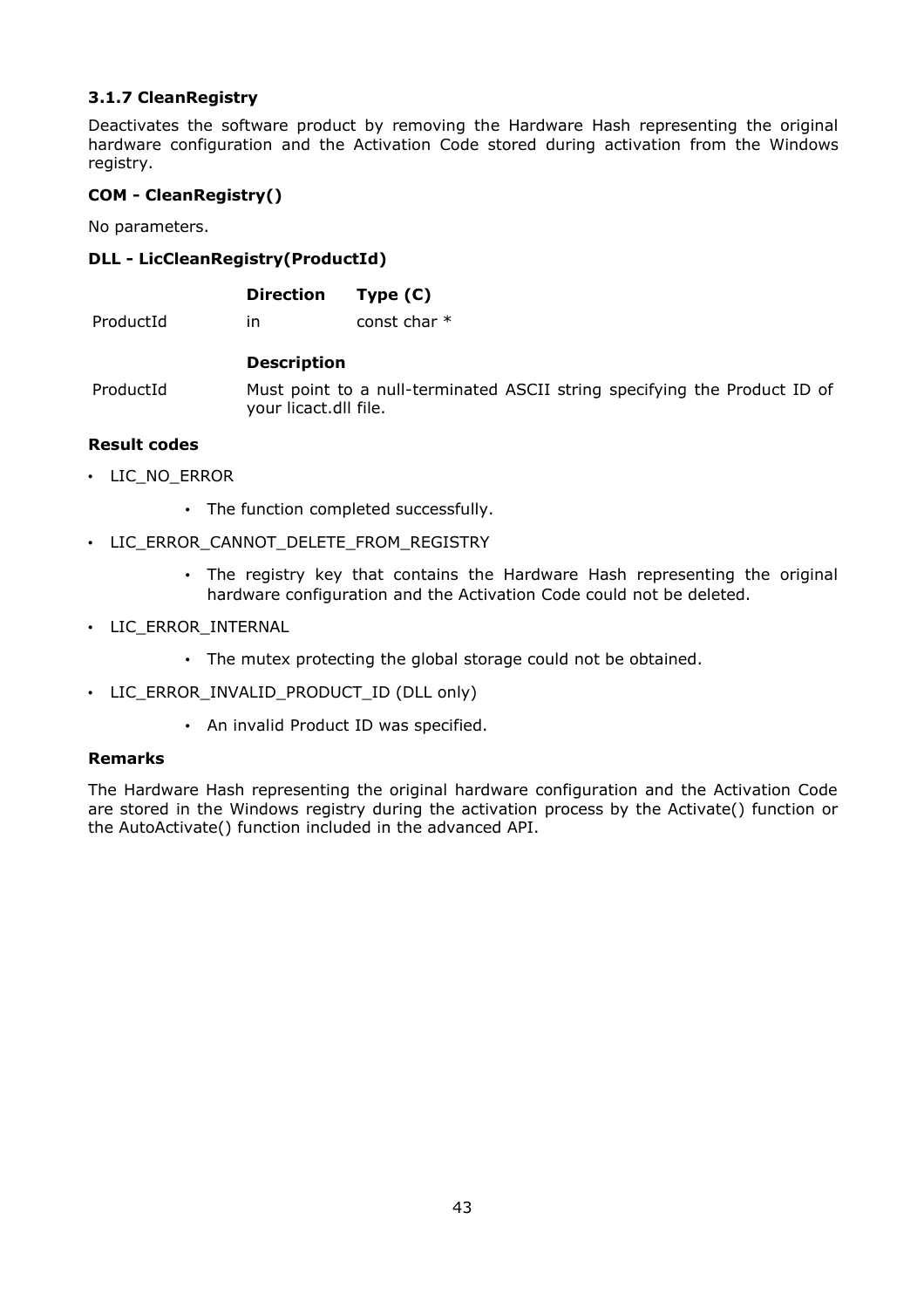### **3.1.8 SplitPayload**

This function is passed an Activation Code payload which contains an expiration date. The expiration date is extracted and compared to the current date. If the Activation Code has not yet expired, the function succeeds and returns the number of days remaining until the expiration date and the remaining 19 user-defined bits of the payload.

### **COM - SplitPayload(Left, PayloadOut, PayloadIn)**

|            | <b>Direction</b>                                                                                                             | Type $(C)$                                        | <b>Type (Visual Basic)</b> |
|------------|------------------------------------------------------------------------------------------------------------------------------|---------------------------------------------------|----------------------------|
| Left       | out                                                                                                                          | $int *$                                           | Long                       |
| PayloadOut | out                                                                                                                          | $int *$                                           | Long                       |
| PayloadIn  | in                                                                                                                           | int                                               | Long                       |
|            | <b>Description</b>                                                                                                           |                                                   |                            |
| Left       | If the function is successful, this parameter receives the number of days<br>remaining until the expiration date.            |                                                   |                            |
| PayloadOut | If the function is successful, this parameter receives the 19 (least<br>significant) user-defined bits of the given payload. |                                                   |                            |
| PayloadIn  |                                                                                                                              | Passes the 32-bit payload of the Activation Code. |                            |

#### **DLL - LicSplitPayload(ProductId, Left, PayloadOut, PayloadIn)**

|            | <b>Direction</b>   | Type $(C)$     |
|------------|--------------------|----------------|
| ProductId  | in                 | const char $*$ |
| Left       | out                | int $*$        |
| PayloadOut | out                | int $*$        |
| PayloadIn  | in                 | int            |
|            | <b>Description</b> |                |

- ProductId Must point to a null-terminated ASCII string specifying the Product ID of your licact.dll file.
- Left Must point to an integer that, if the function is successful, is set to the number of days remaining until the expiration date.

PayloadOut Must point to an integer that, if the function is successful, is set to the 19 (least significant) user-defined bits of the given payload.

PayloadIn Must be set to the 32-bit payload of the Activation Code.

#### **Result codes**

- LIC\_NO\_ERROR
	- The function completed successfully, i.e. the given payload contains an expiration date that has not yet been reached.
- LIC\_ERROR\_EXPIRED
	- The expiration date in the given payload has been reached, i.e. the Activation Code has expired.
	- The end-user has tried to fool the expiration mechanism by turning back the system clock.

#### **Remarks**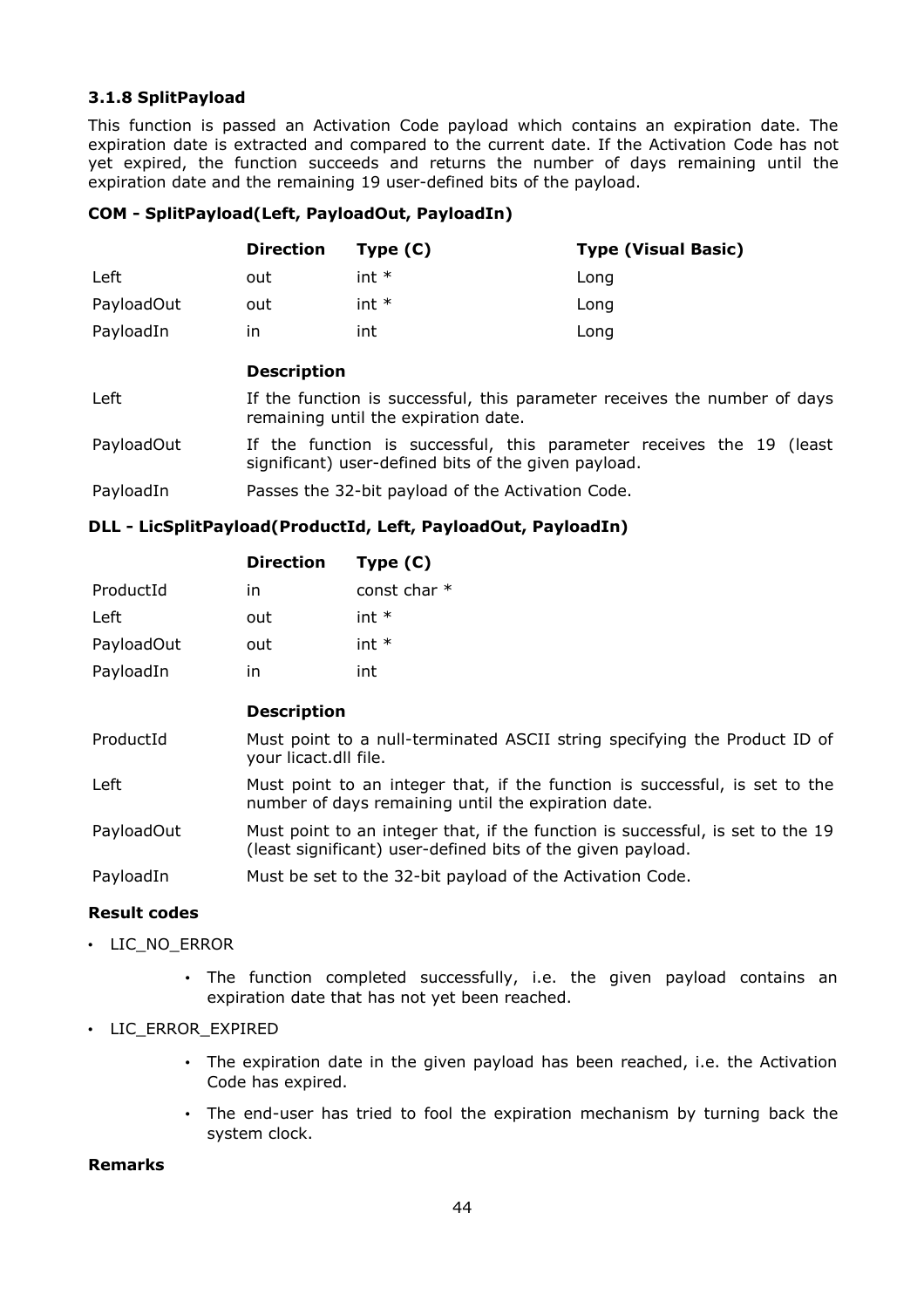No remarks.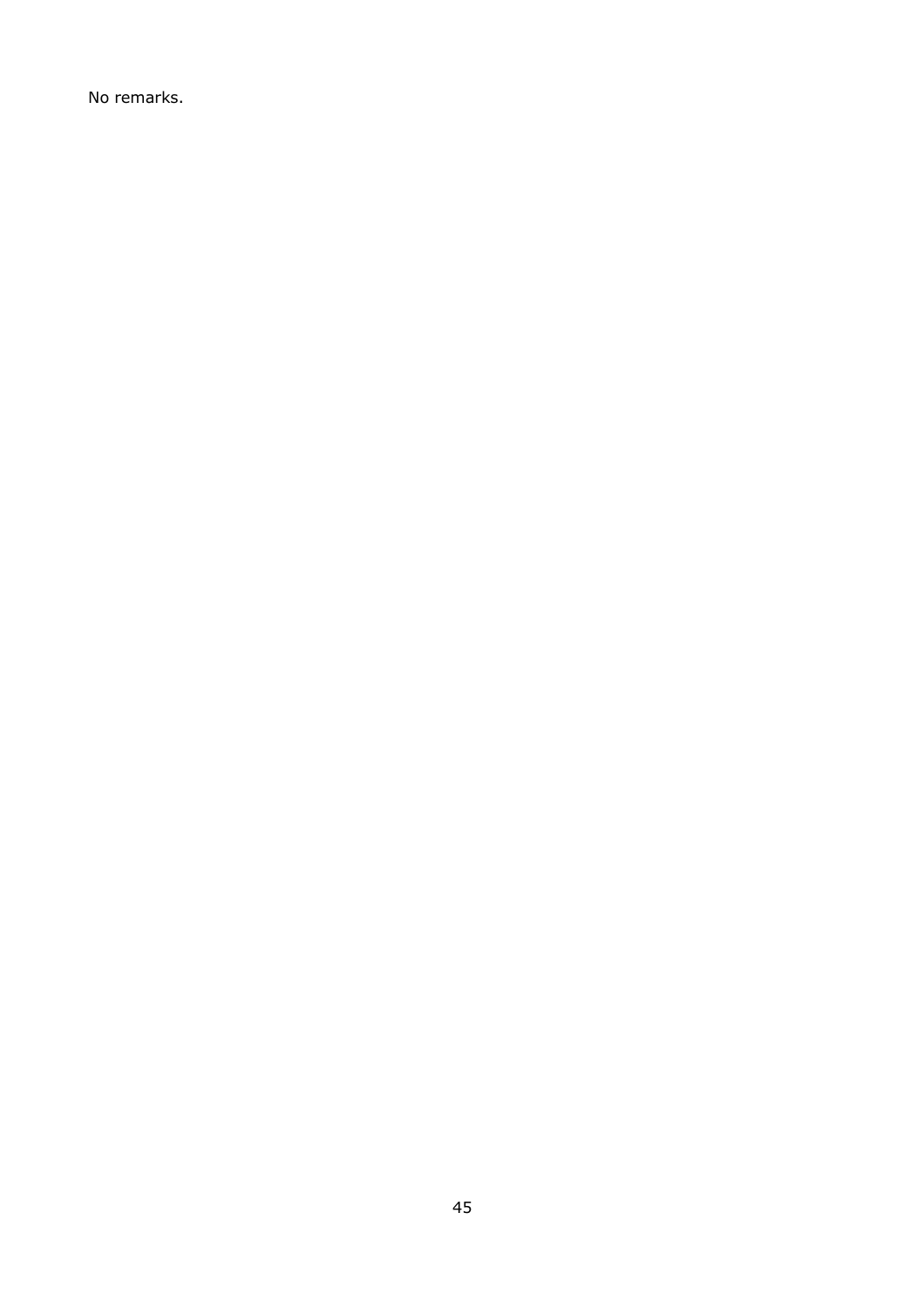# **3.1.9 ErrorString**

# **COM - ErrorString(ResultCode)**

Returns the text representation corresponding to the given result code.

|                                  | <b>Direction</b>   | Type $(C)$ | <b>Type (Visual Basic)</b>                                                |  |
|----------------------------------|--------------------|------------|---------------------------------------------------------------------------|--|
| ResultCode                       | ın                 | int        | Long                                                                      |  |
|                                  | <b>Description</b> |            |                                                                           |  |
| ResultCode                       | obtained.          |            | Must be set to the result code for which the text representation is to be |  |
| DLL - LicErrorString(ResultCode) |                    |            |                                                                           |  |

# **DLL - LicErrorString(ResultCode)**

|            | <b>Direction</b>   | Type $(C)$                                                                |
|------------|--------------------|---------------------------------------------------------------------------|
| ResultCode | ın                 | int                                                                       |
|            | <b>Description</b> |                                                                           |
| ResultCode | obtained.          | Must be set to the result code for which the text representation is to be |

#### **Remarks**

This function does not return a result code. It returns the text representation as a string.

For the COM component the corresponding type for the returned string is "BSTR" or "String" for C and Visual Basic, respectively. If there is not enough memory to create the string, an empty string is returned.

The DLL returns a pointer to the null-terminated ASCII representation of the string. The corresponding C type is "char \*". No memory allocation is necessary in the DLL case, so the function never fails.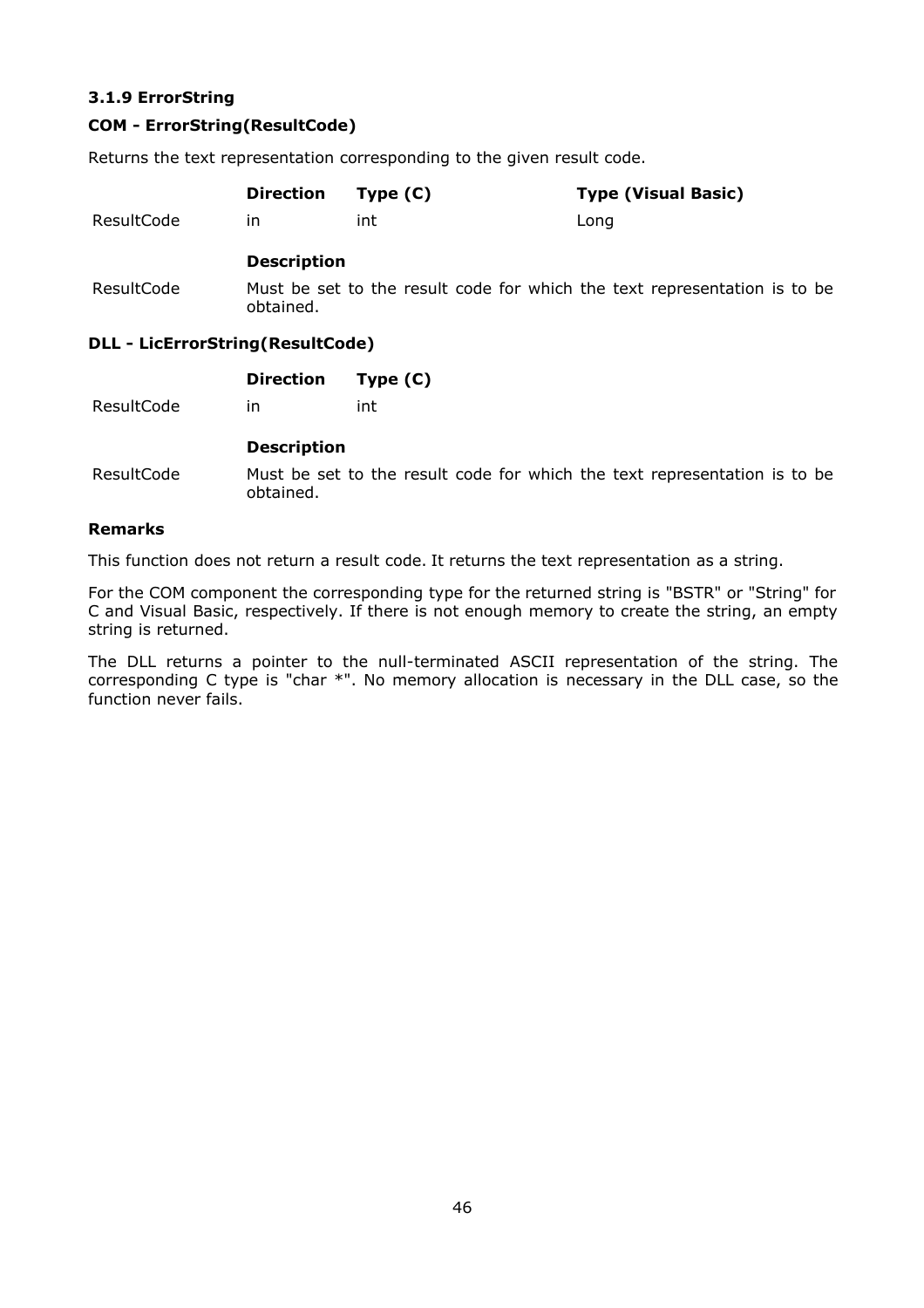### **3.2 Customizing the user interface**

The five dialog boxes used by the standard API are defined by five dialog box resources. For the COM object and the DLL licact.dll contains default dialog box resources. The static library does not contain any default dialog box resources and you have to supply them yourself by linking your executable with your own default dialog box resources. You might want to use the actres.rc file and its corresponding resource.h file in the Src subdirectory of this ZIP archive as a starting point.

The default dialog box resources may be overridden to customize the appearance of the user interface. Your custom dialog box resources can be specified in two ways.

- Tell the standard API to load a DLL containing your custom dialog box resources. That's what **WinLoadResourceDll()** does. To unload a loaded resource DLL use **WinFreeResourceDll()**.
- Tell the standard API to retrieve your custom dialog box resources from an already loaded module, e.g. an already loaded DLL or your executable. That's what **WinSetResourceInstance()** does.

If you override the default dialog box resources, no default dialog box resources are required. So, if you link against the static library and use one of the above two methods to specify your custom dialog box resources, you do not need to link against any custom dialog box resources.

Each standard API function dealing with a dialog box accesses the corresponding dialog box resource using a resource ID as follows.

| <b>API</b> function                     | <b>Resource ID</b> |
|-----------------------------------------|--------------------|
| WinStep1()                              | 1972               |
| WinStep2()                              | 1973               |
| WinStep3() - conventional or customized | 1974               |
| WinStep3() - automatic                  | 1975               |
| WinStatus()                             | 1976               |

The main application icon is required to have a resource ID of 1977, the icon on the paste button of the two WinStep3() dialogs needs to have a resource ID of 1978. If you do not use an API function then you do not need to care about the corresponding resource IDs.

In the following five screen captures of the default dialog boxes the dialog controls accessed by the standard API functions have been marked with numbers.

# • **WinStep1() dialog**

| Type of Product Activation               |
|------------------------------------------|
| 1 G Automatic Product Activation         |
| 2 C Conventional Product Activation      |
| <b>B</b> C Customized Product Activation |

• **WinStep2() dialog**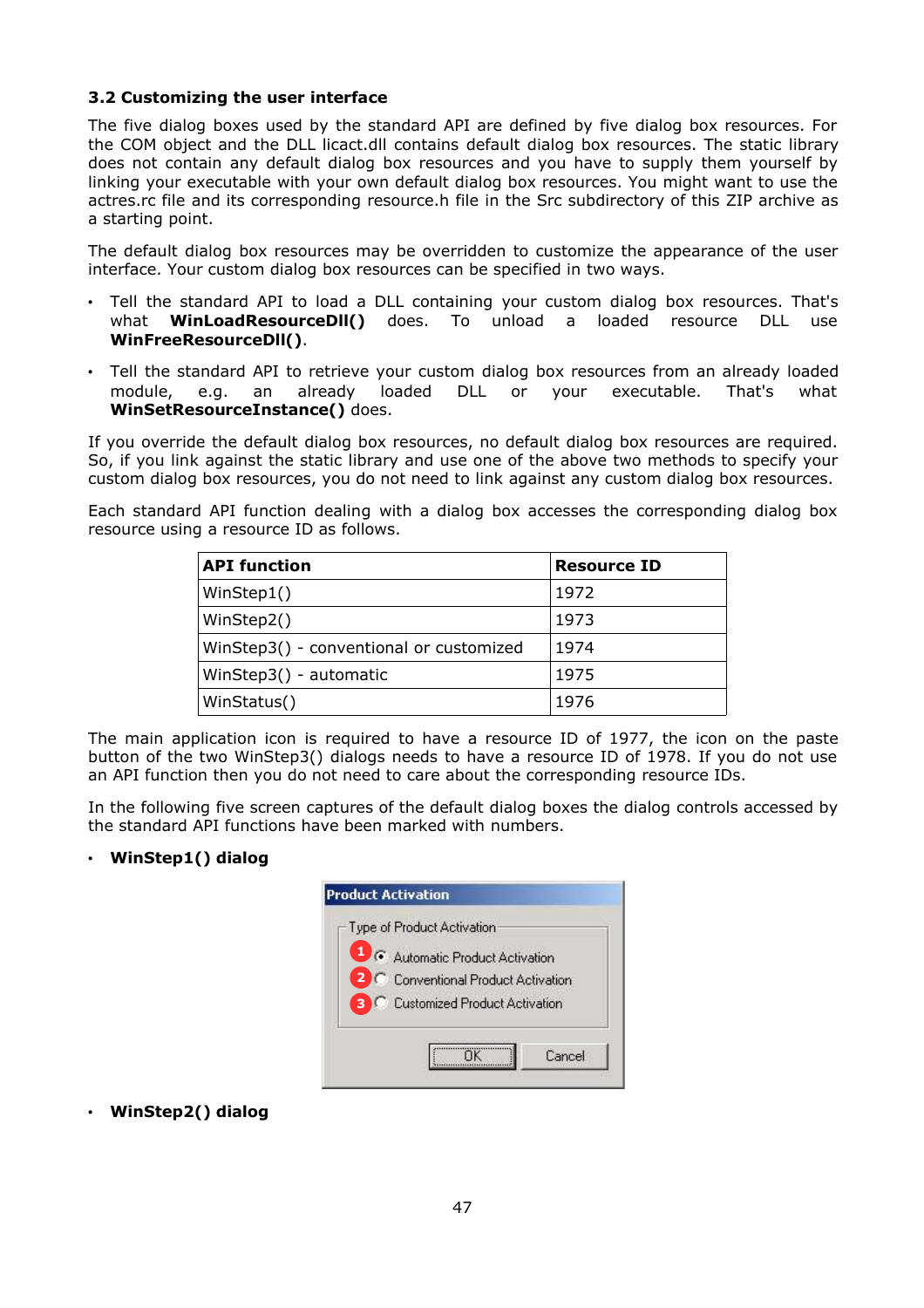| Harddrive:                                          | Volume serial number:               |
|-----------------------------------------------------|-------------------------------------|
| IBM-DTLA-305020<br>$\overline{\mathbf{4}}$          | 2857-C0DA<br>34D3-6910<br>5         |
| CD-ROM drive:                                       | MAC address:                        |
| ATAPI CD-RW CW4801<br>TOSHIBA DVD-ROM SD-M1402<br>6 | 00:E0:7D:8F:A1:ED<br>$\overline{7}$ |
|                                                     | OK<br>Cancel                        |

• **WinStep3() dialogs**

| <b>Product Activation</b>     |                                                                                     |                     |        |
|-------------------------------|-------------------------------------------------------------------------------------|---------------------|--------|
| Hardware Hash:                |                                                                                     |                     |        |
| LGHY-9 <mark>16</mark> Y-QNYL |                                                                                     |                     |        |
| https://act.l29.turion.com    | Please direct your web-browser to the following URL to obtain your Activation Code. |                     |        |
| Activation Code:              |                                                                                     |                     |        |
|                               | 8 9 0 10 10 12 13 13 13 15 30                                                       |                     |        |
|                               |                                                                                     | 0K                  | Cancel |
|                               | <b>Automatic Product Activation</b>                                                 |                     |        |
|                               | Serial Number:                                                                      |                     |        |
|                               |                                                                                     | 8 9 10 10 30        |        |
|                               |                                                                                     |                     |        |
|                               |                                                                                     | Cancel<br><b>OK</b> |        |
|                               |                                                                                     |                     |        |

• **WinStatus() dialog**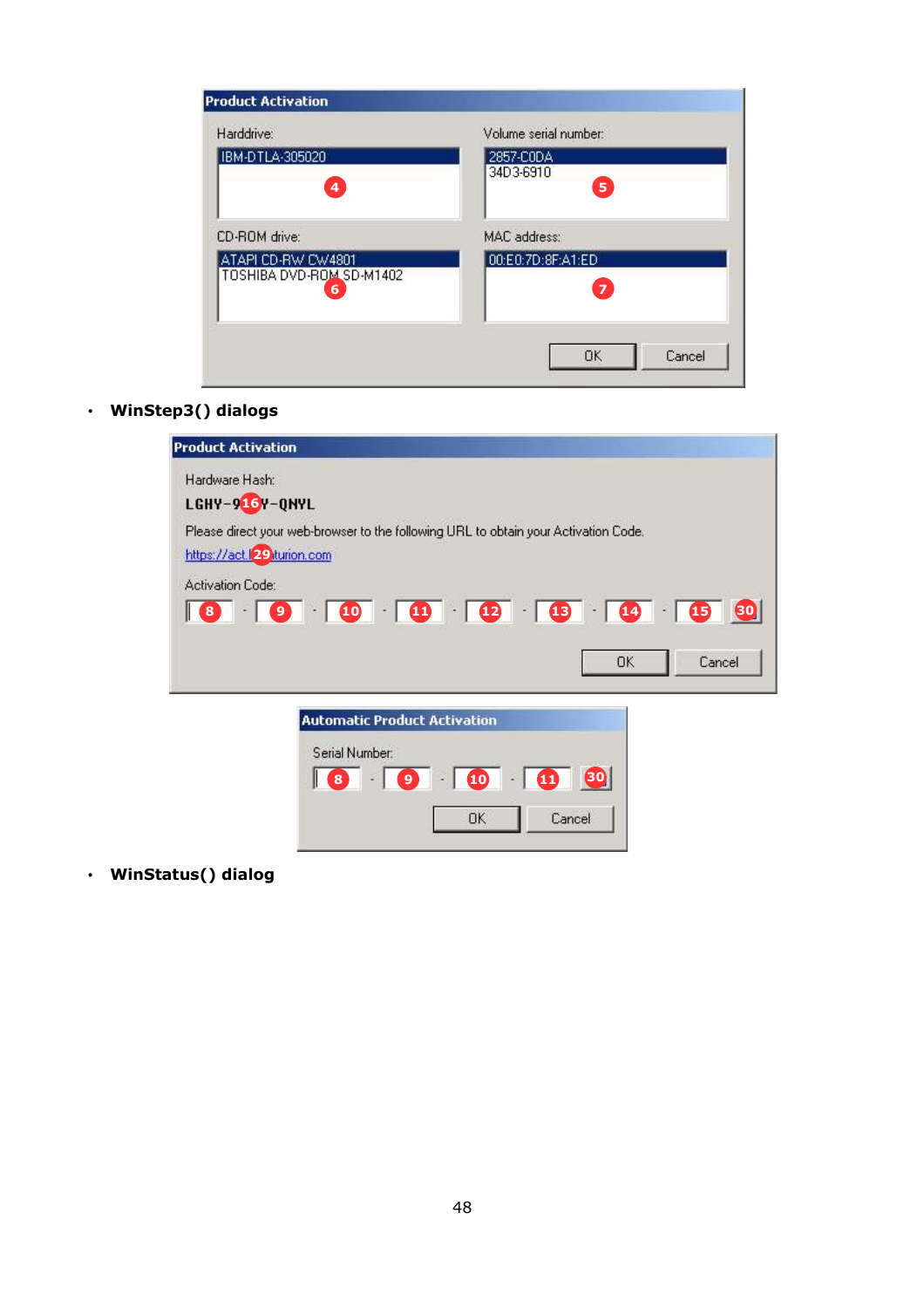|                         | Status                     | Score        |                      | Status                     | Score           |
|-------------------------|----------------------------|--------------|----------------------|----------------------------|-----------------|
| CPU type                | preser <sup>8</sup> match  | $\bigoplus$  | <b>Harddrive</b>     | preser <sup>14</sup> match | $\overline{24}$ |
| CPU serial number       | missin <sup>9</sup> match  | $\mathbf{D}$ | CD-ROM drive         | preser <sup>15</sup> match | 25              |
| Graphics adapter        | preser10 match             | 20           | Volume serial number | preser <sup>16</sup> match | 26              |
| Memory size             | preser <sub>11</sub> match | 21           | Notebook computer    | $\bf{E}$                   |                 |
| <b>MAC</b> address      | preser <sub>12</sub> match | 22)          | Total score          |                            | 27              |
| Mass storage controller | preser <sub>13</sub> match | 23           | Required score       |                            | 28              |

The following table lists the type and the control ID that the standard API expects each of the 30 controls to have.

| #  | <b>Type</b>            | <b>Control ID</b> | #    | <b>Type</b>            | <b>Control ID</b> |
|----|------------------------|-------------------|------|------------------------|-------------------|
|    | radio button control   | 1001              |      | 16 edit control        | 1016              |
| 2  | radio button control   | 1002              | 17 I | edit control           | 1017              |
|    | 3 radio button control | 1003              |      | 18 edit control        | 1018              |
| 4  | list box control       | 1004              |      | 19 edit control        | 1019              |
| 5. | list box control       | 1005              |      | 20 edit control        | 1020              |
| 6  | list box control       | 1006              |      | 21 edit control        | 1021              |
| 7  | list box control       | 1007              |      | 22 edit control        | 1022              |
| 8  | edit control           | 1008              |      | 23 edit control        | 1023              |
| 9  | edit control           | 1009              |      | 24 edit control        | 1024              |
| 10 | edit control           | 1010              |      | 25 edit control        | 1025              |
| 11 | edit control           | 1011              |      | 26 edit control        | 1026              |
| 12 | edit control           | 1012              |      | 27 edit control        | 1027              |
| 13 | edit control           | 1013              |      | 28 edit control        | 1028              |
| 14 | edit control           | 1014              |      | 29 static text control | 1029              |
| 15 | edit control           | 1015              | 30 I | button control         | 1030              |

Note that the paste button must have the BS\_ICON style. Otherwise the standard API will be unable to assign the icon to the button. The static text control is subclassed by the standard API and modified to look like a hyperlink.

The OK button is always expected to be a button control and have the standard control ID of 1 (IDOK). Analogously, the cancel button is always expected to be a button control and to have the standard control ID of 2 (IDCANCEL). All remaining controls may have arbitrary types and control IDs as the standard API only touches the 30 marked controls as well as the OK button and the cancel button.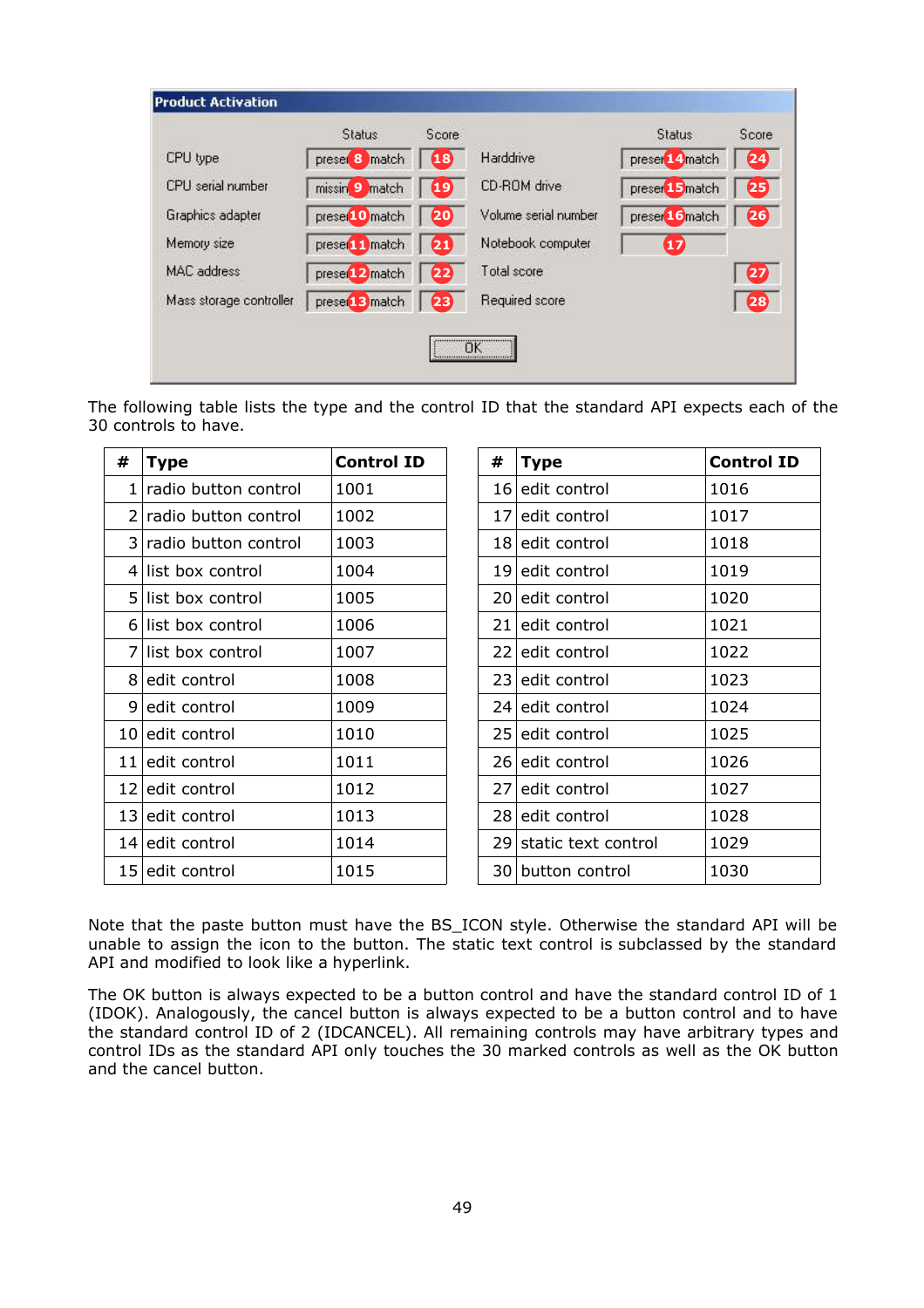If you prefer to assign different resource IDs - e.g. if your software applications already uses one or more of the resource IDs 1972 through 1978 for different purposes - or different control IDs, you have to tell the standard API which IDs you use by calling the **WinMapIdValues()** function. This function can also be used to switch to a plain paste button without the BS\_ICON style, to disable support for the paste button, or to disable support for the hyperlink.

Customizing the standard API may lead to errors, e.g. wrongly assigned control IDs, that can be a bit tricky to track down. The **WinEnableDebug()** function assists you in determining whether you have assigned the right control IDs to your dialog controls. Just call this function before invoking any other standard API function. Message boxes will then tell you what the data extracted from the dialog by the standard API functions, e.g. the Serial Number, looks like.

By default the desktop window is used as the parent window for all standard API dialog boxes. The **WinSetParent()** function selects an alternative parent window.

The default registry keys for storing the Activation Code and the Hardware Hash during the activation process can be overridden by calling **SetRegistryInfo()**.

**IMPORTANT:** CleanRegistry() does not only remove the created values from the registry, but also the key that contains the values. In the default case, for example, the "XXXXXXXX" subkey would be removed. Keep this in mind when overriding the default registry keys.

The only aspect that requires additional customization is the text assigned to each characteristic by WinStatus(). The default "added", "removed", "changed", "missing + match", and "present + match" may be overridden with the **WinMapStatusTexts()** function as well as the "yes" and "no" status that indicates whether the computer is recognized as a notebook computer.

The top-level directory of this ZIP archive contains subdirectories with example source code that illustrate the customization of the standard API.

| Subdirectory | <b>Contents</b>                                                                                                                            |
|--------------|--------------------------------------------------------------------------------------------------------------------------------------------|
| ResourceDll  | Source code for a resource DLL that localizes the user interface of the<br>standard API to German. Simply pass it to WinLoadResourceDII(). |
| Standard     | Compact C source code. Simply uncomment the customization<br>functions.                                                                    |

The top-level directory also contains a Visual C++ workspace (Examples.dsw).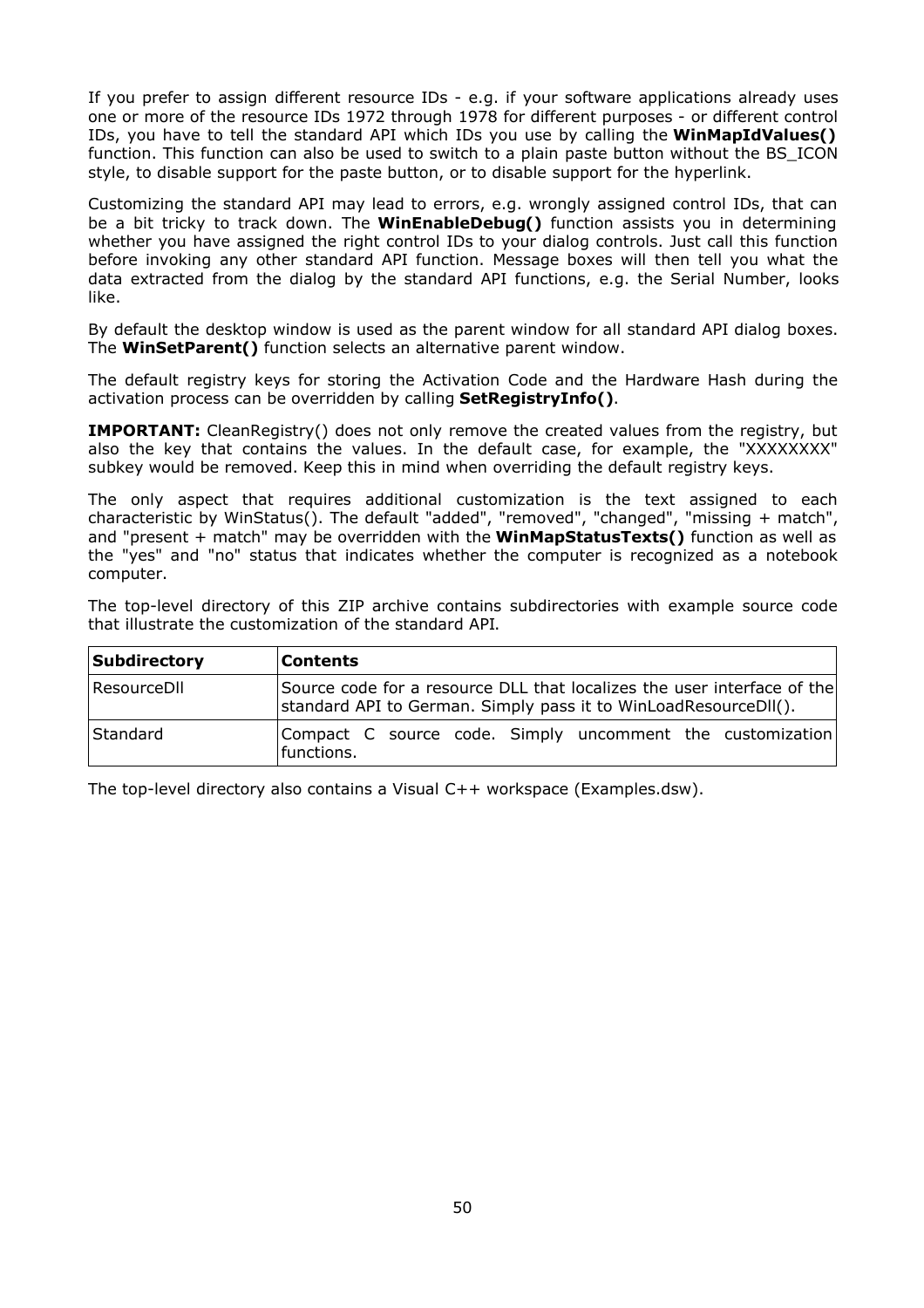## **3.2.1 WinLoadResourceDll**

Loads the resource DLL that contains the dialog box resources to be used by WinStep1(), WinStep2(), WinStep3(), and WinStatus().

## **COM - WinLoadResourceDll(DllPath)**

|                | <b>Direction</b>                                                                                                                                                            | Type $(C)$  | <b>Type (Visual Basic)</b> |
|----------------|-----------------------------------------------------------------------------------------------------------------------------------------------------------------------------|-------------|----------------------------|
| <b>DllPath</b> | ın                                                                                                                                                                          | <b>BSTR</b> | String                     |
|                | <b>Description</b>                                                                                                                                                          |             |                            |
| <b>DllPath</b> | Passes the path of the DLL to be loaded to the function. For relative paths<br>the DLL is located as specified for the LoadLibrary() function included in<br>the Win32 API. |             |                            |

# **DLL - LicWinLoadResourceDll(ProductId, DllPath)**

|                | <b>Direction</b> | Type $(C)$     |
|----------------|------------------|----------------|
| ProductId      | in               | const char $*$ |
| <b>DllPath</b> | ın               | const char $*$ |

### **Description**

ProductId Must point to a null-terminated ASCII string specifying the Product ID of your licact.dll file.

DllPath Must point to a null-terminated ASCII string specifying the path of the DLL to be loaded. For relative paths the DLL is located as specified for the LoadLibrary() function included in the Win32 API.

### **Result codes**

- LIC\_NO\_ERROR
	- The function completed successfully.
- LIC\_ERROR\_INTERNAL
	- The mutex protecting the global storage could not be obtained.
- LIC\_ERROR\_INVALID\_PRODUCT\_ID (DLL only)
	- An invalid Product ID was specified.
- LIC\_ERROR\_LIBRARY\_NOT\_FOUND
	- The specified DLL file could not be found.
- LIC ERROR STRING TOO LONG (COM only)
	- The specified path was longer than 260 characters.

# **Remarks**

WinFreeResourceDll() should be used to unload the resource DLL when it is not needed any longer.

WinSetResourceInstance() takes precedence over this function.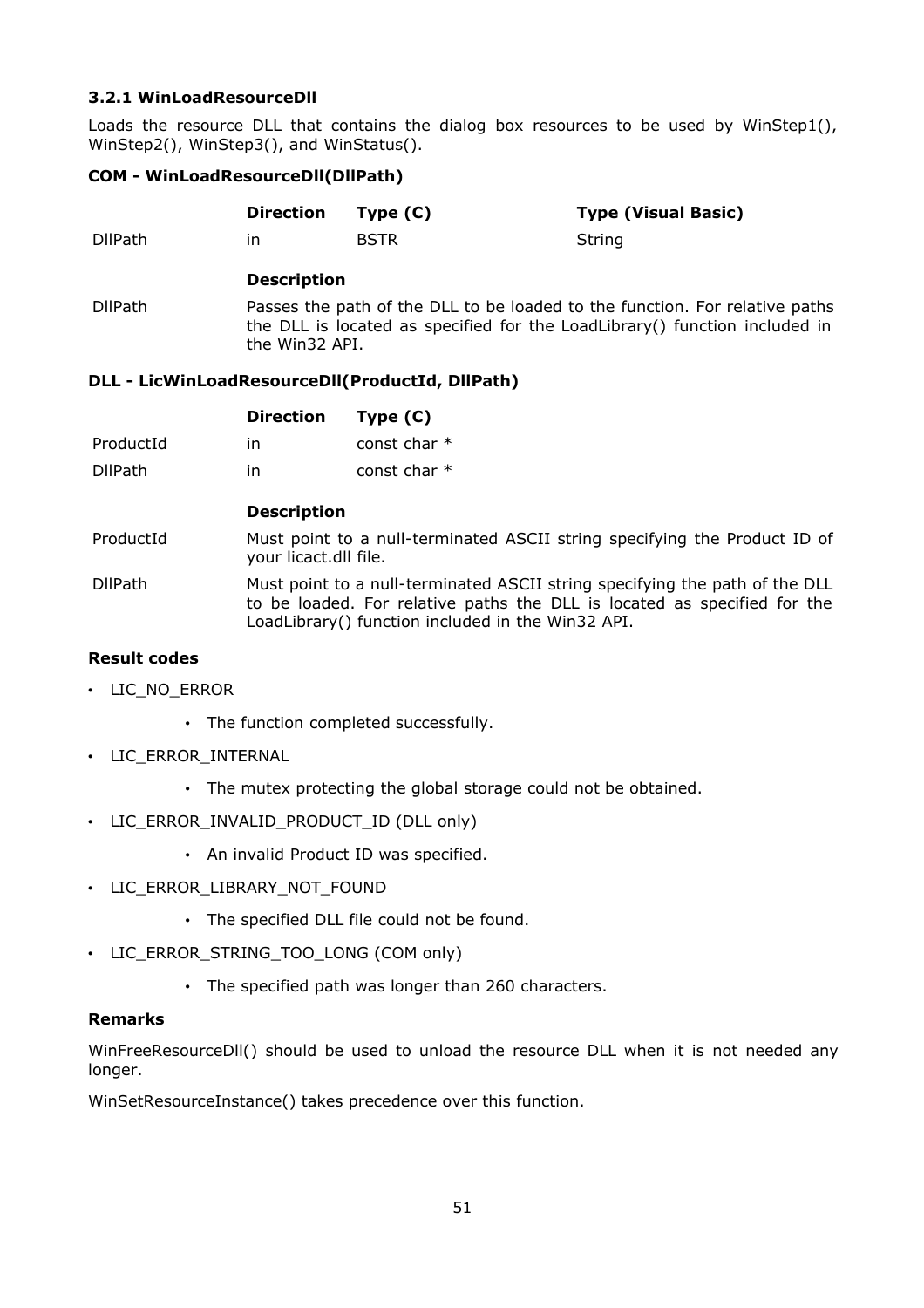# **3.2.2 WinFreeResourceDll**

Unloads a resource DLL previously loaded with WinLoadResourceDll().

# **COM - WinFreeResourceDll()**

No parameters.

## **DLL - LicWinFreeResourceDll(ProductId)**

**Direction Type (C)**

ProductId in const char  $*$ 

#### **Description**

ProductId Must point to a null-terminated ASCII string specifying the Product ID of your licact.dll file.

### **Result codes**

- LIC\_NO\_ERROR
	- The function completed successfully.
- LIC\_ERROR\_INTERNAL
	- The mutex protecting the global storage could not be obtained.
- LIC\_ERROR\_INVALID\_PRODUCT\_ID (DLL only)
	- An invalid Product ID was specified.
- LIC\_ERROR\_NO\_LIBRARY\_LOADED
	- No library was loaded.

#### **Remarks**

No remarks.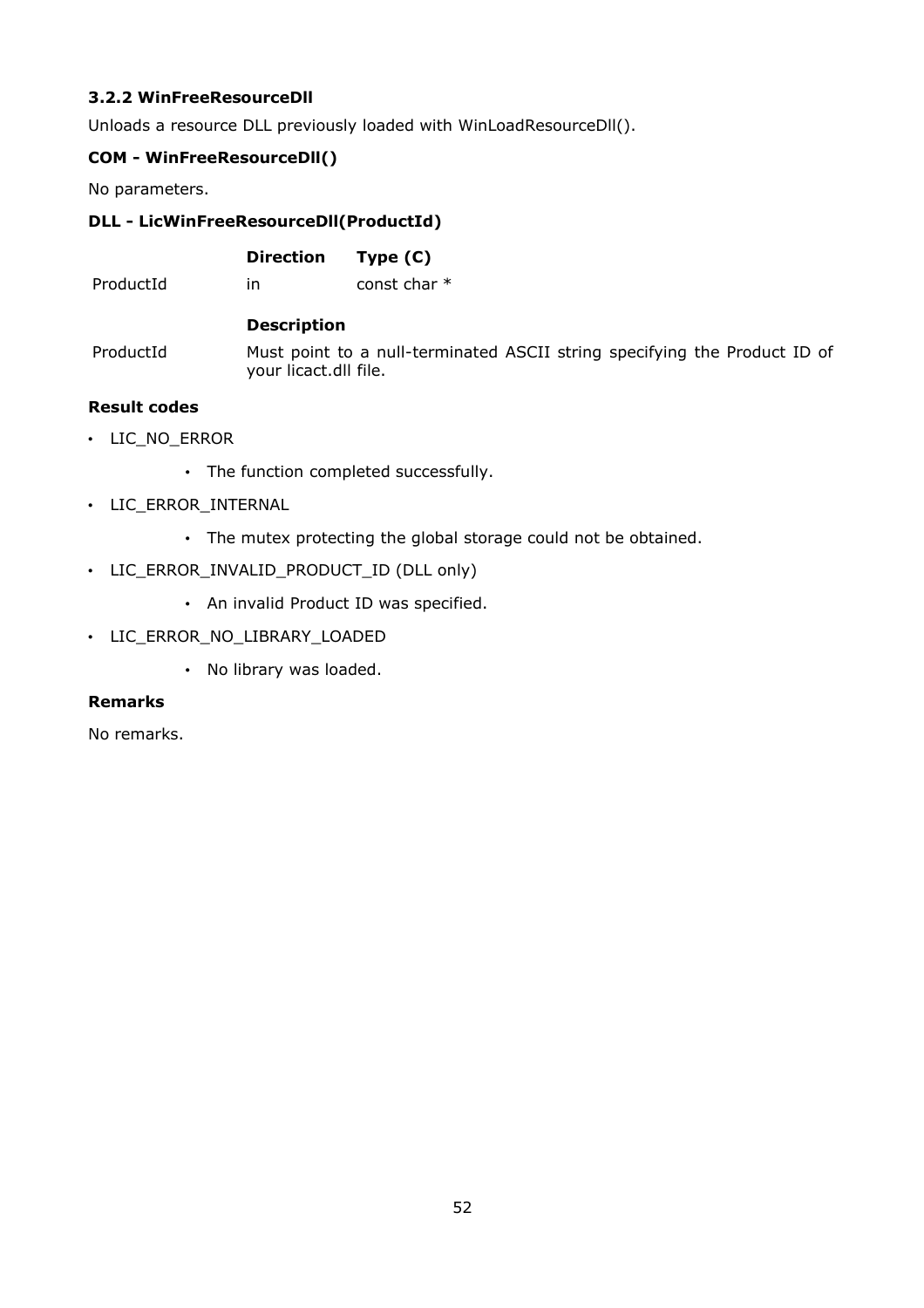### **3.2.3 WinSetResourceInstance**

Tells WinStep1(), WinStep2(), WinStep3(), and WinStatus() to retrieve the required dialog box resources from the given module.

### **COM - WinSetResourceInstance(Inst)**

|           | <b>Direction</b>                                                                                                                                                                                                                                                 | Type $(C)$       | <b>Type (Visual Basic)</b> |  |
|-----------|------------------------------------------------------------------------------------------------------------------------------------------------------------------------------------------------------------------------------------------------------------------|------------------|----------------------------|--|
| Inst      | in.                                                                                                                                                                                                                                                              | int              | Long                       |  |
|           | <b>Description</b>                                                                                                                                                                                                                                               |                  |                            |  |
| Inst      | Passes the instance handle of the module to the function. As instance<br>handles are not supported by COM it has to be cast to an integer. Set this<br>parameter to zero to clear a previously set instance.<br>DLL - LicWinSetResourceInstance(ProductId, Inst) |                  |                            |  |
|           | <b>Direction</b>                                                                                                                                                                                                                                                 | Type $(C)$       |                            |  |
| ProductId | in                                                                                                                                                                                                                                                               | const char $*$   |                            |  |
| Inst      | in                                                                                                                                                                                                                                                               | <b>HINSTANCE</b> |                            |  |
|           | <b>Description</b>                                                                                                                                                                                                                                               |                  |                            |  |

ProductId Must point to a null-terminated ASCII string specifying the Product ID of your licact.dll file.

Inst Must be set to the instance handle of the module. Set this parameter to zero to clear a previously set instance.

# **Result codes**

- LIC\_NO\_ERROR
	- The function completed successfully.
- LIC\_ERROR\_INTERNAL
	- The mutex protecting the global storage could not be obtained.
- LIC\_ERROR\_INVALID\_PRODUCT\_ID (DLL only)
	- An invalid Product ID was specified.

#### **Remarks**

This function takes precedence over WinLoadResourceDll(). If you have used WinSetResourceInstance(), invoke it with an Inst parameter of zero before loading a resource DLL.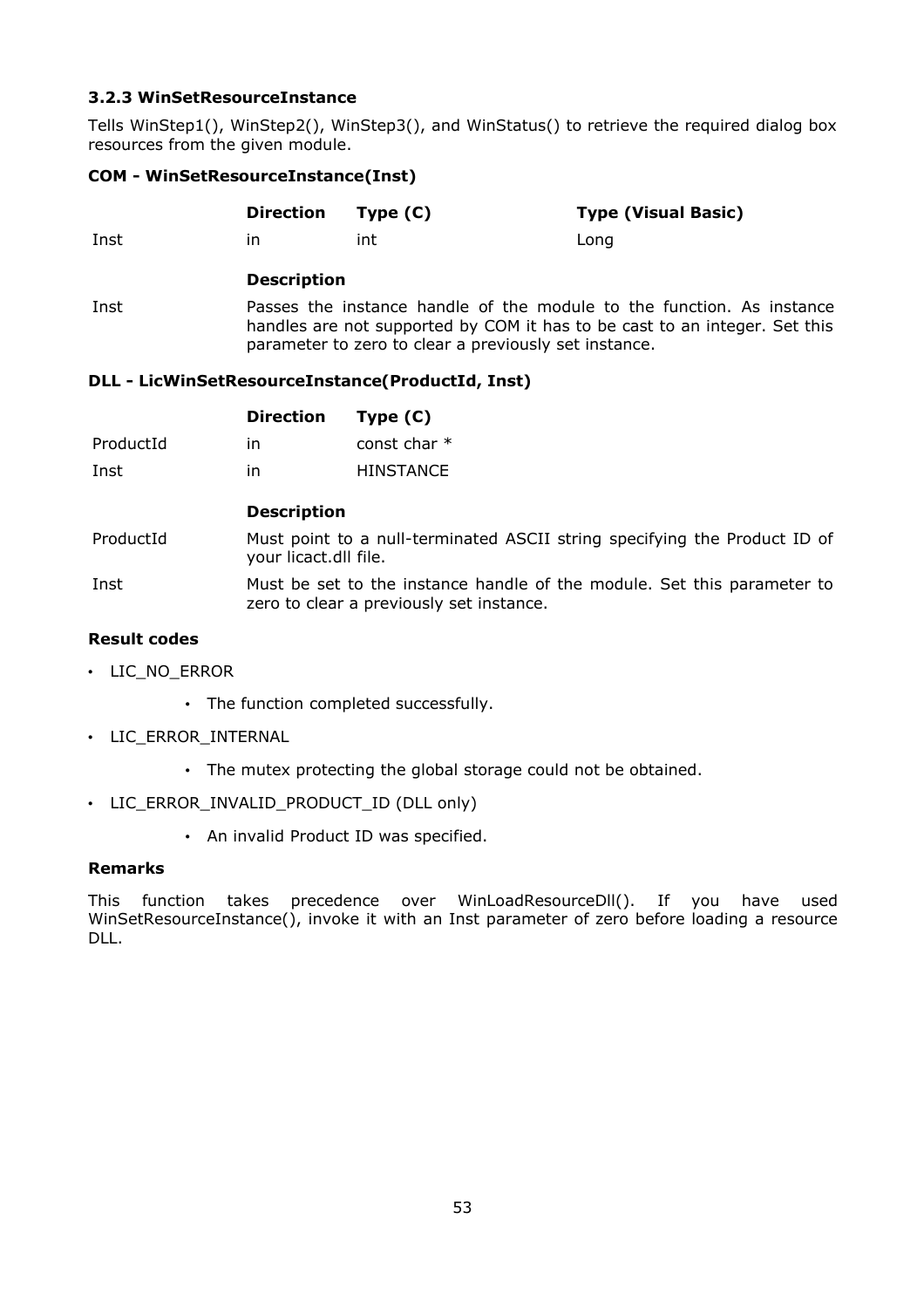### **3.2.4 WinMapIdValues**

Tells WinStep1(), WinStep2(), WinStep3(), and WinStatus() to use the given resource IDs and control IDs instead of the default to access dialog box resources and dialog controls.

### **COM - WinMapIdValues(Values)**

|        | Direction Type (C) |                  | <b>Type (Visual Basic)</b> |
|--------|--------------------|------------------|----------------------------|
| Values | ın                 | SAFEARRAY(int) * | Array of Long              |

#### **Description**

Values Passes an array with 37 values and an index range from 0 through 36 to the function. The first five elements (index 0 through 4) in this array specify the new resource IDs of the five dialog boxes. The sixth element (index 5) specifies the new resource ID of the main application icon. The seventh element (index 6) specifies the new resource ID of the paste button icon. The remaining 30 elements (index 7 through 36) specify the new control IDs to be used for accessing the dialog controls. All IDs must be ordered according to the tables given in section 3.2. For the default settings this array would thus contain (1972, 1973, 1974, 1975, 1976, 1977, 1978, 1001, 1002, 1003, ..., 1029, 1030).

### **DLL - LicWinMapIdValues(ProductId, Values, Length)**

|               | <b>Direction</b> | Type $(C)$     |
|---------------|------------------|----------------|
| ProductId     | ın               | const char $*$ |
| <b>Values</b> | in               | int $*$        |
| Length        | ın               | int            |

#### **Description**

- ProductId Must point to a null-terminated ASCII string specifying the Product ID of your licact.dll file.
- Values Must point to an array of 37 integers. The first five elements (index 0 through 4) in this array specify the new resource IDs of the five dialog boxes. The sixth element (index 5) specifies the new resource ID of the main application icon. The seventh element (index 6) specifies the new resource ID of the paste button icon. The remaining 30 elements (index 7 through 36) specify the new control IDs to be used for accessing the dialog controls. All IDs must be ordered according to the tables given in section 3.2. For the default settings this array would thus contain (1972, 1973, 1974, 1975, 1976, 1977, 1978, 1001, 1002, 1003, ..., 1029, 1030).

Length Must be set to the number of elements in the Values array, i.e. to 37.

#### **Result codes**

- LIC\_NO\_ERROR
	- The function completed successfully.
- LIC\_ERROR\_INTERNAL
	- The mutex protecting the global storage could not be obtained.
	- The SAFEARRAY could not be accessed (COM only).
- LIC ERROR INVALID ARRAY FORMAT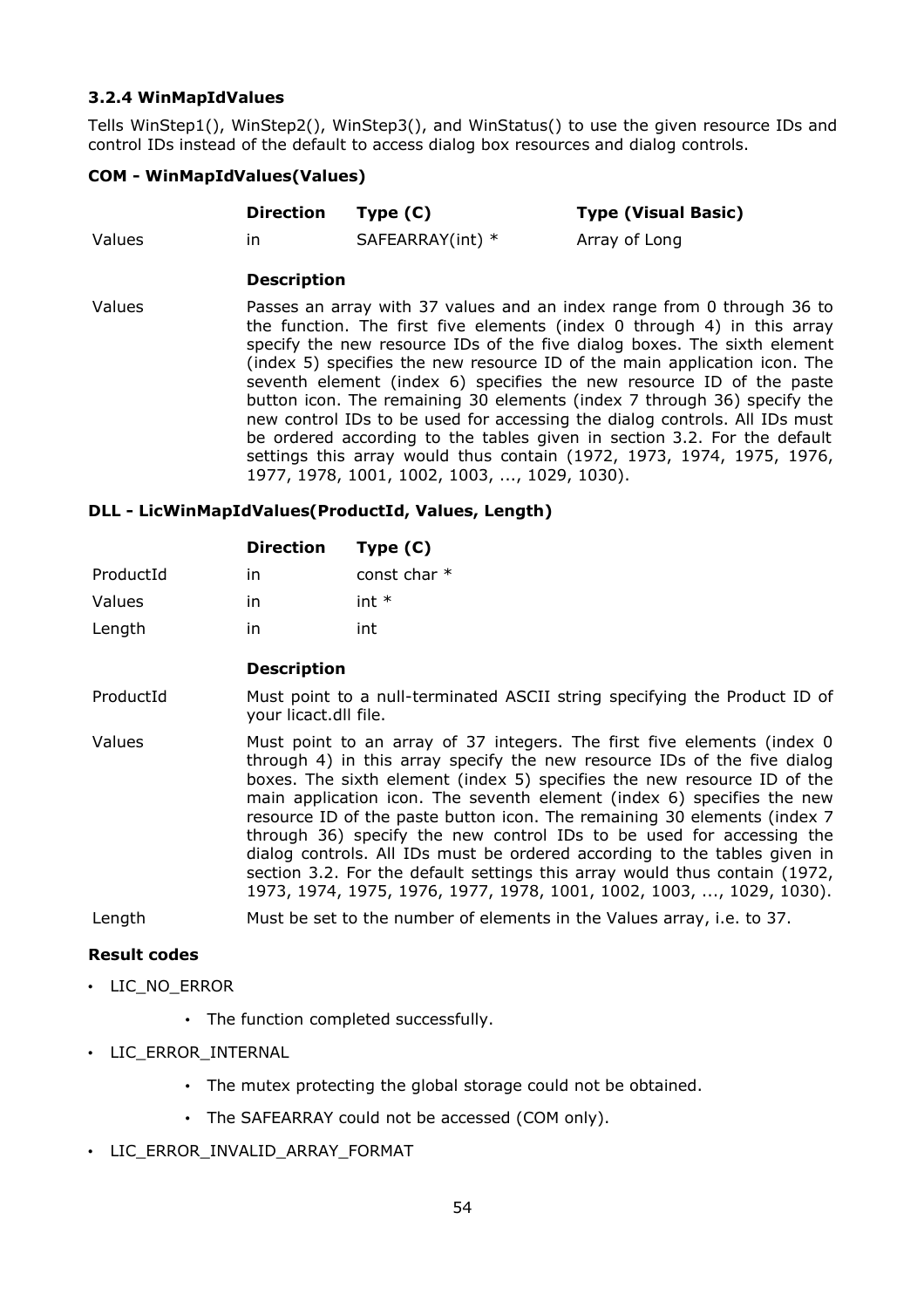- The specified array had more or less than 37 elements.
- The first element of the specified array had an index different from 0. (COM only)
- The elements of the specified array had an invalid type. (COM only)
- The specified array was not one-dimensional. (COM only)
- LIC\_ERROR\_INVALID\_PRODUCT\_ID (DLL only)
	- An invalid Product ID was specified.

#### **Remarks**

If the resource ID of the paste icon (index 6) is set to zero, the standard API does not try to assign any icon to the paste button. Set this array element to zero if you use a standard paste button with a text caption.

If the control ID of the paste button (index 36) is set to zero, the standard API skips the handling of messages related to the paste button. Set this array element to zero if you use WinStep3 dialog boxes without paste button.

If the control ID of the static text control (index 35) is set to zero, the standard API does not try to convert the static text control into a hyperlink. Set this array element to zero if you do not want your WinStep3 dialog box for conventional or customized Product Activation to contain the hyperlink to the activation web-site.

If the resource ID of the main application icon (index 5) is set to zero, the standard API does not try to set the application icon with WM\_SETICON.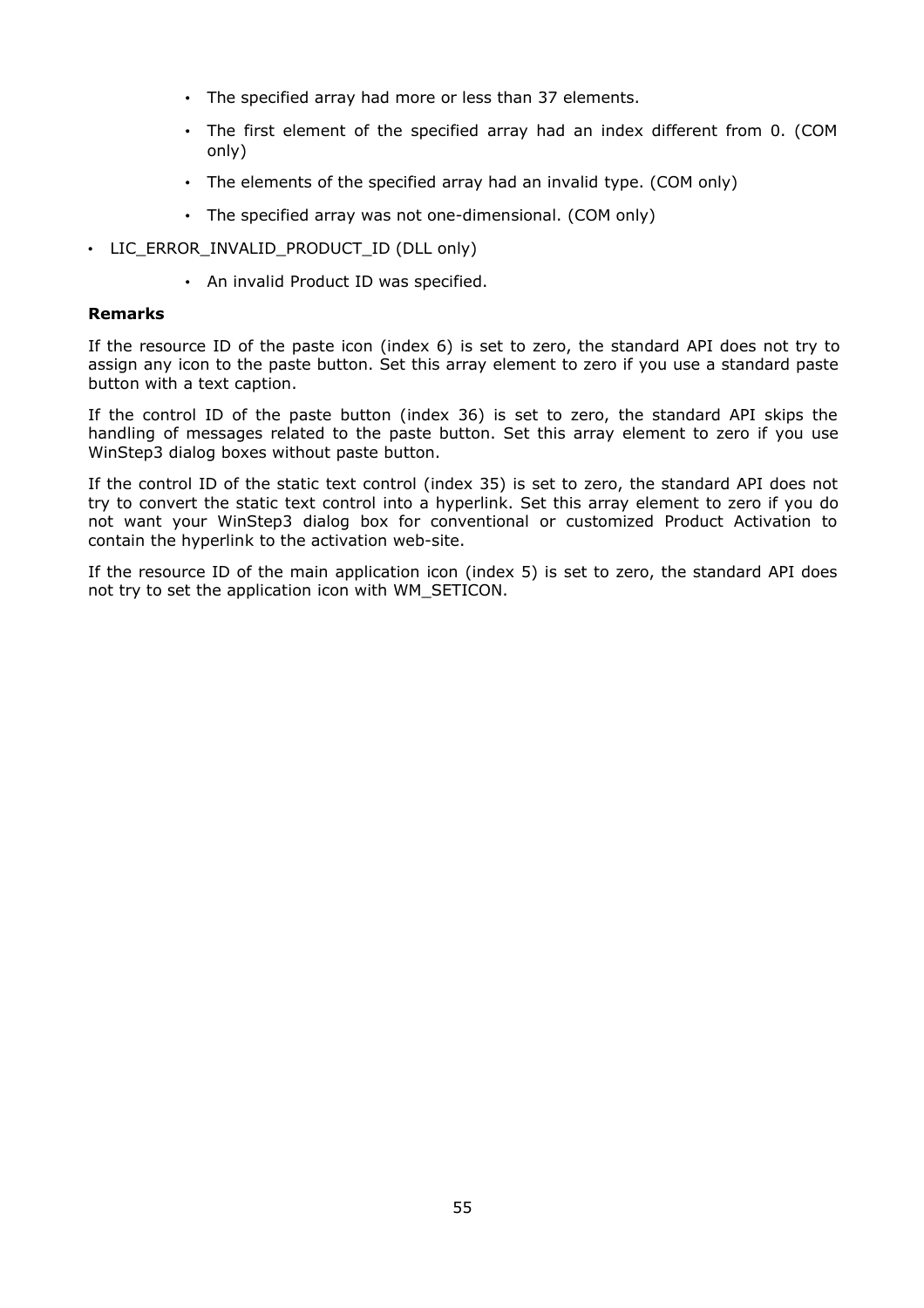## **3.2.5 WinMapStatusTexts**

Tells WinStatus() to use the given status strings instead of the default.

### **COM - WinMapStatusTexts(Texts)**

|       | Direction | Type (C)          | <b>Type (Visual Basic)</b> |
|-------|-----------|-------------------|----------------------------|
| Texts | ın        | SAFEARRAY(BSTR) * | Array of String            |

### **Description**

Texts Passes an array with 7 strings and an index range from 0 through 6 to the function. The first 5 elements of the array (index 0 through 4) replace the "added", "removed", "changed", "missing + match", and "present + match" status strings. The remaining 2 elements (index 5 and 6) replace the "yes" and "no" status strings used to indicate whether the computer is considered a notebook computer. The strings must not be longer than 50 characters.

#### **DLL - LicWinMapStatusTexts(ProductId, Texts)**

|           | Direction Type (C) |                       |
|-----------|--------------------|-----------------------|
| ProductId | ın                 | const char $*$        |
| Texts     | ın                 | const char const $**$ |

### **Description**

ProductId Must point to a null-terminated ASCII string specifying the Product ID of your licact.dll file.

Texts Must point to an array of 7 pointers to null-terminated ASCII strings. The first 5 strings replace the "added", "removed", "changed", "missing + match", and "present + match" status strings. The remaining 2 strings replace the "yes" and "no" status strings used to indicate whether the computer is considered a notebook computer. The strings must not be longer than 50 characters excluding the terminating null character.

#### **Result codes**

- LIC\_NO\_ERROR
	- The function completed successfully.
- LIC\_ERROR\_INTERNAL
	- The mutex protecting the global storage could not be obtained.
	- The SAFEARRAY could not be accessed (COM only).
- LIC ERROR INVALID ARRAY FORMAT (COM only)
	- The specified array had more or less than 7 elements.
	- The first element of the specified array had an index different from 0.
	- The elements of the specified array had an invalid type.
	- The specified array was not one-dimensional.
- LIC\_ERROR\_INVALID\_PRODUCT\_ID (DLL only)
	- An invalid Product ID was specified.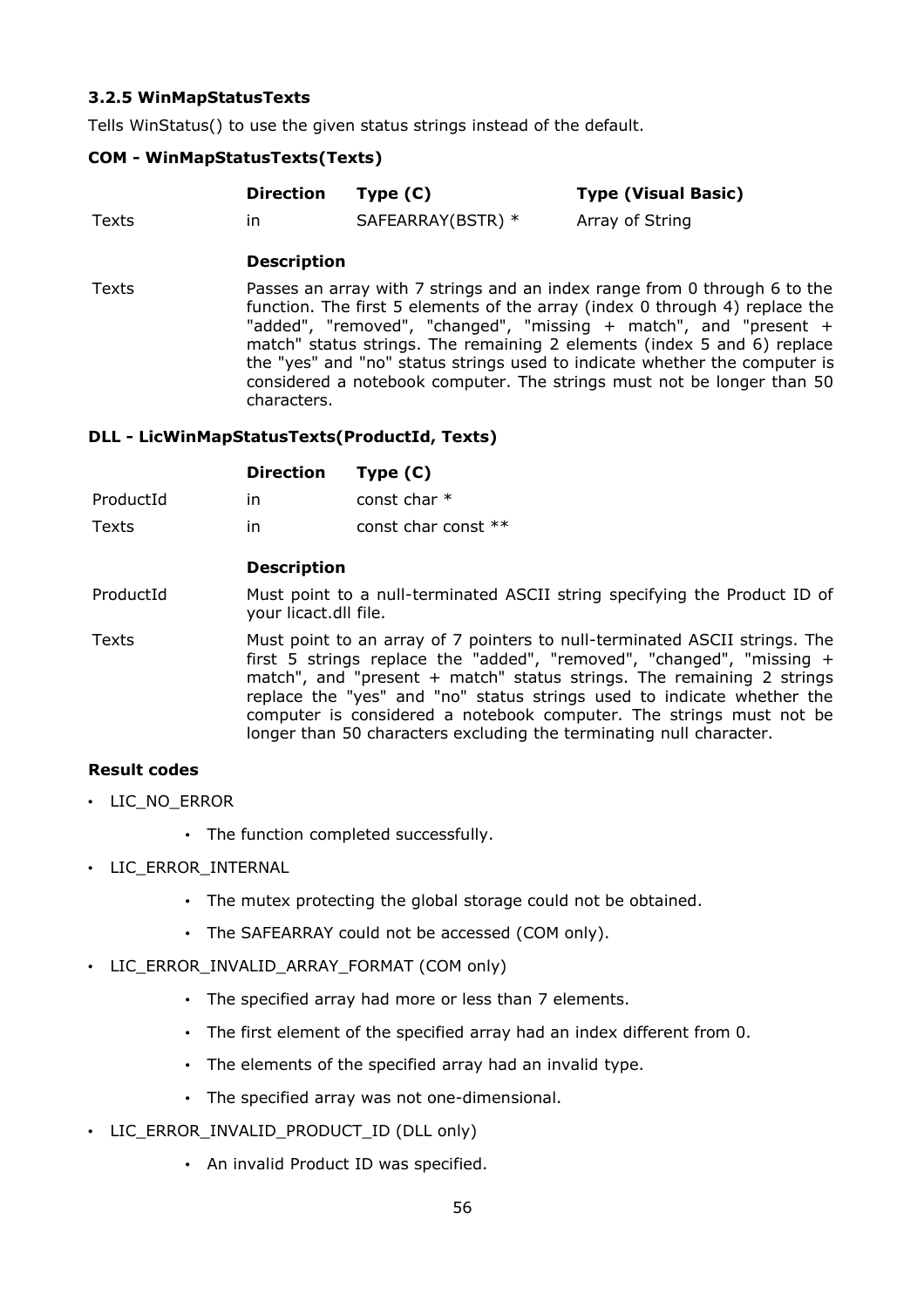# • LIC\_ERROR\_STRING\_TOO\_LONG

• One of the specified strings was longer than 50 characters.

# **Remarks**

No remarks.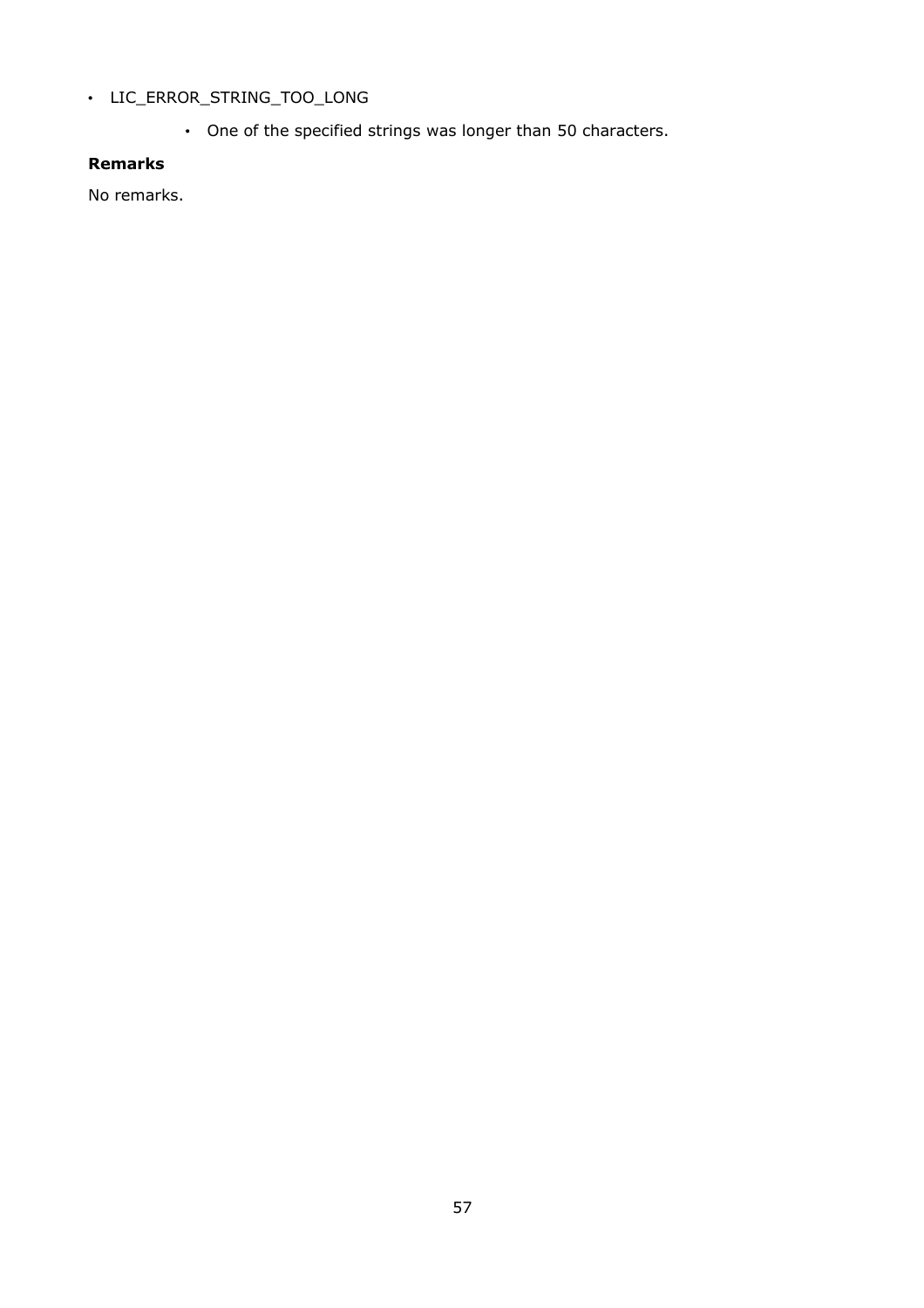## **3.2.6 SetRegistryInfo**

Specifies the two registry keys to be used for storing the Hardware Hash and the Activation Code during the activation process.

**IMPORTANT:** CleanRegistry does not only remove the created values from the registry, but also the key that contains the values. In the default case, for example, the "XXXXXXXX" subkey would be removed. Keep this in mind when using SetRegistryInfo to override the default registry keys.

### **COM - SetRegistryInfo(Key1, Path1, Key2, Path2)**

|                   | <b>Direction</b> | Type $(C)$  | <b>Type (Visual Basic)</b> |
|-------------------|------------------|-------------|----------------------------|
| Key1              | ın               | int         | Long                       |
| Path1             | ın               | <b>BSTR</b> | String                     |
| Key2              | ın               | int         | Long                       |
| Path <sub>2</sub> | ın               | <b>BSTR</b> | String                     |

## **Description**

Key1 Passes the registry key to serve as the root for the Path1 parameter. Must be set to one of the following seven constants.

| LIC HKEY CLASSES ROOT |
|-----------------------|
|-----------------------|

- LIC\_HKEY\_CURRENT\_USER
- LIC HKEY LOCAL MACHINE
- LIC\_HKEY\_USERS
- LIC\_HKEY\_PERFORMANCE\_DATA
- LIC HKEY CURRENT CONFIG
- LIC\_HKEY\_DYN\_DATA
- Path1 Passes the path of the registry key to be used for storing the activation information. This parameter is relative to the key given by the Key1 parameter. The string length must not exceed 500 characters.
- Key2 The equivalent to Key1 for the fallback location.
- Path2 The equivalent to Path1 for the fallback location.

# **DLL - LicSetRegistryInfo(ProductId, Key1, Path1, Key2, Path2)**

|                   | <b>Direction</b> | Type $(C)$     |
|-------------------|------------------|----------------|
| ProductId         | in               | const char $*$ |
| Key1              | in               | int            |
| Path1             | in               | const char $*$ |
| Key2              | in               | int            |
| Path <sub>2</sub> | in               | const char $*$ |

#### **Description**

ProductId Must point to a null-terminated ASCII string specifying the Product ID of your licact.dll file.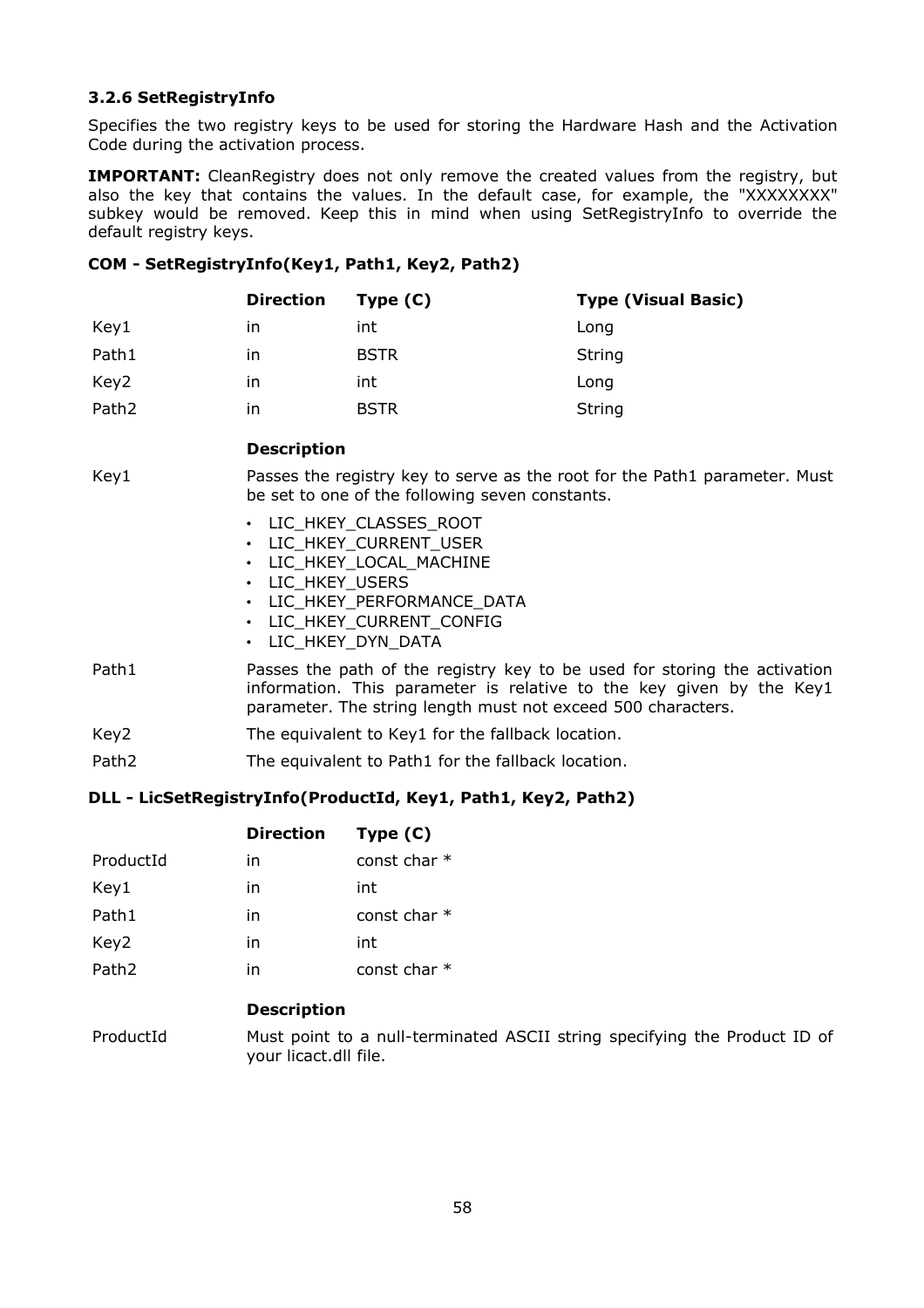**Description**

| Key1  | Specifies the registry key to serve as the root for the Path1 parameter.<br>Must be set to one of the following seven constants.                                                                                                                                                                                  |
|-------|-------------------------------------------------------------------------------------------------------------------------------------------------------------------------------------------------------------------------------------------------------------------------------------------------------------------|
|       | • LIC HKEY CLASSES ROOT<br>• LIC HKEY CURRENT USER<br>• LIC HKEY LOCAL MACHINE<br>LIC HKEY USERS<br>• LIC HKEY PERFORMANCE DATA<br>• LIC HKEY CURRENT CONFIG<br>• LIC HKEY DYN DATA                                                                                                                               |
| Path1 | Must point to a null-terminated ASCII string specifying the path of the<br>registry key to be used for storing the activation information. This<br>parameter is relative to the key given by the Key1 parameter. The string<br>length must not exceed 500 characters excluding the terminating null<br>character. |

Key2 The equivalent to Key1 for the fallback location.

Path2 The equivalent to Path1 for the fallback location.

### **Result codes**

- LIC\_NO\_ERROR
	- The function completed successfully.
- LIC\_ERROR\_INTERNAL
	- The mutex protecting the global storage could not be obtained.
- LIC\_ERROR\_INVALID\_PRODUCT\_ID (DLL only)
	- An invalid Product ID was specified.
- LIC\_ERROR\_STRING\_TOO\_LONG
	- One of the specified paths was longer than 500 characters.

#### **Remarks**

The location specified by Key1 and Path1 is tried first. If this location cannot be written to (store) or does not contain any activation information (retrieve) the location specified by Key2 and Path2 is tried. The idea is to have Key1 and Path1 specify a location that requires administrative privileges on NT-based operating systems. If the end-user is not logged in as an administrator, Key2 and Path2 provide the fallback location. By default the location tried first is

HKEY\_LOCAL\_MACHINE\SOFTWARE\Licenturion GmbH\XXXXXXXX

with

#### HKEY\_CURRENT\_USER\SOFTWARE\Licenturion GmbH\XXXXXXXX

as the fallback location. The eight "X" characters represent the Product ID of the product that the activation information belongs to.

The LIC HKEY  $*$  constants are derived from the Windows HKEY  $*$  constants by clearing the most significant bit. The Windows constant 0x80000002 (HKEY\_LOCAL\_MACHINE), for example, thus becomes 2 (LIC\_HKEY\_LOCAL\_MACHINE). We use the proprietary LIC\_HKEY\_\* constants to have low constants that are also nicely representable in decimal notation.

To instruct, for example, the standard and advanced APIs to use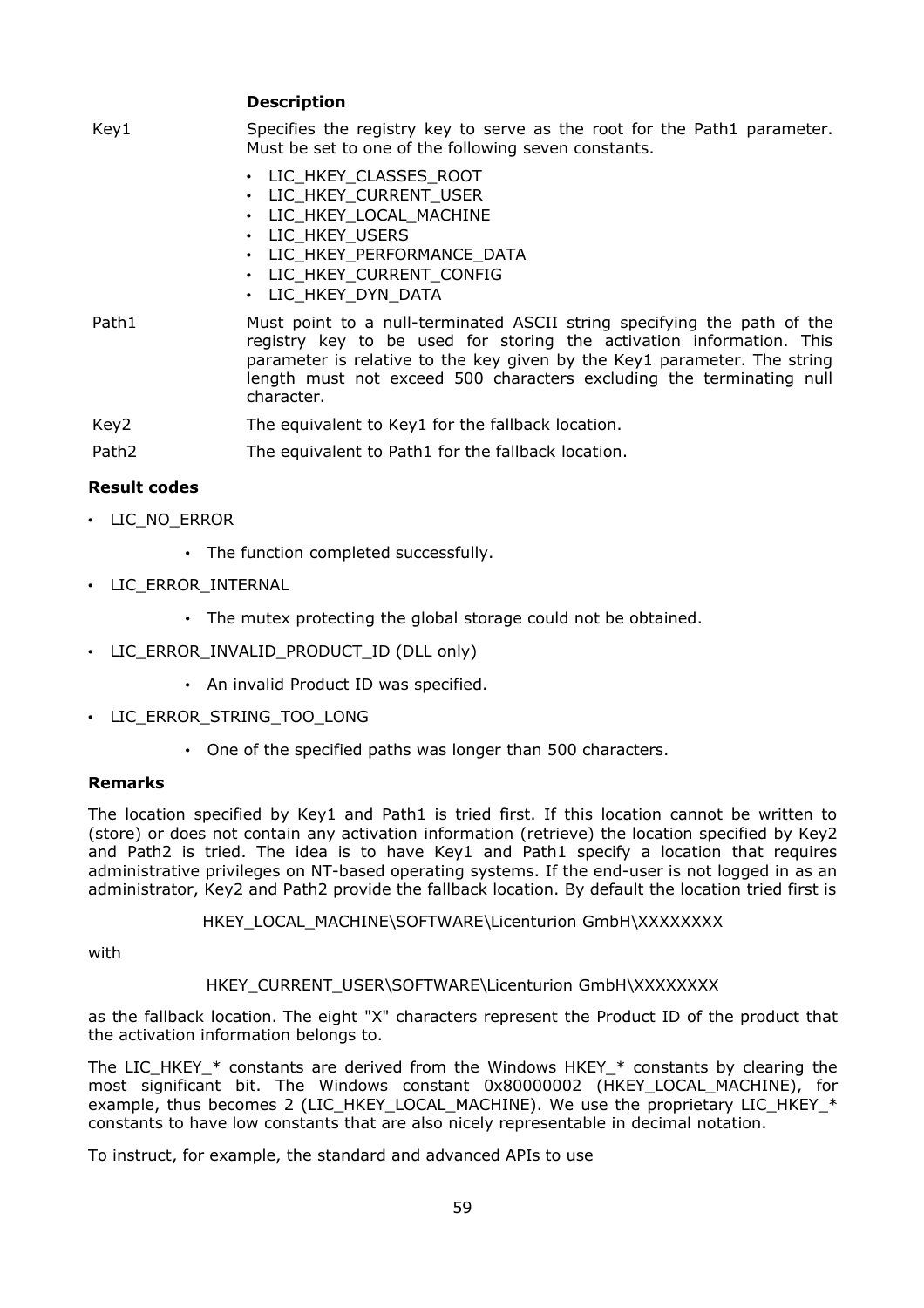# HKEY\_CURRENT\_USER\SOFTWARE\My Company\My Product\Activation

as the fallback location for storing the activation information, pass

- LIC\_HKEY\_LOCAL\_MACHINE as Key2 and
- "SOFTWARE\My Company\My Product\Activation" as Path2

to this function.

**IMPORTANT:** Remember that in this example calling CleanRegistry will delete the "Activation" subkey!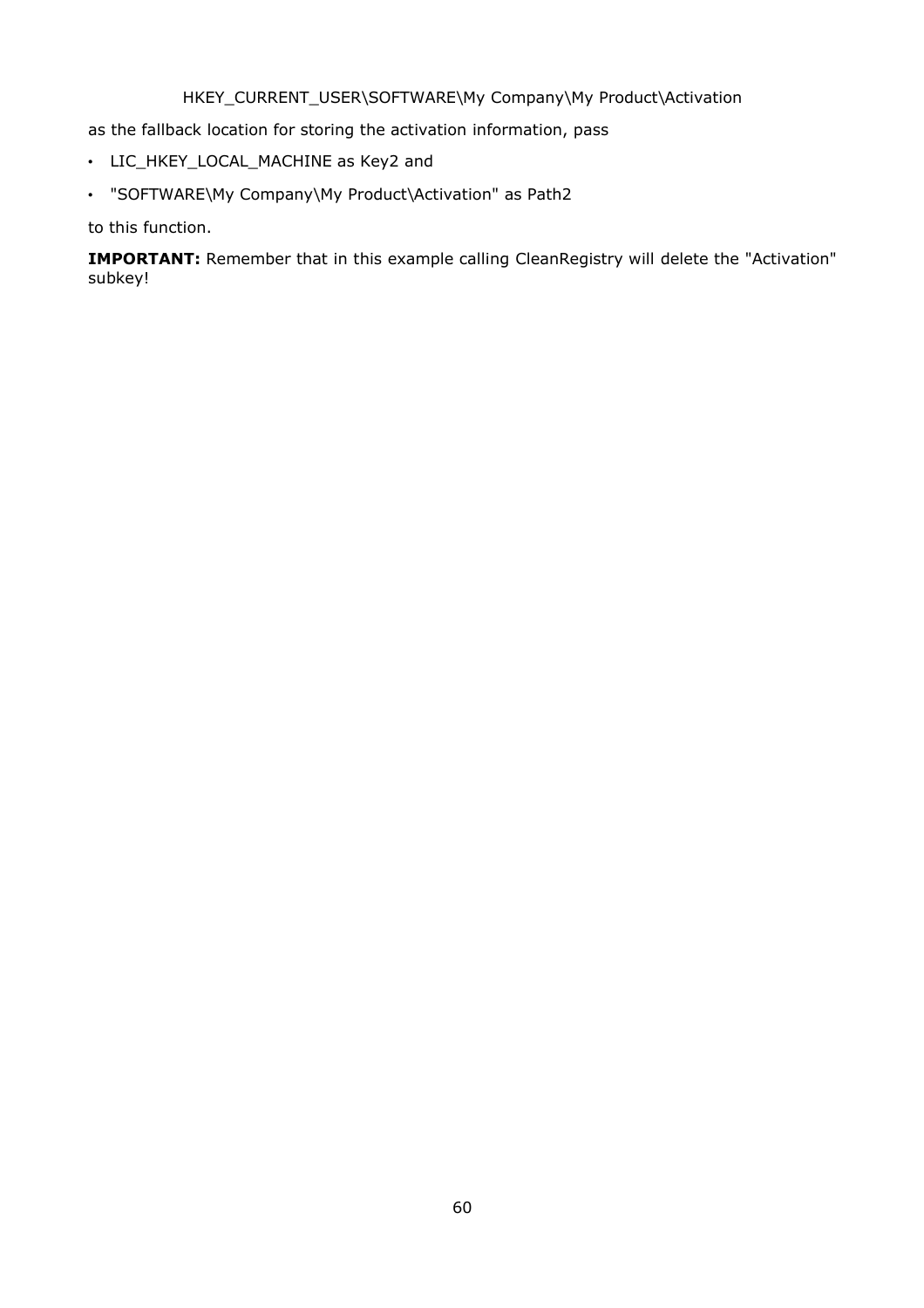# **3.2.7 WinEnableDebug**

Enables debug message boxes that display the data retrieved from the dialog boxes.

# **COM - WinEnableDebug()**

No parameters.

# **DLL - LicWinEnableDebug(ProductId)**

| <b>Direction</b> | Type $(C)$                 |
|------------------|----------------------------|
|                  | المتحامل الملامين والمحافظ |

ProductId in const char  $*$ 

### **Description**

ProductId Must point to a null-terminated ASCII string specifying the Product ID of your licact.dll file.

# **Result codes**

- LIC\_NO\_ERROR
	- The function completed successfully.
- LIC\_ERROR\_INTERNAL
	- The mutex protecting the global storage could not be obtained.
- LIC\_ERROR\_INVALID\_PRODUCT\_ID (DLL only)
	- An invalid Product ID was specified.

### **Remarks**

No remarks.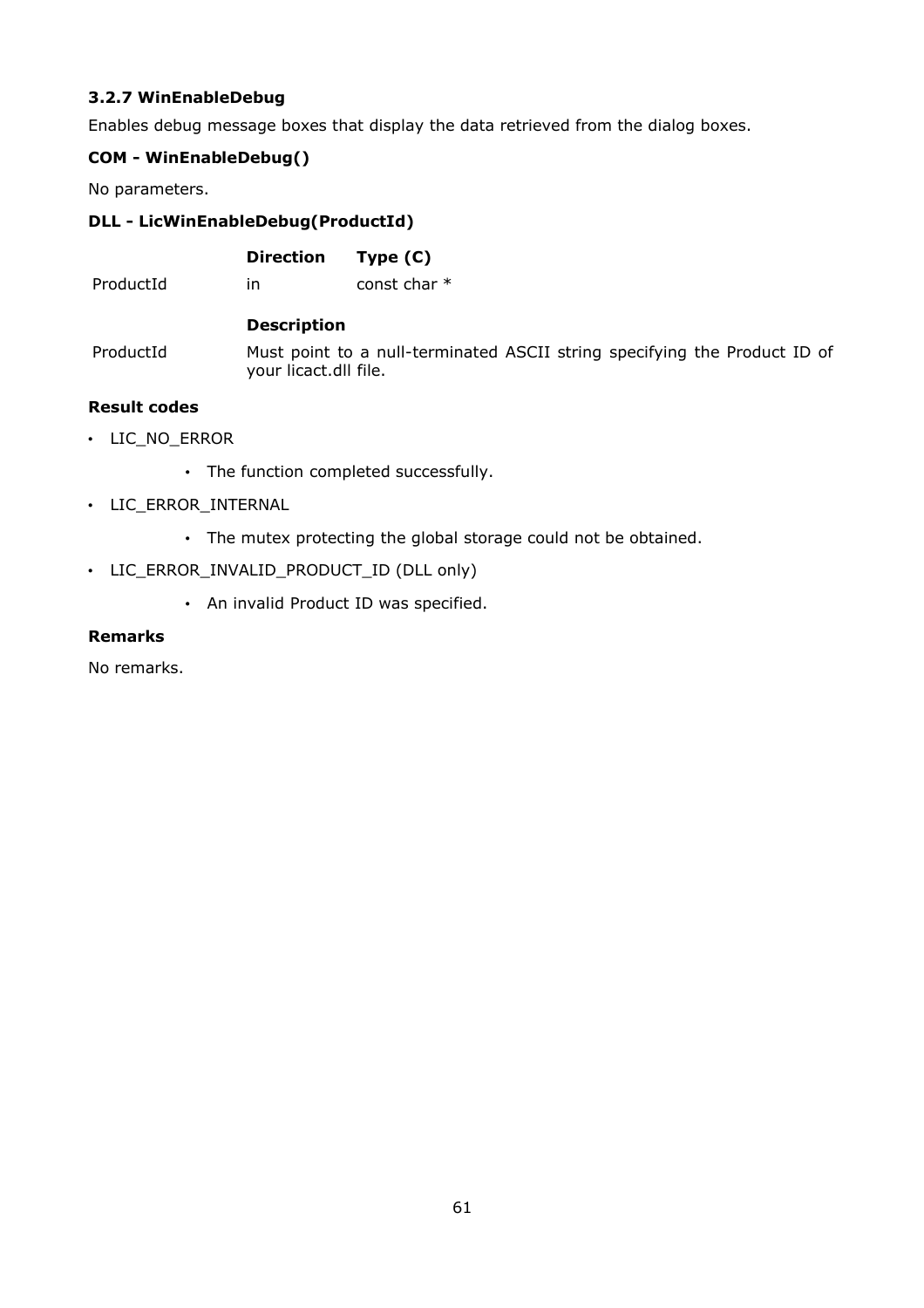# **3.2.8 WinSetParent()**

Specifies the parent window for all dialog boxes displayed by the standard API.

### **COM - WinSetParent(Win)**

|           | <b>Direction</b>                      | Type $(C)$     | <b>Type (Visual Basic)</b>                                                                                                                   |
|-----------|---------------------------------------|----------------|----------------------------------------------------------------------------------------------------------------------------------------------|
| Win       | in                                    | int            | Long                                                                                                                                         |
|           | <b>Description</b>                    |                |                                                                                                                                              |
| Win       | integer.                              |                | Passes the window handle of the desired parent window to the function.<br>As window handles are not supported by COM it has to be cast to an |
|           | DLL - LicWinSetParent(ProductId, Win) |                |                                                                                                                                              |
|           | <b>Direction</b>                      | Type $(C)$     |                                                                                                                                              |
| ProductId | in                                    | const char $*$ |                                                                                                                                              |
| Win       | ın                                    | <b>HWND</b>    |                                                                                                                                              |

#### **Description**

- ProductId Must point to a null-terminated ASCII string specifying the Product ID of your licact.dll file.
- Win Win Must be set to the window handle of the desired parent window.

#### **Result codes**

- LIC\_NO\_ERROR
	- The function completed successfully.
- LIC\_ERROR\_INTERNAL
	- The mutex protecting the global storage could not be obtained.
- LIC\_ERROR\_INVALID\_PRODUCT\_ID (DLL only)
	- An invalid Product ID was specified.

### **Remarks**

No remarks.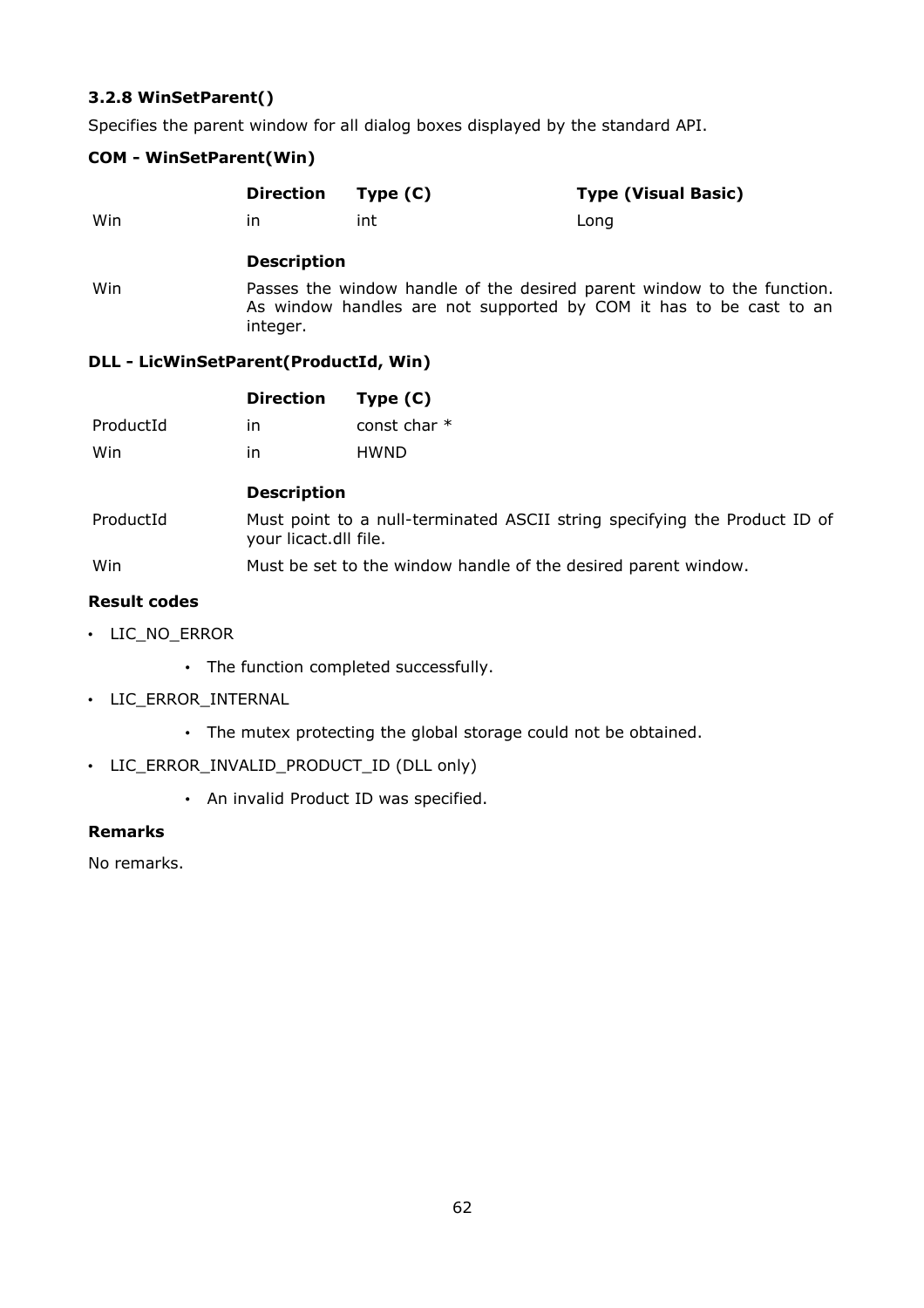# **4 The advanced API**

The advanced API offers low-level functionality that enables you to create a HardwareHash representing the current hardware configuration and to perform an activation with this HardwareHash and a given Serial Number (automatic Product Activation) or a given Activation Code (conventional Product Activation or customized Product Activation). Moreover you may obtain detailed information about the current activation status of your software application.

Let's first have a look at how a Hardware Hash representing the present hardware configuration is created. As discussed before a Hardware Hash comprises nine characteristics. For each of the nine characteristics a set of candidates is determined and then for each characteristic one candidate of its candidate set is selected for inclusion in the Hardware Hash. Consider the example of the make and model of one of the installed harddrives. For this characteristic the set of candidates consists of the makes and models of all installed harddrives. From among these candidates one candidate, i.e. the make and model of one of the installed harddrives, is selected to be included in the Hardware Hash. In case of automatic or conventional Product Activation the selection is done without intervention of the end-user. In case of customized Product Activation the end-user is allowed to select the candidate to be included in the Hardware Hash for each characteristic. All this is achieved using five functions.

- **CollectCandidates()** determines the candidates for all nine characteristics and preselects a default candidate for each characteristic.
- **GetCandidate**() retrieves one of the candidates for a given characteristic and indicates whether the retrieved candidate is selected. Using this function you can enumerate all candidates for each characteristic and present them to the end-user to implement customized Product Activation. Each candidate is identified by an index value. Invoke this function with an index of 0 to obtain the first candidate, invoke this function with an index of 1 to obtain the second candidate, etc. Repeat this until the function returns an error code indicating that the specified index is invalid, which means that there are no more candidates left to be enumerated.
- **SelectCandidate()** selects a candidate for a given characteristic. Use this function to reflect your end-user's choice when implementing customized Product Activation. Candidates are identified analogously to GetCandidate(), i.e. by the same index values.
- **CreateHardwareHash()** creates a Hardware Hash based on the selected candidate from each group.
- **FreeCandidates()** releases the candidates collected by CollectCandidates() when they are no longer needed, i.e. after the Hardware Hash has been created.

For conventional Product Activation GetCandidate() and SelectCandidate() are not needed. Just stick to the candidates automatically preselected by CollectCandidates().

To implement conventional or customized Product Activation display the created Hardware Hash to your end-user and ask him or her for his or her Activation Code. Then pass both to the Activate() function to perform the activation. If the given Activation Code is valid for the given Hardware Hash, both are stored in the Windows registry.

To implement automatic Product Activation ask your end-user for his or her Serial Number and pass it along with the created Hardware Hash to **AutoActivate()**. The function contacts the Licenturion server, transmits the Serial Number and the Hardware Hash, obtains the Activation Code, and, if the obtained Activation Code is valid for the given Hardware Hash, stores the Activation Code along with the Hardware Hash in the Windows registry.

Just like the standard API the advanced API uses

#### HKEY\_LOCAL\_MACHINE\SOFTWARE\Licenturion GmbH\XXXXXXXX

and, if this fails, falls back to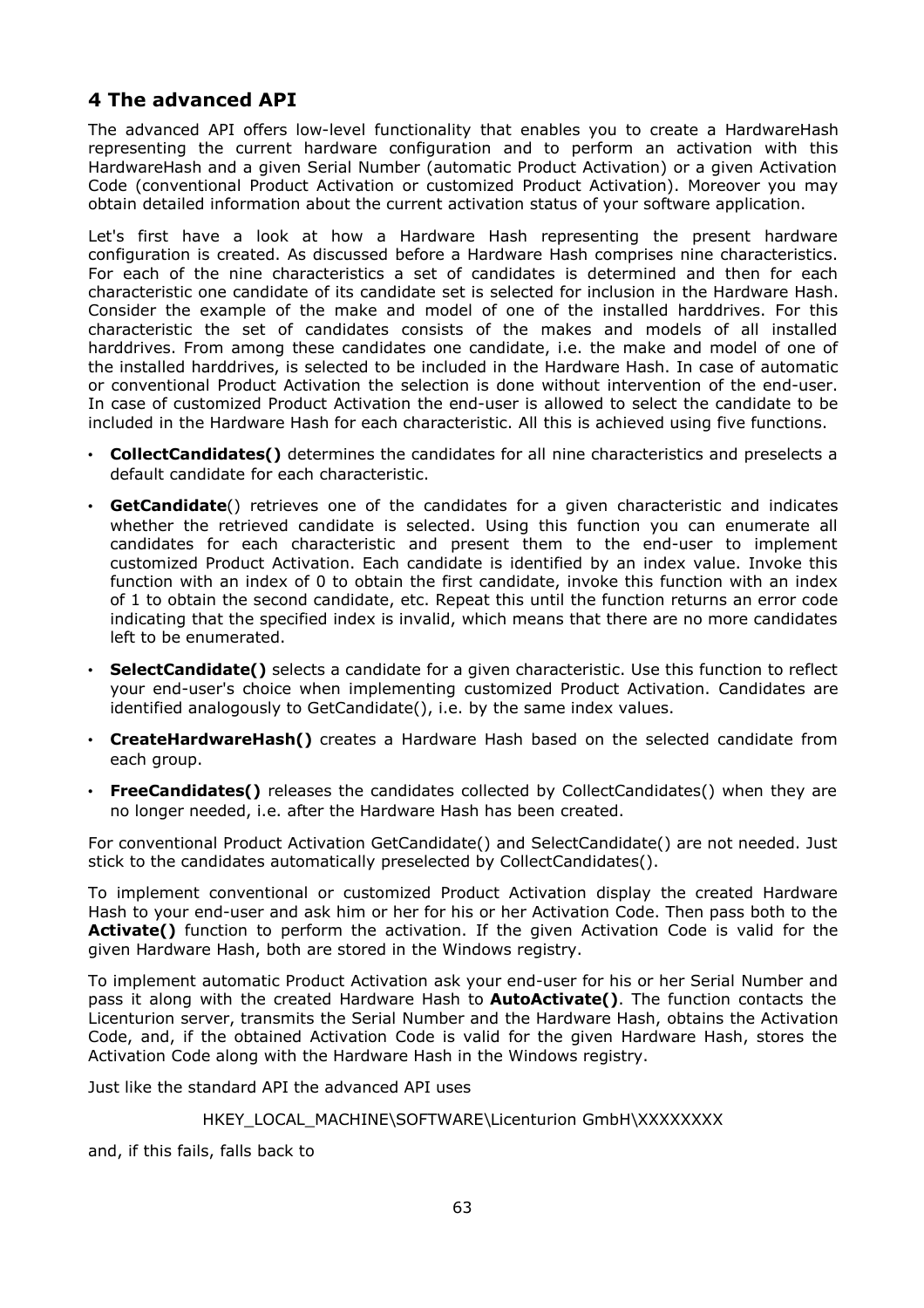#### HKEY\_CURRENT\_USER\SOFTWARE\Licenturion GmbH\XXXXXXXX

for storing and retrieving the Hardware Hash and the Activation Code for the software application.

The registry keys used for storing the activation information can be overridden, as was the case for the standard API before, with **SetRegistryInfo()**.

To obtain details of the activation state of your software application, call **GetActivationStatus** (), which returns things like the state of each characteristic, the corresponding individual score values, etc. It retrieves the activation information from the registry and compares the hardware configuration represented by the retrieved Hardware Hash with the current hardware configuration.

Manual deactivation is done by calling the **CleanRegistry()** function included in the standard API. To check whether your software application is already activated use the **CheckActivation ()** function, which is also included in the standard API. Both functions have been discussed before.

If you prefer to handle the activation information yourself instead of having the advanced API store it for you in the Windows registry, use the **SimpleCheckActivation()** instead of Activate () and CheckActivation(), **SimpleAutoActivate()** instead of AutoActivate(), and **SimpleGetActivationStatus()** instead of GetActivationStatus(). These functions do not store and retrieve the activation information in and from the Windows registry. Instead the information is passed as input and output parameters to and from the functions.

Conventional and customized Product Activation would be implemented as follows.

- Generate a Hardware Hash as described above and display it to your end-user.
- Ask the end-user for his or her Activation Code.
- Pass the Activation Code and the Hardware Hash to SimpleCheckActivation() to verify the validity of the Activation Code.
- If the Activation Code is valid, store it along with the Hardware Hash.

Automatic Product Activation would require the following steps.

- Generate a Hardware Hash as described above.
- Ask the end-user for his or her Serial Number.
- Pass the Serial Number and the Hardware Hash to SimpleAutoActivate().
- If SimpleAutoActivate() succeeds, it returns a valid Activation Code. Store it along with the Hardware Hash.

To find out whether your software application is activated, retrieve the stored activation information and verify that it is valid by passing it to SimpleCheckActivation().

**IMPORTANT:** If we did not verify the validity of the retrieved activation information, a software pirate could - instead of activating - store arbitrary data at the location that our software application uses to store the activation information, e.g. in the Windows registry, So, do not rely on the activation information just "being there." The retrieved data could be anything. Make sure that it really **is valid activation information**.

**IMPORTANT:** Verifying the activation information only once during activation, then setting an "I am activated" flag, e.g. in the Windows registry, and just verifying whether this flag is set to determine whether our software application is activated is also a bad idea. A software pirate could just set this flag himself or herself and trick your software application into believing that it has already been activated. Always store and verify the full activation information. In contrast to a simple flag, it is **computationally infeasible to fake activation information**.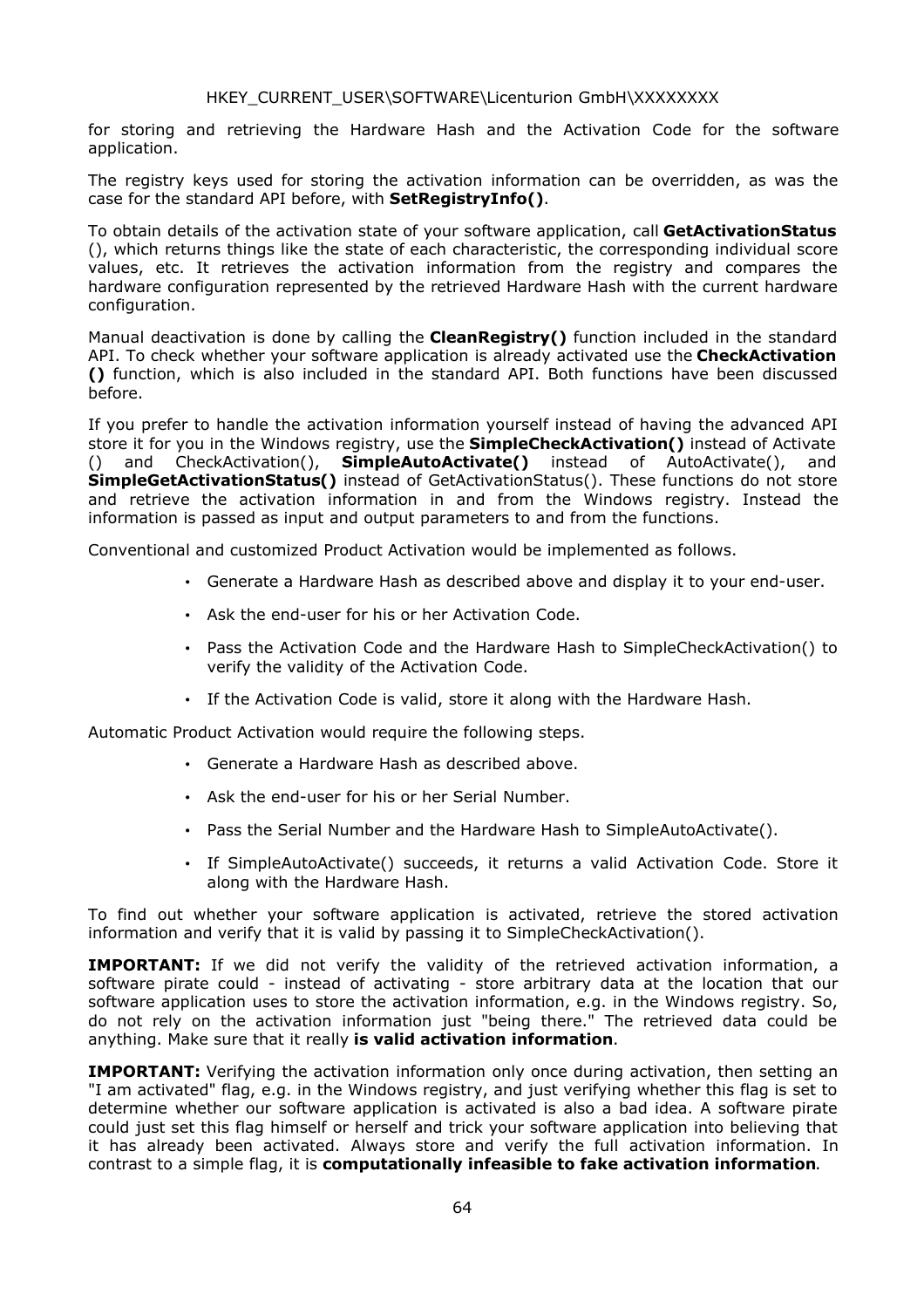For a detailed view of the activation state of your application retrieve the activation information and pass it to SimpleGetActivationStatus().

The six functions that operate on Activation Codes - SimpleCheckActivation(), SimpleGetActivationStatus(), GetActivationStatus(), SimpleAutoActivate(), AutoActivate(), and Activate() - also return, if successful, the 32-bit payload embedded in the handled Activation Code. As has been described for the standard API, use **SplitPayload()** if you have instructed the Licenturion server to use the most significant 13 bits of the payload to carry an expiration date for the Activation Code.

The top-level directory of this ZIP archive contains subdirectories with example source code that illustrate the application of the advanced API.

| Subdirectory  | <b>Contents</b>                                                                                                                                                    |
|---------------|--------------------------------------------------------------------------------------------------------------------------------------------------------------------|
| ActWiz        | Rather large C++ source code that uses the static library. The<br>compiled executable can be found in the top-level directory of this ZIP<br>archive (ActWiz.exe). |
| Console       | Compact C source code that uses the DLL. The compiled executable<br>can be found in the top-level directory of this ZIP archive<br>(Console.exe).                  |
| <b>Status</b> | Compact C source code that uses the DLL. The compiled executable<br>can be found in the top-level directory of this ZIP archive<br>(Status.exe).                   |

The top-level directory also contains a Visual C++ workspace (Examples.dsw).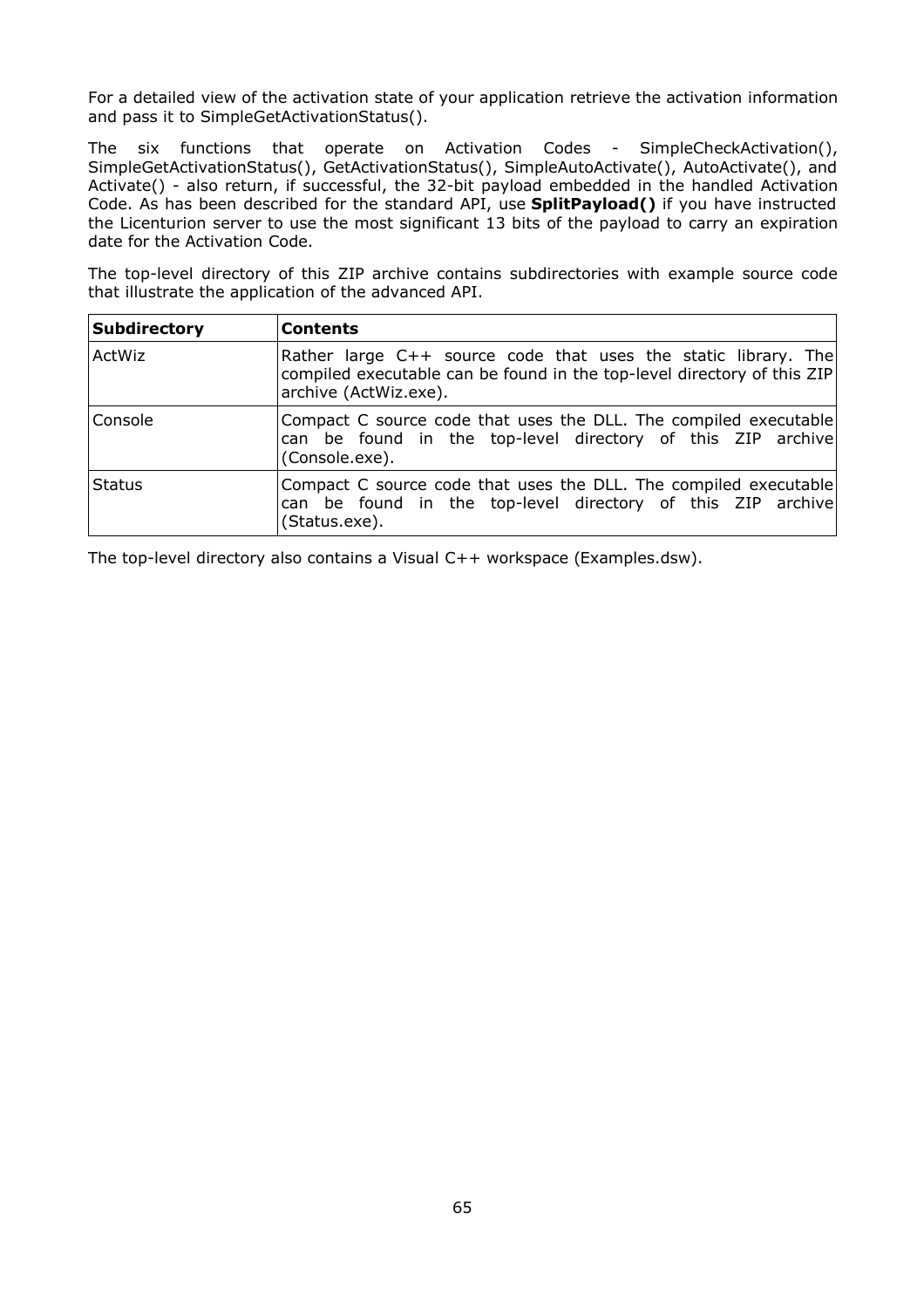# **4.1 CollectCandidates**

Create a collection of all candidates for all characteristics and preselect a default candidate for each characteristic.

### **COM - CollectCandidates(CandHand)**

|                     | <b>Direction</b>                                                                                                                  | Type $(C)$                                             | <b>Type (Visual Basic)</b>                                               |
|---------------------|-----------------------------------------------------------------------------------------------------------------------------------|--------------------------------------------------------|--------------------------------------------------------------------------|
| CandHand            | out                                                                                                                               | int $*$                                                | Long                                                                     |
|                     | <b>Description</b>                                                                                                                |                                                        |                                                                          |
| CandHand            |                                                                                                                                   | the created collection of candidates.                  | If the function succeeds, this parameter receives the handle identifying |
|                     |                                                                                                                                   | <b>DLL - LicCollectCandidates(ProductId, CandHand)</b> |                                                                          |
|                     | <b>Direction</b>                                                                                                                  | Type $(C)$                                             |                                                                          |
| ProductId           | in.                                                                                                                               | const char *                                           |                                                                          |
| CandHand            | out                                                                                                                               | unsigned long *                                        |                                                                          |
|                     | <b>Description</b>                                                                                                                |                                                        |                                                                          |
| ProductId           | Must point to a null-terminated ASCII string specifying the Product ID of<br>your licact.dll file.                                |                                                        |                                                                          |
| CandHand            | Must point to an integer that, if the function succeeds, receives the handle<br>identifying the created collection of candidates. |                                                        |                                                                          |
| <b>Result codes</b> |                                                                                                                                   |                                                        |                                                                          |

- LIC\_NO\_ERROR
	- The function completed successfully.
- LIC\_ERROR\_INVALID\_PRODUCT\_ID (DLL only)
	- An invalid Product ID was specified.
- LIC\_ERROR\_NOT\_ENOUGH\_MEMORY
	- The function could not allocate memory on the process heap.

#### **Remarks**

The obtained handle is used to specify the created collection of candidates in subsequent calls to GetCandidate(), SelectCandidate(), and CreateHardwareHash(). If the collection of candidates is not required any longer, use FreeCandidates() to release it.

The handle actually is a pointer to a heap location. It is thus only valid in a given process context.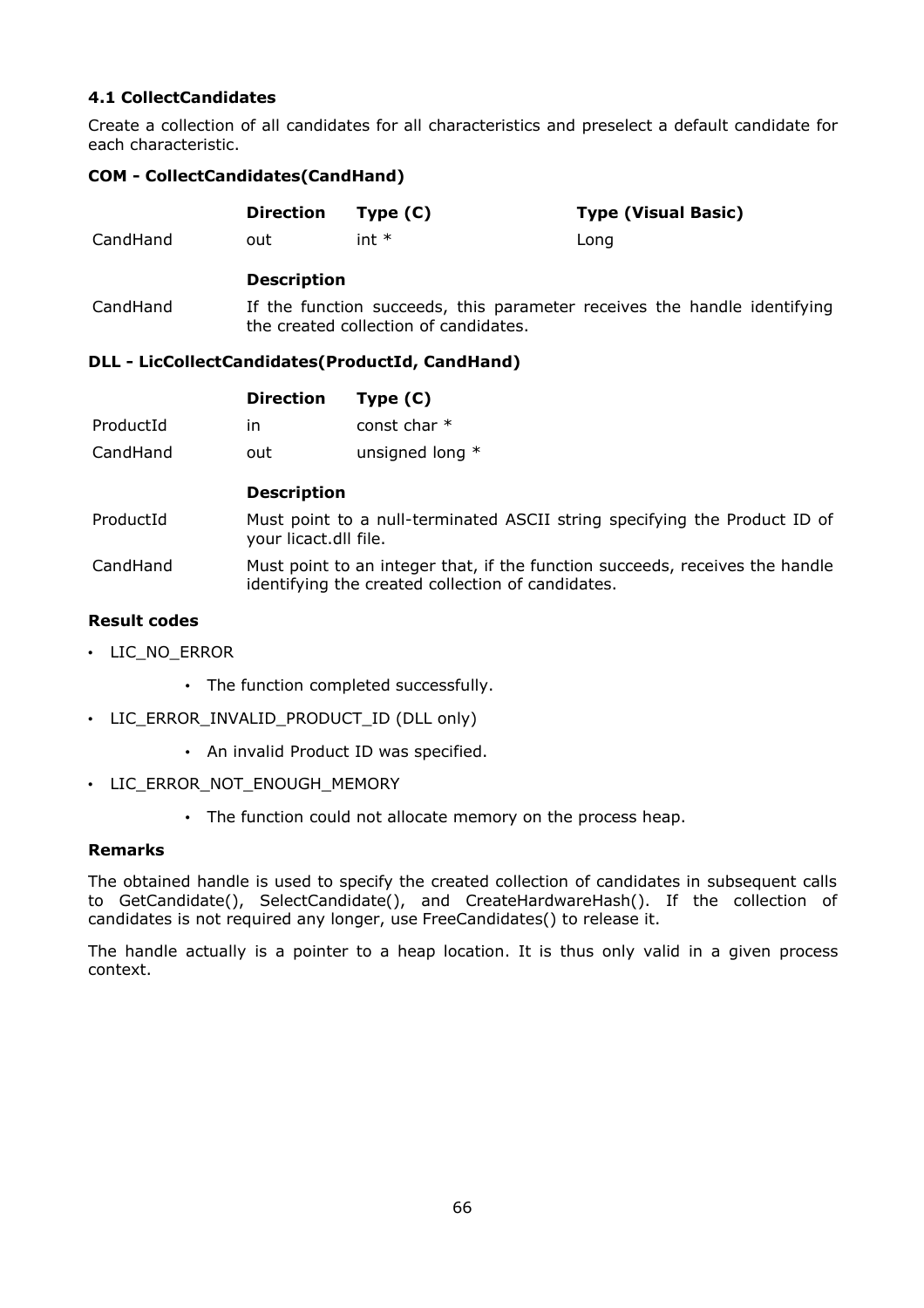# **4.2 GetCandidate**

Retrieves from the given collection of candidates the specified candidate of the specified characteristic.

|          | <b>Direction</b>                                                                                                                                                                  | Type $(C)$                                                                                                       | <b>Type (Visual Basic)</b>                                          |
|----------|-----------------------------------------------------------------------------------------------------------------------------------------------------------------------------------|------------------------------------------------------------------------------------------------------------------|---------------------------------------------------------------------|
| String   | out                                                                                                                                                                               | BSTR *                                                                                                           | String                                                              |
| Selected | out                                                                                                                                                                               | $int *$                                                                                                          | Long                                                                |
| CandHand | in.                                                                                                                                                                               | int                                                                                                              | Long                                                                |
| Char     | in                                                                                                                                                                                | int                                                                                                              | Long                                                                |
| Index    | in.                                                                                                                                                                               | int                                                                                                              | Long                                                                |
|          | <b>Description</b>                                                                                                                                                                |                                                                                                                  |                                                                     |
| String   | If the function succeeds, this string receives the text representation of the<br>specified candidate of the specified characteristic.                                             |                                                                                                                  |                                                                     |
| Selected | If the function succeeds, this parameter is set to 1 if the specified<br>candidate is the currently selected candidate of the specified characteristic<br>and otherwise set to 0. |                                                                                                                  |                                                                     |
| CandHand | Passes the handle identifying the collection of candidates to be operated<br>on.                                                                                                  |                                                                                                                  |                                                                     |
| Char     | Passes the characteristic that the candidate to be retrieved is associated<br>with. The values identifying the nine characteristics are as follows.                               |                                                                                                                  |                                                                     |
|          | · LIC_HARDDRIVE<br>• LIC CD ROM DRIVE<br>• LIC CPU TYPE<br>• LIC MEMORY SIZE<br>• LIC MAC ADDRESS                                                                                 | • LIC MASS STORAGE CONTROLLER<br>• LIC GRAPHICS ADAPTER<br>· LIC VOLUME SERIAL NUMBER<br>· LIC CPU SERIAL NUMBER |                                                                     |
| Index    |                                                                                                                                                                                   | characteristic (see below remarks).                                                                              | Passes the index of the candidate to be retrieved for the specified |

### **COM - GetCandidate(String, Selected, CandHand, Char, Index)**

# **DLL - LicGetCandidate(ProductId, String, Selected, CandHand, Char, Index)**

|               | <b>Direction</b> | Type $(C)$     |
|---------------|------------------|----------------|
| ProductId     | in               | const char $*$ |
| <b>String</b> | out              | char $**$      |
| Selected      | out              | int $*$        |
| CandHand      | in               | unsigned long  |
| Char          | in               | int            |
| Index         | in               | int            |

# **Description**

ProductId Must point to a null-terminated ASCII string specifying the Product ID of your licact.dll file.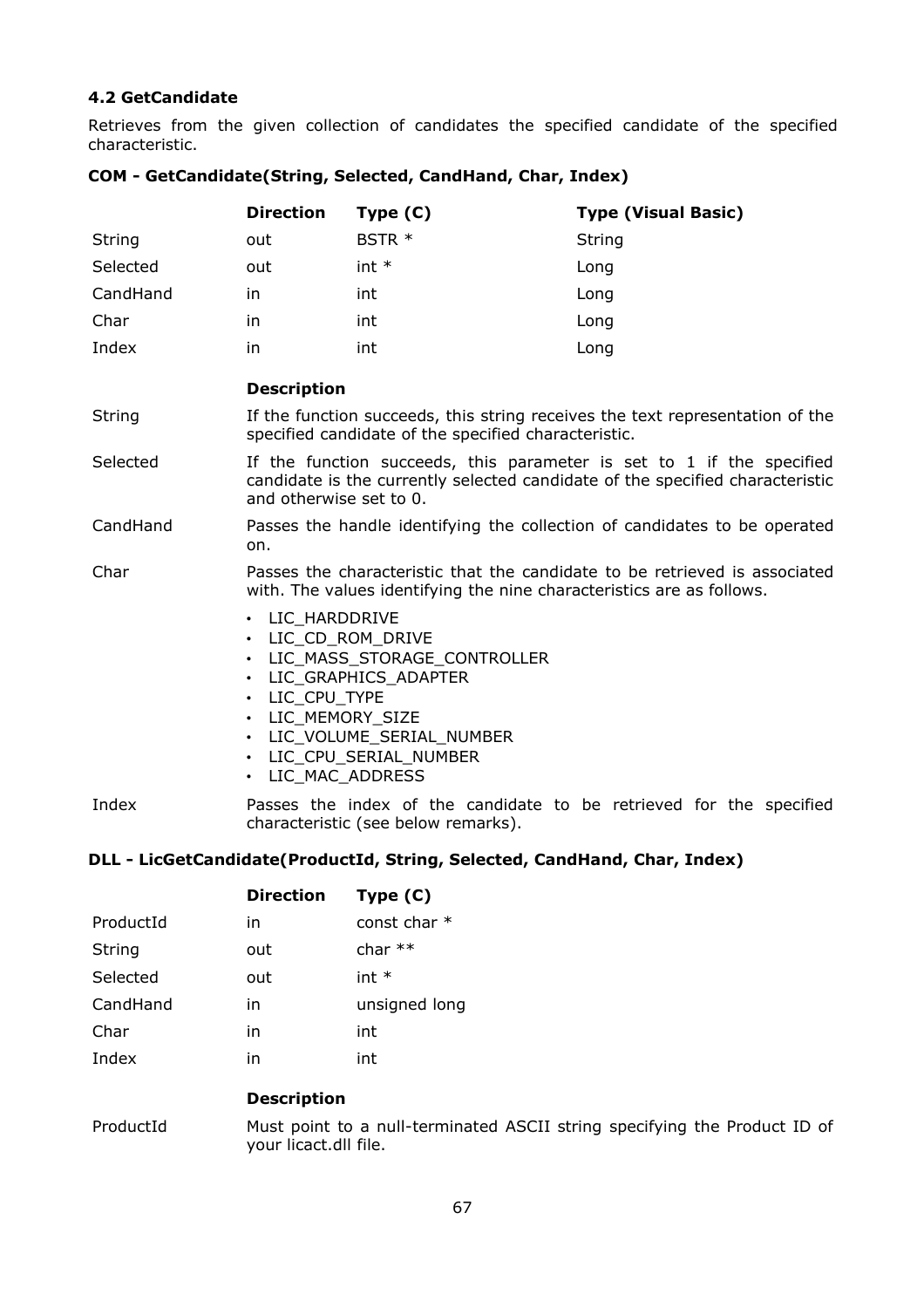|          | <b>Description</b>                                                                                                                                                                                                    |
|----------|-----------------------------------------------------------------------------------------------------------------------------------------------------------------------------------------------------------------------|
| String   | Must point to a string pointer that, if the function succeeds, is set to point<br>to a null-terminated ASCII string giving the text representation of the<br>specified candidate of the specified characteristic.     |
| Selected | Must point to an integer that, if the function succeeds, is set to 1 if the<br>specified candidate is the currently selected candidate of the specified<br>characteristic and otherwise set to 0.                     |
| CandHand | Must be set to the handle identifying the collection of candidates to be<br>operated on.                                                                                                                              |
| Char     | Must be set to the characteristic that the candidate to be retrieved is<br>associated with. The following nine values identify the nine characteristics.                                                              |
|          | • LIC HARDDRIVE<br>• LIC_CD_ROM_DRIVE<br>• LIC_MASS_STORAGE_CONTROLLER<br>• LIC GRAPHICS ADAPTER<br>• LIC CPU TYPE<br>· LIC_MEMORY_SIZE<br>· LIC_VOLUME_SERIAL_NUMBER<br>· LIC_CPU_SERIAL_NUMBER<br>• LIC MAC ADDRESS |
| Index    | Must be set to the index of the candidate to be retrieved for the specified<br>characteristic (see below remarks).                                                                                                    |

### **Result codes**

- LIC\_NO\_ERROR
	- The function completed successfully.
- LIC\_ERROR\_INVALID\_INDEX
	- A candidate with the specified index does not exist for the specified characteristic.
- LIC ERROR INVALID PRODUCT ID (DLL only)
	- An invalid Product ID was specified.
- LIC\_ERROR\_NOT\_ENOUGH\_MEMORY (COM only)
	- The function could not allocate memory on the process heap.

#### **Remarks**

The handle identifying the collection of candidates must be obtained from CollectCandidates().

Let us assume you would like to enumerate and print all candidates for the "make and model of one of the installed harddrives" characteristic. You would the proceed as follows.

- 1. Define an integer variable i and set  $i = 0$ .
- 2. Invoke CollectCandidates() to create a collection of candidates and obtain the associated handle.
- 3. Invoke GetCandidate() with the handle obtained in the previous step, the Char parameter set to LIC\_HARDDRIVE, and the Index parameter set to i.
- 4. If the return value is LIC\_ERROR\_INVALID\_INDEX then continue with step 8.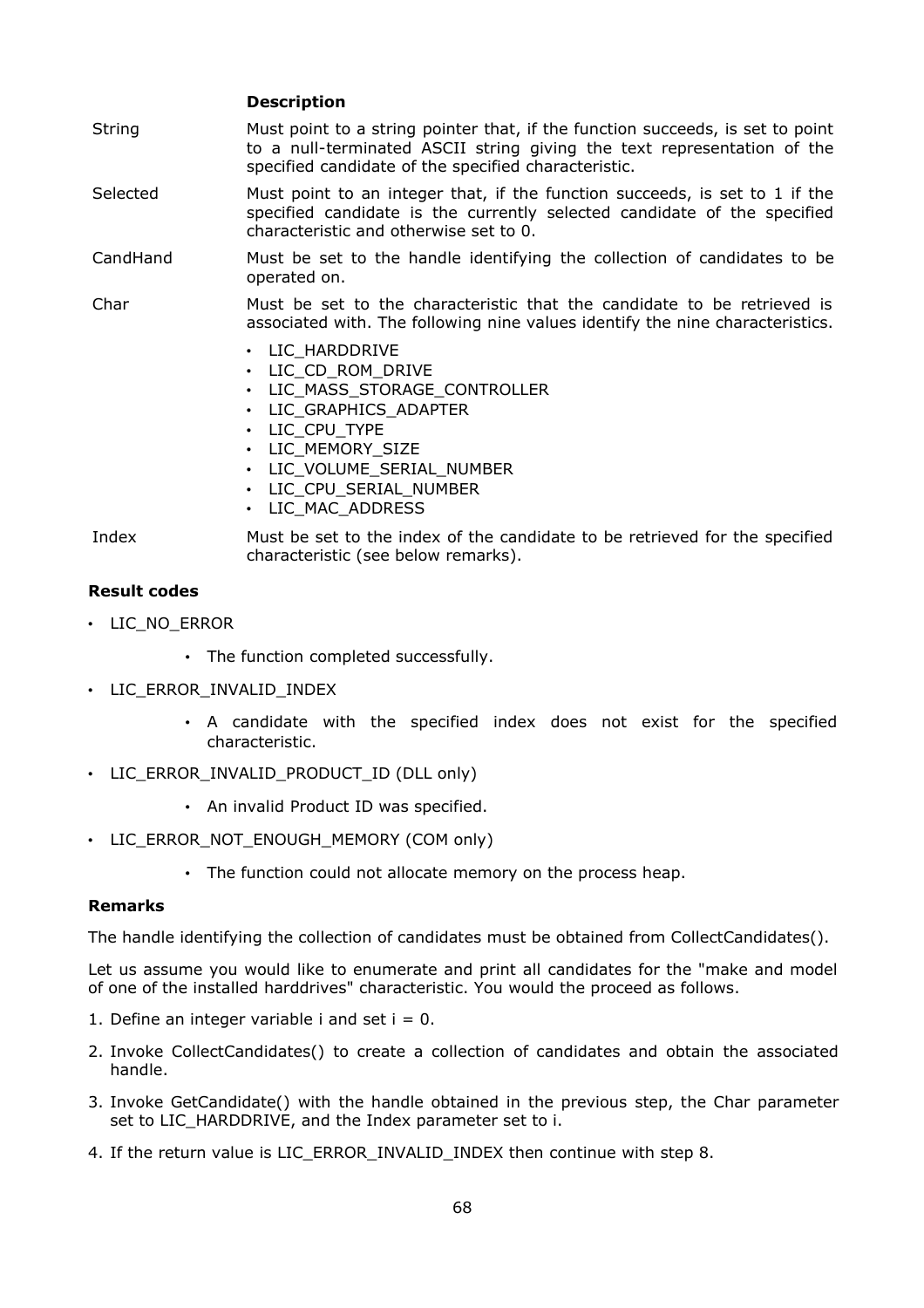- 5. Print the text representation of the candidate as returned via the String parameter.
- 6. Set  $i = i + 1$ .
- 7. Go back to step 3.

# 8. Invoke FreeCandidates() with the handle obtained in step 2.

9. That's it.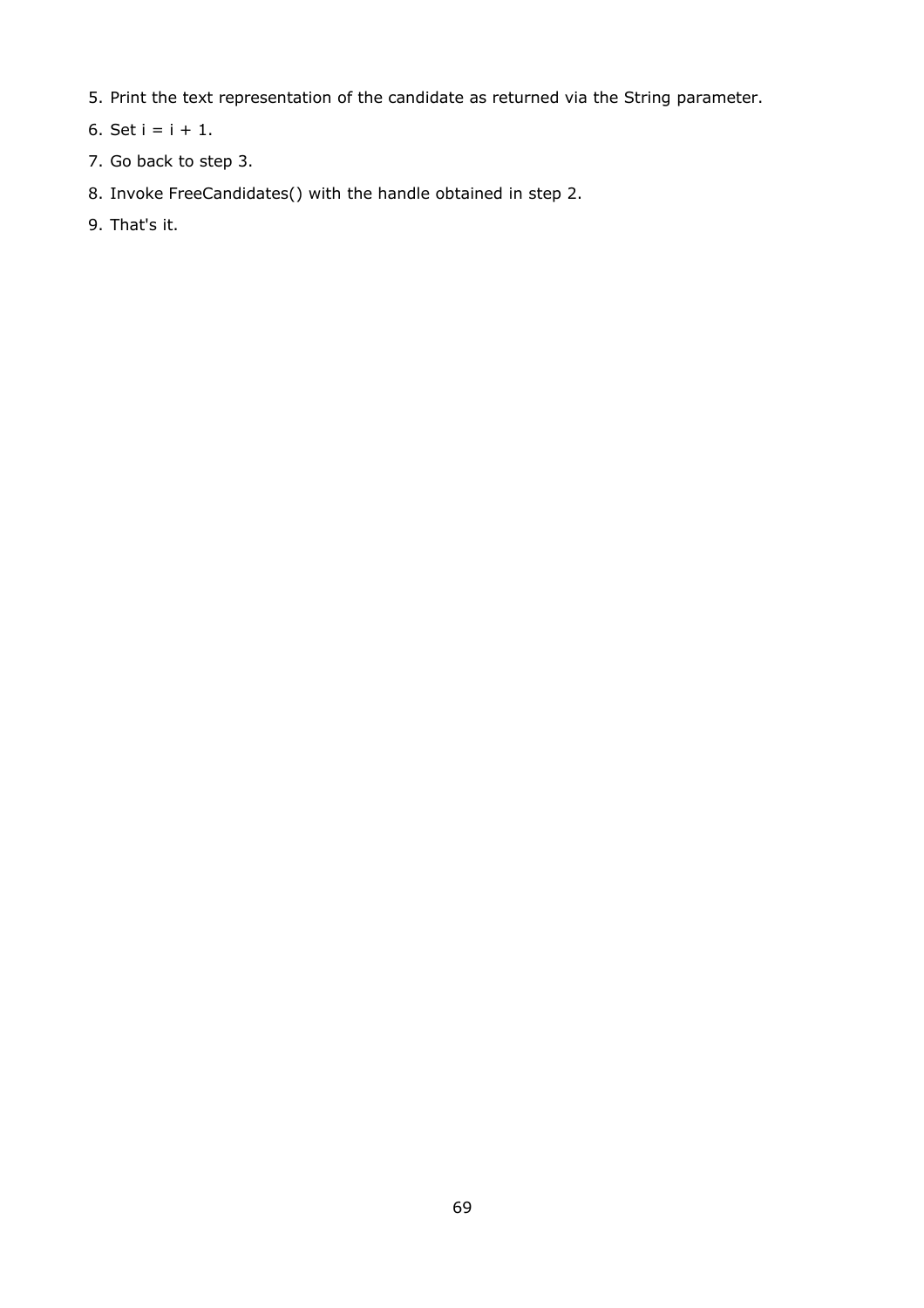# **4.3 SelectCandidate**

Selects in the given collection of candidates the specified candidate of the specified characteristic for inclusion in the Hardware Hash.

### **COM - SelectCandidate(CandHand, Char, Index)**

|          | <b>Direction</b>                                                                                                                        | Type $(C)$                                                                                                       | <b>Type (Visual Basic)</b>                                         |
|----------|-----------------------------------------------------------------------------------------------------------------------------------------|------------------------------------------------------------------------------------------------------------------|--------------------------------------------------------------------|
| CandHand | in.                                                                                                                                     | int                                                                                                              | Long                                                               |
| Char     | in.                                                                                                                                     | int                                                                                                              | Long                                                               |
| Index    | in                                                                                                                                      | int                                                                                                              | Long                                                               |
|          | <b>Description</b>                                                                                                                      |                                                                                                                  |                                                                    |
| CandHand | Passes the handle identifying the collection of candidates to be operated<br>on.                                                        |                                                                                                                  |                                                                    |
| Char     | Passes the characteristic for which the candidate is to be selected. The<br>values identifying the nine characteristics are as follows. |                                                                                                                  |                                                                    |
|          | • LIC_HARDDRIVE<br>· LIC_CD_ROM_DRIVE<br>• LIC CPU TYPE<br>· LIC_MEMORY_SIZE<br>LIC MAC ADDRESS<br>$\bullet$                            | • LIC_MASS_STORAGE_CONTROLLER<br>• LIC GRAPHICS ADAPTER<br>· LIC_VOLUME_SERIAL_NUMBER<br>• LIC_CPU_SERIAL_NUMBER |                                                                    |
| Index    | characteristic.                                                                                                                         |                                                                                                                  | Passes the index of the candidate to be selected for the specified |

### **DLL - LicSelectCandidate(ProductId, CandHand, Char, Index)**

|           | <b>Direction</b> | Type $(C)$     |
|-----------|------------------|----------------|
| ProductId | ın               | const char $*$ |
| CandHand  | in               | unsigned long  |
| Char      | in               | int            |
| Index     | in               | int            |
|           |                  |                |

## **Description**

ProductId Must point to a null-terminated ASCII string specifying the Product ID of your licact.dll file.

CandHand Must be set to the handle identifying the collection of candidates to be operated on.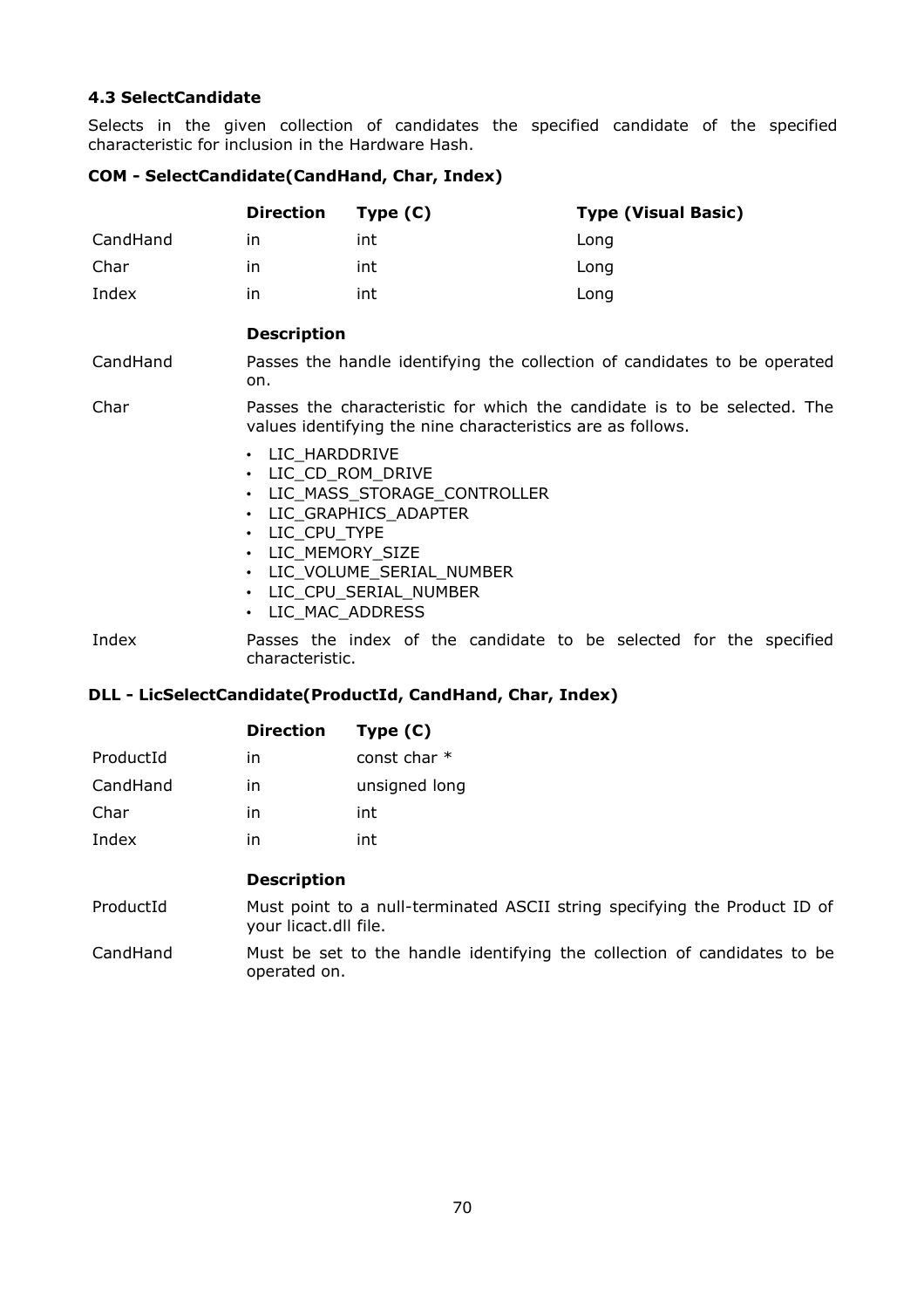**Description**

Char Must be set to the characteristic for which the candidate is to be selected. The values identifying the nine characteristics are as follows. • LIC\_HARDDRIVE • LIC\_CD\_ROM\_DRIVE

- LIC\_MASS\_STORAGE\_CONTROLLER
- LIC\_GRAPHICS\_ADAPTER
- LIC\_CPU\_TYPE
- LIC\_MEMORY\_SIZE
- LIC\_VOLUME\_SERIAL\_NUMBER
- LIC\_CPU\_SERIAL\_NUMBER
- LIC MAC ADDRESS

Index Must be set to the index of the candidate to be selected for the specified characteristic.

### **Result codes**

- LIC\_NO\_ERROR
	- The function completed successfully.
- LIC\_ERROR\_INVALID\_INDEX
	- A candidate with the specified index does not exist for the specified characteristic.
- LIC\_ERROR\_INVALID\_PRODUCT\_ID (DLL only)
	- An invalid Product ID was specified.

#### **Remarks**

The handle identifying the collection of candidates must be obtained from CollectCandidates().

GetCandidate() and SelectCandidate() use the same index values to identify candidates for a given characteristic.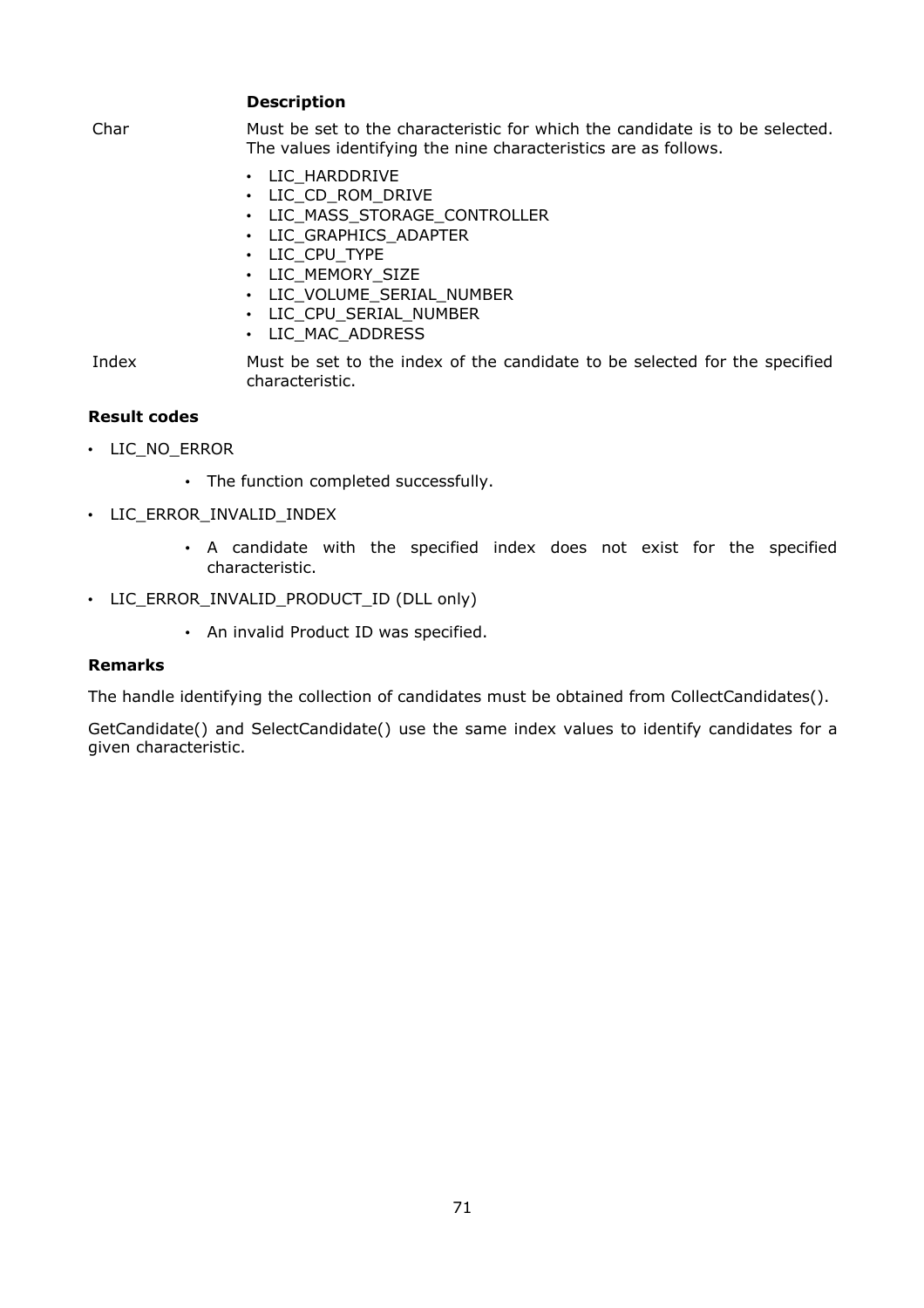# **4.4 CreateHardwareHash**

Creates a Hardware Hash based on the nine candidates selected for the nine characteristics.

### **COM - CreateHardwareHash(HardwareHash, CandHand)**

|              | <b>Direction</b> | Type (C) | <b>Type (Visual Basic)</b> |
|--------------|------------------|----------|----------------------------|
| HardwareHash | out              | $BSTR *$ | String                     |
| CandHand     | ın               | int      | Long                       |

# **Description**

on.

| HardwareHash | If the function succeeds, this string receives the generated Hardware<br>Hash. |  |  |  |
|--------------|--------------------------------------------------------------------------------|--|--|--|
| CandHand     | Passes the handle identifying the collection of candidates to be operated      |  |  |  |

**DLL - LicCreateHardwareHash(ProductId, HardwareHash, CandHand)**

|              | <b>Direction</b>                                                                                                                               | Type $(C)$     |  |
|--------------|------------------------------------------------------------------------------------------------------------------------------------------------|----------------|--|
| ProductId    | in                                                                                                                                             | const char $*$ |  |
| HardwareHash | out                                                                                                                                            | char $*$       |  |
| CandHand     | in                                                                                                                                             | unsigned long  |  |
|              | <b>Description</b>                                                                                                                             |                |  |
| ProductId    | Must point to a null-terminated ASCII string specifying the Product ID of<br>your licact.dll file.                                             |                |  |
| HardwareHash | Must point to a 15-byte buffer that, if the function is successful, receives<br>the generated Hardware Hash as a null-terminated ASCII string. |                |  |
| CandHand     | Must be set to the handle identifying the collection of candidates to be<br>operated on.                                                       |                |  |

# **Result codes**

- LIC\_NO\_ERROR
	- The function completed successfully.
- LIC\_ERROR\_INVALID\_PRODUCT\_ID (DLL only)
	- An invalid Product ID was specified.
- LIC\_ERROR\_NOT\_ENOUGH\_MEMORY (COM only)
	- The function could not allocate memory on the process heap.

# **Remarks**

No remarks.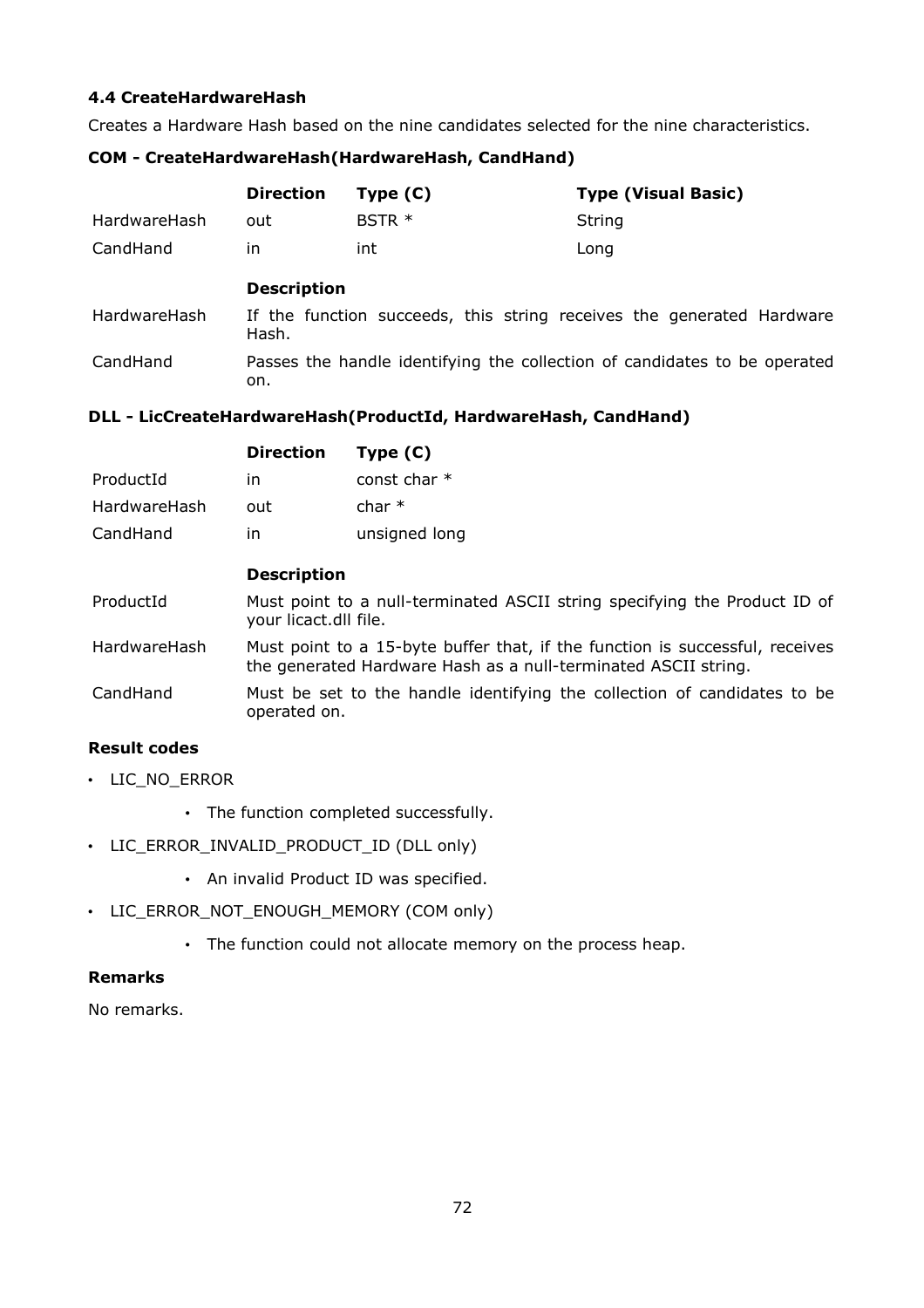## **4.5 FreeCandidates**

Releases the specified collection of candidates.

## **COM - FreeCandidates(CandHand)**

|          | <b>Direction</b>                                                           | Type (C) | <b>Type (Visual Basic)</b> |
|----------|----------------------------------------------------------------------------|----------|----------------------------|
| CandHand | ın                                                                         | int      | Long                       |
|          | <b>Description</b>                                                         |          |                            |
| CandHand | Passes the handle identifying the collection of candidates to be released. |          |                            |
| .        |                                                                            |          |                            |

## **DLL - LicFreeCandidates(ProductId, CandHand)**

|           | <b>Direction</b> | Type $(C)$     |
|-----------|------------------|----------------|
| ProductId | ın               | const char $*$ |
| CandHand  | in               | unsigned long  |

## **Description**

- ProductId Must point to a null-terminated ASCII string specifying the Product ID of your licact.dll file.
- CandHand Must be set to the handle identifying the collection of candidates to be released.

## **Result codes**

- LIC\_NO\_ERROR
	- The function completed successfully.
- LIC\_ERROR\_INTERNAL
	- The function could not free heap memory. Perhaps you passed an invalid handle or tried to release the same collection of candidates more than once.
- LIC\_ERROR\_INVALID\_PRODUCT\_ID (DLL only)
	- An invalid Product ID was specified.

## **Remarks**

No remarks.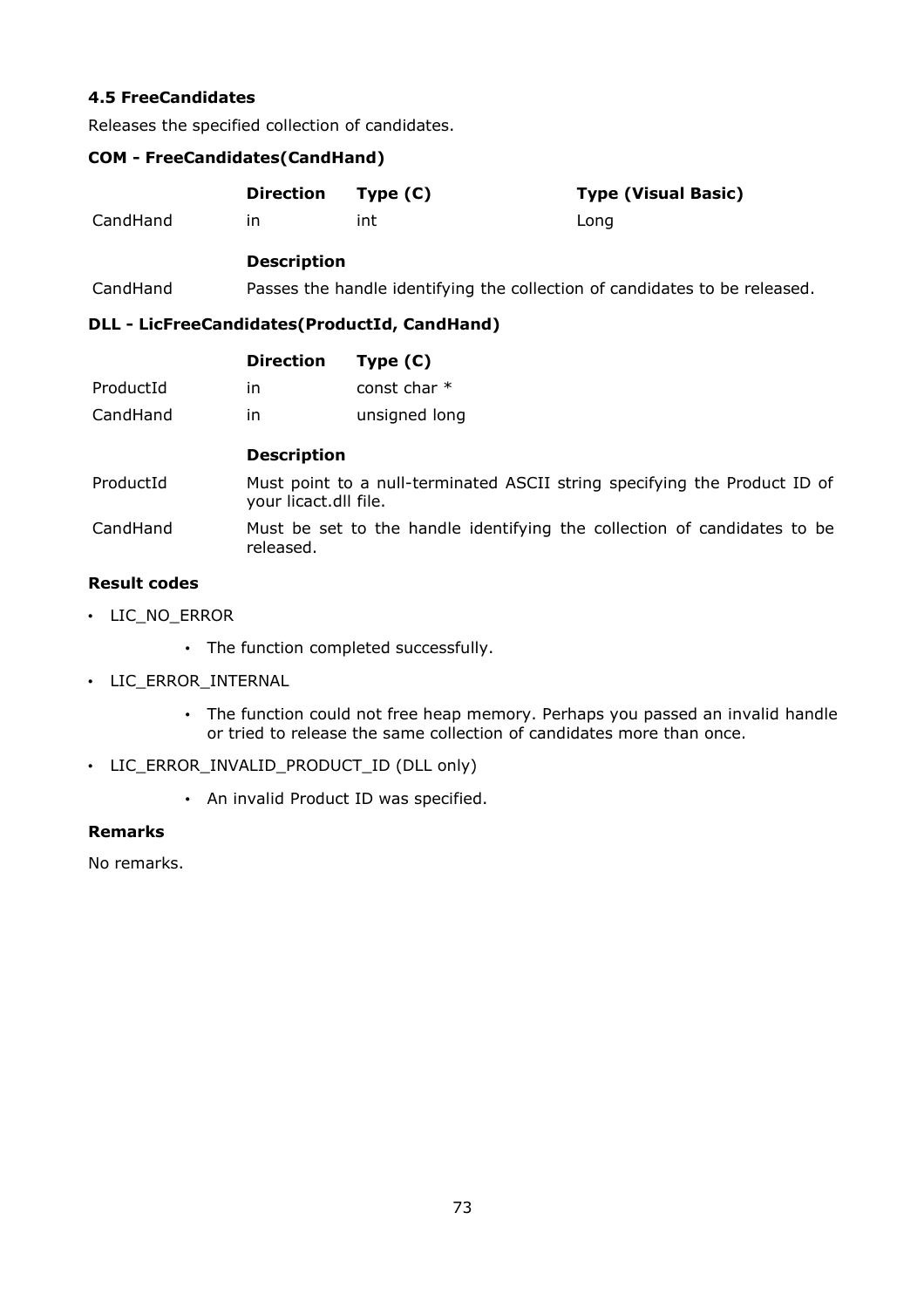## **4.6 Activate**

Activates your software application using the specified Hardware Hash and Activation Code and, if the Activation Code matches the Hardware Hash, returns the payload contained in the Activation Code.

#### **COM - Activate(Payload, HardwareHash, ActivationCode)**

|                | <b>Direction</b>                                                                                                    | Type $(C)$  | <b>Type (Visual Basic)</b> |
|----------------|---------------------------------------------------------------------------------------------------------------------|-------------|----------------------------|
| Payload        | out                                                                                                                 | $int *$     | Long                       |
| HardwareHash   | in                                                                                                                  | <b>BSTR</b> | String                     |
| ActivationCode | in                                                                                                                  | <b>BSTR</b> | String                     |
|                | <b>Description</b>                                                                                                  |             |                            |
| Payload        | If the function succeeds, this parameter receives the payload carried by<br>the supplied Activation Code parameter. |             |                            |
| HardwareHash   | Passes the Hardware Hash.                                                                                           |             |                            |
| ActivationCode | Passes the Activation Code.                                                                                         |             |                            |

## **DLL - LicActivate(ProductId, Payload, HardwareHash, ActivationCode)**

|                | <b>Direction</b> | Type $(C)$     |
|----------------|------------------|----------------|
| ProductId      | in               | const char $*$ |
| Payload        | out              | int $*$        |
| HardwareHash   | in               | const char $*$ |
| ActivationCode | ın               | const char $*$ |

### **Description**

ProductId Must point to a null-terminated ASCII string specifying the Product ID of your licact.dll file.

Payload Must point to an integer that, if the the function is successful, receives the payload carried by the supplied ActivationCode parameter.

HardwareHash Must point to a null-terminated ASCII string specifying the Hardware Hash.

ActivationCode Must point to a null-terminated ASCII string specifying the Activation Code.

## **Result codes**

- LIC\_NO\_ERROR
	- The function completed successfully, i.e. the software application is now activated.
- LIC ERROR CANNOT WRITE TO REGISTRY
	- The registry key to store the Hardware Hash representing the original hardware configuration and the Activation Code could not be created or opened.
	- The Hardware Hash value or the Activation Code value could not be set in the created or opened registry key.
- LIC\_ERROR\_CHANGED\_HARDWARE\_CONFIGURATION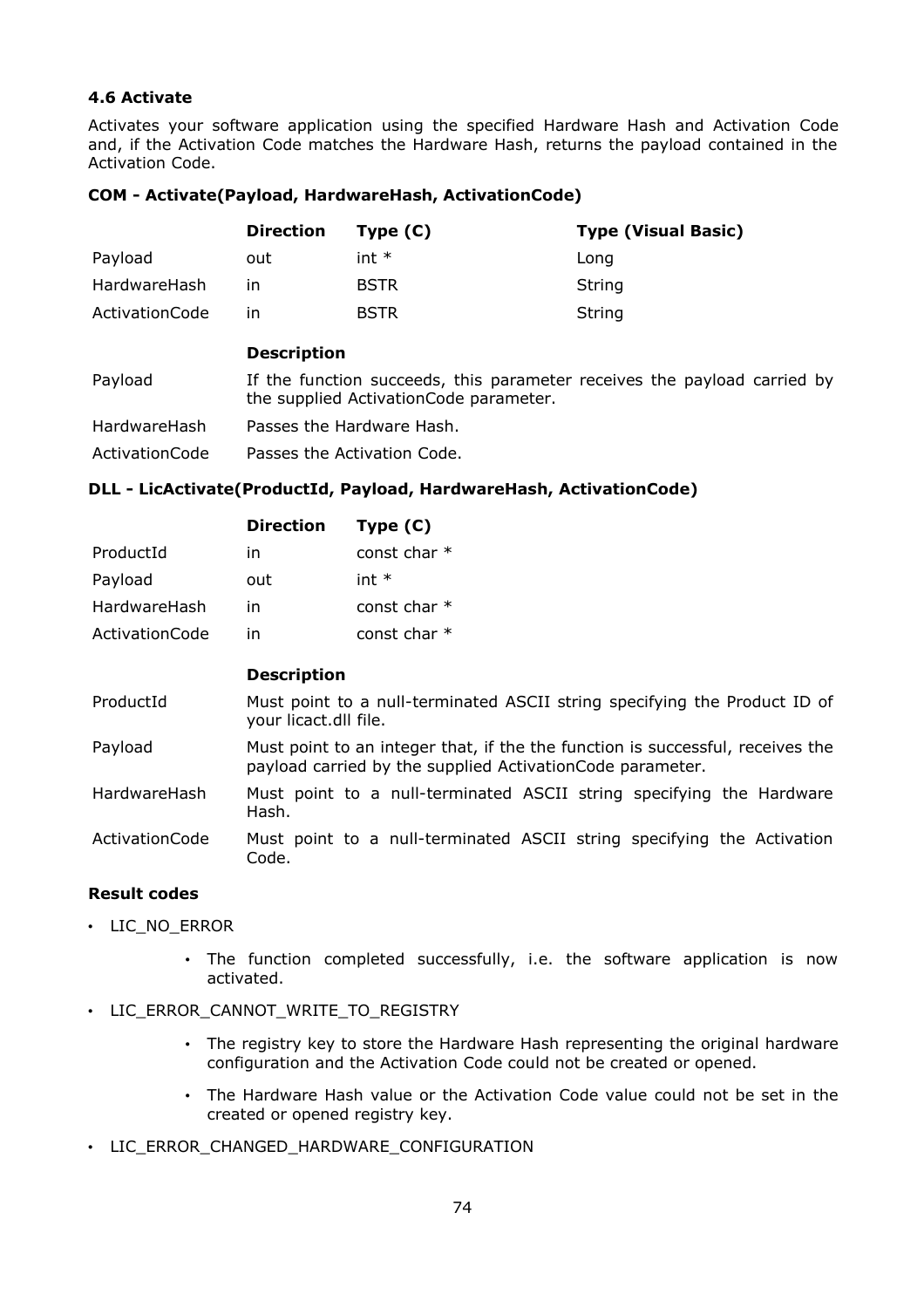- The current hardware configuration is too different from the hardware configuration given by the specified Hardware Hash.
- LIC\_ERROR\_INTERNAL
	- The mutex protecting the global storage could not be obtained.
	- Somebody has illicitly modified the individual score values contained in the licact.dll file.
	- The function could not free memory on the process heap.
- LIC ERROR INVALID ACTIVATION CODE
	- The passed Activation Code is invalid or does not match the specified Hardware Hash.
- LIC ERROR INVALID HARDWARE HASH
	- An invalid Hardware Hash was specified.
- LIC ERROR INVALID PRODUCT ID (DLL only)
	- An invalid Product ID was specified.
- LIC\_ERROR\_NOT\_ENOUGH\_MEMORY
	- The function could not allocate memory on the process heap.

#### **Remarks**

If the Activation Code matches the Hardware Hash, both strings are stored in the Windows registry, turning the software product into activated state.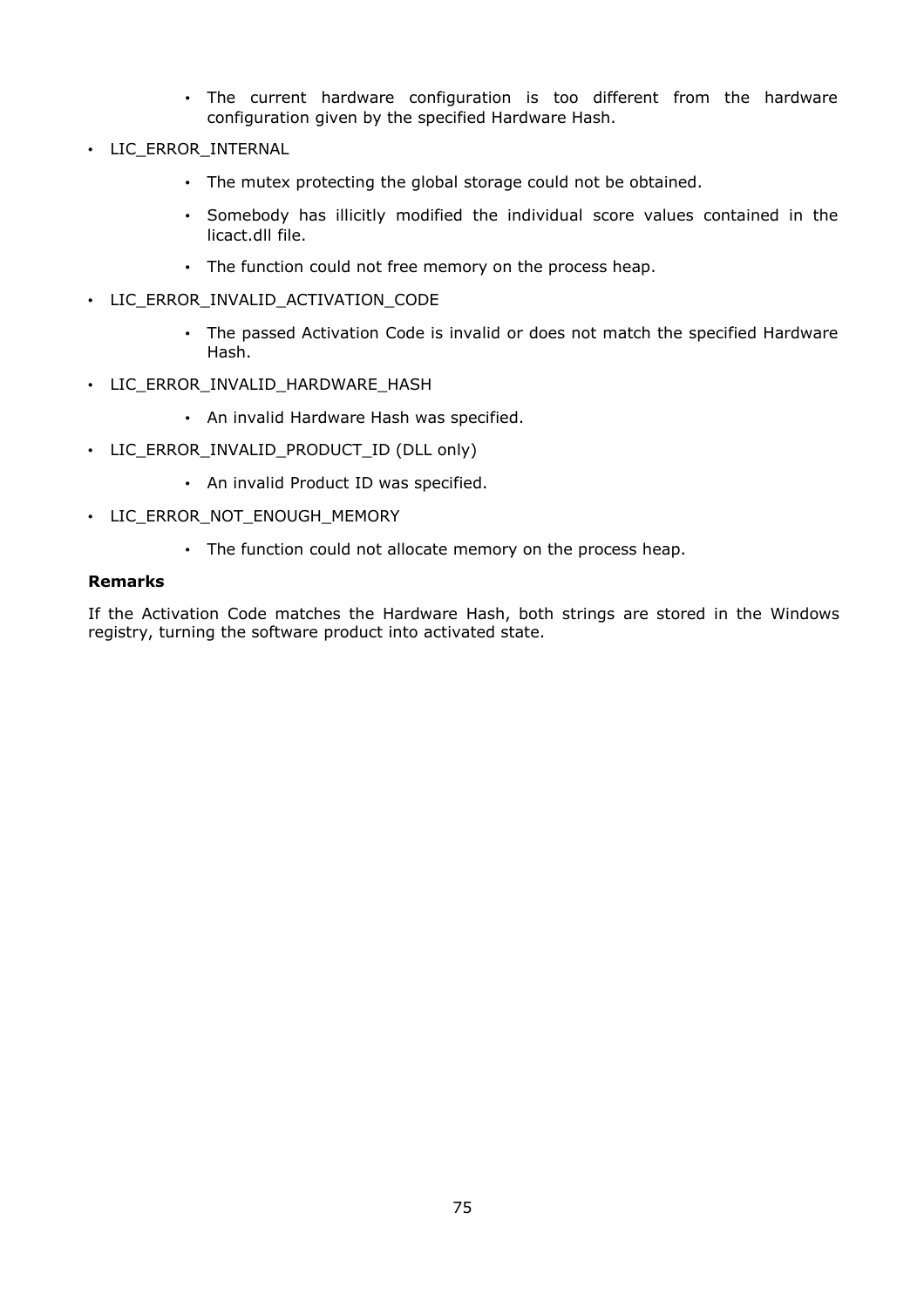## **4.7 AutoActivate**

Activates your software application using the specified Hardware Hash and Serial Number by contacting the Licenturion server and obtaining an Activation Code. If the Activation Code matches the Hardware Hash and the original hardware configuration as represented by the Hardware Hash sufficiently resembles the current hardware configuration, the function succeeds and returns the payload contained in the Activation Code.

#### **COM - AutoActivate(Payload, SerialNumber, HardwareHash)**

|              | <b>Direction</b> | Type $(C)$  | <b>Type (Visual Basic)</b> |
|--------------|------------------|-------------|----------------------------|
| Payload      | out              | $int *$     | Long                       |
| SerialNumber | ın               | <b>BSTR</b> | String                     |
| HardwareHash | ın               | <b>BSTR</b> | String                     |

### **Description**

| Payload | If the function succeeds, this parameter receives the payload carried by |
|---------|--------------------------------------------------------------------------|
|         | the supplied Activation Code parameter.                                  |

SerialNumber Passes the Serial Number.

HardwareHash Passes the Hardware Hash.

## **DLL - LicAutoActivate(ProductId, Payload, SerialNumber, HardwareHash)**

|              | <b>Direction</b> | Type $(C)$   |
|--------------|------------------|--------------|
| ProductId    | ın               | const char * |
| Payload      | out              | int $*$      |
| SerialNumber | ın               | const char * |
| HardwareHash | ın               | const char * |

#### **Description**

- ProductId Must point to a null-terminated ASCII string specifying the Product ID of your licact.dll file.
- Payload Must point to an integer that, if the the function is successful, receives the payload carried by the supplied ActivationCode parameter.
- SerialNumber Must point to a null-terminated ASCII string specifying the Serial Number.
- HardwareHash Must point to a null-terminated ASCII string specifying the Hardware Hash.

## **Result codes**

- LIC\_NO\_ERROR
	- The function completed successfully, i.e. the software application is now activated.
- LIC ERROR ACTIVATION DENIED
	- The Licenturion server denied activation. The passed Serial Number has probably reached its maximal number of first-time activations.
- LIC ERROR CANNOT WRITE TO REGISTRY
	- The registry key to store the Hardware Hash representing the original hardware configuration and the Activation Code could not be created or opened.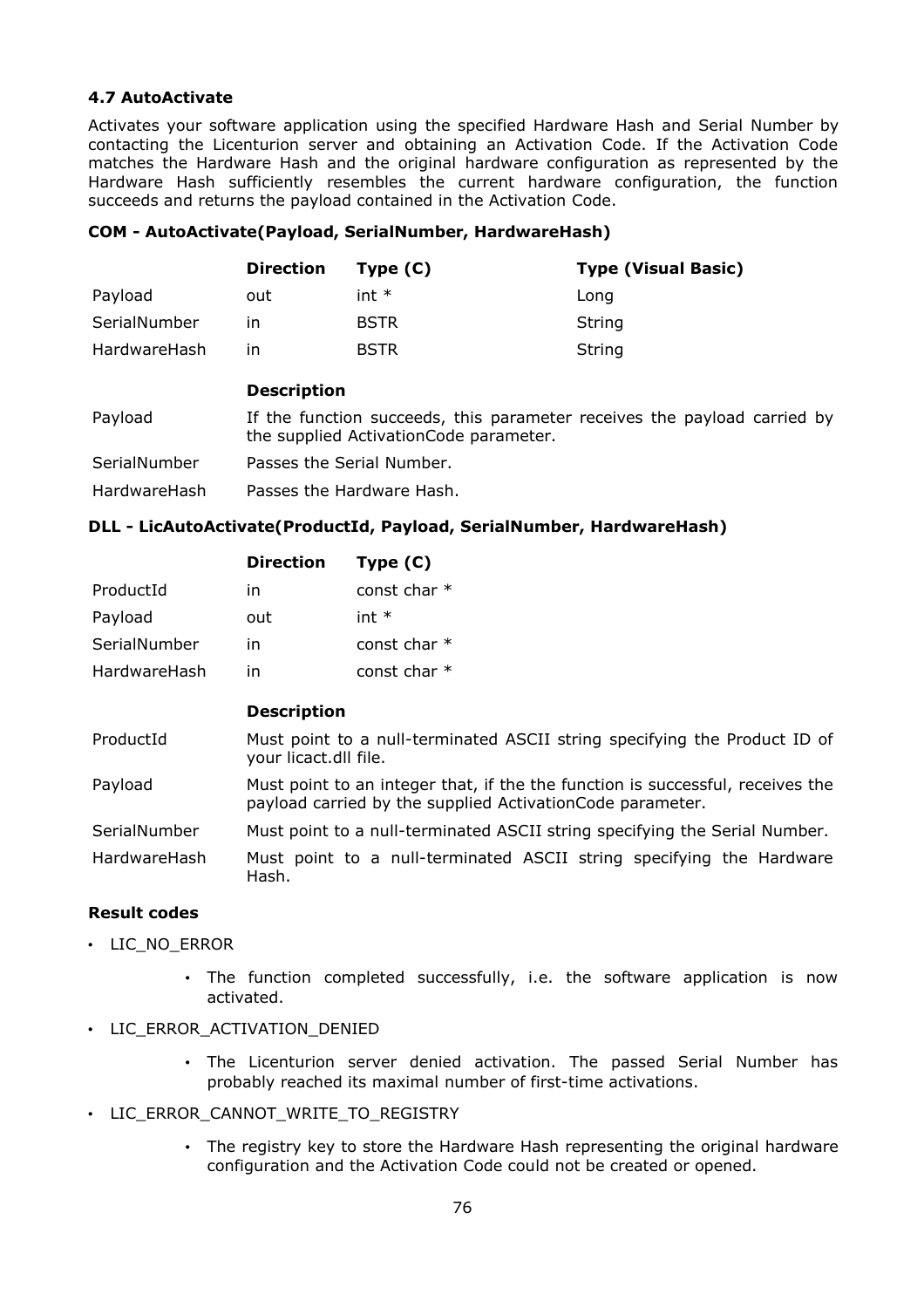- The Hardware Hash value or the Activation Code value could not be set in the created or opened registry key.
- LIC ERROR CHANGED HARDWARE CONFIGURATION
	- The current hardware configuration is too different from the hardware configuration given by the specified Hardware Hash.
- LIC ERROR COMMUNICATION
	- The Licenturion server could not be contacted.
- LIC\_ERROR\_INTERNAL
	- The mutex protecting the global storage could not be obtained.
	- Somebody has illicitly modified the individual score values contained in the licact.dll file.
	- The function could not free memory on the process heap.
	- The Licenturion server could not decrypt our request.
	- The Licenturion server sent an unexpected response to our request.
- LIC\_ERROR\_INVALID\_ACTIVATION\_CODE
	- The Activation Code obtained from the Licenturion server is invalid or does not match the specified Hardware Hash.
- LIC\_ERROR\_INVALID\_HARDWARE\_HASH
	- An invalid Hardware Hash was specified.
- LIC\_ERROR\_INVALID\_PRODUCT\_ID (DLL only)
	- An invalid Product ID was specified.
- LIC\_ERROR\_INVALID\_SERIAL\_NUMBER
	- An invalid Serial Number was specified.
- LIC\_ERROR\_NOT\_ENOUGH\_MEMORY
	- The function could not allocate memory on the process heap.

#### **Remarks**

The obtained Activation Code and the Hardware Hash are stored in the Windows registry, turning the software product into activated state.

The necessary communication with the Licenturion server consists of a single HTTP POST request to port 80 of the server and the corresponding HTTP response. The request contains a Server Cookie (see section 1.1.4), which is an encrypted representation of the given Serial Number and the given Hardware Hash. The response is a plain ASCII file that contains the Activation Code. We have chosen to implement our own encryption scheme on top of HTTP as HTTPS traffic is typically restricted by corporate firewalls. Encryption is necessary as Serial Numbers have to be protected against eavesdroppers while they traverse the Internet. Otherwise a software pirate could just break into a computer topologically close to the Licenturion server and harvest lots of valid Serial Numbers.

The link to the Licenturion server is established using the WinINet API. The settings of Internet Explorer, e.g. proxy settings, are thus respected.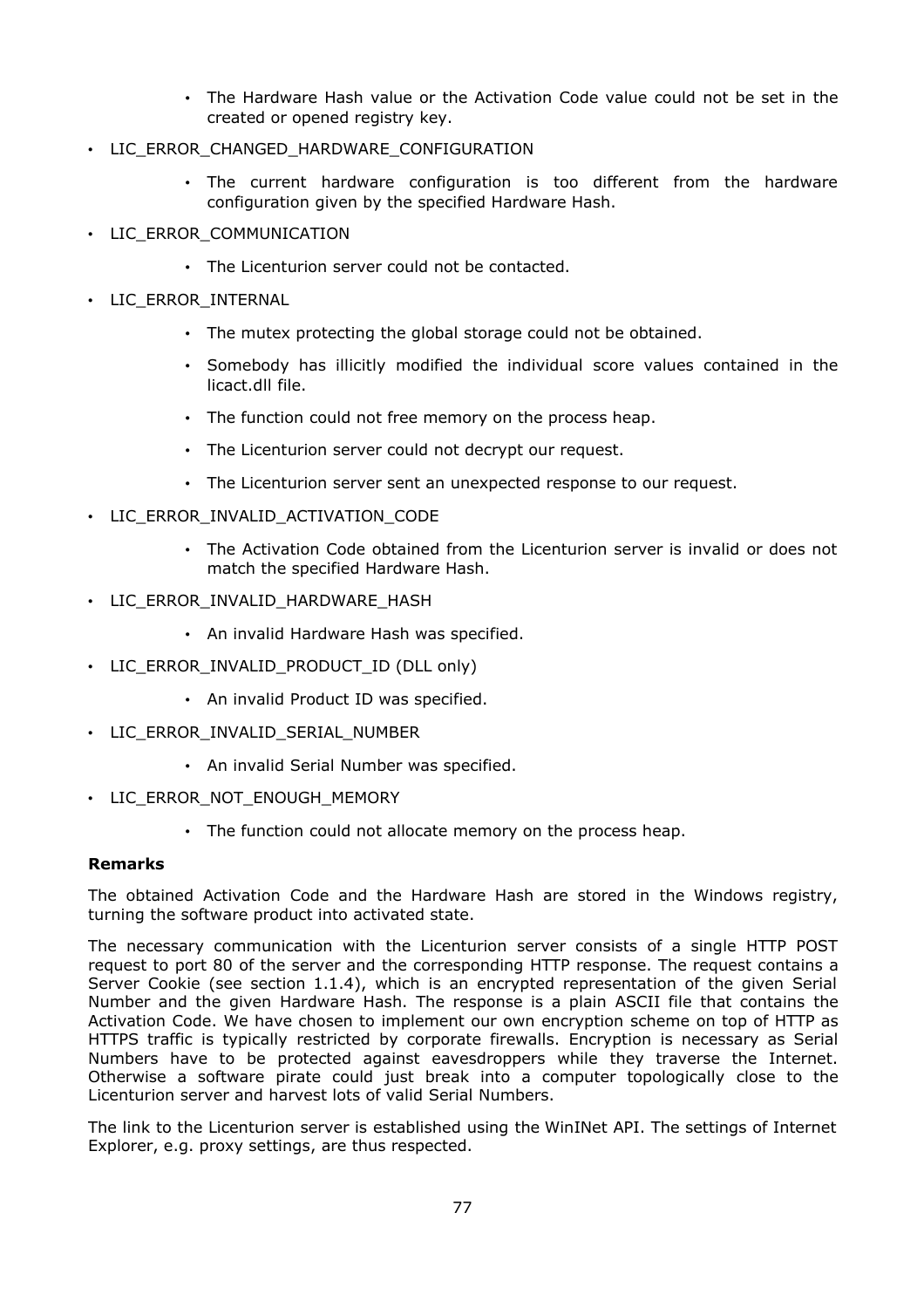#### **4.8 GetActivationStatus**

Provides a detailed view of the activation state of your software application. The function retrieves the Activation Code and the Hardware Hash representing the original hardware configuration from the Windows registry, validates the Activation Code, and compares the original hardware configuration to the current hardware configuration.

#### **COM - GetActivationStatus(Stat, Scores, Total, Threshold, Notebook)**

|           | <b>Direction</b> | Type $(C)$                              | <b>Type (Visual Basic)</b> |
|-----------|------------------|-----------------------------------------|----------------------------|
| Stat      | out              | <b>SAFEARRAY</b><br>(unsigned char) $*$ | Array of Byte              |
| Scores    | out              | SAFEARRAY(int) *                        | Array of Long              |
| Total     | out              | $int *$                                 | Long                       |
| Threshold | out              | $int *$                                 | Long                       |
| Notebook  | out              | int $*$                                 | Long                       |

### **Description**

Stat If the function succeeds, this array receives the states of the nine characteristics. Each array element is set to one of the following five values to indicate one of the five possible states.

- LIC\_STATUS\_ADDED
- LIC\_STATUS\_REMOVED
- LIC\_STATUS\_CHANGED
- LIC STATUS MISSING AND MATCHING
- LIC\_STATUS\_PRESENT\_AND\_MATCHING

The nine elements of this array map to the characteristics as follows.

- index 0: make and model of one of the installed harddrives
- index 1: make and model of one of the installed CD-ROM drives
- index 2: make and model of one of the installed SCSI host adapters or IDE controllers
- index 3: make and model of one of the installed graphics boards
- index 4: make and model of the first CPU in the computer
- index 5: size of the installed RAM
- index 6: volume serial number of one of the available disk volumes
- index 7: CPU serial number of the first CPU in the computer
- index 8: Ethernet address of one of the installed Ethernet adapters
- Scores **If the function succeeds, this array receives the individual score values** assigned to the nine characteristics. The nine elements have the index values 0 to 8 and map to the characteristics in the same way as specified for the elements of the above Stat array.

#### Total If the function succeeds, this parameter receives the total score value calculated by the scoring mechanism by adding all individual score values.

Threshold If the function succeeds, this parameter receives the total score value required to consider this software product activated.

#### Notebook If the function succeeds, the parameter is set to  $1$  if the computer is considered to be a notebook computer and otherwise set to 0.

#### **DLL - LicGetActivationStatus(ProductId, Stat, Scores, Total, Threshold, Notebook)**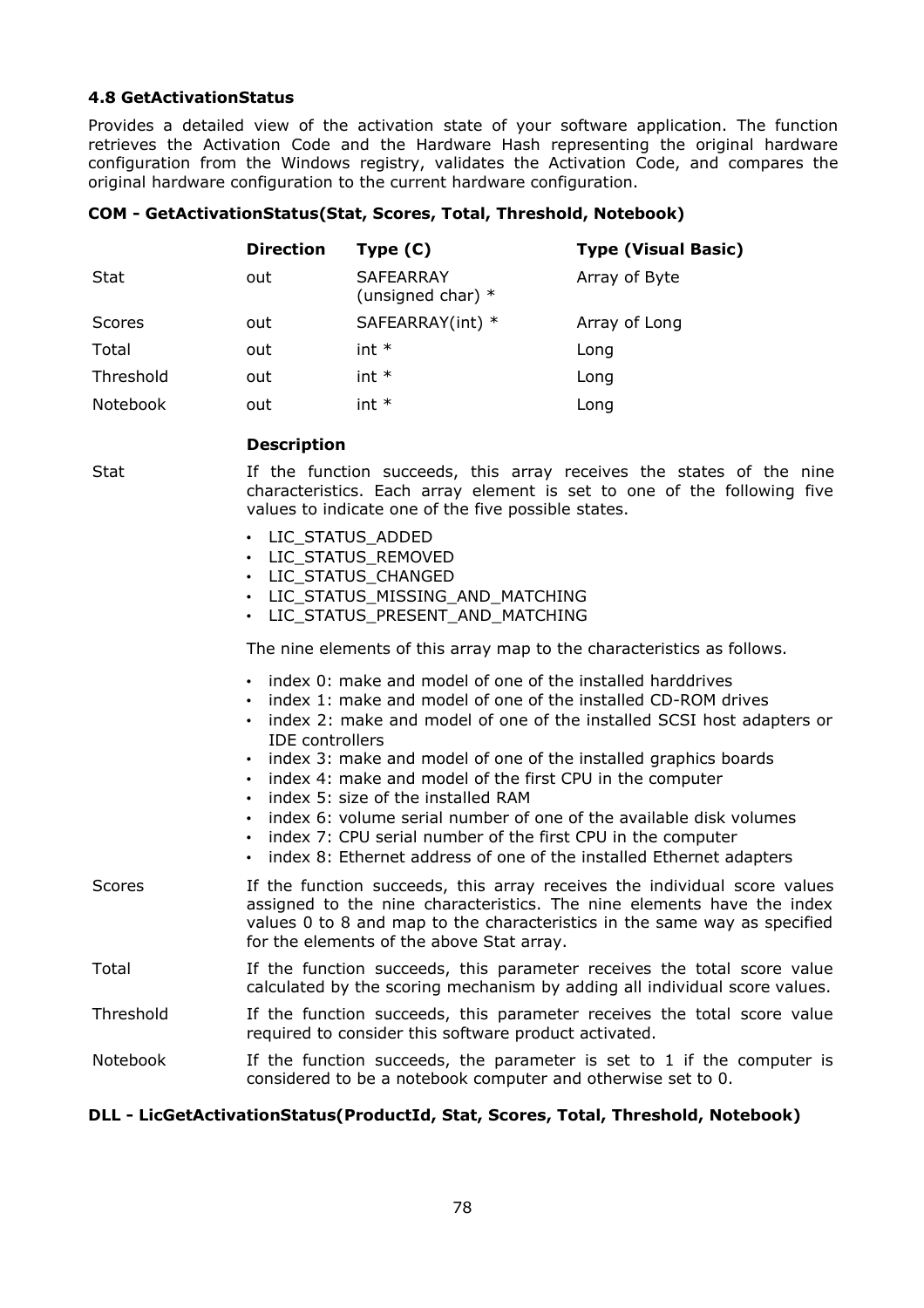|               | <b>Direction</b>                                                                                                                                                          | Type $(C)$                                                                                                                                                                                                                                                                                                                          |  |
|---------------|---------------------------------------------------------------------------------------------------------------------------------------------------------------------------|-------------------------------------------------------------------------------------------------------------------------------------------------------------------------------------------------------------------------------------------------------------------------------------------------------------------------------------|--|
| ProductId     | in.                                                                                                                                                                       | const char *                                                                                                                                                                                                                                                                                                                        |  |
| Stat          | out                                                                                                                                                                       | unsigned char *                                                                                                                                                                                                                                                                                                                     |  |
| <b>Scores</b> | out                                                                                                                                                                       | $int *$                                                                                                                                                                                                                                                                                                                             |  |
| Total         | out                                                                                                                                                                       | $int *$                                                                                                                                                                                                                                                                                                                             |  |
| Threshold     | out                                                                                                                                                                       | $int *$                                                                                                                                                                                                                                                                                                                             |  |
| Notebook      | out                                                                                                                                                                       | $int *$                                                                                                                                                                                                                                                                                                                             |  |
|               | <b>Description</b>                                                                                                                                                        |                                                                                                                                                                                                                                                                                                                                     |  |
| ProductId     | your licact.dll file.                                                                                                                                                     | Must point to a null-terminated ASCII string specifying the Product ID of                                                                                                                                                                                                                                                           |  |
| <b>Stat</b>   |                                                                                                                                                                           | Must point to a buffer of nine bytes that, if the function succeeds, receives<br>the states of the nine characteristics. Each byte in the buffer is set to one<br>of the following five values to indicate one of the five possible states.                                                                                         |  |
|               | • LIC_STATUS_ADDED<br>• LIC_STATUS_REMOVED<br>· LIC_STATUS_CHANGED                                                                                                        | · LIC_STATUS_MISSING_AND_MATCHING<br>• LIC_STATUS_PRESENT_AND_MATCHING                                                                                                                                                                                                                                                              |  |
|               |                                                                                                                                                                           | The nine bytes in this buffer map to the characteristics as follows.                                                                                                                                                                                                                                                                |  |
|               | <b>IDE</b> controllers                                                                                                                                                    | index 0: make and model of one of the installed harddrives<br>index 1: make and model of one of the installed CD-ROM drives<br>index 2: make and model of one of the installed SCSI host adapters or<br>index 3: make and model of one of the installed graphics boards<br>index 4: make and model of the first CPU in the computer |  |
|               |                                                                                                                                                                           | index 5: size of the installed RAM<br>index 6: volume serial number of one of the available disk volumes<br>index 7: CPU serial number of the first CPU in the computer<br>index 8: Ethernet address of one of the installed Ethernet adapters                                                                                      |  |
| Scores        |                                                                                                                                                                           | Must point to a buffer with space for nine integers that, if the function<br>succeeds, receives the individual score values assigned to the nine<br>characteristics. The nine integers map to the characteristics in the same<br>order as specified for the elements of the above Stat buffer.                                      |  |
| Total         | Must point to an integer that, if the function succeeds, is set to the total<br>score value calculated by the scoring mechanism by adding all individual<br>score values. |                                                                                                                                                                                                                                                                                                                                     |  |
| Threshold     |                                                                                                                                                                           | Must point to an integer that, if the function succeeds, is set to the total<br>score value required to consider this software product activated.                                                                                                                                                                                   |  |
| Notebook      |                                                                                                                                                                           | Must point to an integer that, if the function succeeds, is set to 1 if the<br>computer is considered to be a notebook computer and otherwise set to 0.                                                                                                                                                                             |  |
|               |                                                                                                                                                                           |                                                                                                                                                                                                                                                                                                                                     |  |

## **Result codes**

- LIC\_NO\_ERROR
	- The function completed successfully.
- LIC\_ERROR\_CANNOT\_READ\_FROM\_REGISTRY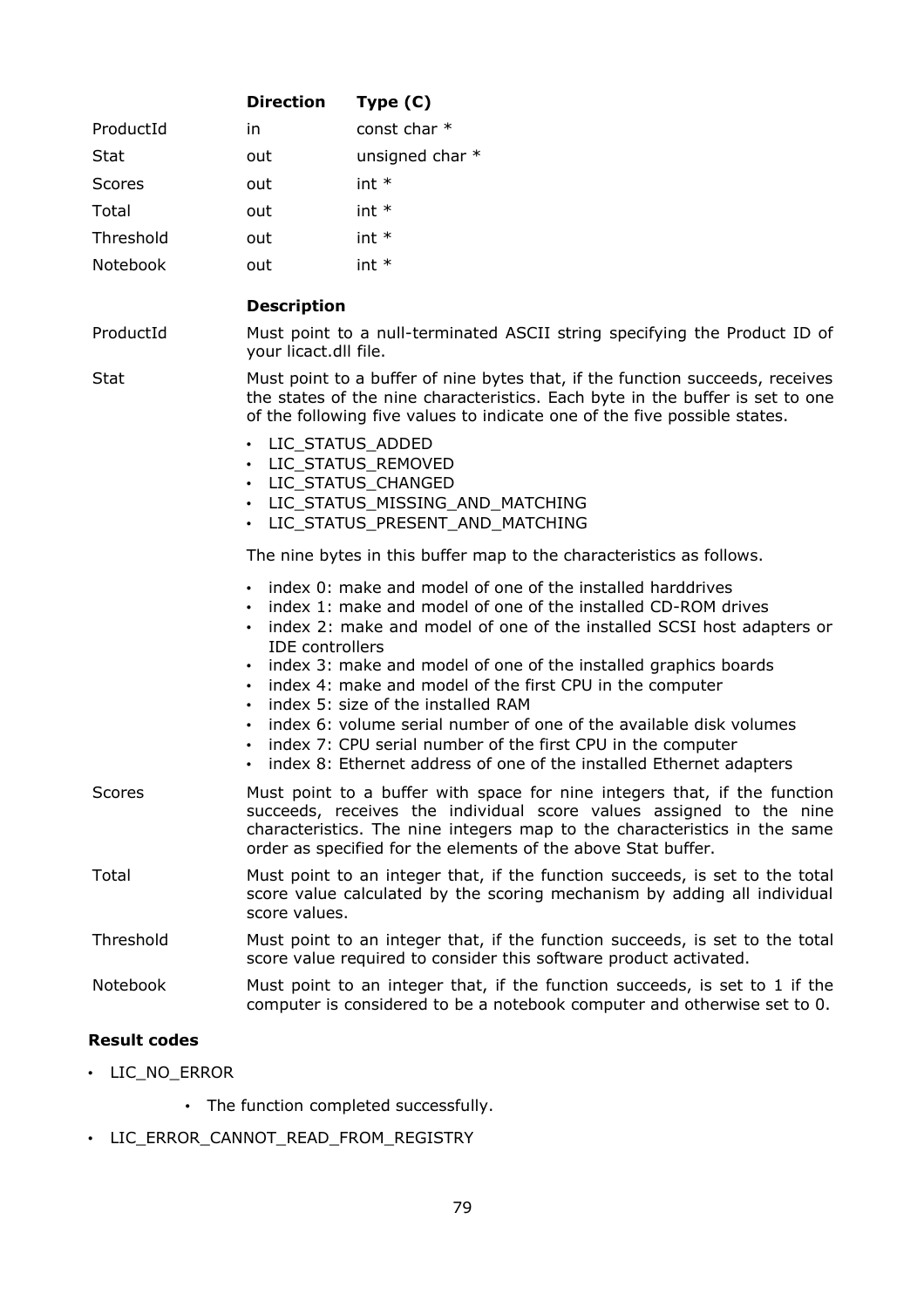- The registry key containing the Hardware Hash representing the original hardware configuration and the Activation Code could not be opened.
- The Hardware Hash value or the Activation Code value could not be read from the opened registry key.
- LIC ERROR CHANGED HARDWARE CONFIGURATION
	- The current hardware configuration is too different from the original hardware configuration given by the retrieved Hardware Hash.
- LIC\_ERROR\_INTERNAL
	- The mutex protecting the global storage could not be obtained.
	- Somebody has illicitly modified the individual score values contained in the licact.dll file.
	- The function could not free memory on the process heap.
	- One of the SAFEARRAYs could not be accessed (COM only).
- LIC ERROR INVALID ACTIVATION CODE
	- The Activation Code retrieved from the registry is invalid or does not match the retrieved Hardware Hash.
- LIC ERROR INVALID HARDWARE HASH
	- The Hardware Hash retrieved from the registry is invalid.
- LIC\_ERROR\_INVALID\_PRODUCT\_ID (DLL only)
	- An invalid Product ID was specified.
- LIC\_ERROR\_NOT\_ENOUGH\_MEMORY
	- The function could not allocate memory on the process heap.

#### **Remarks**

The function is successful if it either returns either LIC\_NO\_ERROR or LIC\_ERROR\_CHANGED\_HARDWARE\_CONFIGURATION. In the former case, your software application is considered activated. In the latter case substantial hardware changes have been applied to the computer since activation that invalidate the activation. Your software application is not activated but the Stat, Scores, Total, Threshold, and Notebook parameters have still been set to the correct values.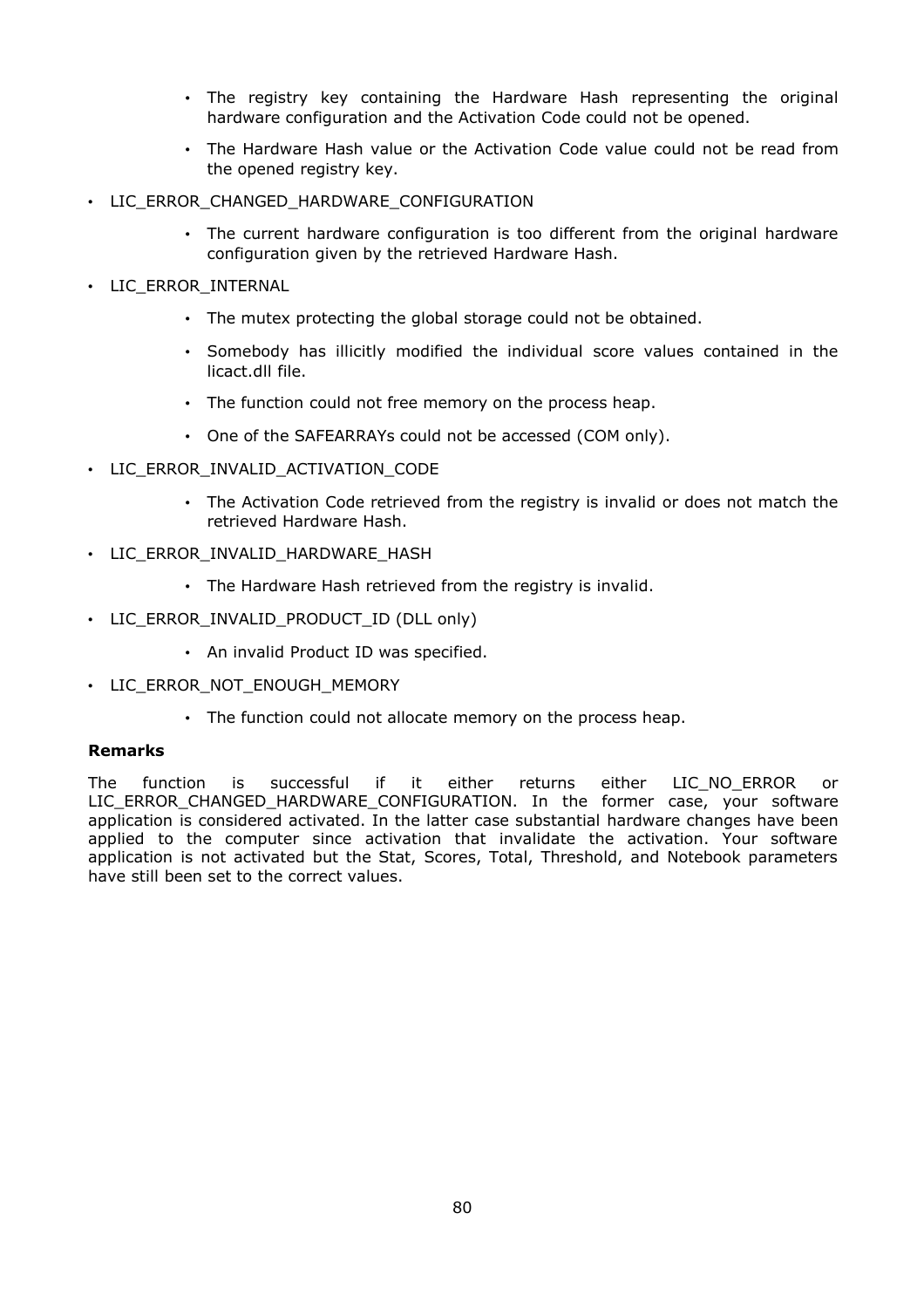#### **4.9 SimpleCheckActivation**

This function behaves like CheckActivation. The only difference is that it does not try to retrieve the Activation Code and the Hardware Hash from the Windows Registry. Both are passed as parameters instead.

#### **COM - SimpleCheckActivation(Payload, HardwareHash, ActivationCode)**

|                | <b>Direction</b>                                                                                          | Type $(C)$                                                     | <b>Type (Visual Basic)</b> |  |
|----------------|-----------------------------------------------------------------------------------------------------------|----------------------------------------------------------------|----------------------------|--|
| Payload        | out                                                                                                       | $int *$                                                        | Long                       |  |
| HardwareHash   | in                                                                                                        | <b>BSTR</b>                                                    | String                     |  |
| ActivationCode | in                                                                                                        | <b>BSTR</b>                                                    | String                     |  |
|                | <b>Description</b>                                                                                        |                                                                |                            |  |
| Payload        | If he function is successful, this parameter receives the 32-bit payload of<br>the given Activation Code. |                                                                |                            |  |
| HardwareHash   | configuration.                                                                                            | Passes the Hardware Hash that represents the original hardware |                            |  |
| ActivationCode | Passes the Activation Code.                                                                               |                                                                |                            |  |

## **DLL - LicSimpleCheckActivation(ProductId, Payload, HardwareHash, ActivationCode)**

|                | <b>Direction</b> | Type (C)       |
|----------------|------------------|----------------|
| ProductId      | in               | const char $*$ |
| Payload        | out              | int $*$        |
| HardwareHash   | in               | const char *   |
| ActivationCode | ın               | const char *   |

#### **Description**

- ProductId Must point to a null-terminated ASCII string specifying the Product ID of your licact.dll file.
- Payload Must point to an integer that, if the function succeeds, is set to the 32-bit payload of the given Activation Code.

HardwareHash Must point to a null-terminated ASCII string specifying the Hardware Hash representing the original hardware configuration.

ActivationCode Must point to a null-terminated ASCII string specifying the Activation Code.

## **Result codes**

- LIC\_NO\_ERROR
	- The function completed successfully, i.e. the given Activation Code and the given Hardware Hash constitute valid activation information for the software application.
- LIC ERROR CHANGED HARDWARE CONFIGURATION
	- The current hardware configuration is too different from the original hardware configuration as specified by the Hardware Hash.
- LIC\_ERROR\_INTERNAL
	- Somebody has illicitly modified the individual score values contained in the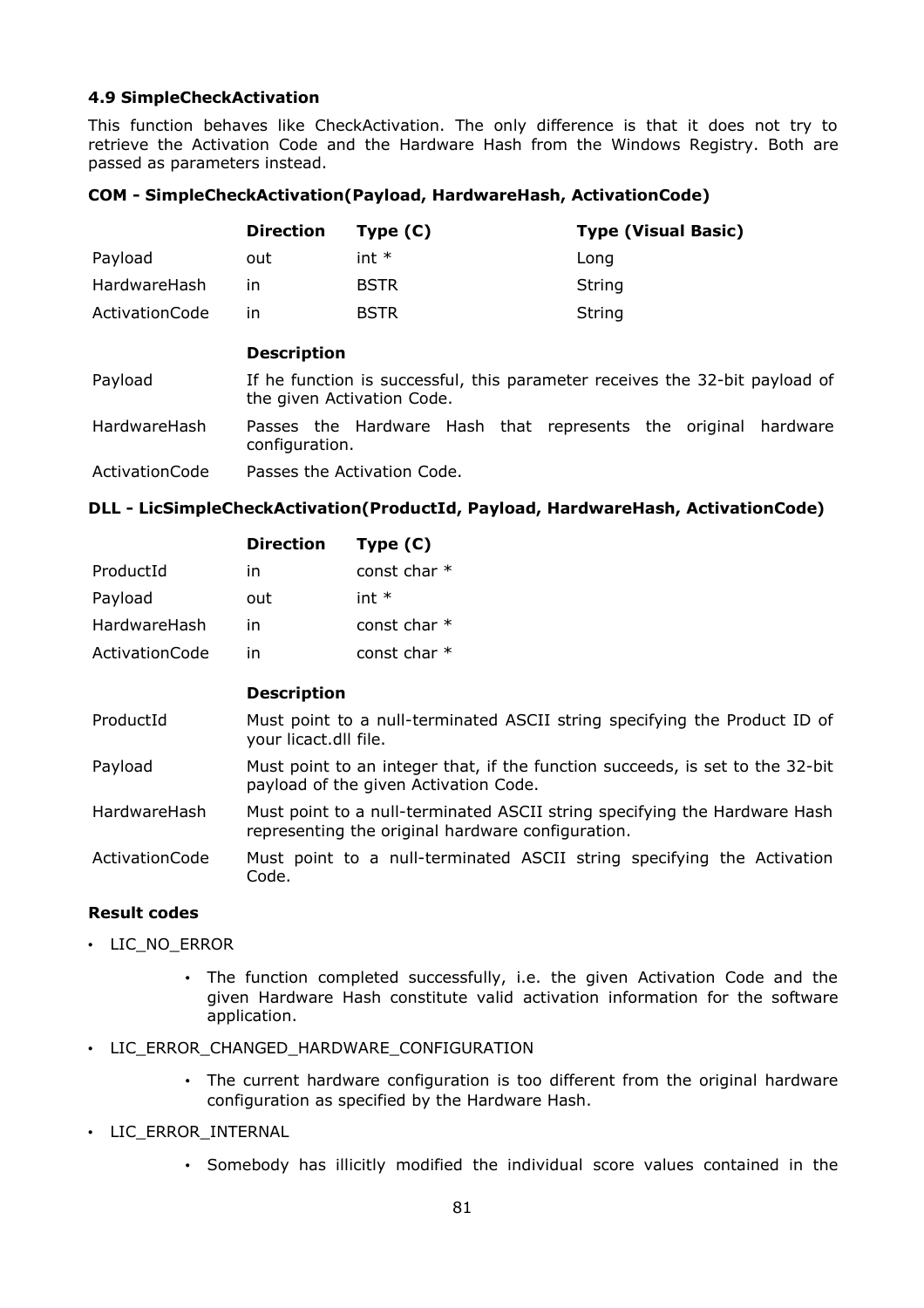licact.dll file.

- The function could not free memory on the process heap.
- LIC ERROR INVALID ACTIVATION CODE
	- The given Activation Code retrieved from the registry is invalid or does not match the given Hardware Hash.
- LIC ERROR INVALID HARDWARE HASH
	- The given Hardware Hash is invalid.
- LIC\_ERROR\_INVALID\_PRODUCT\_ID (DLL only)
	- An invalid Product ID was specified.
- LIC\_ERROR\_NOT\_ENOUGH\_MEMORY
	- The function could not allocate memory on the process heap.

#### **Remarks**

If the Activation Code matches the original hardware configuration as given by the passed Hardware Hash, and if the original hardware configuration is sufficiently similar to the current hardware configuration, your software product is considered activated, the Payload parameter is set to the payload of the passed Activation Code and LIC\_NO\_ERROR is returned.

Assume that we would like to implement a variant of Product Activation where the Hardware Hash representing the original hardware configuration and the Activation Code are stored in a file during the activation process. To perform conventional or customized Product Activation in this scenario, we would proceed as follows.

- Create a Hardware Hash based on the current hardware configuration. (CollectCandidates, GetCandidate, SelectCandidate, CreateHardwareHash, FreeCandidates)
- Display the Hardware Hash to the end-user and ask him or her for the matching Activation Code.
- Invoke this function with the created Hardware Hash and the entered Activation Code.
- If the result is not LIC\_NO\_ERROR, tell the end-user that the activation did not work out.
- Otherwise store the entered Activation Code along with the generated Hardware Hash in the file.

To check whether our software application has already been activated, we would go through the following steps.

- Retrieve the Activation Code and the Hardware Hash from the file.
- Pass both to this function.
- If the result is LIC NO ERROR, the software application is already activated.
- Otherwise it is not activated, yet.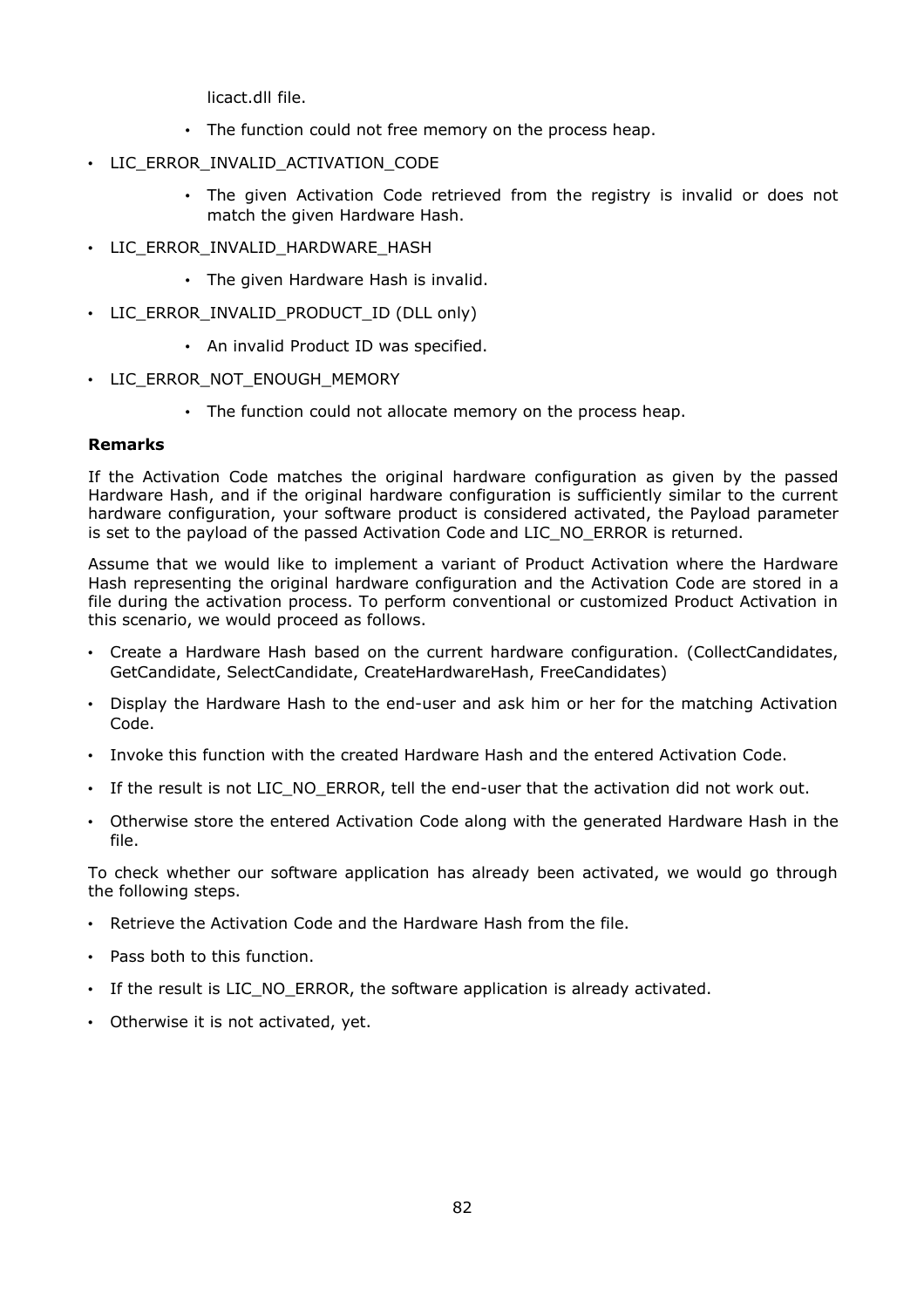## **4.10 SimpleAutoActivate**

This function behaves like AutoActivate. The only difference is that it does not store the given Hardware Hash and the Activation Code obtained from the Licenturion server in the Windows registry. Instead, the Activation Code is returned to the caller.

#### **COM - SimpleAutoActivate(ActivationCode, Payload, SerialNumber, HardwareHash)**

|                | <b>Direction</b> | Type $(C)$        | <b>Type (Visual Basic)</b> |
|----------------|------------------|-------------------|----------------------------|
| ActivationCode | out              | BSTR <sup>*</sup> | String                     |
| Payload        | out              | int $*$           | Long                       |
| SerialNumber   | ın               | <b>BSTR</b>       | String                     |
| HardwareHash   | ın               | <b>BSTR</b>       | <b>String</b>              |

#### **Description**

- ActivationCode If the function succeeds, this strings receives the Activation Code returned by the Licenturion server.
- Payload If the function succeeds, this parameter receives the payload carried by the Activation Code returned by the Licenturion server.
- SerialNumber Passes the Serial Number.
- HardwareHash Passes the Hardware Hash representing the original hardware configuration to be used.

### **DLL - LicSimpleAutoActivate(ProductId, ActivationCode, Payload, SerialNumber, HardwareHash)**

|                | <b>Direction</b> | Type (C)       |
|----------------|------------------|----------------|
| ProductId      | in               | const char $*$ |
| ActivationCode | out              | char $*$       |
| Payload        | out              | int $*$        |
| SerialNumber   | in               | const char $*$ |
| HardwareHash   | ın               | const char $*$ |

#### **Description**

| ProductId      | Must point to a null-terminated ASCII string specifying the Product ID of<br>your licact.dll file.                                      |
|----------------|-----------------------------------------------------------------------------------------------------------------------------------------|
| ActivationCode | Must point to a 40-byte buffer that, if the function is successful, receives<br>the Activation Code returned by the Licenturion server. |

- Payload Must point to an integer that, if the the function is successful, receives the payload carried by the Activation Code returned by the Licenturion server.
- SerialNumber Must point to a null-terminated ASCII string specifying the Serial Number.

HardwareHash Must point to a null-terminated ASCII string specifying the Hardware Hash representing the original hardware configuration to be used.

## **Result codes**

- LIC\_NO\_ERROR
	- The function completed successfully, i.e. the ActivationCode parameter contains a valid Activation Code for the software application and the Payload parameter has been set to the corresponding payload.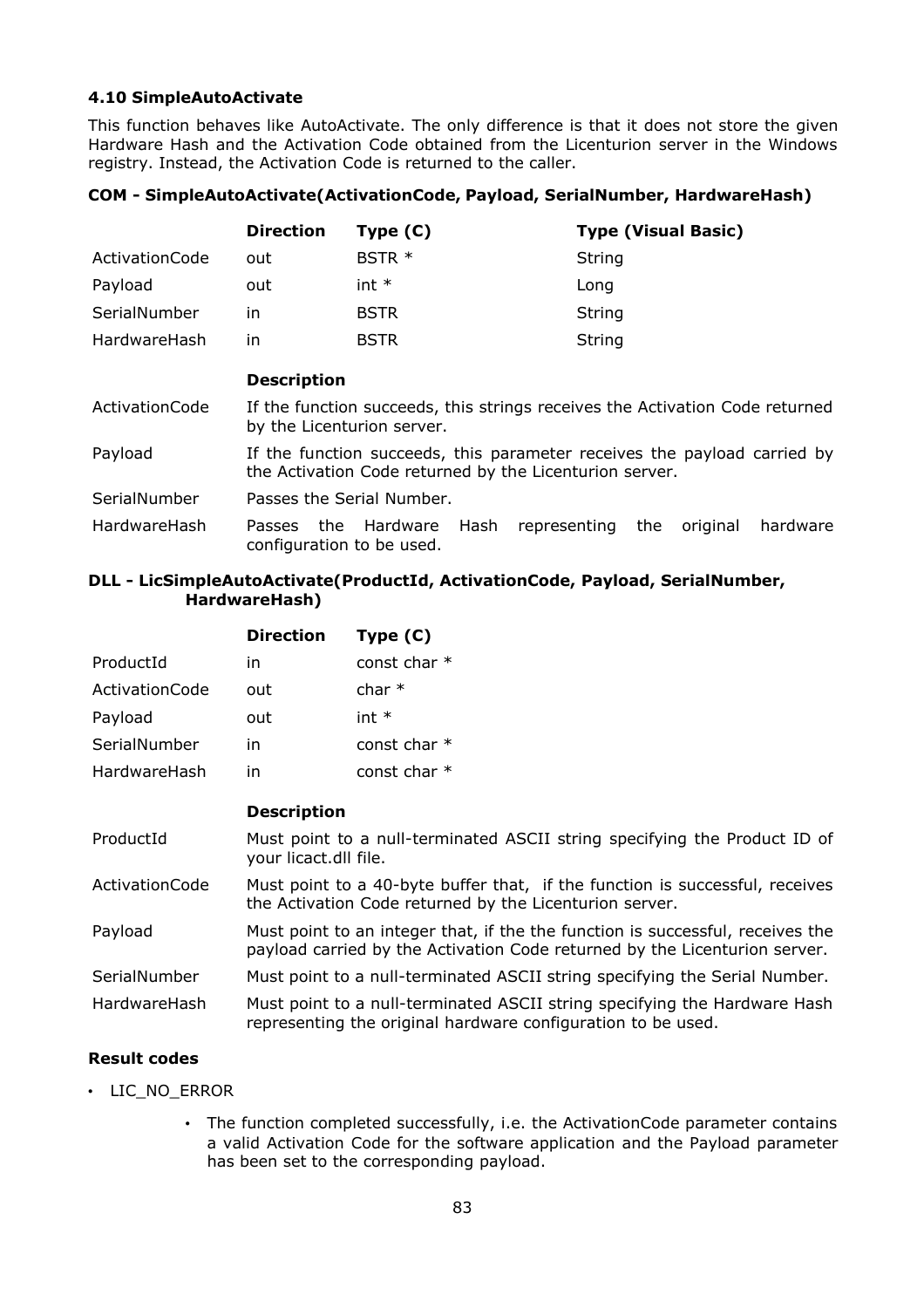## • LIC ERROR ACTIVATION DENIED

- The Licenturion server denied activation. The passed Serial Number has probably reached its maximal number of first-time activations.
- LIC ERROR CHANGED HARDWARE CONFIGURATION
	- The current hardware configuration is too different from the hardware configuration given by the specified Hardware Hash.
- LIC\_ERROR\_COMMUNICATION
	- The Licenturion server could not be contacted.
- LIC\_ERROR\_INTERNAL
	- Somebody has illicitly modified the individual score values contained in the licact.dll file.
	- The function could not free memory on the process heap.
	- The Licenturion server could not decrypt our request.
	- The Licenturion server sent an unexpected response to our request.
- LIC\_ERROR\_INVALID\_ACTIVATION\_CODE
	- The Activation Code obtained from the Licenturion server is invalid or does not match the specified Hardware Hash.
- LIC\_ERROR\_INVALID\_HARDWARE\_HASH
	- An invalid Hardware Hash was specified.
- LIC\_ERROR\_INVALID\_PRODUCT\_ID (DLL only)
	- An invalid Product ID was specified.
- LIC\_ERROR\_INVALID\_SERIAL\_NUMBER
	- An invalid Serial Number was specified.
- LIC\_ERROR\_NOT\_ENOUGH\_MEMORY
	- The function could not allocate memory on the process heap.

#### **Remarks**

Assume that we would like to implement a variant of Product Activation where the Hardware Hash representing the original hardware configuration and the Activation Code are stored in a file during the activation process. To perform automatic Product Activation in this scenario, we would proceed as follows.

- Create a Hardware Hash based on the current hardware configuration. (CollectCandidates, GetCandidate, SelectCandidate, CreateHardwareHash, FreeCandidates)
- Ask the end-user for his or her Serial Number.
- Invoke this function with the created Hardware Hash and the entered Serial Number.
- If the result is not LIC NO ERROR, tell the end-user that the activation did not work out.
- Otherwise store the obtained Activation Code along with the generated Hardware Hash in the file.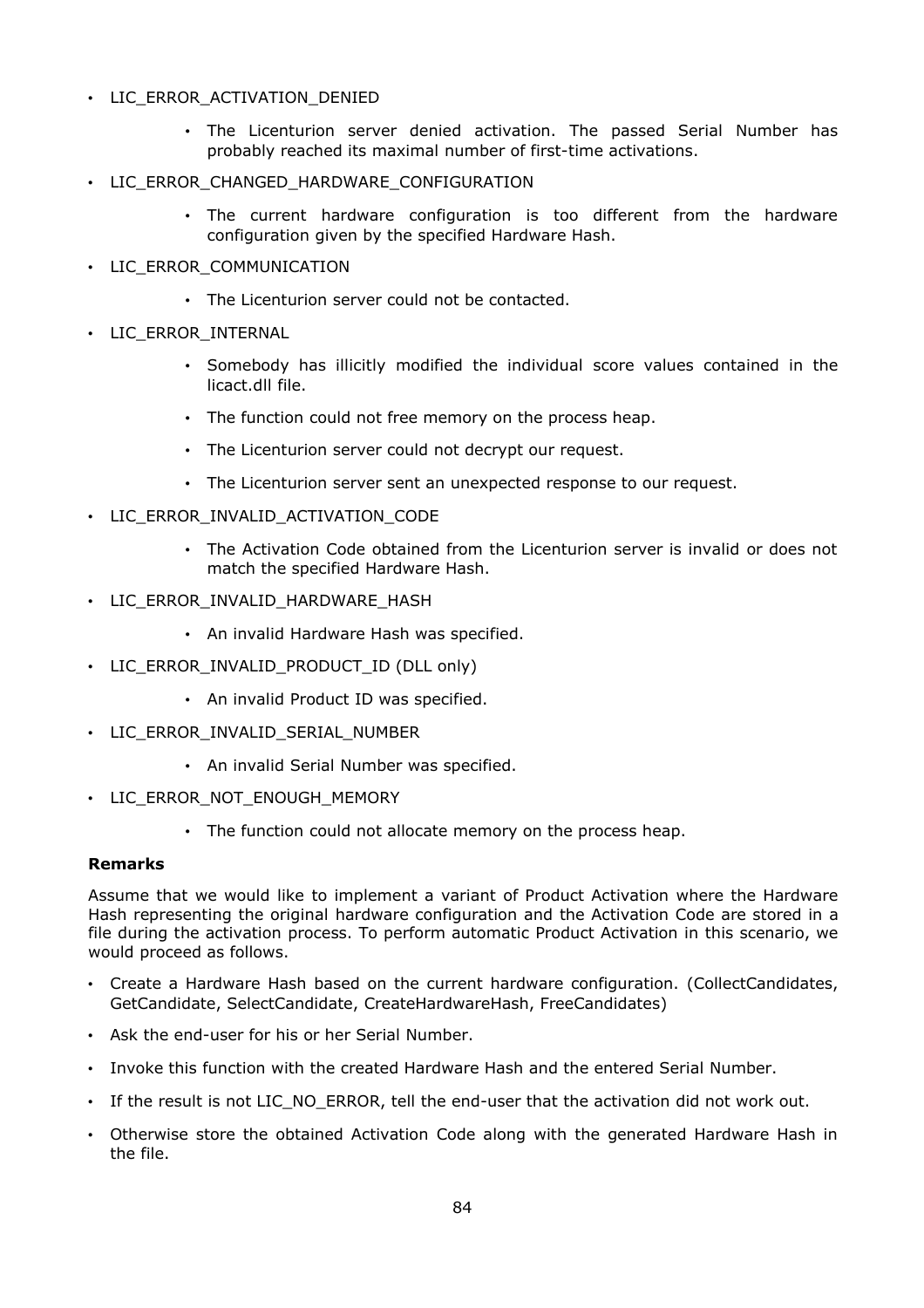#### **4.11 SimpleGetActivationStatus**

This function behaves like GetActivationStatus. The only difference is that it does not try to retrieve the Activation Code and the Hardware Hash from the Windows registry. Both are passed as parameters instead.

#### **COM - SimpleGetActivationStatus(Stat, Scores, Total, Threshold, Notebook, HardwareHash, ActivationCode)**

|                | <b>Direction</b> | Type $(C)$                              | <b>Type (Visual Basic)</b> |
|----------------|------------------|-----------------------------------------|----------------------------|
| <b>Stat</b>    | out              | <b>SAFEARRAY</b><br>(unsigned char) $*$ | Array of Byte              |
| <b>Scores</b>  | out              | SAFEARRAY(int) *                        | Array of Long              |
| Total          | out              | $int *$                                 | Long                       |
| Threshold      | out              | $int *$                                 | Long                       |
| Notebook       | out              | $int *$                                 | Long                       |
| HardwareHash   | in               | <b>BSTR</b>                             | <b>String</b>              |
| ActivationCode | in               | <b>BSTR</b>                             | String                     |

#### **Description**

Stat If the function succeeds, this array receives the states of the nine characteristics. Each array element is set to one of the following five values to indicate one of the five possible states.

- LIC\_STATUS\_ADDED
- LIC\_STATUS\_REMOVED
- LIC STATUS CHANGED
- LIC\_STATUS\_MISSING\_AND\_MATCHING
- LIC STATUS PRESENT AND MATCHING

The nine elements of this array map to the characteristics as follows.

- index 0: make and model of one of the installed harddrives
- index 1: make and model of one of the installed CD-ROM drives
- index 2: make and model of one of the installed SCSI host adapters or IDE controllers
- index 3: make and model of one of the installed graphics boards
- index 4: make and model of the first CPU in the computer
- index 5: size of the installed RAM
- index 6: volume serial number of one of the available disk volumes
- index 7: CPU serial number of the first CPU in the computer
- index 8: Ethernet address of one of the installed Ethernet adapters
- Scores **If the function succeeds, this array receives the individual score values** assigned to the nine characteristics. The nine elements have the index values 0 to 8 and map to the characteristics in the same way as specified for the elements of the above Stat array.
- Total If the function succeeds, this parameter receives the total score value calculated by the scoring mechanism by adding all individual score values.
- Threshold If the function succeeds, this parameter receives the total score value required to consider this software product activated.

Notebook  $\blacksquare$  If the function succeeds, the parameter is set to 1 if the computer is considered to be a notebook computer and otherwise set to 0.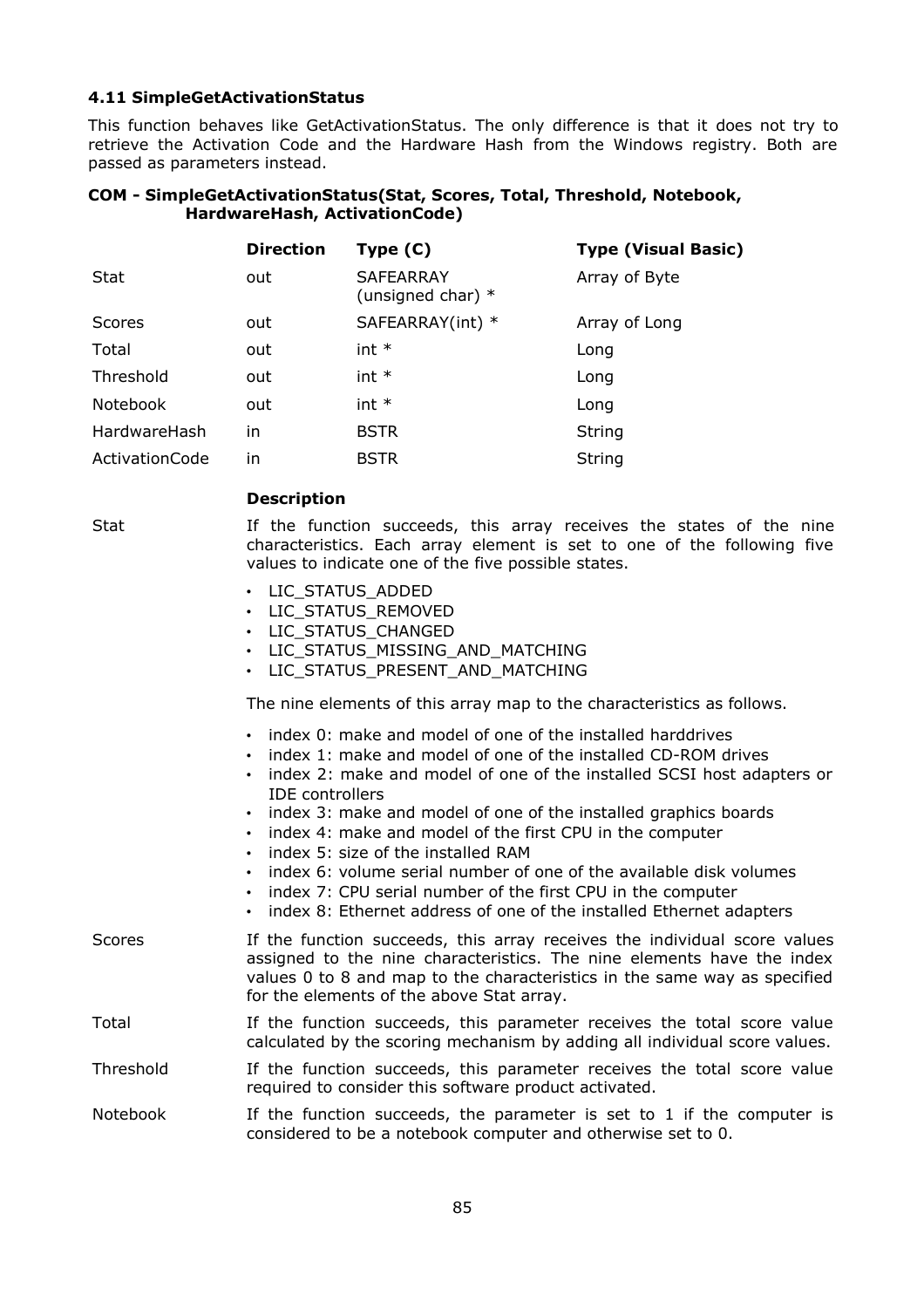## **Description**

HardwareHash Passes the Hardware Hash that represents the original hardware configuration.

ActivationCode Passes the Activation Code matching the given Hardware Hash.

#### **DLL - LicGetActivationStatus(ProductId, Stat, Scores, Total, Threshold, Notebook, HardwareHash, ActivationCode)**

|                       | <b>Direction</b>                                                   | Type $(C)$                                                                                                                                                                                                                                                                                                                                                                                                                                                                                                                                                                                |
|-----------------------|--------------------------------------------------------------------|-------------------------------------------------------------------------------------------------------------------------------------------------------------------------------------------------------------------------------------------------------------------------------------------------------------------------------------------------------------------------------------------------------------------------------------------------------------------------------------------------------------------------------------------------------------------------------------------|
| ProductId             | in                                                                 | const char *                                                                                                                                                                                                                                                                                                                                                                                                                                                                                                                                                                              |
| Stat                  | out                                                                | unsigned char *                                                                                                                                                                                                                                                                                                                                                                                                                                                                                                                                                                           |
| <b>Scores</b>         | out                                                                | $int *$                                                                                                                                                                                                                                                                                                                                                                                                                                                                                                                                                                                   |
| Total                 | out                                                                | $int *$                                                                                                                                                                                                                                                                                                                                                                                                                                                                                                                                                                                   |
| Threshold             | out                                                                | $int *$                                                                                                                                                                                                                                                                                                                                                                                                                                                                                                                                                                                   |
| Notebook              | out                                                                | $int *$                                                                                                                                                                                                                                                                                                                                                                                                                                                                                                                                                                                   |
| HardwareHash          | in                                                                 | const char *                                                                                                                                                                                                                                                                                                                                                                                                                                                                                                                                                                              |
| <b>ActivationCode</b> | in.                                                                | const char *                                                                                                                                                                                                                                                                                                                                                                                                                                                                                                                                                                              |
|                       | <b>Description</b>                                                 |                                                                                                                                                                                                                                                                                                                                                                                                                                                                                                                                                                                           |
| ProductId             | your licact.dll file.                                              | Must point to a null-terminated ASCII string specifying the Product ID of                                                                                                                                                                                                                                                                                                                                                                                                                                                                                                                 |
| <b>Stat</b>           |                                                                    | Must point to a buffer of nine bytes that, if the function succeeds, receives<br>the states of the nine characteristics. Each byte in the buffer is set to one<br>of the following five values to indicate one of the five possible states.                                                                                                                                                                                                                                                                                                                                               |
|                       | • LIC_STATUS_ADDED<br>• LIC STATUS REMOVED<br>• LIC STATUS CHANGED | • LIC_STATUS_MISSING_AND_MATCHING<br>· LIC_STATUS_PRESENT_AND_MATCHING                                                                                                                                                                                                                                                                                                                                                                                                                                                                                                                    |
|                       |                                                                    | The nine bytes in this buffer map to the characteristics as follows.                                                                                                                                                                                                                                                                                                                                                                                                                                                                                                                      |
|                       | <b>IDE</b> controllers<br>$\bullet$<br>$\bullet$                   | . index 0: make and model of one of the installed harddrives<br>. index 1: make and model of one of the installed CD-ROM drives<br>index 2: make and model of one of the installed SCSI host adapters or<br>index 3: make and model of one of the installed graphics boards<br>index 4: make and model of the first CPU in the computer<br>index 5: size of the installed RAM<br>index 6: volume serial number of one of the available disk volumes<br>index 7: CPU serial number of the first CPU in the computer<br>index 8: Ethernet address of one of the installed Ethernet adapters |
| <b>Scores</b>         |                                                                    | Must point to a buffer with space for nine integers that, if the function<br>succeeds, receives the individual score values assigned to the nine<br>characteristics. The nine integers map to the characteristics in the same<br>order as specified for the elements of the above Stat buffer.                                                                                                                                                                                                                                                                                            |
| Total                 | score values.                                                      | Must point to an integer that, if the function succeeds, is set to the total<br>score value calculated by the scoring mechanism by adding all individual                                                                                                                                                                                                                                                                                                                                                                                                                                  |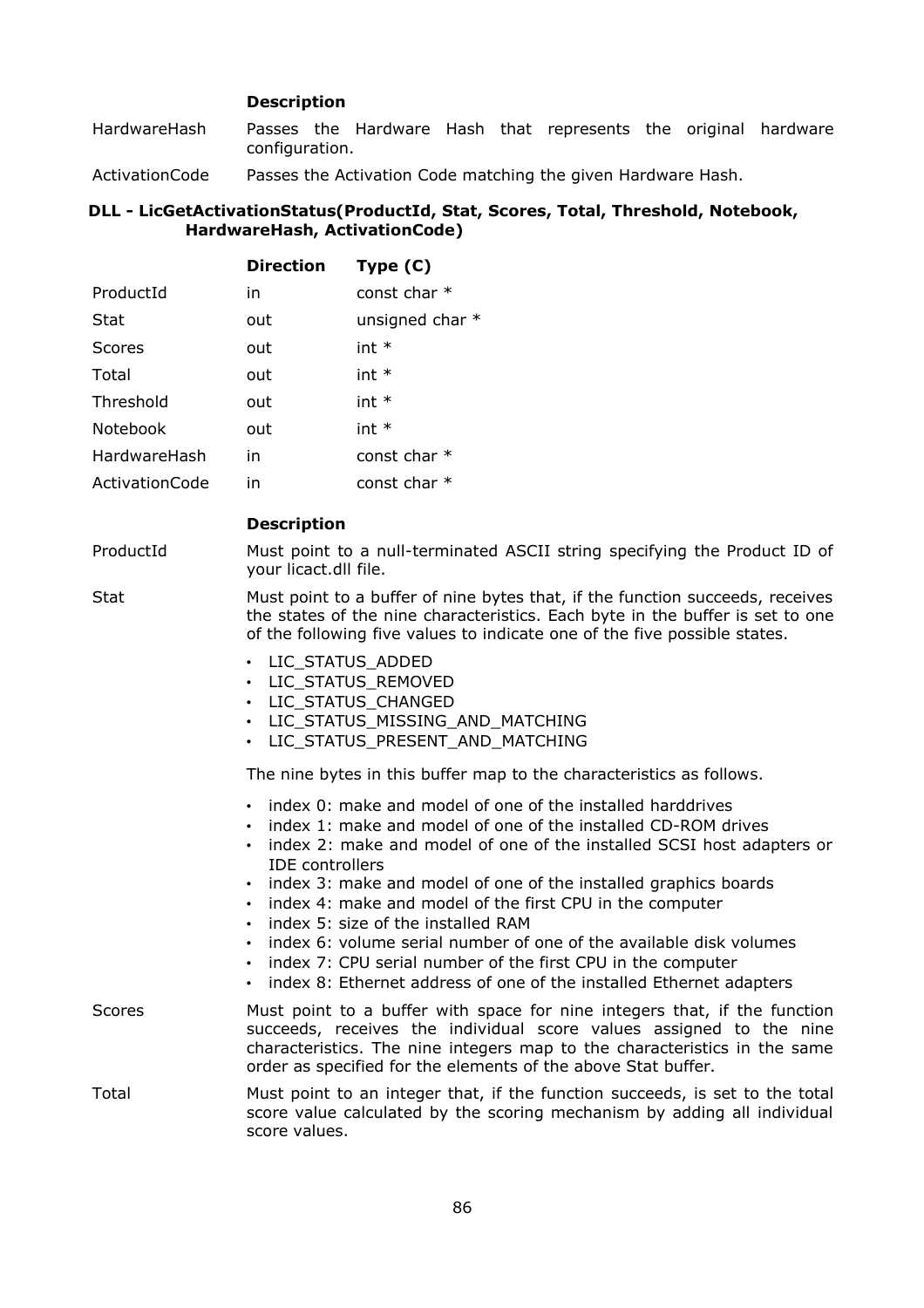#### **Description**

- Threshold Must point to an integer that, if the function succeeds, is set to the total score value required to consider this software product activated.
- Notebook Must point to an integer that, if the function succeeds, is set to 1 if the computer is considered to be a notebook computer and otherwise set to 0.
- HardwareHash Must point to a null-terminated ASCII string specifying the Hardware Hash that represents the original hardware configuration.
- ActivationCode Must point to a null-terminated ASCII string specifying the Activation Code matching the given Hardware Hash.

#### **Result codes**

- LIC NO ERROR
	- The function completed successfully.
- LIC ERROR CHANGED HARDWARE CONFIGURATION
	- The current hardware configuration is too different from the original hardware configuration given by the Hardware Hash.
- LIC\_ERROR\_INTERNAL
	- Somebody has illicitly modified the individual score values contained in the licact.dll file.
	- The function could not free memory on the process heap.
	- One of the SAFEARRAYs could not be accessed (COM only).
- LIC\_ERROR\_INVALID\_ACTIVATION\_CODE
	- The given Activation Code is invalid or does not match the given Hardware Hash.
- LIC\_ERROR\_INVALID\_HARDWARE\_HASH
	- An invalid Hardware Hash was specified.
- LIC\_ERROR\_INVALID\_PRODUCT\_ID (DLL only)
	- An invalid Product ID was specified.
- LIC\_ERROR\_NOT\_ENOUGH\_MEMORY
	- The function could not allocate memory on the process heap.

#### **Remarks**

The function is successful if it either returns either LIC\_NO\_ERROR or LIC\_ERROR\_CHANGED\_HARDWARE\_CONFIGURATION. In the former case, your software application is considered activated. In the latter case substantial hardware changes have been applied to the computer since activation that invalidate the activation. Your software application is not activated but the Stat, Scores, Total, Threshold, and Notebook parameters have still been set to the correct values.

Assume that we would like to implement a variant of Product Activation where the Hardware Hash representing the original hardware configuration and the Activation Code have been stored in a file during the activation process. To display the activation details of our software application, we would proceed as follows.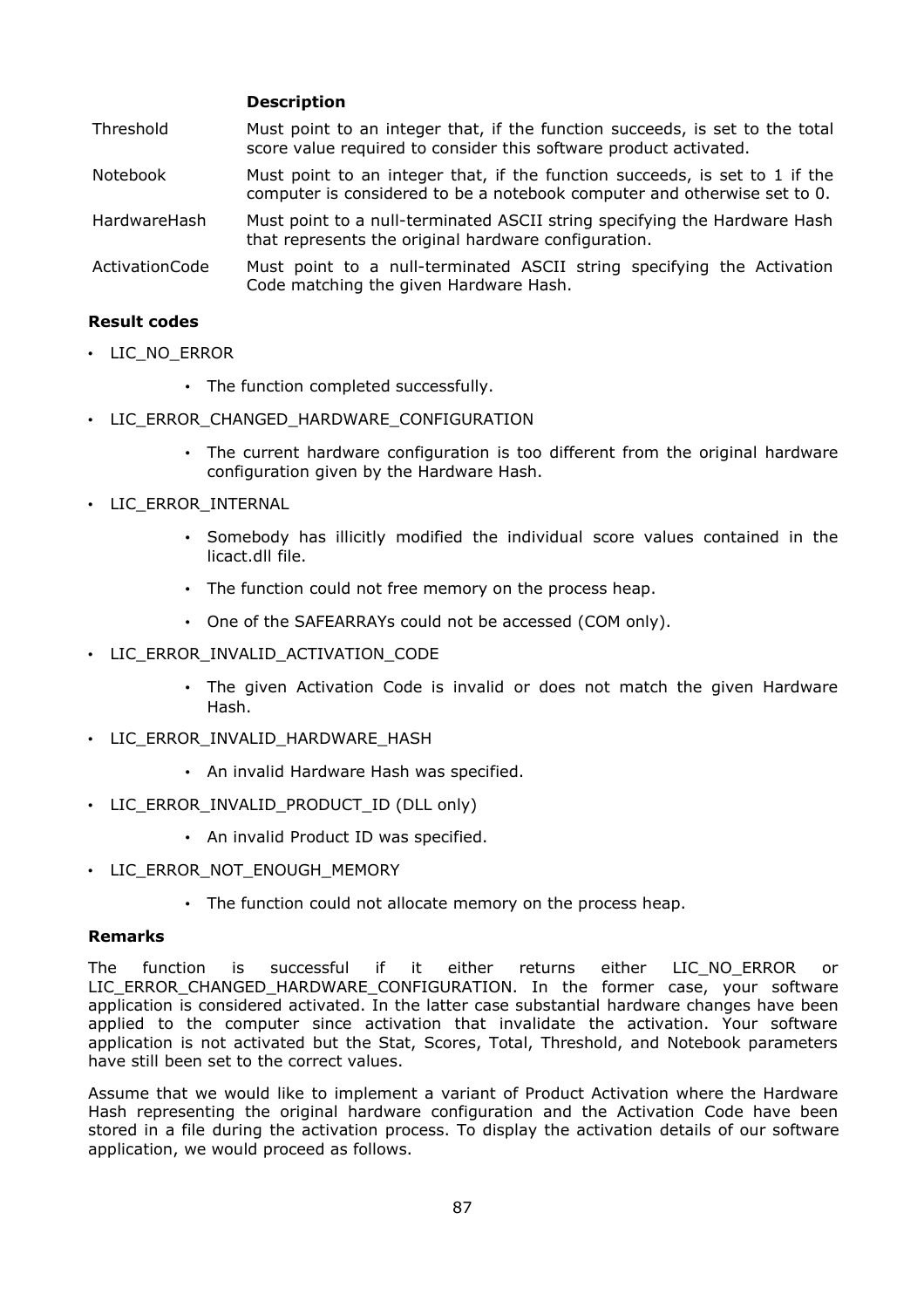- Retrieve the Activation Code and the Hardware Hash from the file.
- Pass both to this function.
- If the result is LIC\_NO\_ERROR, the software application is activated. Display the returned status information. The returned total score will be greater than or equal to the returned threshold.
- If the result is LIC\_ERROR\_CHANGED\_HARDWARE\_CONFIGURATION, the software is not activated anymore, because the hardware configuration has been substantially changed. Still, display the returned status information. The returned total score will be lower than the returned threshold.
- For all other result codes, display an error message.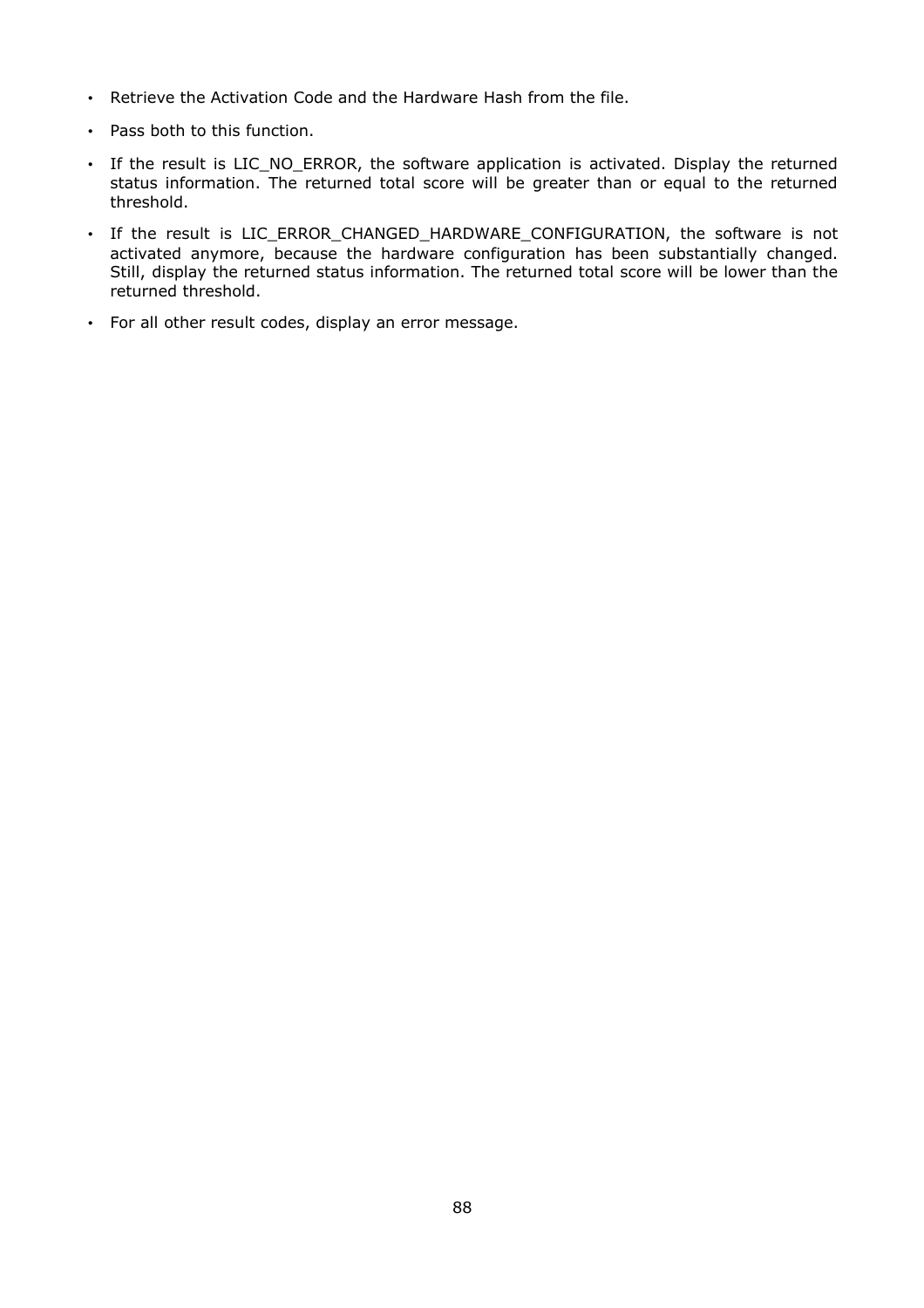## **5 Wrapping executables**

The wrap.exe command line tool contained in the top-level directory of this ZIP archive puts a *wrapper* around a given executable to obtain a *wrapped executable*. The wrapper consist of new program code that is injected into a given executable by wrap.exe. When the wrapped executable is run this new program code is executed before the original code of the executable and has two effects: It improves the robustness of the executable against attacks by software pirates and it enables us to add Product Activation to software for which we do not have the source code.

## **5.1 Improved robustness**

The wrapper improves the robustness of an executable against illicit modification by a software pirate. While the cryptographic wizardry underlying Product Activation reliably protects us from key generators, an attacker is still able to modify the executable that uses Product Activation. Suppose that we have written a simple function that implements Product Activation by means of the standard API and that looks as follows.

```
void HandleProductActivation(void)
{
   int Res;
   int Payload;
  int Mode;
 char HardwareHash[15];
 Res = LicCheckActivation(PRODUCT ID, &Payload);
/ *
     no Activation Code in the registry
 */
   if (Res != LIC_NO_ERROR)
\{\}Res = LicWinStep1(PRODUCT ID, &Mode);
     if (Res != LIC_NO_ERROR)
      ExitProcess(0);
    Res = LicWinStep2(PRODUCT ID, HardwareHash, Mode);
     if (Res != LIC_NO_ERROR)
      ExitProcess(0);
    Res = LicWinStep3(PRODUCT ID, &Payload, HardwareHash, Mode);
     if (Res != LIC_NO_ERROR)
      ExitProcess(0);
   }
}
```
The function first checks whether the end-user has activated before by searching the registry for valid activation data with LicCheckActivation(). If the registry does not contain valid activation data, the end-user is guided through the activation process by LicWinStep1(), LicWinStep2() and LicWinStep3(). If the end-user fails to successfully complete the activation, i.e. if any of the three functions returns a value different from LIC\_NO\_ERROR, the program exits by calling ExitProcess(). With a little knowledge of assembly language it is not very hard for a skilled attacker to modify this function in our executable. He or she could, for example, change the following line of our function

```
Res = LicCheckActivation(PRODUCT ID, &Payload);
```
into something like the following line.

```
Res = LIC NO ERROR;
```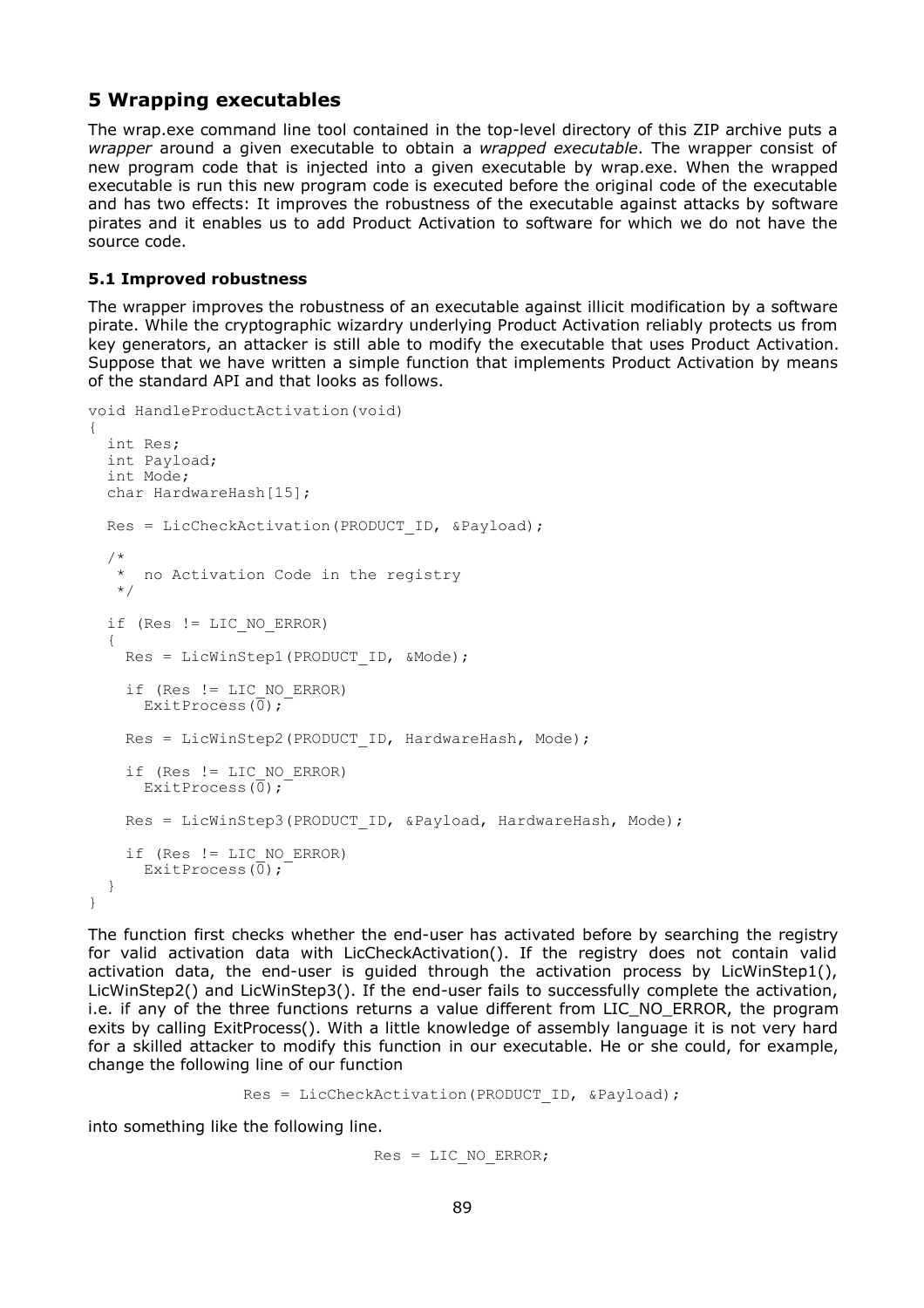So, instead of actually searching the registry for valid activation data the function would unconditionally assume that the registry already contains valid activation data. Our piece of software would thus never ask the end-user to activate but nevertheless work as if he or she had already activated it.

Illicitly modifying our executable like this is called *cracking* the executable. A wrapper makes cracking our executable much harder. This is typically achieved by a combination of encryption and anti-debugger devices, which try to foil reverse engineering of our program by tracing its execution with a debugger. The wrapper supports two forms of protection: static and dynamic protection.

## **5.1.1 Static protection**

Static protection means that wrap.exe encrypts the original program code carried inside an executable and then injects new program code into the executable that decrypts the encrypted original program code at runtime. When the wrapped executable is run, the injected code is executed first, which then decrypts the encrypted original program code and, after decryption, initiates execution of the decrypted original program code. As the injected code contains antidebugger devices, it is hard to execute it in presence of a debugger. However, without executing the injected code the original program code will remain encrypted and thus safe from reverse engineering and modification.

Static protection is enabled by default and cannot be disabled. When injecting the wrapper into the executable to be protected, a password has to be specified that is used by wrap.exe to encrypt the original program code.

## **5.1.2 Dynamic protection**

With static protection the injected code decrypts the complete original program code when the executable is run. Although it is hard to execute the injected code in presence of a debugger, an attacker is able to attach a debugger to our running program *after* the injected code has been executed. At this point the original program code has been completely decrypted and the attacker is thus able to gain access to a decrypted version of the complete original program code. In contrast, dynamic protection divides the original program code into chunks of 4096 bytes named *pages* and only decrypts those pages that are needed at a certain point in time. If pages are not needed anymore, the wrapper re-encrypts them. Thus, at any point in time, only the needed pages are in the decrypted state. All other pages are in the encrypted state. To illustrate this idea suppose that we have a program that contains two functions and which has the following structure.

```
void Sub(void)
{
/ *
    * program code for Sub
 */
}
void Func(void)
{
  Sub();
}
```
The function Func() simply invokes a second function named Sub(). Now let us have a look at what dynamic protection does in principle. Suppose that the program code for Func() is located in page #1 and the program code for Sub() in page #2. Initially both pages are still encrypted. When Func() is called, page #1 is decrypted to unveil the program code for Func(), which can then be executed. Page #2 remains encrypted. Once Func() calls Sub(), page #1 is reencrypted to hide the program code for Func() and page #2 is decrypted to unveil the program code for Sub() instead, enabling execution of Sub(). When Sub() returns, page #2 is reencrypted to hide the program code for Sub() and page #1 is decrypted to unveil the program code for Func() instead and thus enable further execution of Func(). Finally, when Func() returns, page #1 is re-encrypted to hide the program code for Func(). So, only the single page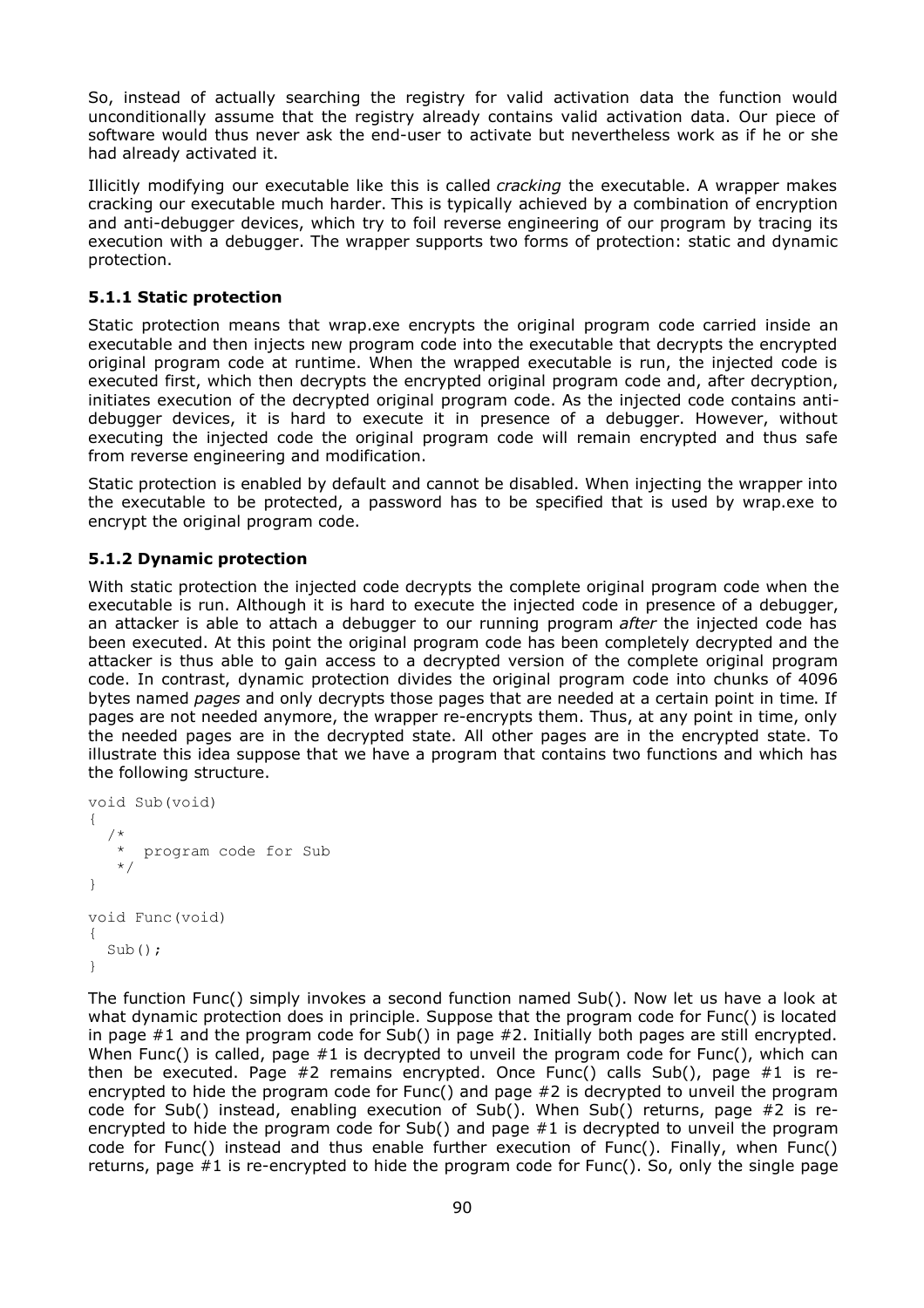that contains the currently executed program code is in the decrypted state at any point in time.

As can easily be seen, switching execution from one function to another function requires the decryption of the page that contains the code of the function to be entered and the reencryption of the page that contains the function to be left. Although encryption and decryption are fast operations, their overhead reduces the performance of the protected executable. To counter this performance penalty the wrapper offers to leave the most recently needed *n* pages in the decrypted state, where *n* is a configurable number. If we chose *n* to be 2 in the above example, the wrapper would first decrypt page  $#1$  to get access to the code for Func(). When Func() calls Sub(), the wrapper would additionally decrypt page  $#2$  without re-encrypting page #1, as it is allowed to keep up to 2 pages in the decrypted state at the same time. This saves on encryptions and decryptions and thus reduces the performance penalty. However, the higher the number of pages that are visible at the same time, the larger the part of your program code that an attacker sees (2 pages =  $2 \times 4096$  bytes = 8192 bytes) when he or she attaches a debugger to your running program. The value chosen for *n* is thus always a tradeoff between performance and security. We would typically start out with a small value, run our program, and, if we are not satisfied with its performance, increase *n*.

Dynamic protection is not enabled by default. When enabling it, the number of pages that may be kept in the decrypted state at the same time by the wrapper must be specified.

## **5.2 Protecting without source code**

Up to now we have assumed that we have access to the source code of the executable to be protected. We would then simply add calls to functions of the standard API or the advanced API to our source code to implement Product Activation. However, if the piece of software that we want to protect were written by somebody else and this somebody did not disclose the corresponding source code to us, we could not add these function calls. Luckily, the wrapper allows us to work our way around this problem.

In addition to decrypting the original program code and to providing anti-debugger devices the wrapper code injected for static protection can be instructed to load a dynamic link library (DLL) and call a function in this library to obtain the password to be used for decryption. If the function returns a password, the wrapper uses it to decrypt the original program code. If the function does not return a password, no decryption takes place as no password is available and the wrapper simply terminates the running executable. This enables us to write our own DLL that implements Product Activation via the standard API or the advanced API and hook this DLL into the wrapper and thus into the executable to be protected - although we do not have the source code of the executable. As a result the wrapped executable will only work if our DLL says "Go!".

So, by means of the described mechanism we can make the wrapper load our self-made DLL and call our function inside. Our function would then, for example, determine whether the registry already contains valid activation data. If it did, the function would indicate to the wrapper - by returning the decryption password - that everything is on track and that it shall proceed with the decryption of the original program code and initiate execution of the original program code. If the registry did not contain valid activation data, the end-user would be guided through the activation process. If the end-user successfully completed the activation procedure, our function would again indicate to the wrapper - by returning the decryption password - that it shall proceed with the decryption of the original program code and initiate execution of the original program code. Otherwise our function would not return a password and thus indicate to the wrapper that program execution is to be aborted.

The wrapper expects our DLL to be named LicWrap.dll. The search rules of LoadLibrary() apply. Placing the LicWrap.dll DLL in the same directory as the wrapped executable is therefore a good choice. The function to be called needs to be named LicWrap(), needs to use the STDCALL calling convention, and is required to have the following prototype.

BOOL \_\_stdcall LicWrap(char \*ModulePath, char \*Password)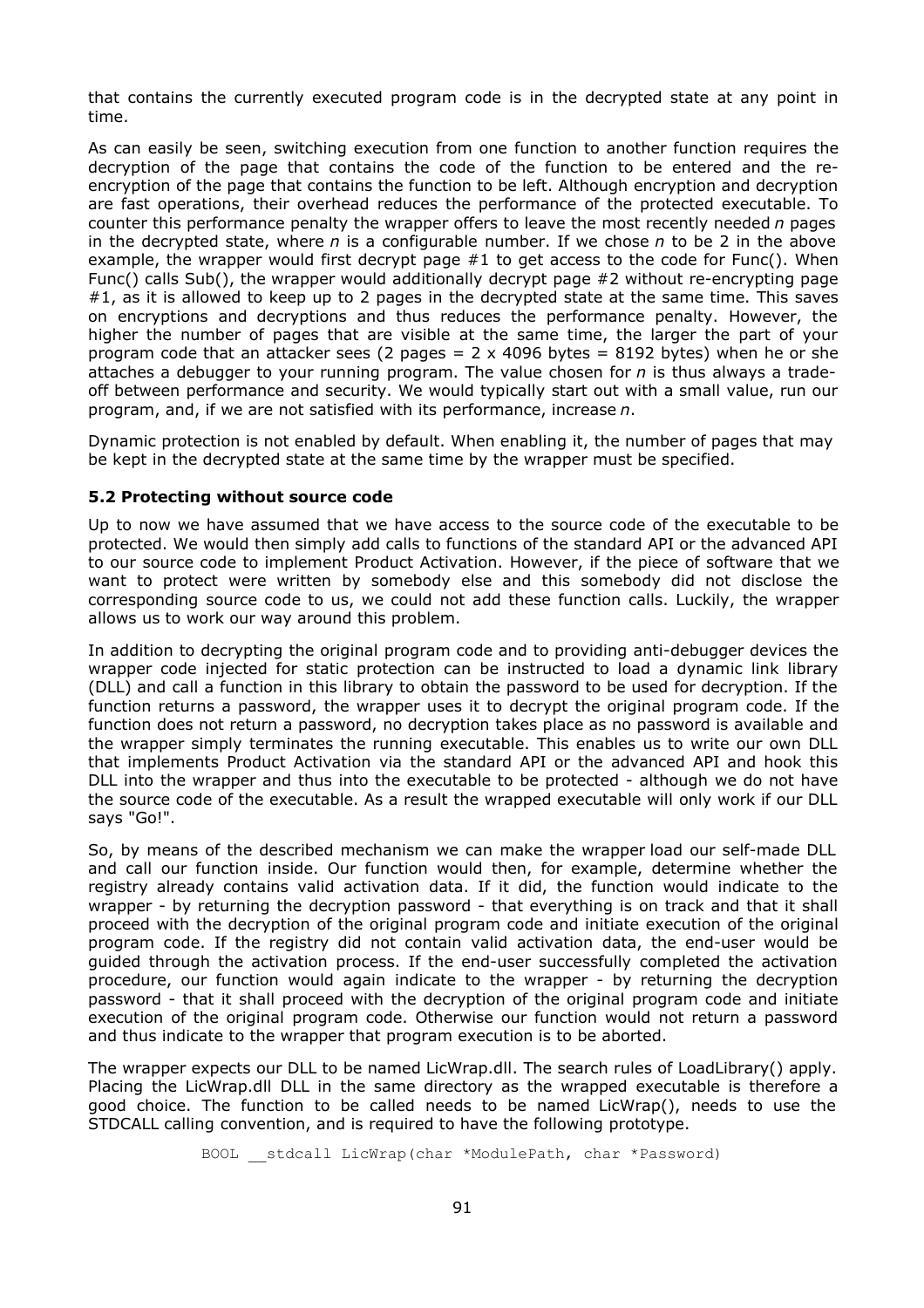The wrapper looks for a function named " LicWrap@8" as well as a function named "LicWrap".

If the function wants to return a decryption password, it must copy it to the buffer pointed to by the "Password" parameter. In this case the return value must be TRUE. The "Password" buffer has a size of 31 bytes. The length of the returned password must thus not exceed 30 characters. If the function does not want to return a decryption password, it must return FALSE.

To enable the function to verify the integrity of the protected executable as an additional layer of security, the "ModulePath" parameter points to the path of the protected executable. The function can then, for example, use the path to open the executable file, calculate a checksum over it, and return FALSE if the checksum indicates that the file has been illicitly modified. However, this additional integrity check is strictly optional.

If we used "secret" as the encryption password, a minimalistic implementation of LicWrap(), which always instructs the wrapper to do the decryption and which does not verify the integrity of the protected executable, would look as follows.

```
BOOL __stdcall LicWrap(char *ModulePath, char *Password)
{
  lstrcpy(Password, "secret");
  return TRUE;
}
```
The LicWrap.dll DLL contained in the top-level directory of this ZIP archive is an implementation of Product Activation to be used with the wrapper. Its C source code is available in the LicWrap subdirectory.

When the wrapper is injected into the executable the DLL to be used has to be specified. Why is this necessary? After all, the wrapper always looks for a DLL named LicWrap.dll. So, why is it necessary to specify the DLL to be used? When the wrapper is injected, a checksum over the specified DLL is calculated and embedded into the wrapper. This enables the wrapper to verify the integrity of the DLL between loading the DLL and calling LicWrap(). Illicit modification of the DLL by a software pirate hence becomes harder. So, the DLL must be specified to allow wrap.exe to calculate the checksum to be embedded into the wrapper. The injected wrapper does not know about the specified DLL and always uses LicWrap.dll as the DLL name. Hence, the wrapper always compares the checksum that wrap.exe calculated over the specified DLL with the checksum of the LicWrap.dll DLL that it has loaded. There's an important lesson to be learned from this.

**IMPORTANT:** When you modify your LicWrap.dll DLL (even if you simply re-compile it), you **must always re-wrap** the executable to generate a new wrapped executable as the new version of the LicWrap.dll DLL will have a checksum that is different from the checksum of the old DLL version! The effect of re-wrapping with the new LicWrap.dll DLL is to create a new wrapped executable that contains the checksum of the new DLL. Running the old protected executable that still contains the old checksum in conjunction with the new LicWrap.dll DLL would cause the wrapper to think that the DLL has been modified and a corresponding error message (error code 05) to be displayed.

#### **5.3 Error messages**

If the wrapper encounters a problem, it displays a message box that contains a two-digit error code describing the problem. The following table lists all possible error codes and their meaning.

| <b>Error code   Meaning</b> |                                                                                                                                                                                                         |
|-----------------------------|---------------------------------------------------------------------------------------------------------------------------------------------------------------------------------------------------------|
| 01                          | The wrapper could not load the LicWrap.dll DLL. Remember that the wrapper<br>uses the same search strategy as LoadLibrary(). Did you place the LicWrap.dll<br>DLL in a directory where it can be found? |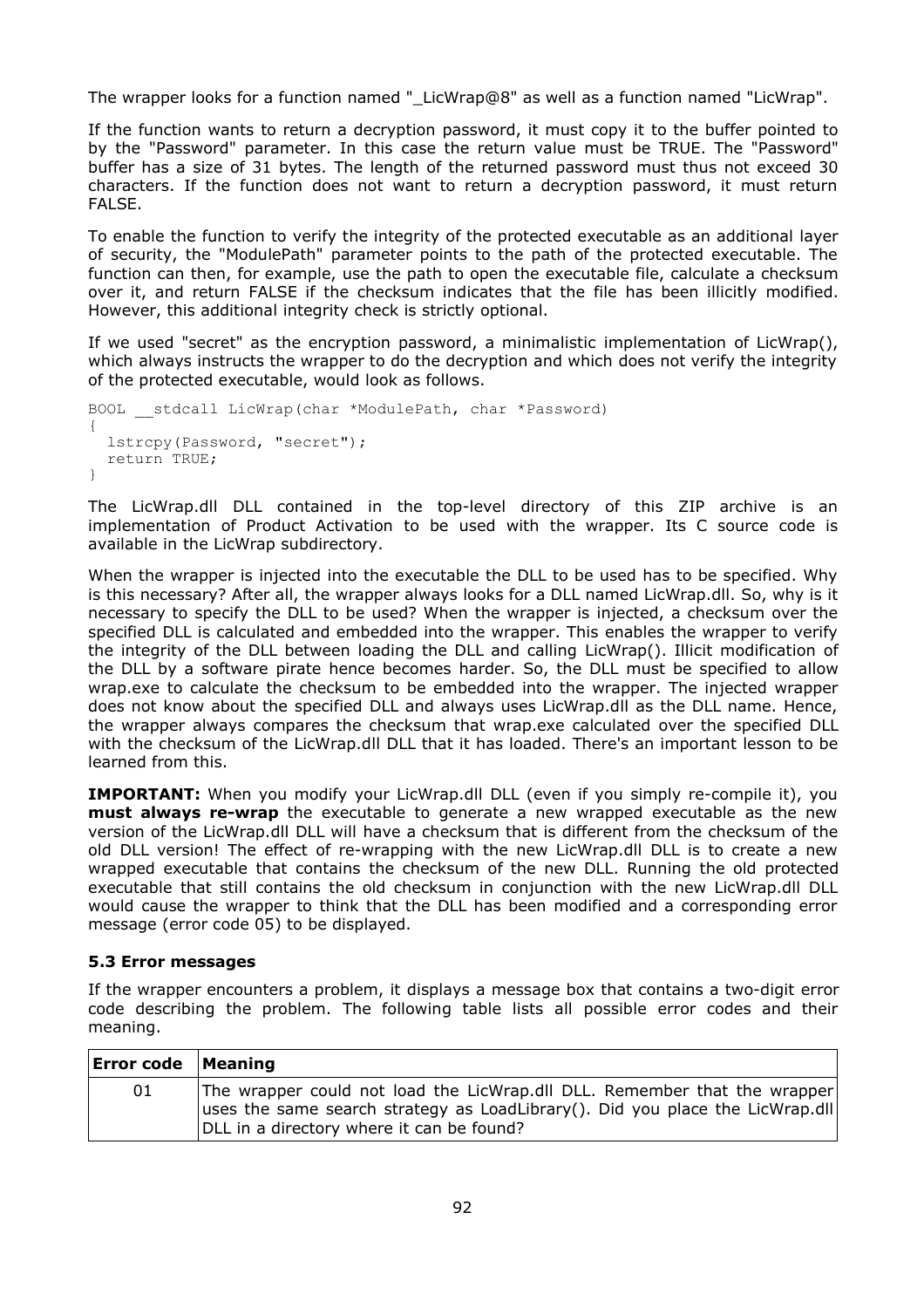| <b>Error code</b> | <b>Meaning</b>                                                                                                                                                                                                                                                                                                                                                                                                                                                                                                             |
|-------------------|----------------------------------------------------------------------------------------------------------------------------------------------------------------------------------------------------------------------------------------------------------------------------------------------------------------------------------------------------------------------------------------------------------------------------------------------------------------------------------------------------------------------------|
| 02                | The path of the loaded LicWrap.dll DLL could not be determined. The wrapper<br>needs the path to open the file for calculating its checksum.                                                                                                                                                                                                                                                                                                                                                                               |
| 03                | The wrapper was unable to allocate 512 kilobytes of temporary buffer space.<br>The buffer space is required for calculating the checksum over the loaded<br>LicWrap.dll DLL.                                                                                                                                                                                                                                                                                                                                               |
| 04                | The wrapper was unable to read data from the LicWrap.dll file for calculating the<br>checksum over it.                                                                                                                                                                                                                                                                                                                                                                                                                     |
| 05                | The checksum calculated over the LicWrap.dll file was different from the<br>checksum embedded into the wrapper by wrap.exe. This indicates that the<br>LicWrap.dll file has been changed since the wrapper was injected into the<br>protected executable.                                                                                                                                                                                                                                                                  |
| 06                | The 512 kilobytes allocated for the temporary buffer could not be freed.                                                                                                                                                                                                                                                                                                                                                                                                                                                   |
| 07                | The wrapper was unable to find the LicWrap() function in the loaded LicWrap.dll<br>DLL. Remember that LicWrap() must adhere to the prototype given above. The<br>wrapper looks for a function exported as "_LicWrap@8" or "LicWrap".                                                                                                                                                                                                                                                                                       |
| 08                | The path of the running wrapped executable could not be determined. The<br>wrapper needs the path to pass it to LicWrap().                                                                                                                                                                                                                                                                                                                                                                                                 |
| 09                | The wrapper could not change the memory protection mode of the original<br>program code in the running wrapped executable from read-only to read-write.<br>For decryption the wrapper needs read-write access to this part of the loaded<br>in-memory executable.                                                                                                                                                                                                                                                          |
| 10                | The original program code yielded an invalid checksum. After decrypting the<br>original program code, the wrapper tests its integrity by calculating a checksum.<br>If the original program code was not illicitly modified by an attacker, the most<br>likely cause is that the decryption failed because LicWrap() returned a password<br>that did not match the password that was specified when injecting the wrapper<br>into the executable. In this case make sure that the same password is used in<br>both places. |
| 11                | The wrapper could not reset the memory protection mode of the original<br>program code in the loaded in-memory executable.                                                                                                                                                                                                                                                                                                                                                                                                 |
| 12                | The process ID of the running wrapped executable could not be determined.                                                                                                                                                                                                                                                                                                                                                                                                                                                  |
| 13                | A temporary file required for dynamic protection could not be created.                                                                                                                                                                                                                                                                                                                                                                                                                                                     |
| 14                | A temporary file required for dynamic protection could not be written.                                                                                                                                                                                                                                                                                                                                                                                                                                                     |
| 15                | The auxiliary process required for dynamic protection could not be created.                                                                                                                                                                                                                                                                                                                                                                                                                                                |

## **5.4 Putting everything to work**

#### **5.4.1 Static protection**

Suppose we simply want to apply static protection to the Notepad executable that comes with Windows and that the notepad.exe executable is located in C:\WINDOWS\system32. This is the most basic form of using wrap.exe. It just requires the input file (in our case this would be "C:\WINDOWS\system32\notepad.exe"), the output file (let's use "out.exe"), and a password (let's use "blah") for the encryption of the original program code of notepad.exe. If we open a command prompt and change the current directory to the top-level directory of this ZIP archive, the following command will accomplish the task.

D:\LicActSDK>wrap C:\WINDOWS\system32\notepad.exe out.exe blah

The resulting out.exe executable now contains the original program code taken from the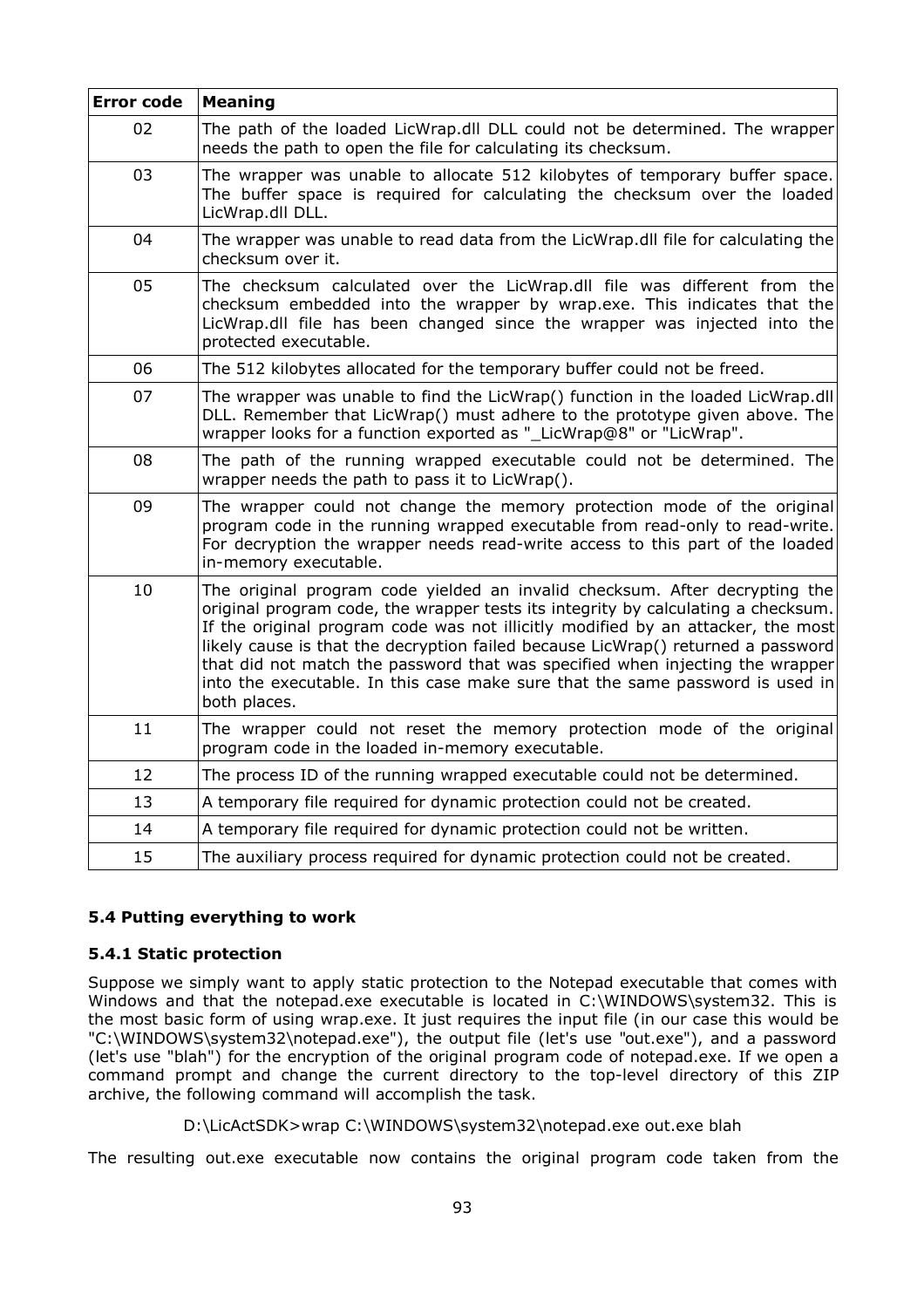notepad.exe executable plus the injected wrapper code. Just run the out.exe executable and you will... not notice anything apart from a short delay before the Notepad window appears. This delay is due to the injected wrapper code being executed before the original program code taken from the notepad.exe executable. So, we have now successfully protected Notepad using static protection.

**IMPORTANT:** The generated wrapped executable (in this case "out.exe") is composed of the full contents of the executable to be protected (in this case "notepad.exe") plus the injected wrapper. The wrapped executable is therefore fully self-contained. There is no need to distribute the original unprotected executable ("notepad.exe") together with the wrapped executable ("out.exe").

## **5.4.2 Hooking into the wrapper**

Suppose that we now want to protect Notepad with Product Activation. To accomplish this we use the LicWrap.dll DLL in the top-level directory of this ZIP archive. As the LicWrap.dll DLL returns "secret" as the password, we will have to use this password when invoking wrap.exe. The DLL to be used is specified with the "-w" ("wrapper DLL") option, as in "-w LicWrap.dll". The following command will hence do the job.

D:\LicActSDK>wrap C:\WINDOWS\system32\notepad.exe out.exe secret -w LicWrap.dll

Again, the resulting out.exe executable consists of the original program code taken from the notepad.exe executable plus the injected wrapper code. If we run the out.exe executable, the activation process will be initiated. If this does not happen, then your registry probably already contains valid activation data. Otherwise, after we have successfully activated, the corresponding activation data will be stored in the registry and the Notepad window will be opened. So, again, the injected wrapper code is executed first, which then calls LicWrap() in the LicWrap.dll DLL, and, if the LicWrap.dll DLL says "Go!" because the end-user has successfully activated or valid activation data have been found in the registry, initiates the execution of the original program code taken from the notepad.exe executable.

#### **5.4.3 Dynamic protection**

Suppose that we finally want to apply dynamic protection to Notepad without, however, hooking the LicWrap.dll DLL into the wrapper. Dynamic protection is enabled with the "-r" ("runtime encryption/decryption") option. This option takes as its single argument the number *n* of pages that may be in the decrypted state at the same time, as in "-r 4" for four pages. The minimal number of pages that can be specified is 4, which corresponds to 4  $\times$  4096 bytes = 16384 bytes. The maximal number is 500, which corresponds to 500  $\times$  4096 bytes = 2000 kilobytes. The lower the number, the higher the level of protection and the higher the performance penalty. The following command will do the job, this time with "bob" as the password.

D:\LicActSDK>wrap C:\WINDOWS\system32\notepad.exe out.exe bob -r 4

As static protection is always in place, even in presence of dynamic protection, it will take a few moments before we see the Notepad window when we run the out.exe executable. In addition, Notepad performance will be slightly degraded as the wrapper is continuously encrypting and decrypting pages in the background while the out.exe executable is running.

To hook the LicWrap.dll DLL into the wrapper and at the same time use dynamic protection simply combine the "-w" option and the "-r" option. If you use the LicWrap.dll DLL contained in the top-level directory of this ZIP archive, do not forget to always use "secret" as the password given to wrap.exe.

#### **5.5 Other important things**

- The current version of the wrap.exe tool does not support wrapping DLLs. The only supported files are executables.
- The current version of the wrap.exe tool does not support executables with atypical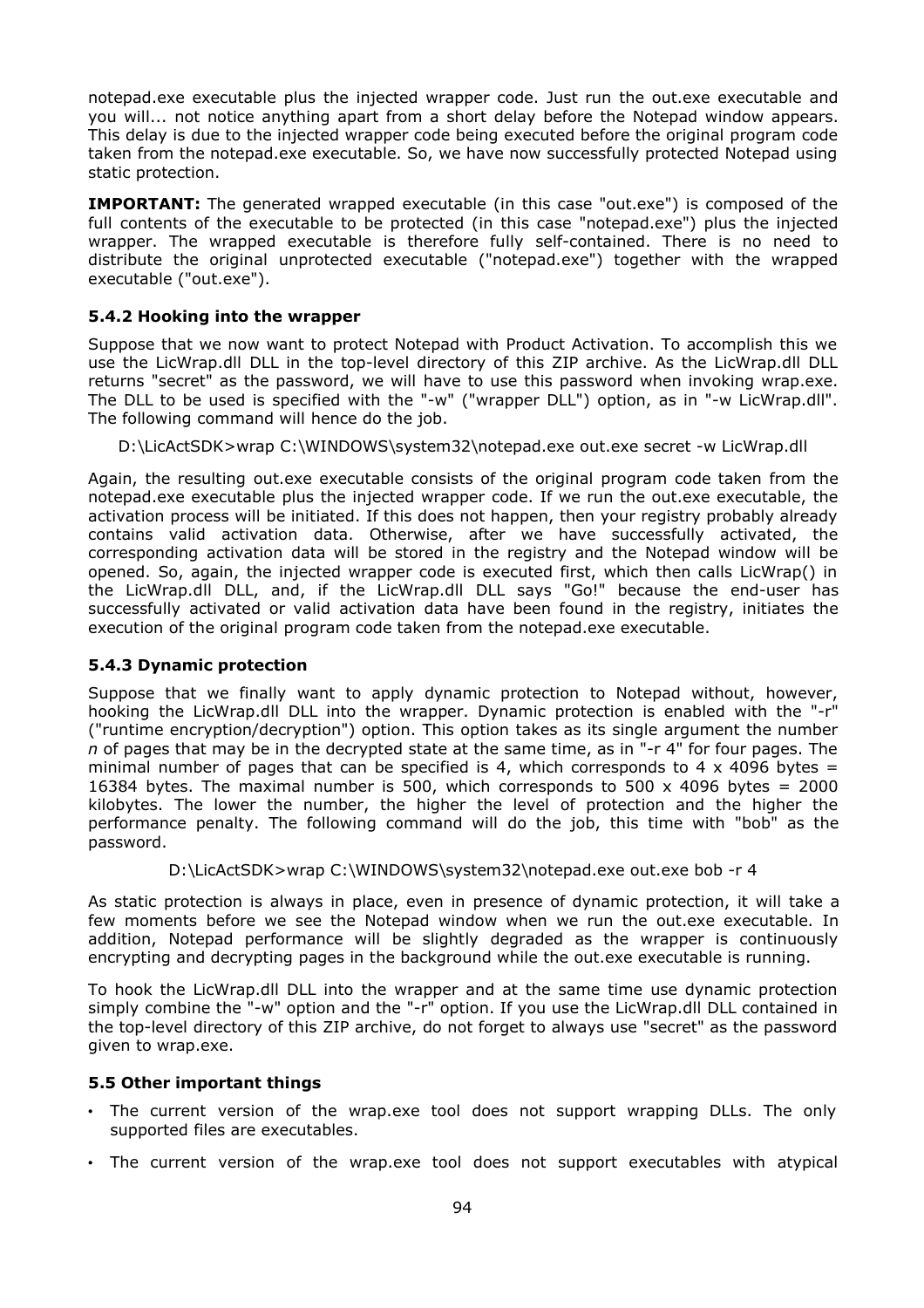characteristics, e.g. executables that contain relocation information. If the wrap.exe tool aborts with an error message that suggests that the executable to be wrapped contains data that cannot be handled, try adding the "-s" ("strip") option to the command line. This option will try to remove the atypical characteristics from the executable.

- Use the "-q" ("quiet") option to suppress the verbose output that is enabled by default.
- Dynamic protection currently does not work reliably on some 486 processors.
- Perform extensive tests with your wrapped executables, especially when using dynamic protection! Any wrapper has to apply functionality supplied by Windows in a way in which it was never meant to be used. So, the wrapper has a higher potential of causing trouble than "normal" Windows applications, although it is well-tested and did not cause any problems in our test environments. Still, in theory it might be the case that your executable cannot be dynamically protected - or even wrapped at all.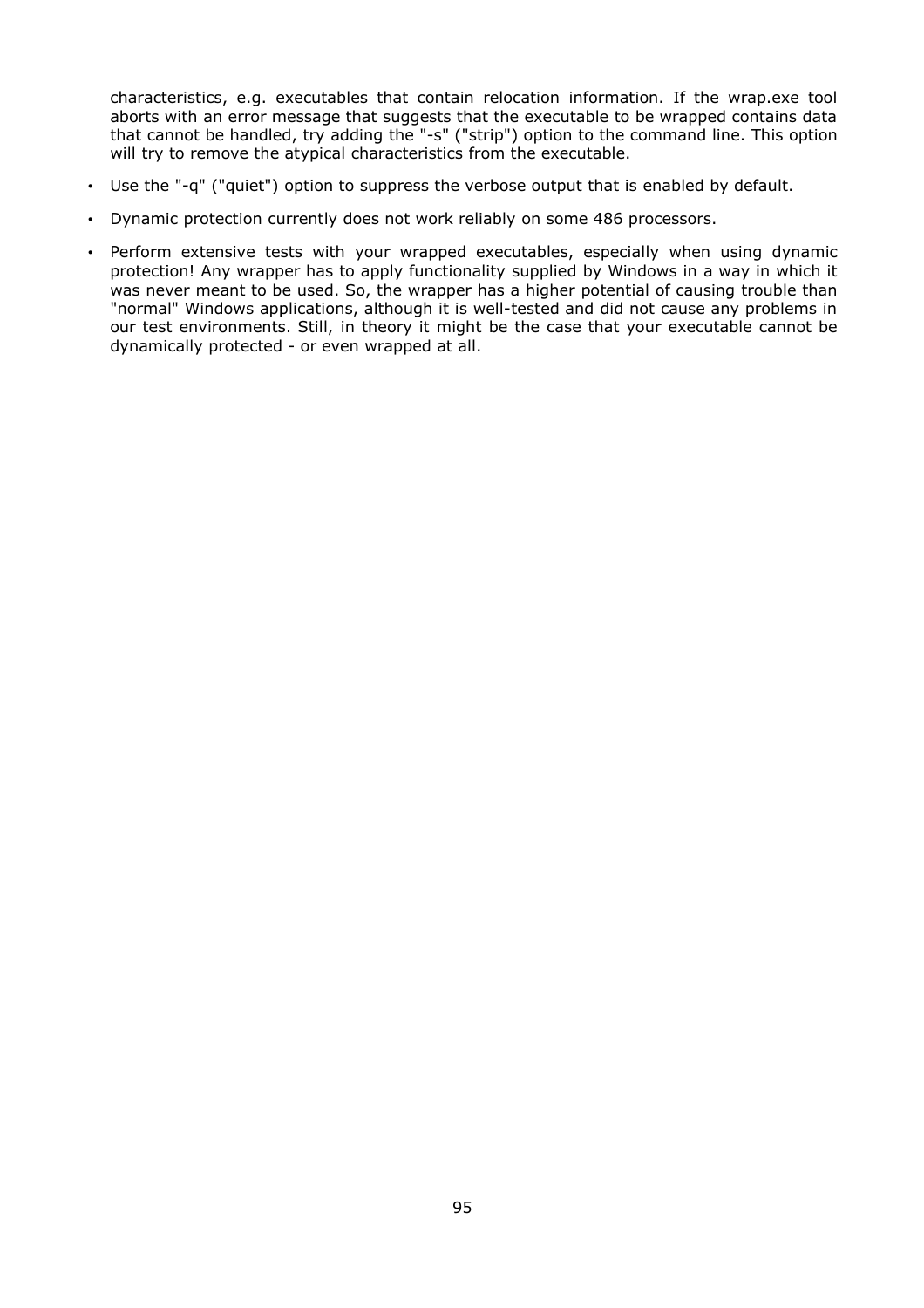# **6 High Availability**

Up to now we have always talked about *the* activation server. However, to ensure high availability of the activation service even in the presence of natural disasters, airplane crashes, network connections cut by construction work, etc., we actually maintain activation servers at two geographically distinct sites. Each of the two sites is in itself redundant (server hardware, network hardware), so that the additional redundancy offered by two sites is really only for true worst-case scenarios.

## **6.1 Background**

The first site is act.licenturion.com. This is the master site that in the normal course of operation receives and processes activation requests. Changes to the activation database on act.licenturion.com are replicated to the hot-standby site act2.licenturion.com in real-time, so that act2.licenturion.com mirrors the state of the master site at any time. It does not, however, accept activation requests. Only if failure of the master site is detected, cuts the hotstandby site its link to the master site and starts accepting activation requests.

Based on this, high availability for automatic activation is implemented as follows.

- Try to reach act.licenturion.com. The timeout is 20 seconds.
- If act.licenturion.com is reachable and works properly, use it to activate.
- If act.licenturion.com is not reachable or if it does not work properly, try to reach act2.licenturion.com. Again, the timeout is 20 seconds.
- If act2.licenturion.com is reachable and works properly, use it to activate.
- If act2.licenturion.com is not reachable or if it does not work properly, return an error.

High availability is thus achieved by having the activation client determine whether the master site or the hot-standby site currently is on duty. Simple, quite manageable, and pretty effective.

For manual activation the analogous mechanism would be to tell the end-users "Simply direct your web-browser to act.licenturion.com first and, if nothing happens there, try act2.licenturion.com." Although the hot-standby site comes into play only in, as mentioned above, true worst-case scenarios, we should do better than this. The advanced API therefore contains one other function, **GetActivationUrl()**. The idea is that your application supplies a "perform manual activation" button. When this button is clicked, your application calls **GetActivationUrl()** to determine the URL to be used for manual activation, i.e. either a URL based on act.licenturion.com or a URL based on act2.licenturion.com. Your application then uses the Win32 function **ShellExecute()** to open the returned URL in the end-user's webbrowser.

As an aside, WinStep3() uses this function to determine which URL to open when the end-user clicks on the "act.licenturion.com" link.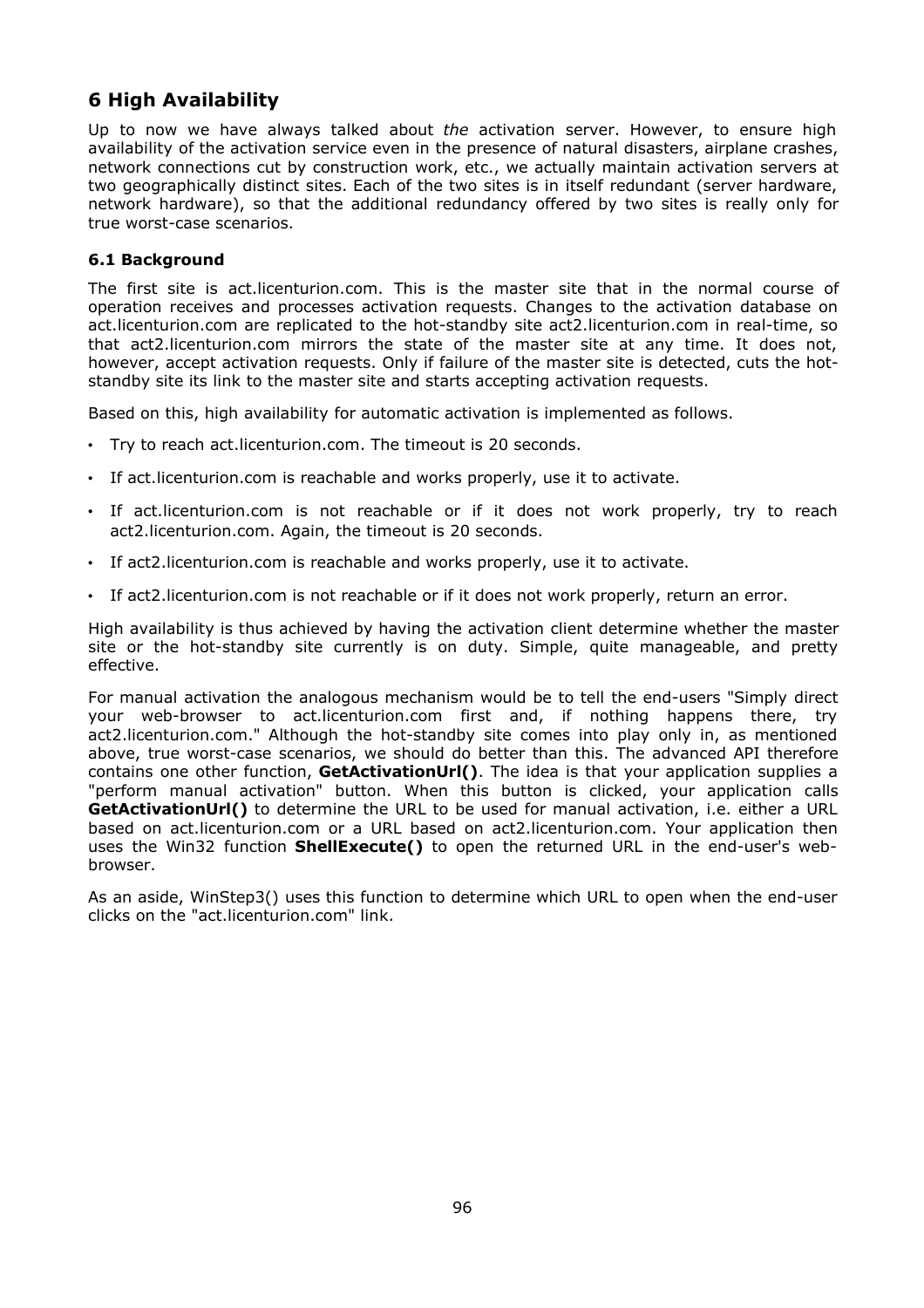## **6.2 GetActivationUrl()**

This function tries to reach act.licenturion.com for 20 seconds. If act.licenturion.com is reachable and works properly, a URL based on act.licenturion.com is returned. Otherwise the function tries to reach act2.licenturion.com for 20 seconds. If act2.licenturion.com is reachable and works properly, a URL based on act2.licenturion.com is returned.

## **COM - GetActivationUrl(Url)**

|     | Direction Type (C) |          | <b>Type (Visual Basic)</b> |
|-----|--------------------|----------|----------------------------|
| Url | out                | $BSTR *$ | String                     |

#### **Description**

Url If the function succeeds, this parameter receives the URL to be used for manual activation.

## **DLL - LicGetActivationUrl(ProductId, Url)**

#### **Description**

ProductId Must point to a null-terminated ASCII string specifying the Product ID of your licact.dll file.

Url Must point to a buffer of at least 500 bytes that, if the the function is successful, receives the null-terminated ASCII string specifying the URL to be used for manual activation.

## **Result codes**

- LIC\_NO\_ERROR
	- The function completed successfully.
- LIC ERROR COMMUNICATION
	- Neither act.licenturion.com nor act2.licenturion.com could be reached.
- LIC\_ERROR\_INTERNAL
	- The mutex protecting the global storage could not be obtained.
- LIC\_ERROR\_INVALID\_PRODUCT\_ID (DLL only)
	- An invalid Product ID was specified.

## **Remarks**

No remarks.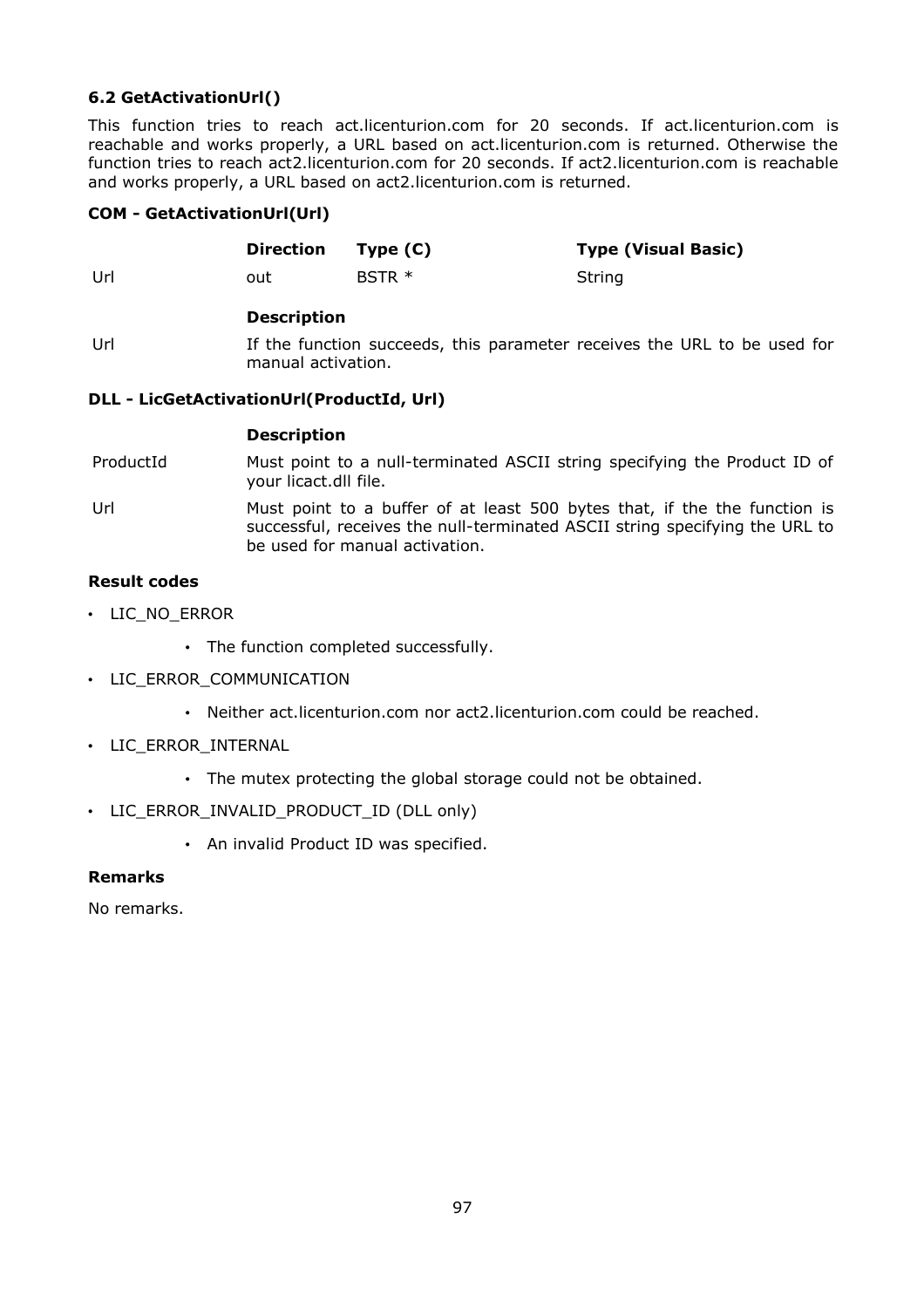# **7 Constants**

## **7.1 Result codes**

| <b>Constant</b>                          | <b>Value</b>   |
|------------------------------------------|----------------|
| LIC_NO_ERROR                             | 0              |
| LIC_ERROR_ALREADY_ACTIVATED              | $\mathbf 1$    |
| LIC_ERROR_INTERNAL                       | $\overline{2}$ |
| LIC_ERROR_NOT_ENOUGH_MEMORY              | 3              |
| LIC_ERROR_INVALID_INDEX                  | $\overline{4}$ |
| LIC_ERROR_CANNOT_READ_FROM_REGISTRY      | 5              |
| LIC_ERROR_CANNOT_WRITE_TO_REGISTRY       | 6              |
| LIC_ERROR_INVALID_HARDWARE_HASH          | $\overline{7}$ |
| LIC_ERROR_CHANGED_HARDWARE_CONFIGURATION | 8              |
| LIC ERROR CANNOT DELETE FROM REGISTRY    | 9              |
| LIC_ERROR_INVALID_PRODUCT_ID             | 11             |
| LIC_ERROR_CANCEL                         | 12             |
| LIC_ERROR_LIBRARY_NOT_FOUND              | 13             |
| LIC_ERROR_NO_LIBRARY_LOADED              | 14             |
| LIC_ERROR_CANNOT_CREATE_DIALOG           | 16             |
| LIC ERROR INVALID ARRAY FORMAT           | 17             |
| LIC_ERROR_STRING_TOO_LONG                | 18             |
| LIC_ERROR_INVALID_ACTIVATION_CODE        | 19             |
| LIC ERROR INVALID SERIAL NUMBER          | 20             |
| LIC_ERROR_COMMUNICATION                  | 21             |
| LIC_ERROR_ACTIVATION_DENIED              | 22             |
| LIC ERROR EXPIRED                        | 23             |

## **7.2 Activation modes**

| <b>Constant</b>       | <b>Value</b> |
|-----------------------|--------------|
| LIC MODE AUTOMATIC    |              |
| LIC MODE CONVENTIONAL |              |
| LIC MODE CUSTOMIZED   |              |

# **7.3 Type of hardware components**

| <b>Constant</b>  | <b>Value</b> |
|------------------|--------------|
| LIC HARDDRIVE    |              |
| LIC_CD_ROM_DRIVE |              |